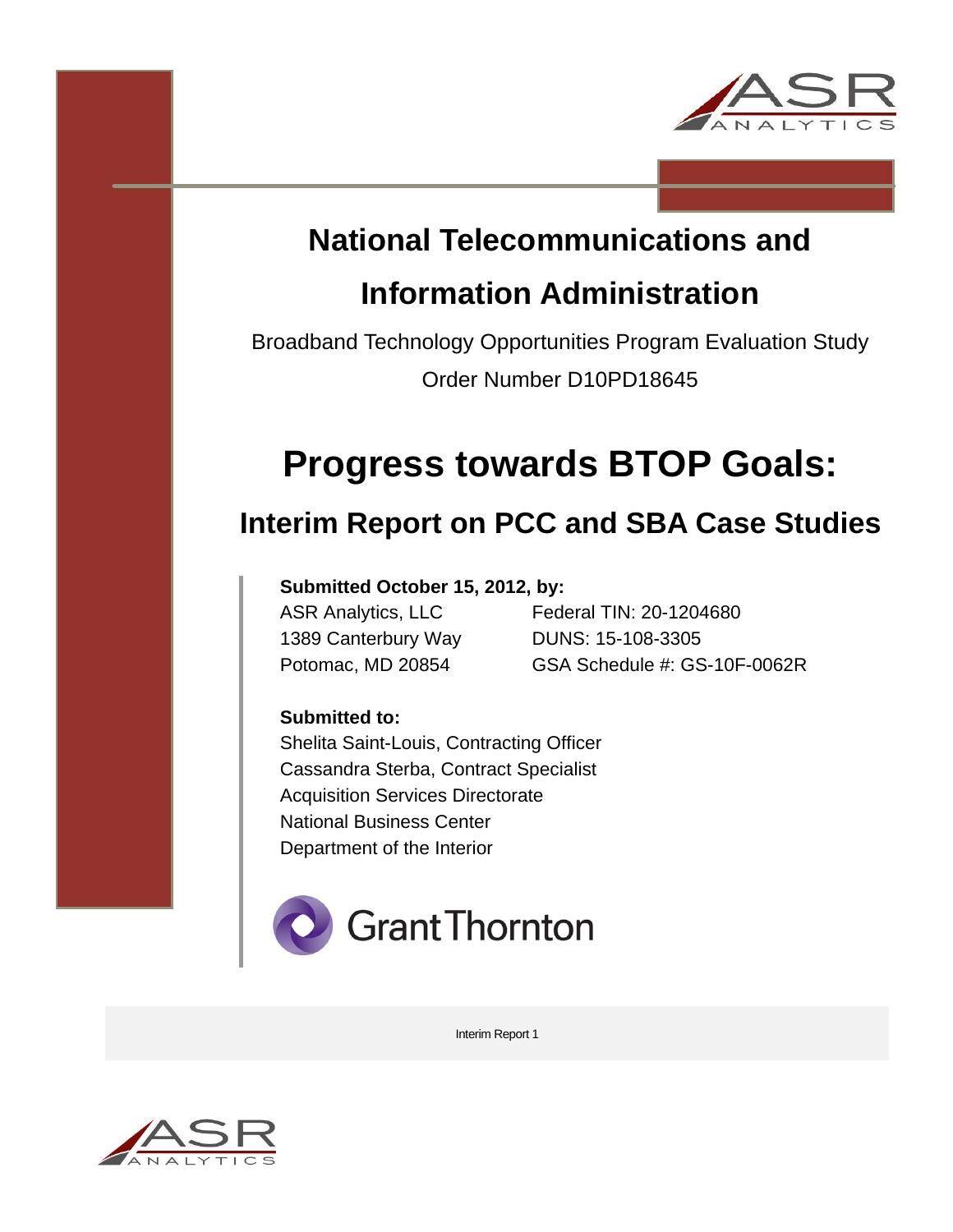# **Table of Contents**

| Section 1. |  |  |  |  |  |  |  |
|------------|--|--|--|--|--|--|--|
| 1.1        |  |  |  |  |  |  |  |
| 1.2        |  |  |  |  |  |  |  |
| 1.3        |  |  |  |  |  |  |  |
| 1.4        |  |  |  |  |  |  |  |
| Section 2. |  |  |  |  |  |  |  |
| 2.1        |  |  |  |  |  |  |  |
| 2.2        |  |  |  |  |  |  |  |
| Section 3. |  |  |  |  |  |  |  |
| 3.1        |  |  |  |  |  |  |  |
| 3.2        |  |  |  |  |  |  |  |
| 3.3        |  |  |  |  |  |  |  |
| 3.4        |  |  |  |  |  |  |  |
| 3.5        |  |  |  |  |  |  |  |
| 3.6        |  |  |  |  |  |  |  |
| 3.7        |  |  |  |  |  |  |  |
| Section 4. |  |  |  |  |  |  |  |
|            |  |  |  |  |  |  |  |
|            |  |  |  |  |  |  |  |
|            |  |  |  |  |  |  |  |
| C.1        |  |  |  |  |  |  |  |

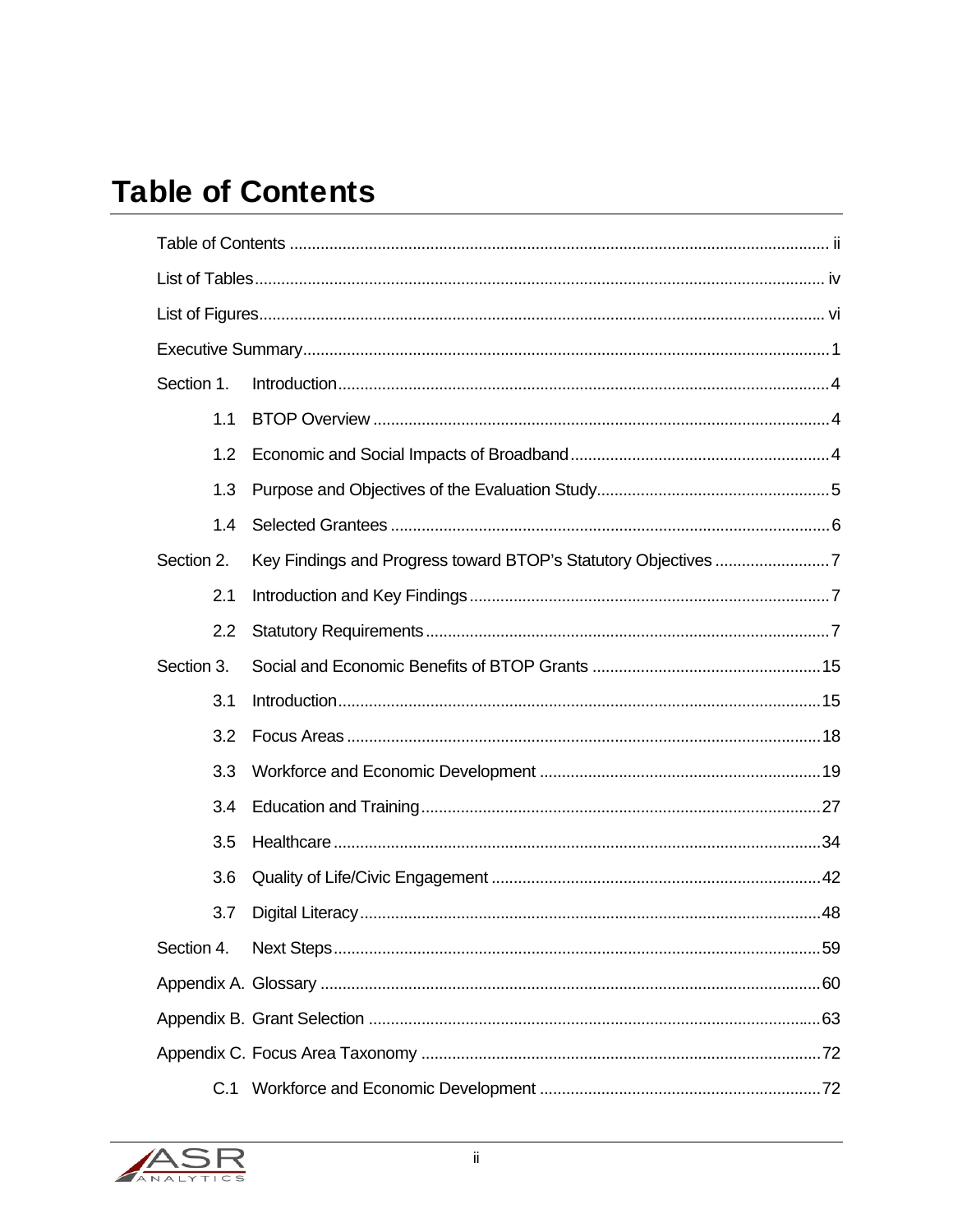| D.1          |                                                                                |  |
|--------------|--------------------------------------------------------------------------------|--|
|              |                                                                                |  |
| D.3          |                                                                                |  |
|              |                                                                                |  |
|              |                                                                                |  |
| D.6          |                                                                                |  |
|              |                                                                                |  |
|              |                                                                                |  |
|              | D.9 Incorporate Comments from Grantees and NTIA in Case Study Report Drafts 82 |  |
| <b>Notes</b> |                                                                                |  |
|              |                                                                                |  |

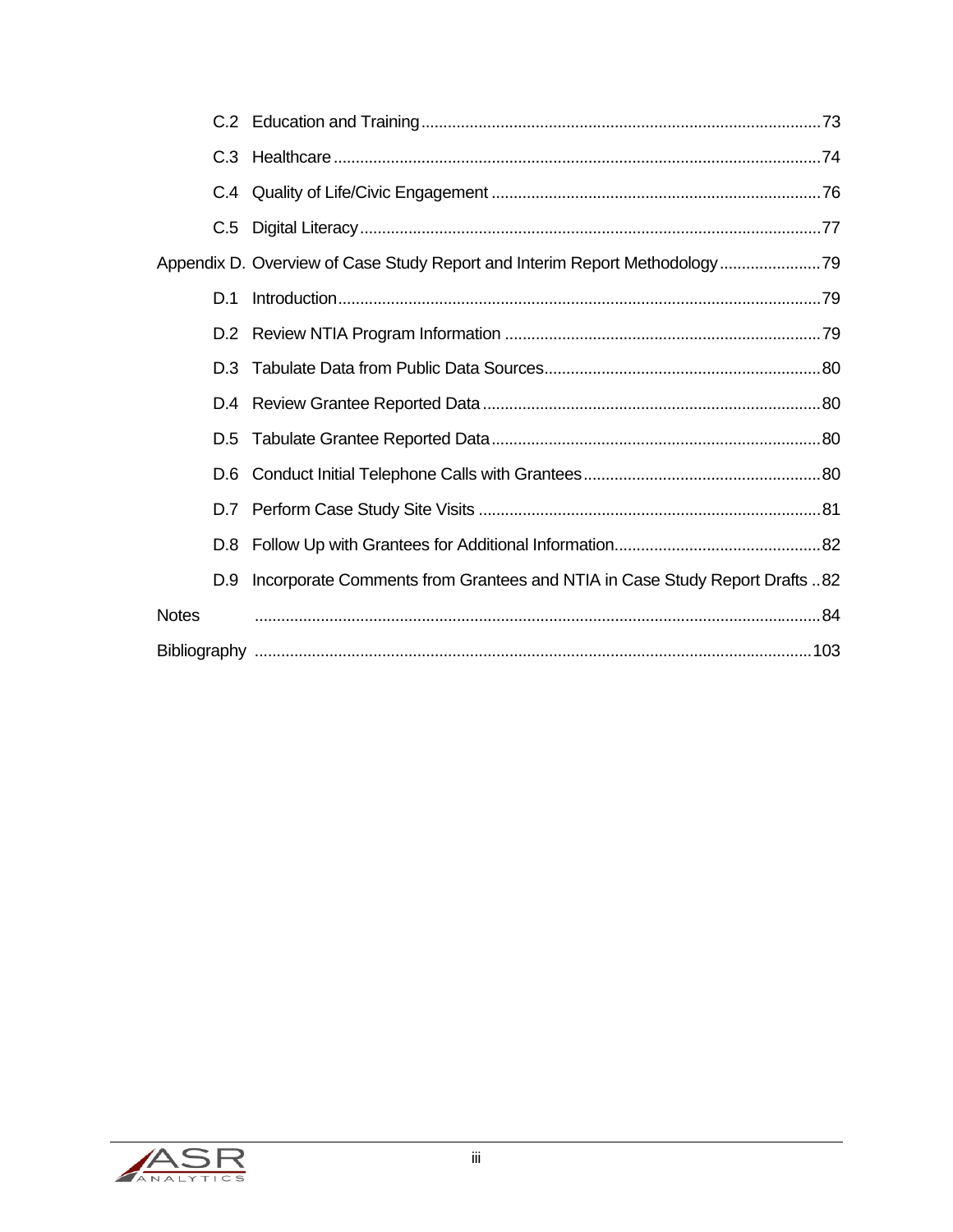# List of Tables

| Table 7. Workforce and Economic Development Taxonomy and Potential Benefits 21 |  |
|--------------------------------------------------------------------------------|--|
| Table 8. Workforce and Economic Development Activities and Outcomes22          |  |
|                                                                                |  |
|                                                                                |  |
|                                                                                |  |
|                                                                                |  |
|                                                                                |  |
|                                                                                |  |
|                                                                                |  |
| Table 16. Quality of Life/Civic Engagement Taxonomy and Potential Benefits44   |  |
|                                                                                |  |
|                                                                                |  |
|                                                                                |  |
|                                                                                |  |
|                                                                                |  |
|                                                                                |  |
|                                                                                |  |
|                                                                                |  |
|                                                                                |  |

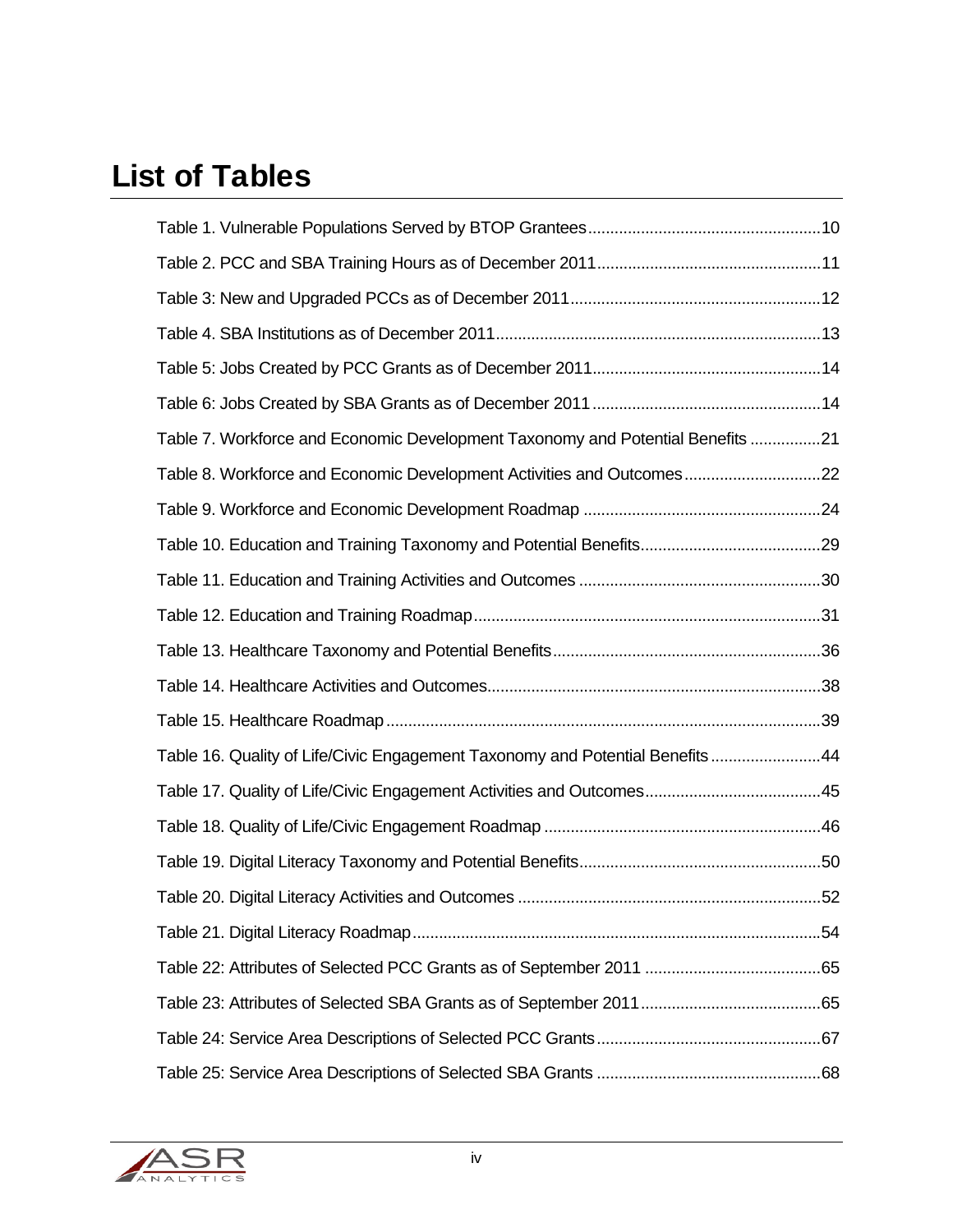| Table 26. Progress of Selected PCC and SBA Grants (Percent Completion) as of December |  |
|---------------------------------------------------------------------------------------|--|
| Table 27. Expenditures of Selected PCC and SBA Grants as of December 2011             |  |
|                                                                                       |  |

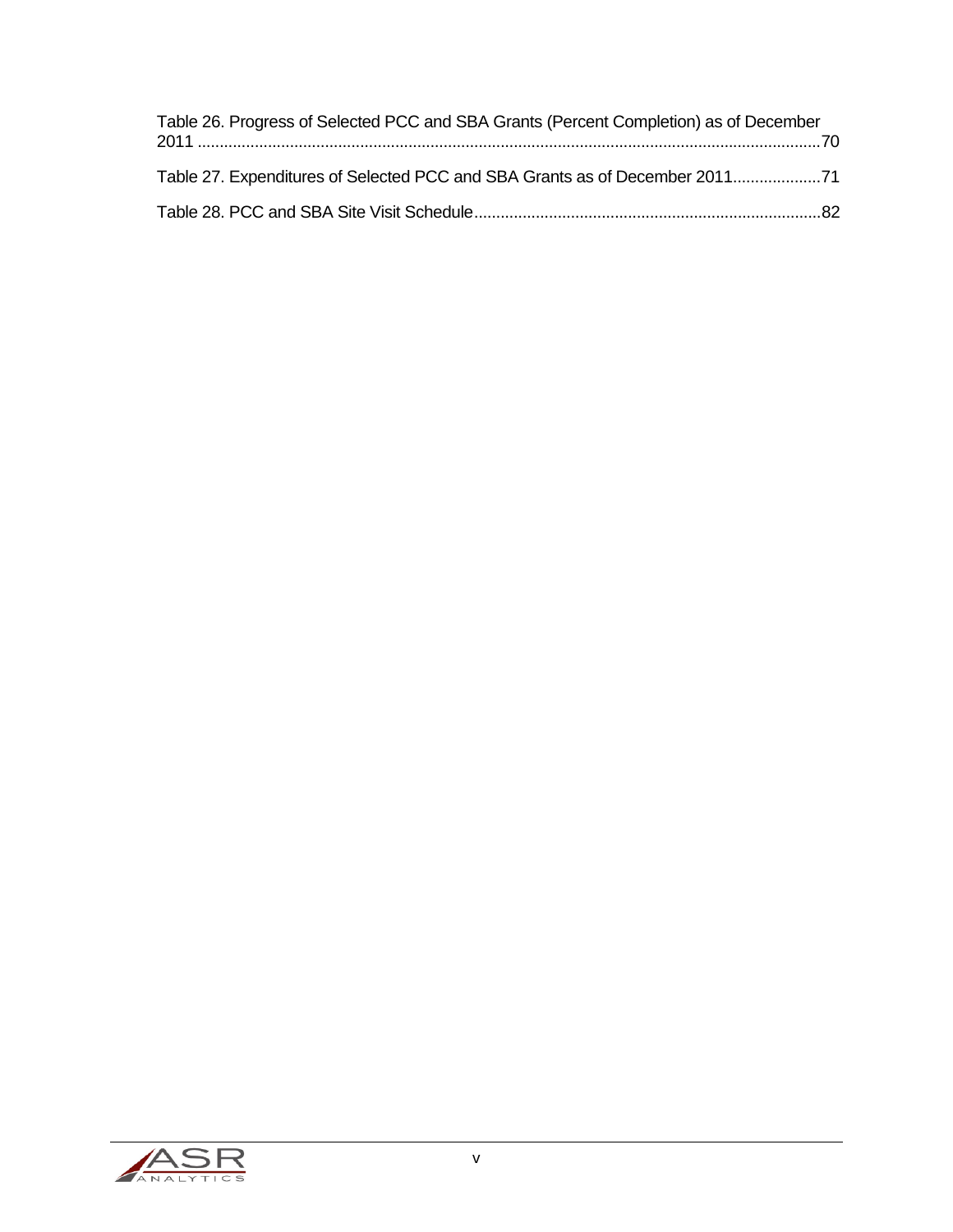# List of Figures

| Figure 1: High-Level Description of the BTOP PCC and SBA Programs  15 |  |
|-----------------------------------------------------------------------|--|
|                                                                       |  |

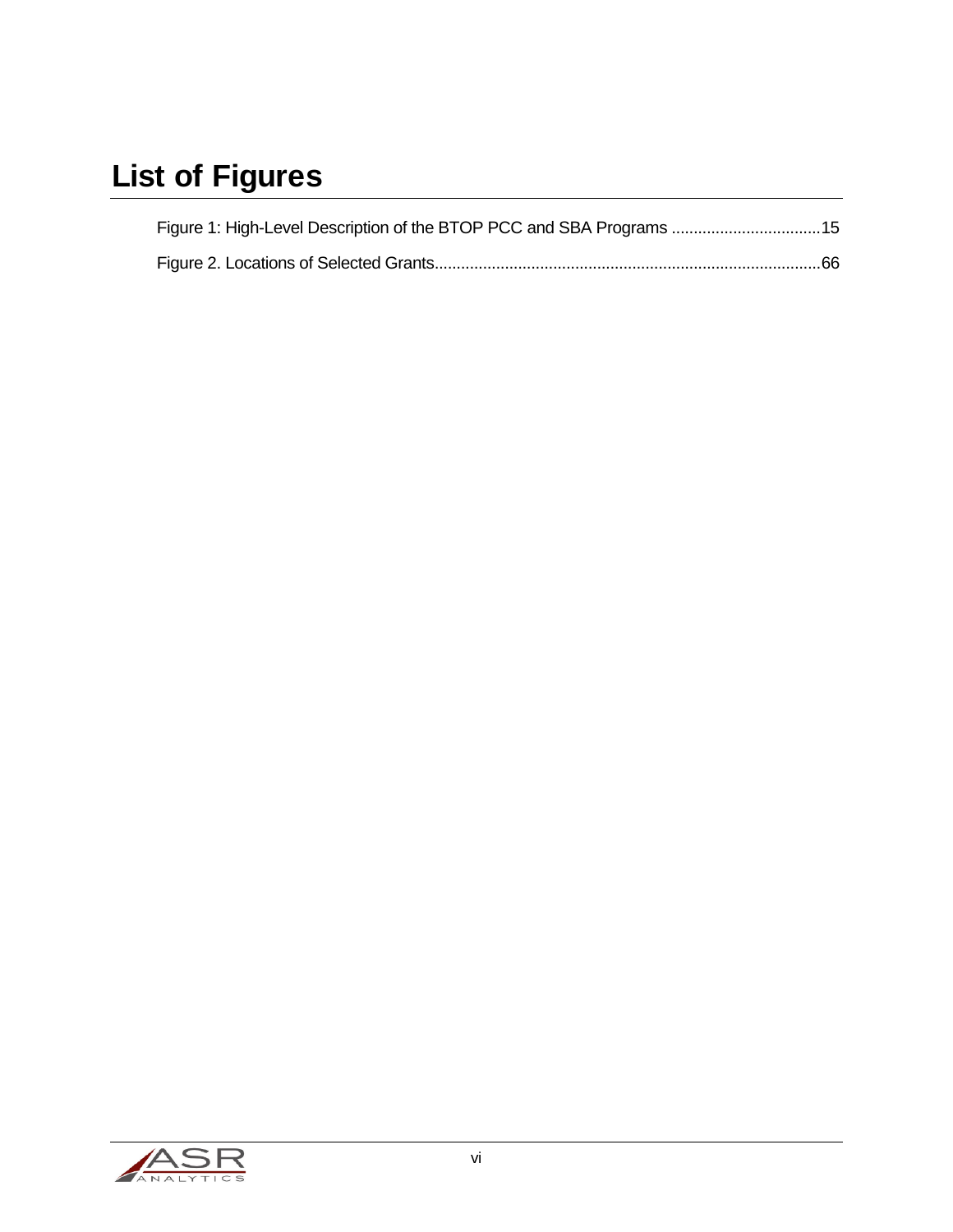# Executive Summary

The American Recovery and Reinvestment Act of 2009 appropriated \$4.7 billion to the National Telecommunications and Information Administration (NTIA) to implement the Broadband Technology Opportunities Program (BTOP) in order to spur job creation and stimulate economic growth and opportunity. BTOP supports increased broadband access and adoption, provides broadband training and support through community organizations, and stimulates the demand for broadband. NTIA distributed grant funding to 233 projects, benefiting all fifty states, five territories,

and the District of Columbia. The original project portfolio allocated \$3.5 billion in grant funds to 123 Comprehensive Community Infrastructure (CCI) projects, \$201 million to 66 Public Computer Center (PCC) projects, and \$251 million to 44 Sustainable Broadband Adoption (SBA) projects.

This report presents the results of fifteen case studies performed by ASR Analytics on a sample of eight PCC and seven SBA grants between July and November 2011. The results presented in this report represent an initial analysis of select PCC and SBA programs and some of the common program activities undertaken as a result of BTOP

*The Digital Divide*

In 2000, NTIA published, "Falling through the Net: Toward Digital Inclusion." This report outlined the growing disparity in Internet access, especially broadband access, among different demographic groups, and identified the "digital divide" as an issue with strong social and economic implications.<sup>1</sup> A 2011 NTIA study reinforced the idea that home computer use and Internet adoption are strongly associated with income, location, and race or ethnicity.<sup>2</sup>

implementation. The results presented in this report reflect the case study site visit teams' observations at that time.

These case studies identify

- how select grantees maximized the impact of the BTOP investment;
- successful techniques, tools, materials, and strategies used to implement the project;
- evidence from grantees, project partners, and publicly available data regarding the initial impacts of the project on the communities in which they are operating, the individuals they are serving, and the organizations involved in their implementation.

The activities and outcomes presented here are not a complete catalog of the activities and outcomes of the BTOP program as a whole or of those program activities and outcomes achieved by the grantees included in the sample. Rather, specific and representative program activities were selected for inclusion in this report based on the focus of the grantee, the relationship between the program activity and program goals, and the prospective availability of data for future analysis of the overall impact of BTOP.

Based on the BTOP program's policy goals presented in the Notice of Funds Availability (NOFA) and the American Recovery and Reinvestment Act of 2009, we find that BTOP investments had already begun to demonstrate progress by December 2011, as described below:

- The areas served by the grants in the study sample included populations with historically low levels of broadband adoption. All but one of the selected PCC grants targeted locations with historically high poverty rates. Nearly all of the grants targeted minority populations.<sup>3,4</sup>
- Grantees had provided more than 5.9 million hours of training in workforce development, education, digital literacy, healthcare, and other topics, in addition to almost 900,000 hours of open lab access for those who might otherwise not have access to broadband.<sup>5,6</sup>

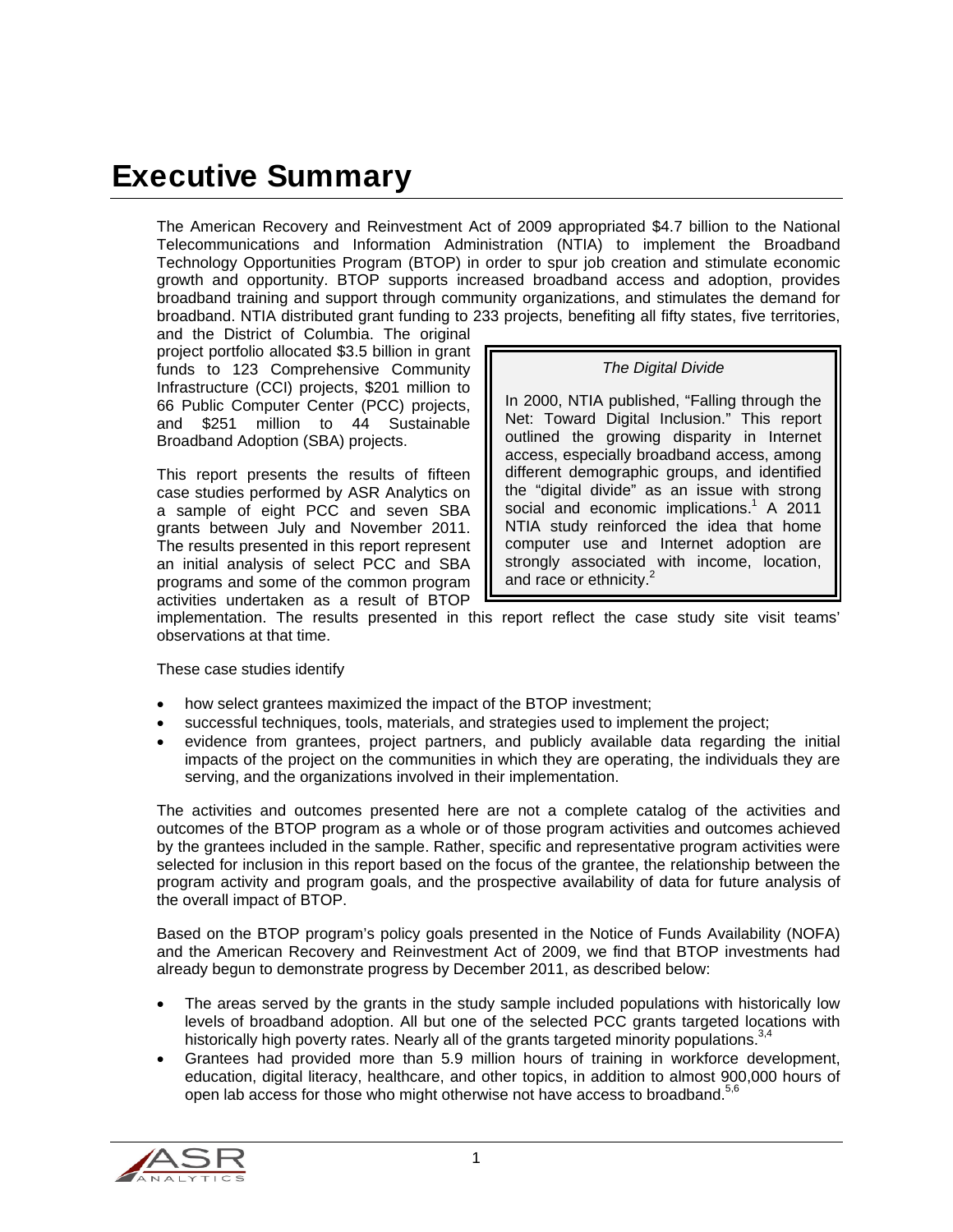- Through the continuing efforts of all 65 BTOP PCC projects, new or upgraded PCCs were established at 2,635 locations. In addition, 20 of 43 total BTOP SBA grants had offered subsidized broadband equipment or connections to participants in 2,265 locations.<sup>7,</sup>
- The grants in our sample had employed more than 200 full-time equivalent (FTE) employees.<sup>9</sup> The eight PCC grants in our sample accounted for more than 90 FTEs, and the seven SBA grants for more than 110.<sup>10</sup>

Our four-year study will analyze the social and economic benefits of BTOP projects in terms of five focus areas that have been linked to broadband adoption and use. The focus area categories include the following:

- **Workforce and Economic Development.** We observed grantees providing training that helped users to improve employment outcomes; to perform work for pay or as part of career development; to engage in entrepreneurial activities; and to operate online businesses. These activities had resulted in users finding jobs; improving their interview and résumé-writing skills; improving knowledge of career possibilities or starting a business; and increasing their ability to use broadband resources to operate existing businesses. These activities are expected to result in decreased unemployment, better job matches, and fewer geographic boundaries on employment.
- **Education and Training.** We observed grantees providing services that helped users to research a degree or certificate program; to take a class or online training leading to a professional certification, degree, or GED; to engage in activities complementing classroom instruction; to become aware of financial aid resources; and to learn English or another language using online tools. These activities had resulted in users obtaining increased awareness of online degree or certificate programs; obtaining a GED; developing awareness of financial aid resources; increasing learning activities; and becoming aware of online tools for English instruction. These activities are expected to result in improved student performance, increased levels of education, improved school enrollment rates, and improved interaction among students, parents, teachers, and school administrators.
- **Healthcare.** We observed grantees providing services that helped users to develop awareness of health resources made possible by broadband; to obtain health information via broadband; and to communicate with a healthcare provider online. Grantees had also taught healthcare providers about broadband-enabled technologies and practices that could be used by their patients. These activities had resulted in users becoming aware of telehealth best practices; obtaining information on how better to manage a medical condition; consulting with medical practitioners online; and developing increased understanding of how to implement telehealth best practices. These activities are expected to result in improved medical care, reduced healthcare costs, and improved treatment outcomes.
- **Quality of Life/Civic Engagement.** We observed grantees providing services that helped users to visit a federal, state, or local government or community website; to communicate with a government agency, elected official, or community group online or through email; to research or apply for government benefits; to obtain government forms online; and to use email, social networking, or blogs to discuss community issues. These activities had resulted in users obtaining government benefits online; engaging in online banking; and obtaining government information such as crime rates, foreclosure rates, and property tax assessments. These activities are expected to result in reducing the cost of government participation, increasing volunteerism, and increasing political engagement and civic participation.
- **Digital Literacy.** We observed grantees providing services that helped users to develop awareness of the benefits of broadband technology; to use a computer and a web browser; to obtain an affordable computer; to obtain an affordable broadband connection with reasonable contract terms; and to understand how to perform basic online activities. These activities had resulted in potential users becoming aware of the value of broadband adoption. Users had also sought free or low-cost training; obtained free or low-cost computer equipment; and developed the skills required to use email, locate information on the Internet, use spreadsheets, take classes online, download forms and documents, upload photographs, create a website, use

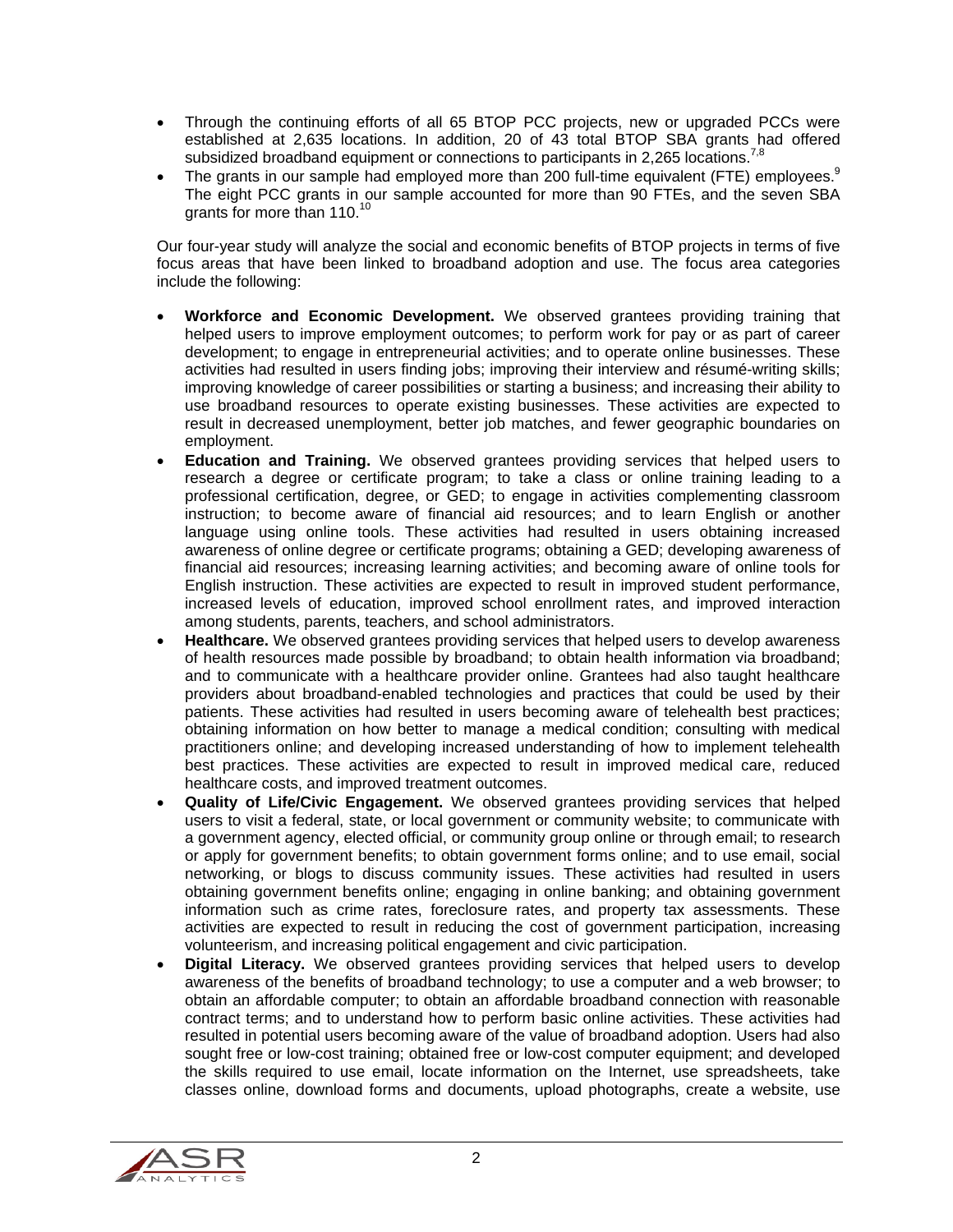social networking sites, and download music. These activities are expected to result in improved participation in everyday economic, social, and community life.

The social and economic benefits attributed to broadband technology by recent academic research are numerous and varied, as are the project activities undertaken by the PCC and SBA grantees in our case study sample. We did not observe all grantees in the population, nor did we observe all program activities for the grantees we visited, due to the sheer volume of program activities undertaken by the grantees in our study sample. Different grantees focus on different areas based on the goals of their grants, but Digital Literacy activities were common to all of the grantees in the case study site visit sample.

In early 2013, the evaluation study team will return to each of these grant locations to observe how the grant has evolved. By the time of this visit, the PCC and SBA projects will be complete or nearly complete. The visits will further investigate the initial impacts uncovered during the first round of visits and identify any additional impacts that may have occurred in the time between the site visits. Interviews with grantees, project partners, and individual users will be used to determine the impacts the grants have made on these entities and the communities in which they operate. This effort will result in a second set of case study reports.

In early 2014, *Interim Report 2* will be delivered. This report will include a summary of the second round of case study visits to the fifteen PCC and SBA grants, allowing for a longitudinal analysis of the impacts of the grants over time. *Interim Report 2* will also summarize the findings from case study visits to twelve CCI grants. The CCI case study visits will take place in the fall of 2013 and result in a set of twelve case study reports delivered to NTIA over several months.

In September 2014, a *Final Report* will be delivered that quantitatively and qualitatively measures the economic and social impact of BTOP grants (including CCI, PCC, and SBA). The centerpiece of the *Final Report* will be an assessment of how and to what extent the BTOP grant awards have helped achieve economic and social benefits in areas served by the grantees.

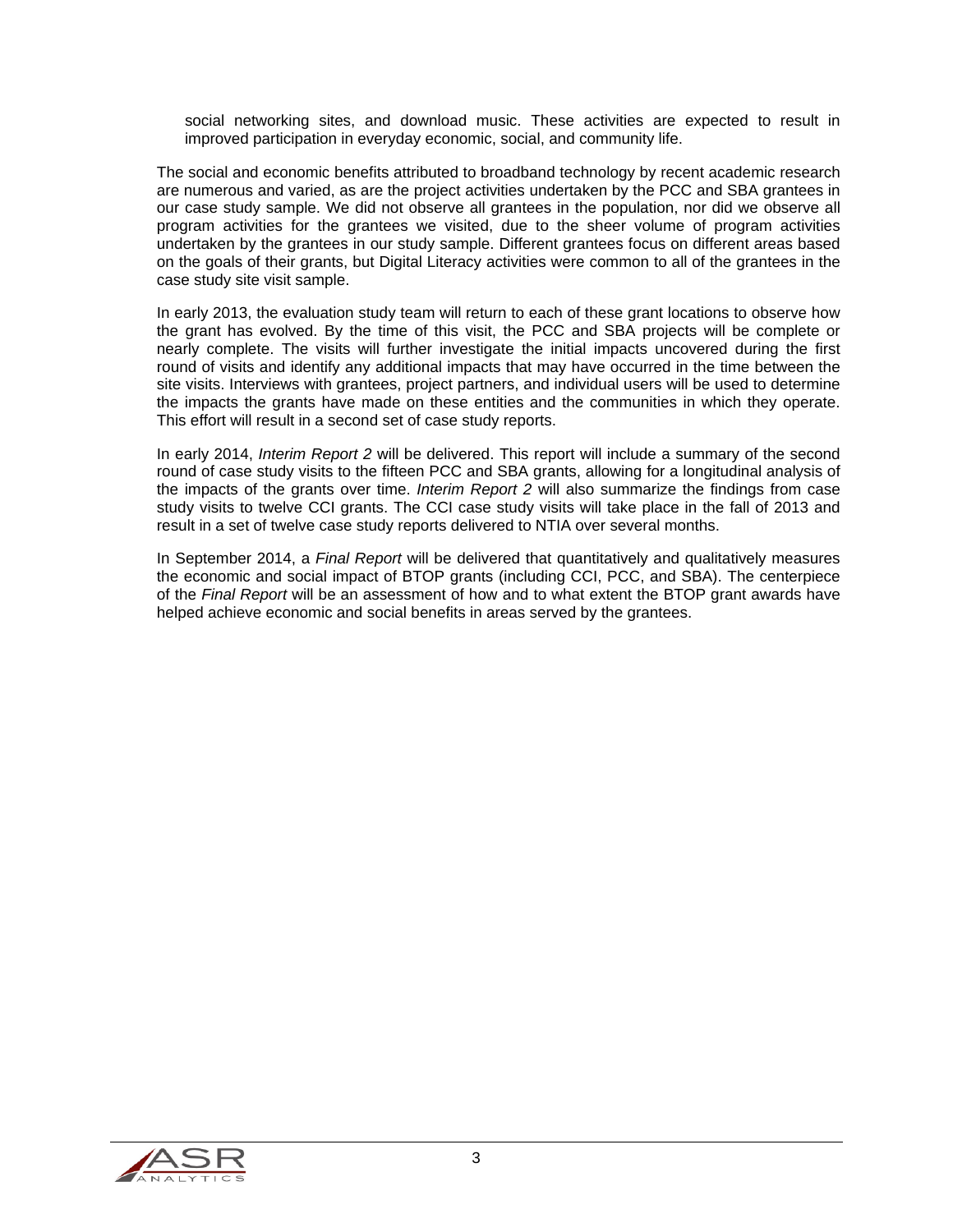# Section 1. Introduction

# 1.1 BTOP Overview

The American Recovery and Reinvestment Act of 2009 (ARRA) appropriated \$4.7 billion to the National Telecommunications and Information Administration (NTIA) to implement the Broadband Technology Opportunities Program (BTOP) in order to spur job creation and stimulate economic growth and opportunity.<sup>11</sup> BTOP supports increased broadband access and adoption, provides broadband training and support through community organizations, and stimulates the demand for broadband. BTOP works to achieve these goals by funding three types of projects: $1^2$ 

- Public Computer Center (PCC) projects establish new public computer facilities or upgrade existing facilities in order to provide broadband access to the general public or to specific vulnerable populations, such as low-income individuals, the unemployed, seniors, children, minorities, and people with disabilities.
- Sustainable Broadband Adoption (SBA) projects focus on increasing broadband Internet use and adoption, especially in vulnerable populations where broadband technology has traditionally been underutilized.
- Comprehensive Community Infrastructure (CCI) projects deploy new or improved broadband Internet facilities to connect households, businesses, and community anchor institutions (CAIs) such as schools, libraries, hospitals, and public safety facilities. CCI projects funded by BTOP are predominantly Middle Mile projects, although a small number of Last Mile projects were awarded.

NTIA distributed grant funding to 233 projects, benefiting all fifty states, five territories, and the District of Columbia.<sup>13</sup> The original project portfolio allocated \$3.5 billion in grant funds to 123 CCI projects, \$201 million to 66 PCC projects, and \$251 million to 44 SBA projects.<sup>14</sup> As of March 31, 2012, 225 grants were funded after excluding awards that have been voluntarily or materially terminated.<sup>13</sup>

#### 1.2 Economic and Social Impacts of Broadband

Broadband has transformed work in most sectors of the economy. Gillett et al. (2006) examine data from 1998 to 2002 for communities in which broadband was available by 1999. They find that communities in which broadband was available experienced more rapid growth in (1) employment, (2) the number of businesses overall, and (3) businesses in IT-intensive sectors.16 Communities in which broadband is available may experience employment growth rates that are 1 percent higher than communities without broadband. The introduction of broadband also increases the possibility of new forms of economic activity. Katz and Suter (2009) calculate that for every job created as a result of broadband projects, a total of 3.42 direct, indirect, and induced jobs are created.<sup>17</sup> This estimate is in line with that of Atkinson, Castro, and Ezell (2009), who find that each new broadband job results in a total of 3.60 additional jobs.<sup>18</sup>

Burton and Hicks (2005) examine year 2000 data on almost 8,000 firms in West Virginia and Kentucky. They find that firms located in ZIP Codes with broadband availability are between 14 and 17 percent more productive than similarly-aged firms located in ZIP Codes without broadband.<sup>19</sup> LECG (2009) finds that the increase to U.S. productivity resulting from broadband access was about 0.25 percentage points per year between 1999 and 2007. During this period, average annual productivity growth in the U.S. was about 2.1 percent per year, implying that the "broadband effect" is one-eighth of all productivity growth. $^{20}$ 

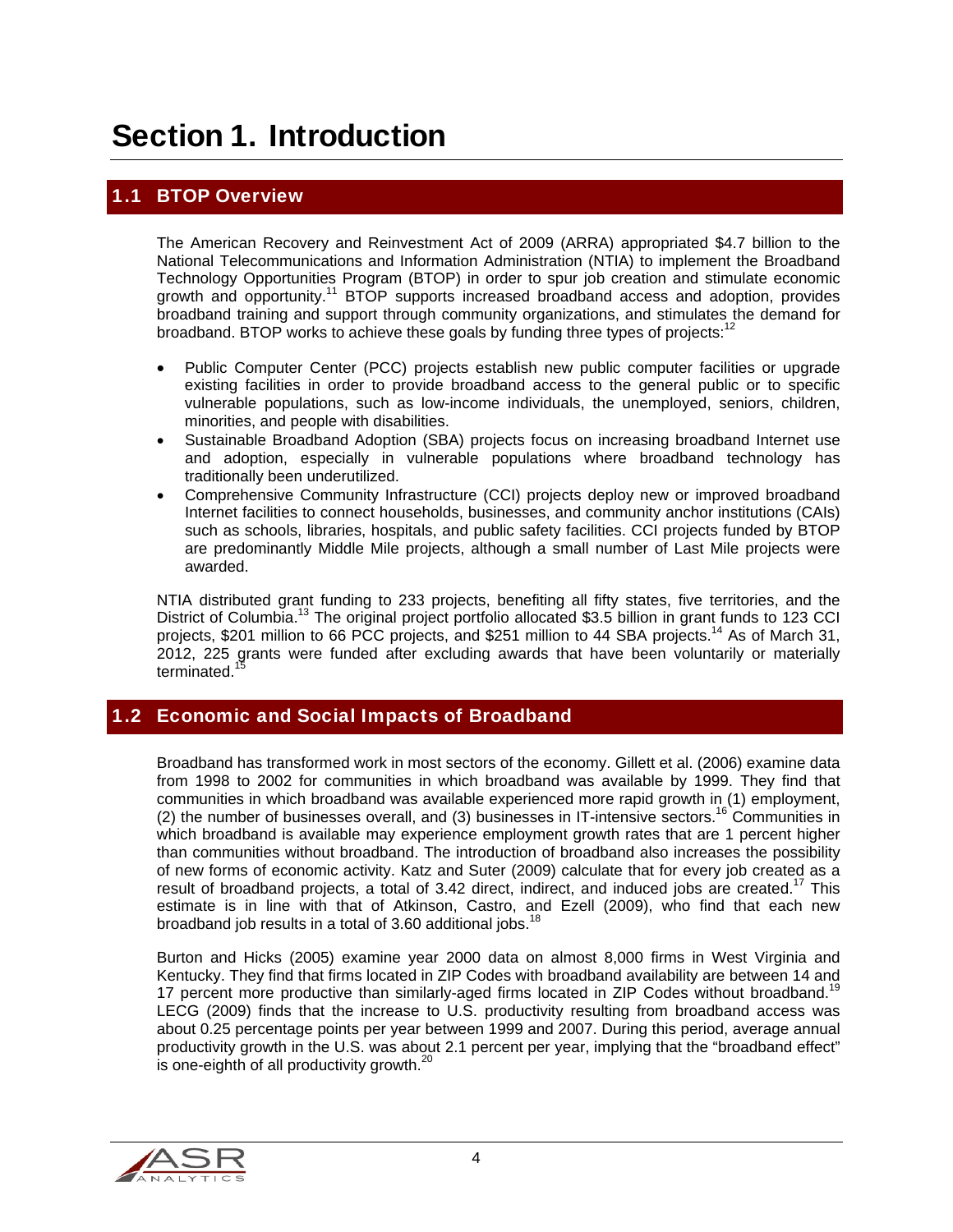The benefits of broadband at the individual level have accrued more quickly to some than to others. In 2000, NTIA published, "Falling through the Net: Toward Digital Inclusion." This report outlined the growing disparity in Internet access, especially broadband access, among different demographic groups, and identified the "digital divide" as an issue with strong social and economic implications. $21^{\circ}$  A 2011 NTIA study reinforced the idea that home computer use and Internet adoption are strongly associated with income, location, and race or ethnicity.<sup>22</sup> Results from the FCC "Broadband Adoption & Use in America" survey indicate that the main dividing factors for broadband adoption are education, income, age, and disability status.23 Vulnerable populations are targeted by BTOP, which is especially intended to serve those with low incomes, the unemployed, seniors, children, minorities, and people with disabilities.<sup>24</sup>

## 1.3 Purpose and Objectives of the Evaluation Study

NTIA selected ASR Analytics, LLC (ASR), and its subcontractor, Grant Thornton, LLP, to conduct an evaluation of the economic and social impacts of its BTOP grants. A complete description of the methodology planned for the evaluation study is found in the *BTOP Evaluation Study Design.* The major components of the study include a longitudinal case study analysis of a sample of fifteen selected PCC and SBA grants. Twelve CCI grants will be the subjects of a single round of case studies. The study will also include a statistical analysis of public-use data sources and data related to broadband availability, including data from the National Broadband Map (NBM), to ascertain potential social and economic impacts that might be observed.

Collectively, the case study site visits and statistical analysis will provide information on changes to the economic and social conditions of the communities in which grant activities are occurring and will provide insight into potential changes in digital literacy, healthcare, educational opportunities, quality of life, and other social goods resulting from BTOP investments. This methodology allows for both a cross-sectional analysis to measure impacts at a point in time and the development of a basis for the longitudinal analysis of the impacts of the PCC and SBA grants, which will be provided as part of the *Final Report*, due in September 2014.

This report presents an analysis of activities and initial outcomes observed for 15 PCC and SBA case study participants during site visits undertaken between July and November 2011. Key statistics and observations have been drawn from the individual case study reports for each selected grant.

The results presented in this report are an initial analysis of a representative selection of PCC and SBA programs; they reflect observations made during site visits performed between July and November 2011. The social and economic benefits of broadband cited in the research are numerous and varied, as are the project activities undertaken by the grantees in our case study sample. Representative program activities were selected for inclusion in this report based on the focus of the grantee, the relationship between the program activity and program goals, and the prospective availability of data for the future analysis of the overall impact of BTOP. The activities and outcomes presented here are not a complete catalog of the activities and outcomes of the BTOP program as a whole, or of the grantees included in the sample. The expected social and economic benefits of project activities have been classified according to five focus areas linked to broadband adoption and use. We define the five focus area categories as the following:

- **Workforce and Economic Development:** activities intended to increase overall employment of the target population, or to assist employed members of that population in finding jobs that offer increased salaries, better benefits, or a more attractive career path, including selfemployment.
- **Education and Training:** activities that lead to a certificate or diploma that would typically be awarded by an educational institution, or that indicate that the recipient has received training that is recognized as valuable for career advancement.

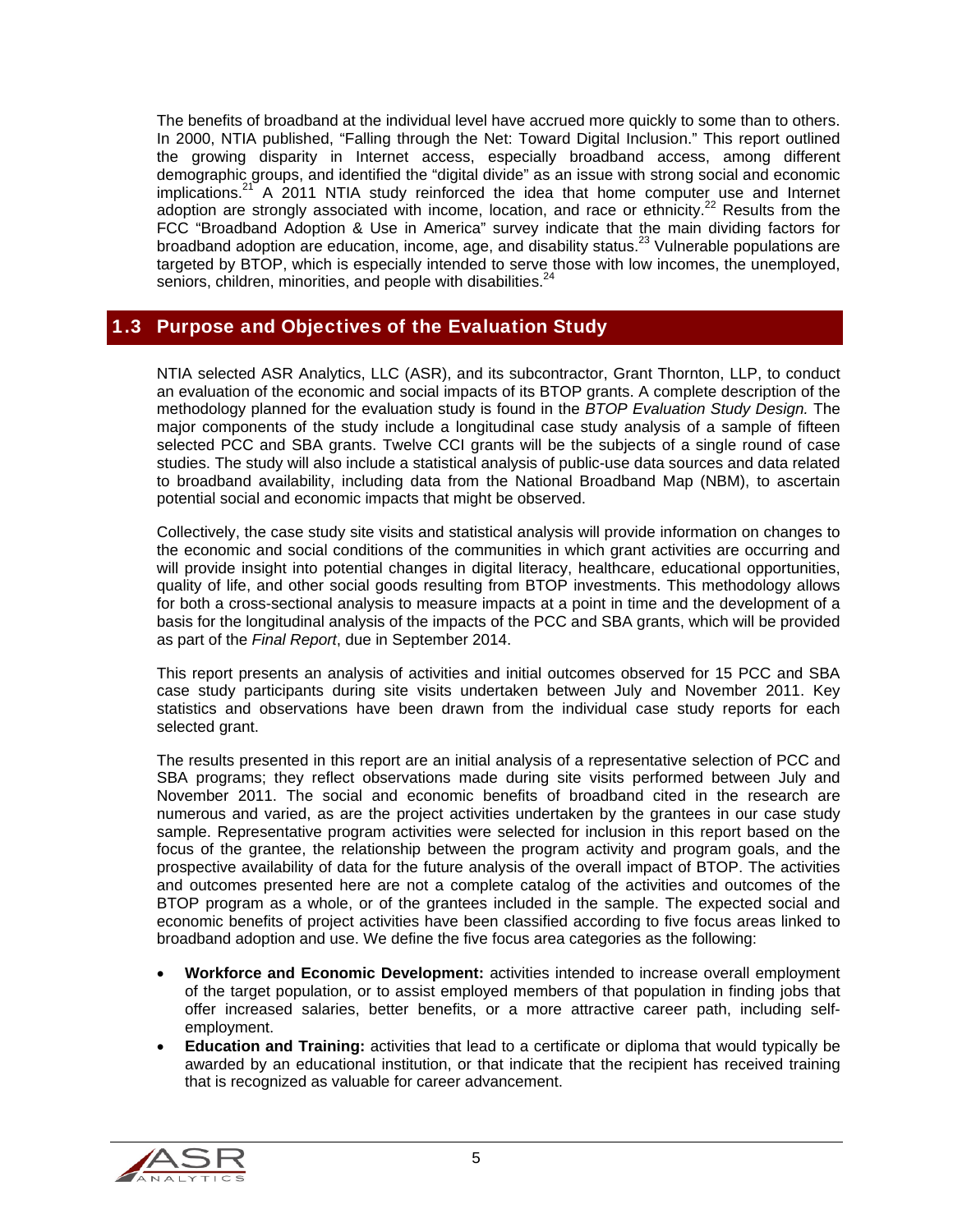- **Healthcare:** activities undertaken by participants in PCC and SBA programs to improve their own health or that of someone else.
- **Quality of Life/Civic Engagement:** activities that create stronger and more integrated communities, and those that promote interaction between citizens and their governments
- **Digital Literacy:** activities that build the skills and abilities that enable an individual to interact with the digital aspects of culture and to maintain a digital identity.

In early 2013, we will revisit the 15 selected PCC and SBA grants in order to obtain additional information on the evolution of the grants. At that time, we will solicit information from the grantees regarding indicators of grant outcomes that may be used to assess the social and economic impacts of the PCC and SBA grants. These indicators are provided for each focus area discussed later in this document. These indicators may then be used to assess the overall impact of the PCC and SBA grants for the population as a whole. The results of these site visits will result in case study reports for each visit and a summary document, *Interim Report 2*.

### 1.4 Selected Grantees

The following PCC grants were selected for inclusion in the sample:

- Cambridge Housing Authority (CHA)
- Delaware Division of Libraries (DDL)
- Florida Agricultural and Mechanical University (FAMU)
- Las Vegas-Clark County Urban League (LVUL)
- Michigan State University (MSU)
- South Carolina Technical College System (SCTCS)
- Technology for All (TFA)
- WorkForce West Virginia (WFWV)

The following SBA grants were selected for inclusion in the sample:

- C.K. Blandin Foundation (C.K. Blandin)
- California Emerging Technology Fund (CETF)
- City of Chicago
- Connect Arkansas
- Foundation for California Community Colleges (FCCC)
- Future Generations Graduate School (Future Generations)
- Urban Affairs Coalition (UAC)

Appendix B presents a discussion of the evaluation study grantee selection process and a brief overview of grantee attributes.

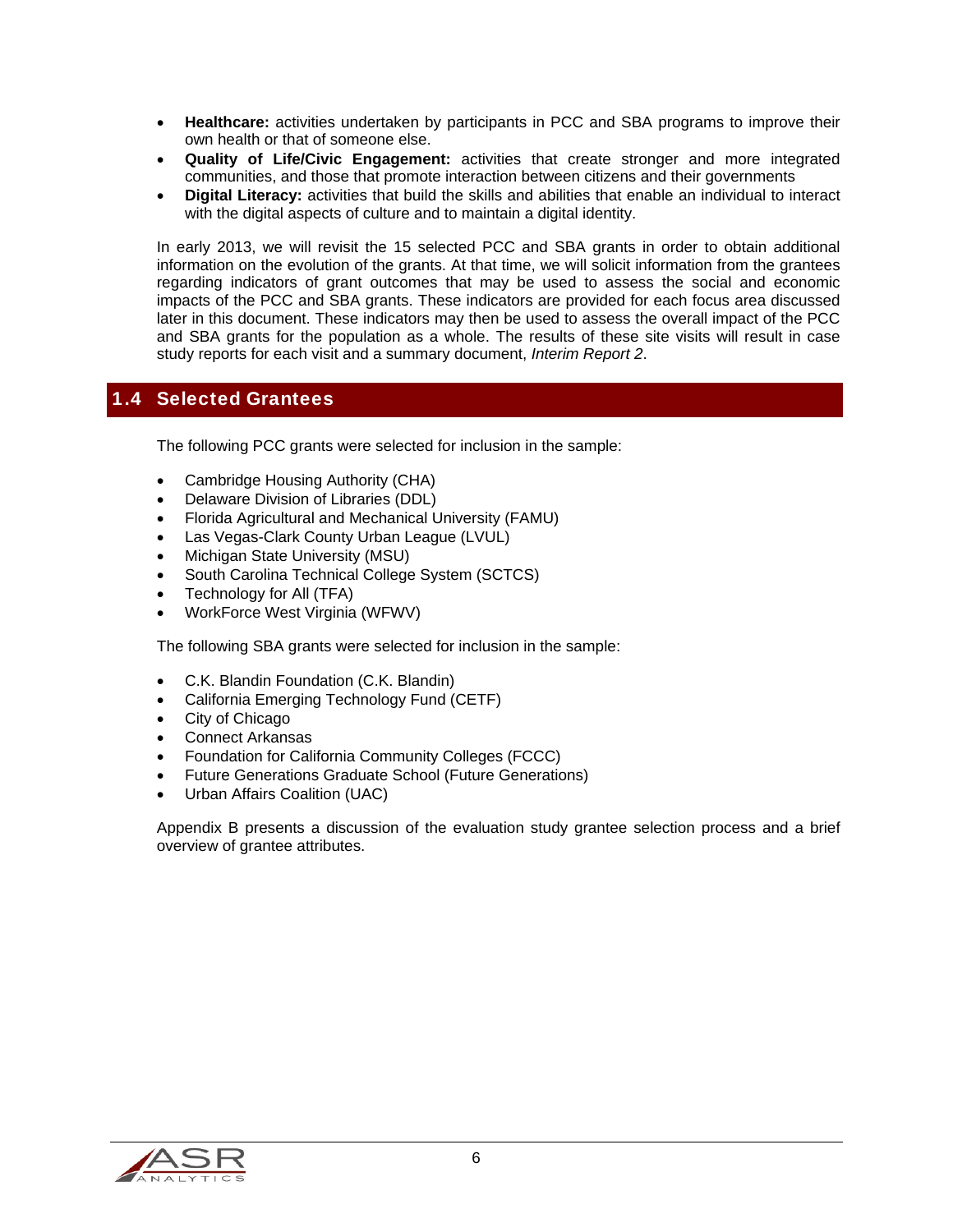# Section 2. Key Findings and Progress toward BTOP's Statutory Objectives

#### 2.1 Introduction and Key Findings

This section presents an analysis of the sample of PCC and SBA case studies in order to examine whether these grants are serving their purposes as outlined in the Notice of Funds Availability (NOFA), whether they are addressing the needs of demographic groups identified as vulnerable populations in the NOFA, and other relevant observations we made during our case study site visits. It also includes a discussion of the progress of the BTOP program toward job creation goals of ARRA, which provided funding for the program.

After providing a description of the NOFA purposes, we present quantitative observations of early achievements by BTOP grantees that address the expectations of the NOFA. We expected to find observational evidence of most of the outputs and outcomes of BTOP grants during the second round of case study site visits. However, we found evidence of results for each BTOP goal as described in the NOFA during our initial visits. The evidence reported in this section supports the conclusion that the grantees are focusing on areas that are consistent with statutory requirements for the BTOP program and expectations for PCC and SBA grants as outlined in the NOFA. We also find that the BTOP grants in the sample had generated jobs, as required by ARRA.

# 2.2 Statutory Requirements

#### 2.2.1 ARRA Requirements

As described in the NOFA governing the general policy and application procedures for the BTOP program, ARRA provided NTIA with \$4.7 billion to support the deployment of broadband infrastructure, to enhance and expand public computer centers, to encourage sustainable adoption of broadband service, and to develop and maintain a nationwide public map of broadband service capability and availability.<sup>25</sup> ARRA instructed NTIA to implement BTOP to promote five core purposes:<sup>26</sup>

- 1. Provide access to broadband service to consumers residing in unserved areas of the country.
- 2. Provide improved access to broadband service to consumers residing in underserved areas of the country.
- 3. Provide broadband education, awareness, training, access, equipment, and support to
	- a. schools, libraries, medical and healthcare providers, community colleges and other institutions of higher learning, and other community support organizations;
	- b. organizations and agencies that provide outreach, access, equipment, and support services to facilitate greater use of broadband services by vulnerable populations (e.g., low-income, unemployed, seniors);
	- c. job-creating strategic facilities located in state- or federally designated economic development zones.
- 4. Improve access to, and use of, broadband service by public safety agencies.
- 5. Stimulate the demand for broadband, economic growth, and job creation.

According to the NOFA, all projects funded under BTOP must advance one or more of these five statutory purposes. PCC and SBA grants are generally focused on statutory purposes 3 and 5, and these will be the focus of our analysis in this report.

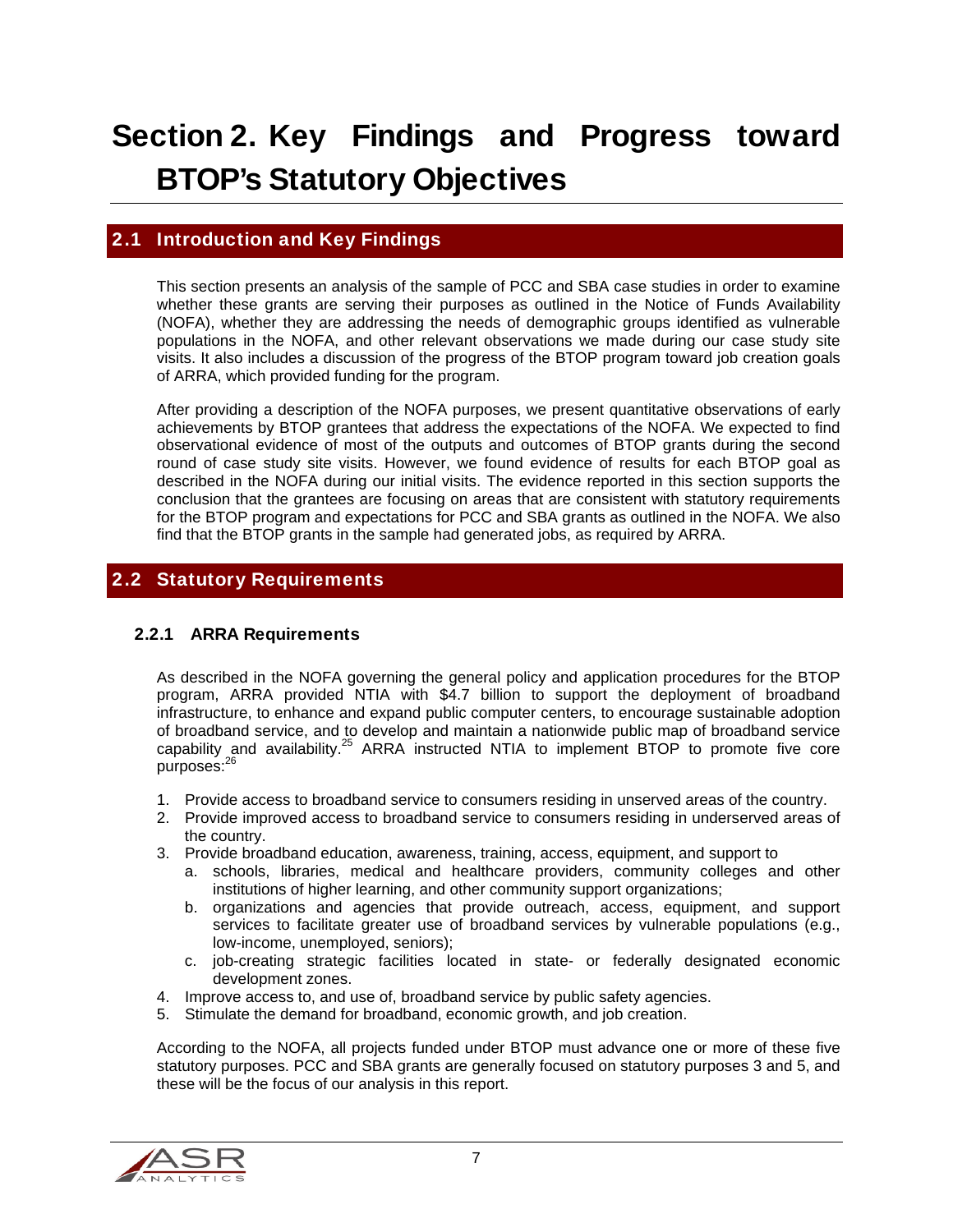#### 2.2.2 Vulnerable Populations

Under the NOFA, PCC and SBA grants were directed toward serving "vulnerable populations." This group includes low-income individuals, the unemployed, seniors, children, minorities, and people with disabilities.<sup>27</sup>

The literature on broadband adoption provides support for the demographic characteristics identified by NTIA as being associated with lower levels of broadband adoption, or of populations that would benefit from broadband, but might not have it:

- **Poverty.** A 2011 NTIA study reinforced the idea that home computer use and Internet adoption are strongly associated with income. This study reported that affordability significantly influenced a household's decision not to subscribe to broadband services.<sup>28</sup> Low-income individuals in particular identify cost as the most significant barrier to broadband adoption.<sup>29</sup>
- **Age.** Older individuals, particularly those age sixty-five and older, are significantly less likely than their younger counterparts to have broadband Internet access at home.<sup>30</sup>
- **Minority Status.** Asian households exhibit the highest subscription rates of home broadband service, followed by White households.<sup>31</sup> Hispanic and African American households have historically had lower subscription rates than these groups. Households headed by American Indian or Alaska Native householders also have computer use and broadband adoption rates lower than the national average. $32$
- **Language Spoken at Home.** Broadband adoption is correlated with the preferred language of potential users. Spanish-speaking households are far less likely to subscribe to home broadband than English-speaking households.<sup>33</sup>

To begin our measurement of the extent to which the PCC and SBA grants in our sample serve vulnerable groups, the evaluation study team identified a "service area" for each of the grants included in the study, based on the geographic area described by the grantee in its grant application. This service area was then mapped at the census tract level and provided to NTIA and the grantee for confirmation. The service area includes regions in geographic proximity to grant activity that could reasonably be expected to include the vulnerable populations that the grant is intended to serve. We then turn to the populations served by the selected PCC and SBA grants, and present an analysis of the economic and demographic characteristics of the areas served by these grants. Our demographic analysis demonstrates that all of the grants are serving populations that have characteristics associated with lower rates of broadband adoption.

As part of our case study methodology, we obtained statistics for the service areas of each of the case study grants on demographic and economic categories that have been linked to lower levels of broadband adoption. These figures are reported in detail in the case study reports and summarized in Table 1, below.

The service area for each grant is the geographic area determined to be affected by the BTOP grant through consultation with the grantee and our understanding of the services and programs being provided under the grant. For PCC grants, the service area was typically defined as the census tracts where the grant's PCCs are located. There are instances, however, where an entire county surrounding a PCC is included in the service area based on the services being offered under the grant, the geography of the surrounding area, and the area the PCC can reasonably be expected to serve. For SBA grants, the types of services being provided by each grant program were an even more significant factor in determining the grant's service area. The target population and intended audience of each SBA grant program or partner were considered in defining the grant's service area. Individuals within overlapping program geographies were not counted more than once.

Combined, the selected grantees serve almost 18 percent of the nation's population, nearly 55 million people.<sup>34</sup> Of these, more than 8 million are in poverty, representing 14.7 percent of the collective service area populations.<sup>35</sup> This is nearly one percentage point higher than the rate of

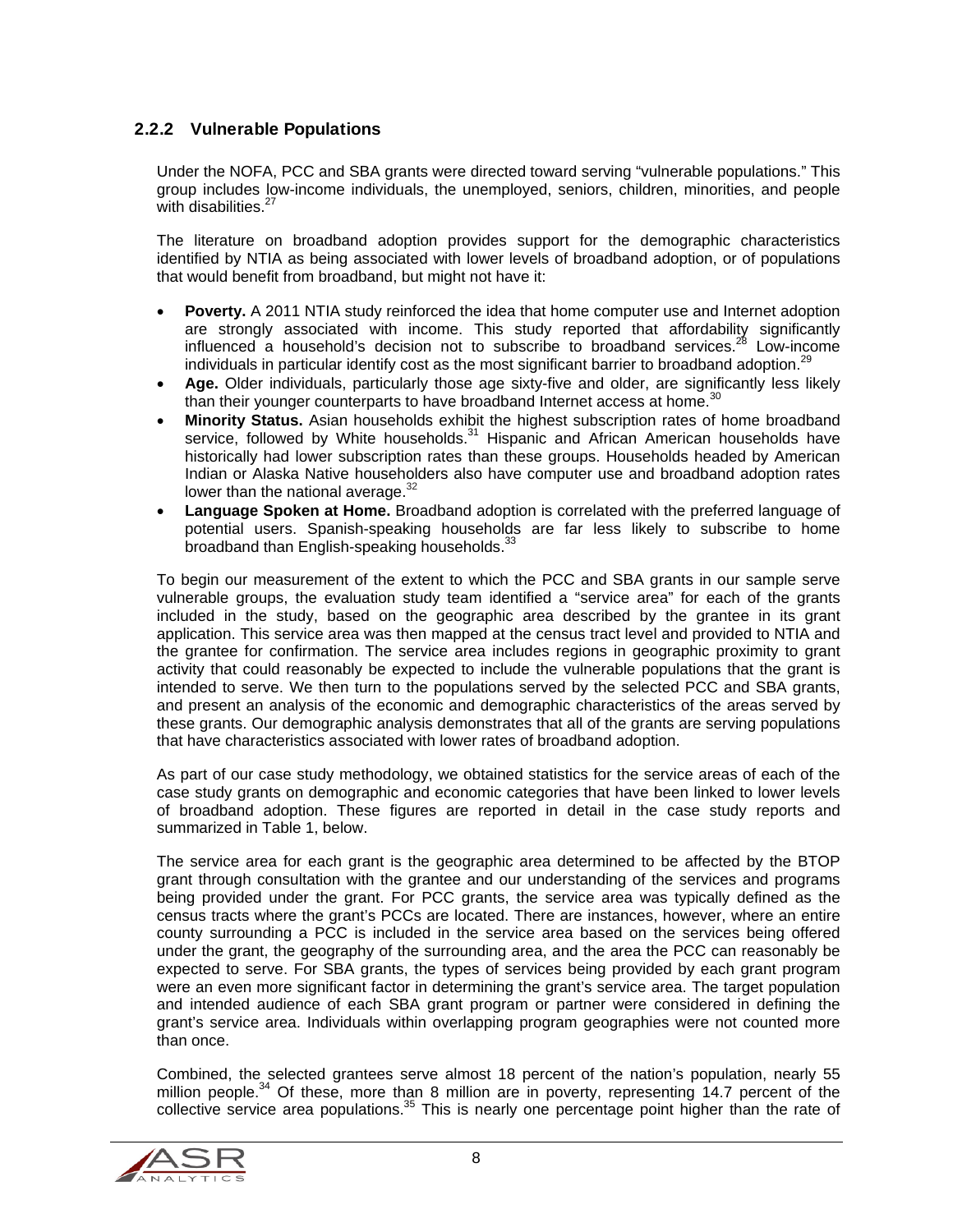impoverished individuals across the nation. Collectively, the service area population for all selected grants is 38.9 percent non-White individuals.<sup>36</sup> Across the nation, non-White individuals represent just 25.5 percent of the population, more than 13 percentage points less than the collective service area.<sup>37</sup> Slightly more than one-fifth of the nation speaks a language other than English in the home, compared to close to 35 percent of the collective service area population.<sup>38</sup>

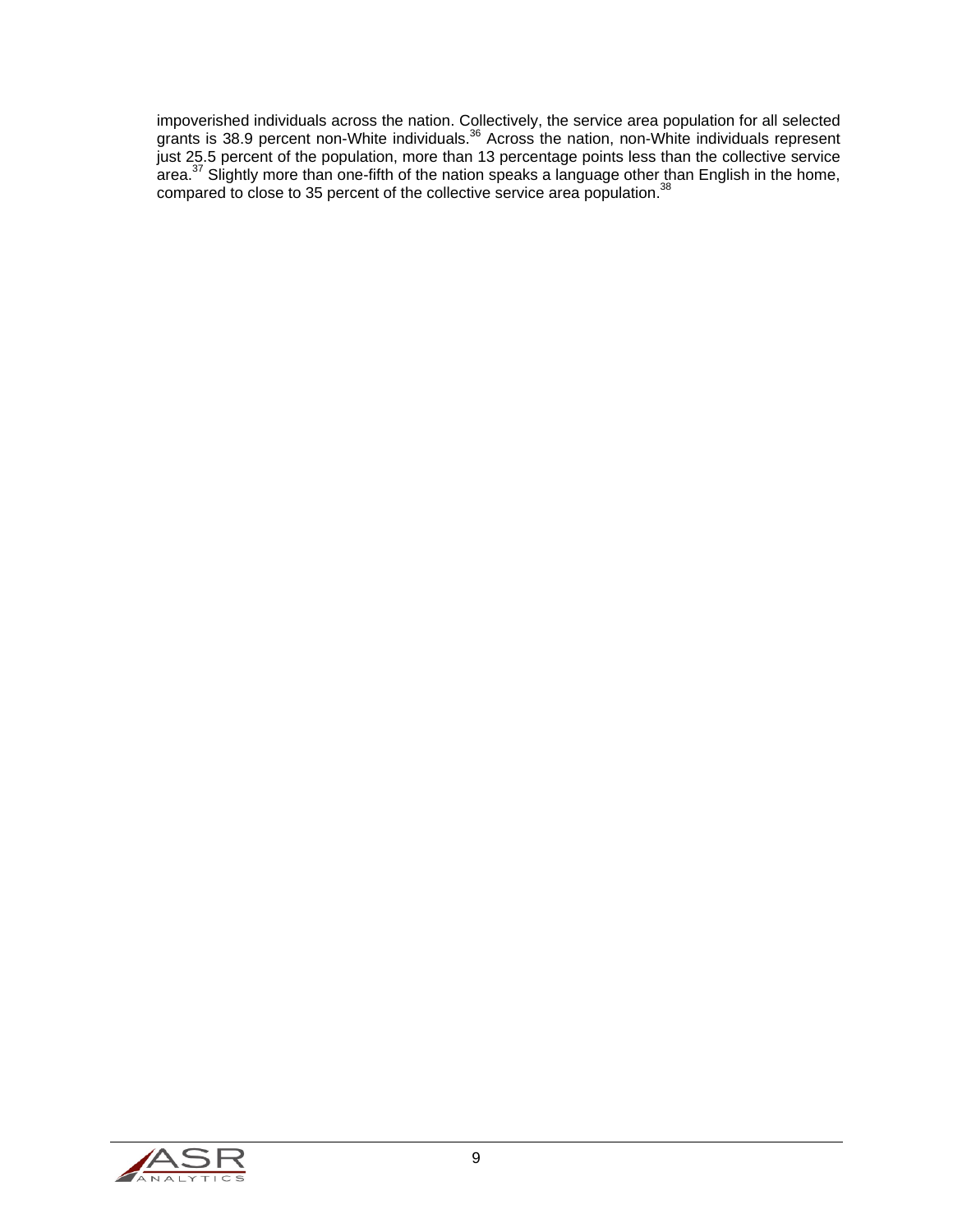| <b>Grant</b>                   |                                                                                                                                                  |                                                          | Grantee <sup>39</sup> |            | <b>Poverty</b><br><b>Total</b><br><b>Population</b> |               |              | Age 65+    |              | <b>Non-White</b> |              | <b>Hispanic or Latino</b> |     | <b>Non-English</b><br><b>Speakers</b> |  |
|--------------------------------|--------------------------------------------------------------------------------------------------------------------------------------------------|----------------------------------------------------------|-----------------------|------------|-----------------------------------------------------|---------------|--------------|------------|--------------|------------------|--------------|---------------------------|-----|---------------------------------------|--|
| <b>Type</b>                    |                                                                                                                                                  |                                                          | <b>Total</b>          | %          | <b>Total</b>                                        | $\frac{9}{6}$ | <b>Total</b> | %          | <b>Total</b> | $\%$             | <b>Total</b> | %                         |     |                                       |  |
|                                | Cambridge Housing<br>Authority                                                                                                                   |                                                          | 13,916                | 3,085      | 22%                                                 | 783           | 6%           | 6,392      | 46%          | 1,012            | 7%           | 6,099                     | 44% |                                       |  |
|                                | Delaware Division of<br>Libraries                                                                                                                |                                                          | 863,832               | 91,048     | 11%                                                 | 118,863       | 14%          | 237,554    | 28%          | 57,790           | 7%           | 99,945                    | 12% |                                       |  |
|                                |                                                                                                                                                  | Florida Agricultural and<br><b>Mechanical University</b> | 321,681               | 70,416     | 22%                                                 | 30,721        | 10%          | 129,766    | 40%          | 16,277           | 5%           | 27,150                    | 8%  |                                       |  |
| <b>PCC</b>                     | Urban League                                                                                                                                     | Las Vegas-Clark County                                   | 94,051                | 24,886     | 26%                                                 | 10,054        | 11%          | 33,821     | 36%          | 40,367           | 43%          | 38,213                    | 41% |                                       |  |
|                                | University                                                                                                                                       | Michigan State                                           | 766,204               | 128,799    | 17%                                                 | 109,107       | 14%          | 122,746    | 16%          | 34,019           | 4%           | 52,485                    | 7%  |                                       |  |
|                                | South Carolina Technical<br>College System                                                                                                       |                                                          | 4,416,867             | 698,748    | 16%                                                 | 579,493       | 13%          | 1,439,457  | 33%          | 178,441          | 4%           | 273,404                   | 6%  |                                       |  |
|                                | Technology for All                                                                                                                               |                                                          | 6,935,001             | 1,164,387  | 17%                                                 | 590,862       | 9%           | 2,404,365  | 35%          | 2,838,496        | 41%          | 2,672,749                 | 39% |                                       |  |
|                                |                                                                                                                                                  | <b>WorkForce West Virginia</b>                           | 843,482               | 167,108    | 20%                                                 | 133,621       | 16%          | 42,361     | 5%           | 6,029            | 1%           | 15,477                    | 2%  |                                       |  |
|                                | C.K. Blandin Foundation                                                                                                                          |                                                          | 371,489               | 49,445     | 13%                                                 | 59,475        | 16%          | 31,317     | 8%           | 12,631           | 3%           | 20,246                    | 5%  |                                       |  |
|                                | California Emerging<br><b>Technology Fund</b>                                                                                                    |                                                          | 36,308,527            | 4,796,356  | 13%                                                 | 3,972,153     | 11%          | 14,051,400 | 39%          | 13,103,747       | 36%          | 15,340,353                | 42% |                                       |  |
|                                |                                                                                                                                                  | City of Chicago                                          | 410,439               | 117,139    | 29%                                                 | 36,734        | 9%           | 326,217    | 79%          | 170,332          | 42%          | 162,821                   | 40% |                                       |  |
|                                |                                                                                                                                                  | <b>Connect Arkansas</b>                                  | 1,209,049             | 260,308    | 22%                                                 | 183,896       | 15%          | 309,758    | 26%          | 49,813           | 4%           | 54,891                    | 5%  |                                       |  |
| <b>SBA</b>                     |                                                                                                                                                  | <b>Great Valley</b><br>Center                            | 4,737,447             | 806,787    | 17%                                                 | 498,379       | 11%          | 1,422,182  | 30%          | 1,866,080        | 39%          | 1,692,216                 | 36% |                                       |  |
|                                | <b>FCCC</b>                                                                                                                                      | Mesa<br>Community<br>Colleges                            | 28,540,344            | 3,687,412  | 13%                                                 | 3,130,876     | 11%          | 11,433,262 | 40%          | 10,488,576       | 37%          | 12,660,497                | 44% |                                       |  |
|                                |                                                                                                                                                  | <b>Future Generations</b><br><b>Graduate School</b>      | 834,181               | 165,835    | 20%                                                 | 131,801       | 16%          | 41,792     | 5%           | 6,090            | 1%           | 15,599                    | 2%  |                                       |  |
| <b>Urban Affairs Coalition</b> |                                                                                                                                                  | 1,531,112                                                | 369,917               | 24%        | 194,298                                             | 13%           | 864,313      | 56%        | 168,882      | 11%              | 308,213      | 20%                       |     |                                       |  |
|                                | <b>Selected Grants Total</b><br>(non-overlapping*)                                                                                               |                                                          | 54,617,728            | 8,025,810  | 15%                                                 | 6,109,793     | 11%          | 21,258,464 | 39%          | 16,683,092       | 31%          | 19,083,751                | 35% |                                       |  |
| <b>Nation</b>                  |                                                                                                                                                  |                                                          | 305,423,646           | 42,392,802 | 14%                                                 | 38,513,922    | 13%          | 77,974,657 | 26%          | 49,356,461       | 16%          | 62,764,559                | 21% |                                       |  |
|                                | *The non-overlapping total of the selected grants takes into account overlapping service areas in order to count included populations only once. |                                                          |                       |            |                                                     |               |              |            |              |                  |              |                           |     |                                       |  |

# **Table 1. Vulnerable Populations Served by BTOP Grantees**

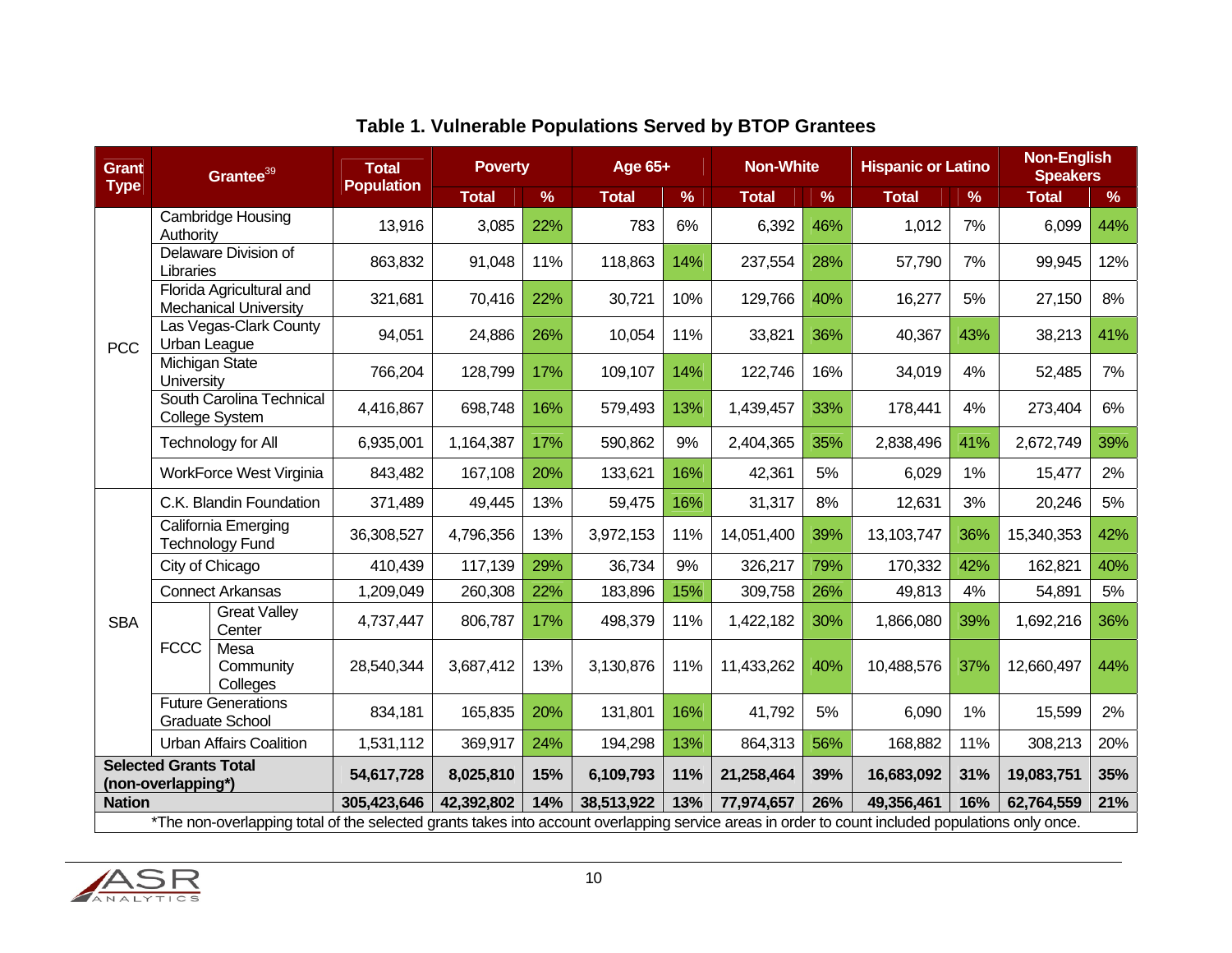The shading in Table 1, above, highlights instances where the grantee's service includes a higher percentage of vulnerable individuals than in the nation as a whole.<sup>40</sup> All but one of the selected PCC grants target locations where high poverty rates are present. Nearly all of the grants target minority populations. Every grant has a service area with at least three demographic or economic indicators associated with lower broadband adoption, and some, such as Technology for All, Las Vegas-Clark County Urban League, and the City of Chicago, are affected by nearly all of them. A detailed discussion of the characteristics of each service area may be found in the case study report for each of the projects in the sample.

Based on the evidence presented in Table 1, we conclude that the selected BTOP grants appropriately target vulnerable populations as defined in the NOFA.

#### 2.2.3 Education, Awareness, and Training

BTOP grantees are required to report their project progress to NTIA through the submission of five Performance Progress Reports (PPRs) each year: one per calendar quarter plus one annual report (APR). The training figures reported in Table 2, below, are derived from a combination of APR and PPR data as of December 2011. ASR Analytics reviewed the training hours submitted by grantees and assigned the hours to the focus areas described in this report. Among the 65 PCC projects funded by BTOP, Digital Literacy training is most often delivered.<sup>41</sup> There are significantly fewer hours allocated to Healthcare and Quality of Life/Civic Engagement training compared to all other focus areas.

As of December 2011, the 43 BTOP-funded SBA projects had provided more than two million hours of Digital Literacy training.<sup>42</sup> Among SBA grants, the fewest training hours were allocated to Workforce and Economic Development and Healthcare. In total, the grantees had provided more than 5.9 million hours of training and almost  $900,000$  hours of open lab access.<sup>43</sup>

| Focus Area <sup>44</sup>             | <b>PCC</b> | <b>SBA</b> | <b>Total</b> |
|--------------------------------------|------------|------------|--------------|
| Workforce and Economic Development   | 487,305    | 98,688     | 585,993      |
| Education and Training <sup>45</sup> | 372,835    | 489,675    | 862,510      |
| Healthcare                           | 4,657      | 159,957    | 164,614      |
| Quality of Life/Civic Engagement     | 21,349     | 481,566    | 502,915      |
| Digital Literacy                     | 1,399,895  | 2,058,235  | 3,458,130    |
| Other                                | 366,564    | 7,534      | 374,098      |
| <b>Total Training Hours</b>          | 2,652,605  | 3,295,655  | 5,948,260    |
| Lab Access                           | 851,645    | 42,480     | 894,125      |

**Table 2. PCC and SBA Training Hours as of December 2011** 

### 2.2.4 Access, Equipment, and Support

BTOP grants provide access, equipment, and support either through the establishment of computer centers or through the distribution of equipment or service subsidies to households that would otherwise lack the means to use a broadband connection. The BTOP PCC and SBA project data discussed below were collected and published by BTOP's Connecting America's Communities (CAC) map as of December 2011.<sup>46</sup> The content provided in the CAC map includes data provided by grant recipients submitted during the annual and quarterly reporting processes. The CAC map is updated annually.

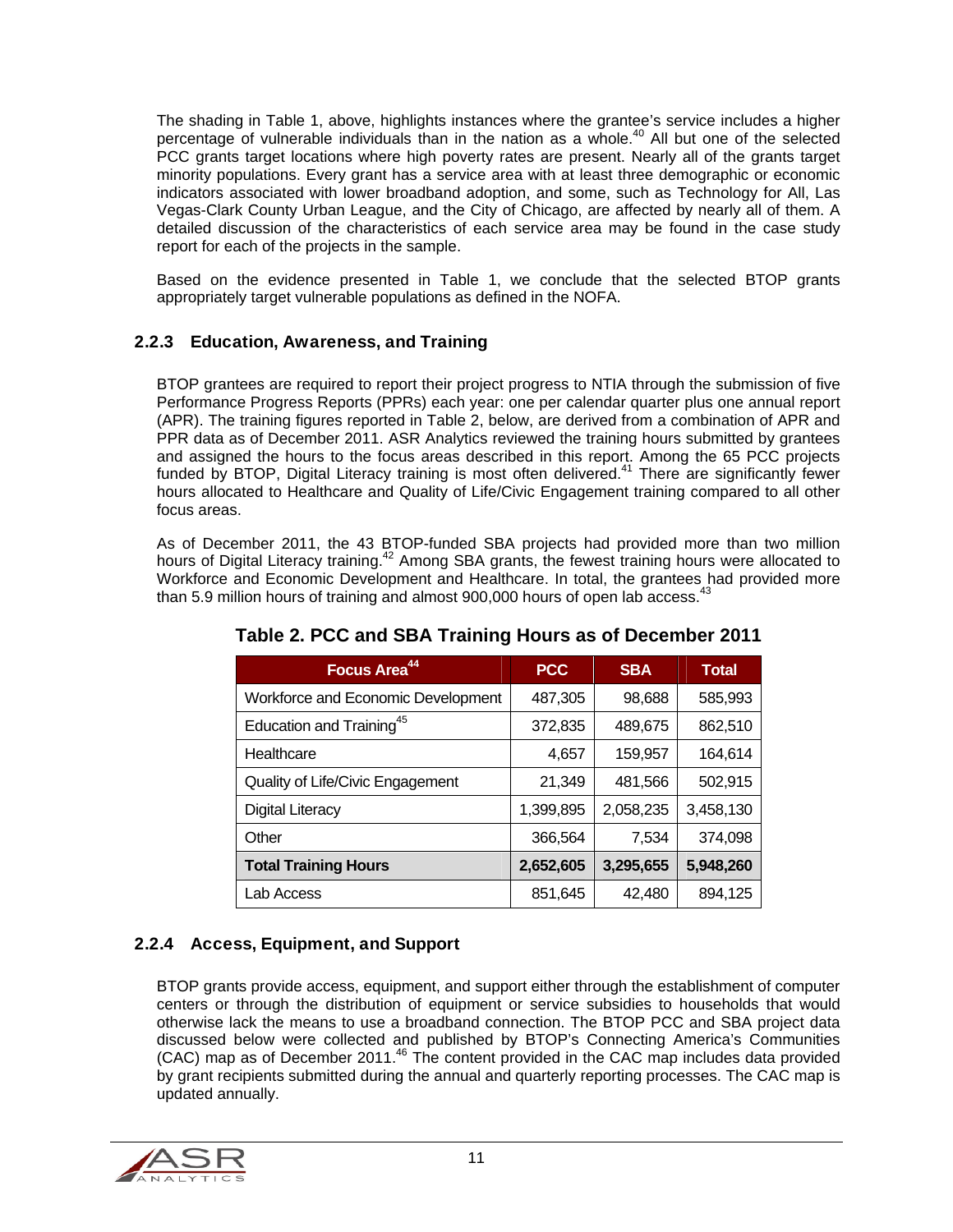Through the efforts of all 65 BTOP PCC projects, 2,635 locations had received new or upgraded PCCs.<sup>47</sup> These PCCs support a range of activities related to Workforce and Economic Development, Education and Training, Healthcare, Quality of Life/Civic Engagement, and Digital Literacy. The eight PCC projects included in the *Evaluation Stud*y had established 368 new or upgraded PCCs.<sup>48</sup> These activities and their potential benefits are described in Section 3. As illustrated in Table 3, below, the majority of PCCs are located in libraries.

| <b>Institution Type<sup>49</sup></b> | <b>Sample</b> | <b>Total</b> |
|--------------------------------------|---------------|--------------|
| Community-Based Organization         | 17            | 91           |
| <b>Community College</b>             | 67            | 115          |
| For-Profit Organization              | 0             | 2            |
| Government Facility                  | 22            | 294          |
| Institution of Higher Education      | 1             | 12           |
| Library                              | 193           | 1,745        |
| Medical or Healthcare Provider       | 1             | 32           |
| N/A                                  | 0             | 3            |
| Nonprofit Organization               | 42            | 180          |
| Public Housing                       | 24            | 71           |
| <b>Public Safety</b>                 | U             | 6            |
| School (K-12)                        | 1             | 83           |
| Tribal                               | 0             | 1            |
| Total                                | 368           | 2,635        |

**Table 3: New and Upgraded PCCs as of December 2011** 

A total of 42,017 workstations are available through the 65 BTOP PCC grants.<sup>50</sup> Across the eight PCC grants included in the *Evaluation Study*, a combined 8,785 workstations had been made available.<sup>51</sup> Across all PCC grants, 9,627 additional hours per week had been provided.<sup>52</sup> The provision of additional hours of operation had allowed PCC projects to increase the activities offered through various programs and to allow for increased participation among target populations.

Through the efforts of all 65 BTOP PCC projects, 1,124 PCCs had received upgraded broadband connectivity as of December 2011.53 Five of the eight PCC projects included in the *Evaluation Stud*y had upgraded broadband connectivity at 123 PCC locations. Upgraded broadband connectivity allows for participation in activities and applications that previously might have been inaccessible because of bandwidth constraints.54 According to data provided in the CAC map, 762 PCCs had received new broadband wireless connectivity.<sup>55</sup> Five of the eight PCC projects included in the *Evaluation Stud*y had provided new broadband wireless connectivity to a total of 90 PCC locations.<sup>56</sup>

Through the efforts of all 43 BTOP SBA projects, 29,113,841 people had participated in an activity designed to promote sustainable broadband adoption.<sup>57</sup> SBA projects offer a range of activities related to Workforce and Economic Development, Education and Training, Healthcare, Quality of Life/Civic Engagement, and Digital Literacy. The seven SBA projects included in the *Evaluation Study* had provided various activities to 12,332,952 participants.<sup>58</sup> These activities and their potential benefits are described in Section 3. According to data provided in the CAC map, the majority of SBA programs take place in nonprofit organizations, as shown in Table 4, below.

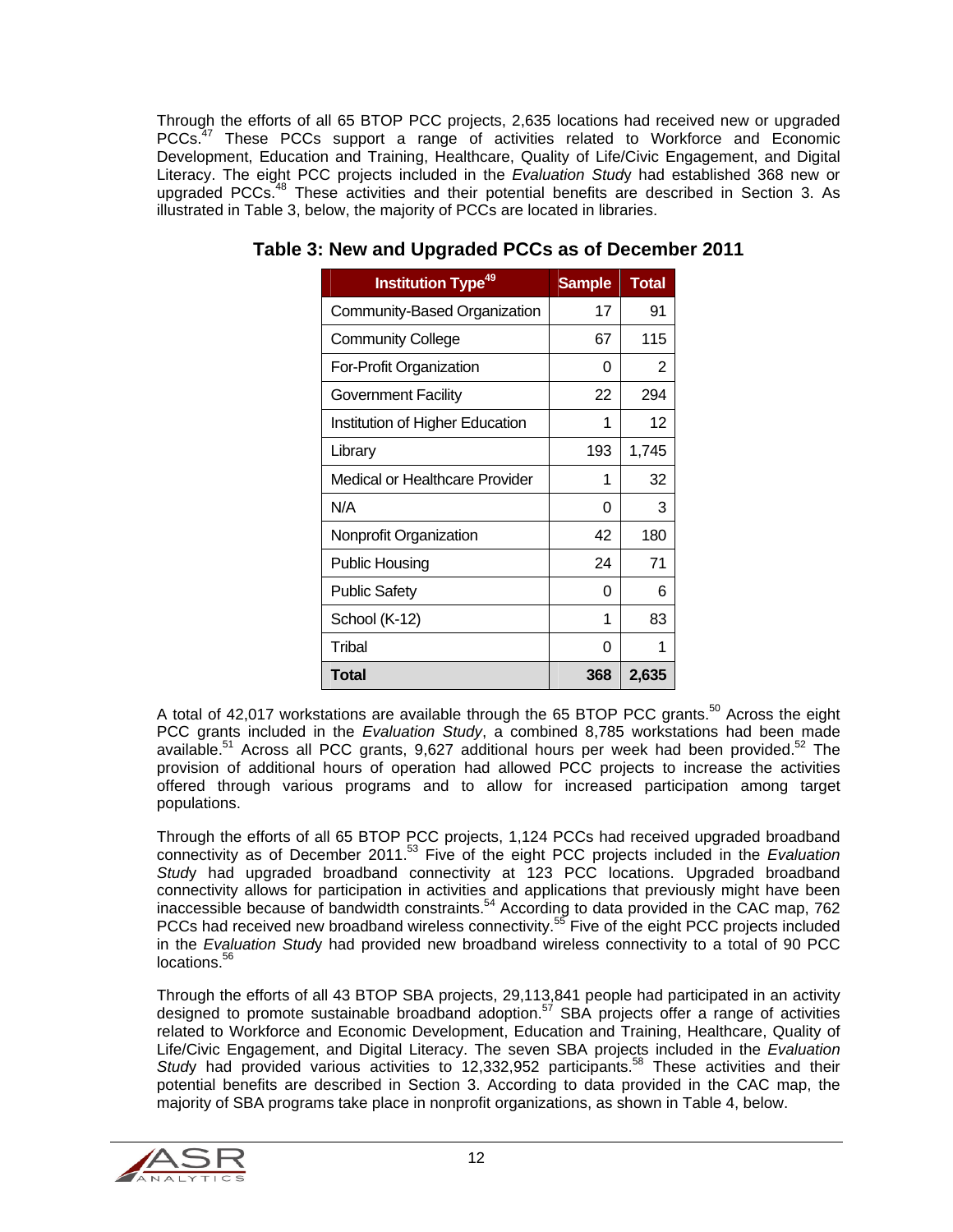| <b>Institution Type<sup>59</sup></b> | <b>Sample</b> | <b>Total</b> |
|--------------------------------------|---------------|--------------|
| CAI                                  | 0             | 83           |
| Community-Based Organization         | 0             | 10           |
| <b>Community College</b>             | 45            | 73           |
| For-Profit Organization or Entity    | 13            | 23           |
| Government Facility                  | 72            | 111          |
| Institution of Higher Education      | 12            | 52           |
| Library                              | 10            | 227          |
| Medical or Healthcare Provider       | 4             | 236          |
| N/A                                  | 0             | 44           |
| Nonprofit Organization or Entity     | 247           | 764          |
| <b>Public Housing</b>                | 5             | 110          |
| <b>Public Safety</b>                 | 50            | 52           |
| School (K-12)                        | 43            | 450          |
| Tribal                               | 0             | 30           |
| Total                                | 501           | 2,265        |

## **Table 4. SBA Institutions as of December 2011**

Four of the eight SBA projects selected for the *Evaluation Study* and 20 of 43 total BTOP SBA grants had provided direct or indirect financial support for broadband connections.<sup>60</sup> The Urban Affairs Coalition grant had offered low-cost broadband subscriptions to participants in one of the project's programs. Six of the seven SBA grants selected for the *Evaluation Study* and 21 of 43 total SBA grants had offered affordable equipment as a project component. The Connect Arkansas and Urban Affairs Coalition projects are examples of this undertaking. Both projects distributed laptop computers at no cost to low-income participants who completed a computer and Internet basics course. Section 3 describes these examples and their potential benefits in further detail.

### 2.2.5 Jobs Created

In addition to fulfilling the purposes outlined in the NOFA, BTOP PCC and SBA grants also support the purposes stated in the ARRA. One of those is "to preserve and create jobs and promote economic recovery."61 Table 5 and Table 6, below, summarize data as provided in ARRA reports, which include fractional jobs created by recipients. The data source does not state whether, for instance, one FTE means one full-time job or two part-time jobs. Additionally, not all grants began at the same time. "N/A" indicates that no job data were reported in that quarter for that grant.

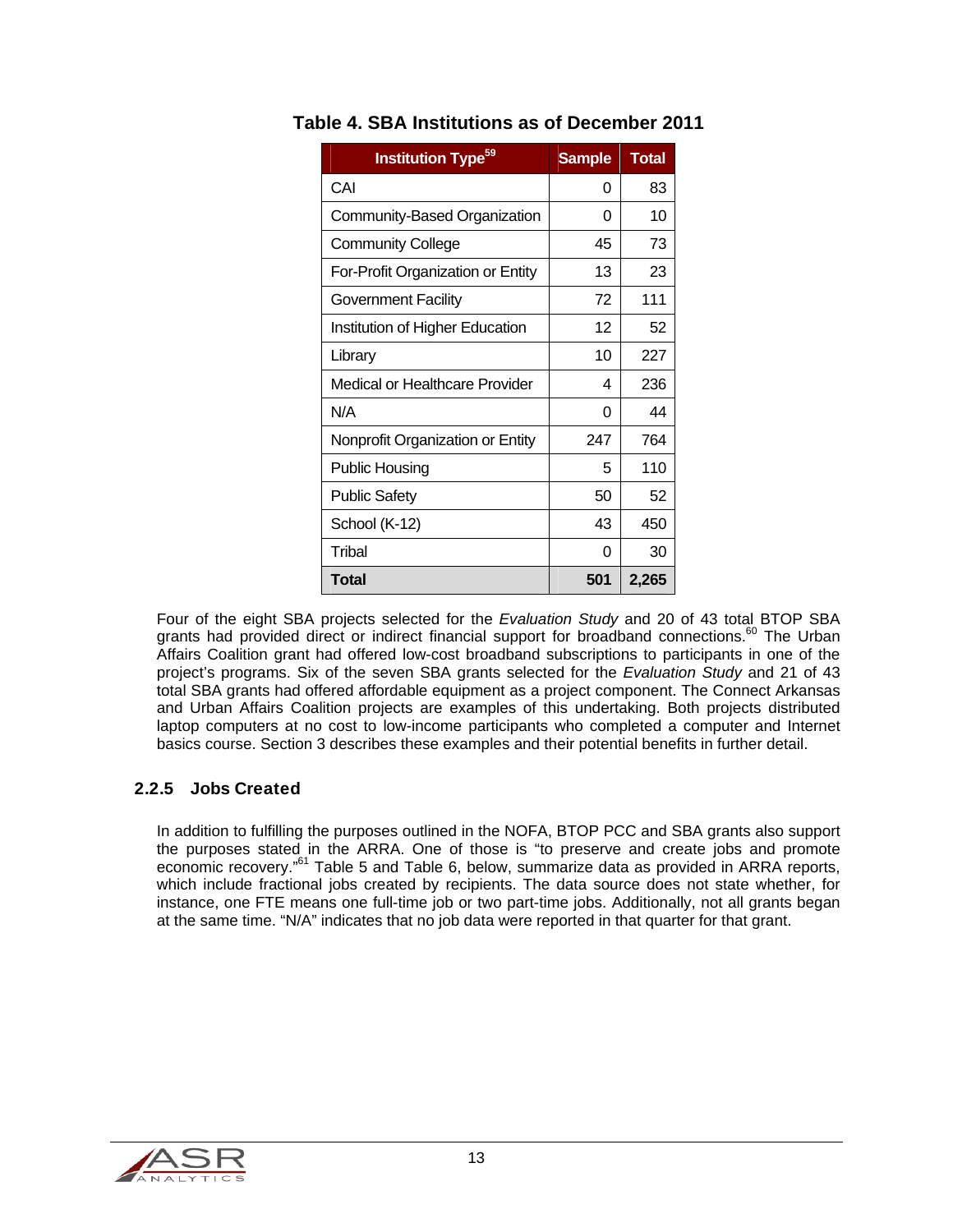| <b>Calendar</b>     |            |            |             |             | Jobs Reported <sup>62</sup> |              |            |             |              |
|---------------------|------------|------------|-------------|-------------|-----------------------------|--------------|------------|-------------|--------------|
| Quarter             | <b>CHA</b> | <b>DDL</b> | <b>FAMU</b> | <b>LVUL</b> | <b>MSU</b>                  | <b>SCTCS</b> | <b>TFA</b> | <b>WFWV</b> | <b>Total</b> |
| 2010 Q1             | 0.00       | N/A        | N/A         | 0.00        | N/A                         | 0.00         | N/A        | 0.00        | 0.00         |
| 2010 Q <sub>2</sub> | 2.33       | N/A        | N/A         | 6.55        | N/A                         | 0.67         | N/A        | 0.00        | 9.55         |
| 2010 Q3             | 2.60       | 0.00       | 0.00        | 21.60       | 0.00                        | 3.56         | 0.00       | 1.00        | 28.76        |
| 2010 Q4             | 3.61       | 0.00       | 0.00        | 28.40       | 0.23                        | 6.70         | 16.04      | 0.65        | 55.63        |
| 2011 Q1             | 3.41       | 2.61       | 0.00        | 28.30       | 0.23                        | 6.53         | 23.47      | 1.13        | 65.68        |
| 2011 Q <sub>2</sub> | 3.41       | 4.70       | 0.57        | 23.40       | 0.63                        | 10.10        | 32.11      | 1.82        | 76.74        |
| 2011 Q3             | 3.41       | 5.23       | 0.92        | 42.60       | 0.14                        | 7.47         | 39.88      | 0.50        | 100.15       |
| 2011 Q4             | 4.48       | 4.69       | 1.09        | 35.75       | 0.29                        | 8.86         | 40.36      | 1.81        | 97.33        |

**Table 5: Jobs Created by PCC Grants as of December 2011** 

# **Table 6: Jobs Created by SBA Grants as of December 2011**

| <b>Calendar</b>     |                        |                                   |             |             | Jobs Reported <sup>63</sup> |                                     |            |              |
|---------------------|------------------------|-----------------------------------|-------------|-------------|-----------------------------|-------------------------------------|------------|--------------|
| Quarter             | C.K.<br><b>Blandin</b> | <b>Connect</b><br><b>Arkansas</b> | <b>FCCC</b> | <b>CETF</b> | City of<br><b>Chicago</b>   | <b>Future</b><br><b>Generations</b> | <b>UAC</b> | <b>Total</b> |
| 2010 Q1             | 0.00                   | N/A                               | N/A         | 0.00        | 0.00                        | 0.00                                | N/A        | 0.00         |
| 2010 Q <sub>2</sub> | 0.22                   | N/A                               | N/A         | 14.11       | 0.00                        | 3.63                                | N/A        | 17.96        |
| 2010 Q3             | 1.09                   | 0.00                              | 0.34        | 19.27       | 6.38                        | 4.80                                | 0.00       | 31.88        |
| 2010 Q4             | 2.02                   | 1.49                              | 1.21        | 21.85       | 15.80                       | 4.80                                | 2.55       | 49.72        |
| 2011 Q1             | 0.78                   | 3.41                              | 3.44        | 17.82       | 23.41                       | 5.30                                | 10.20      | 64.36        |
| 2011 Q <sub>2</sub> | 0.64                   | 7.79                              | 11.00       | 16.39       | 22.19                       | 6.30                                | 19.75      | 84.06        |
| 2011 Q3             | 0.20                   | 6.74                              | 16.91       | 15.42       | 23.89                       | 6.64                                | 37.83      | 107.63       |
| 2011 Q4             | 0.66                   | 6.95                              | 14.01       | 14.96       | 30.38                       | 6.84                                | 40.48      | 114.28       |

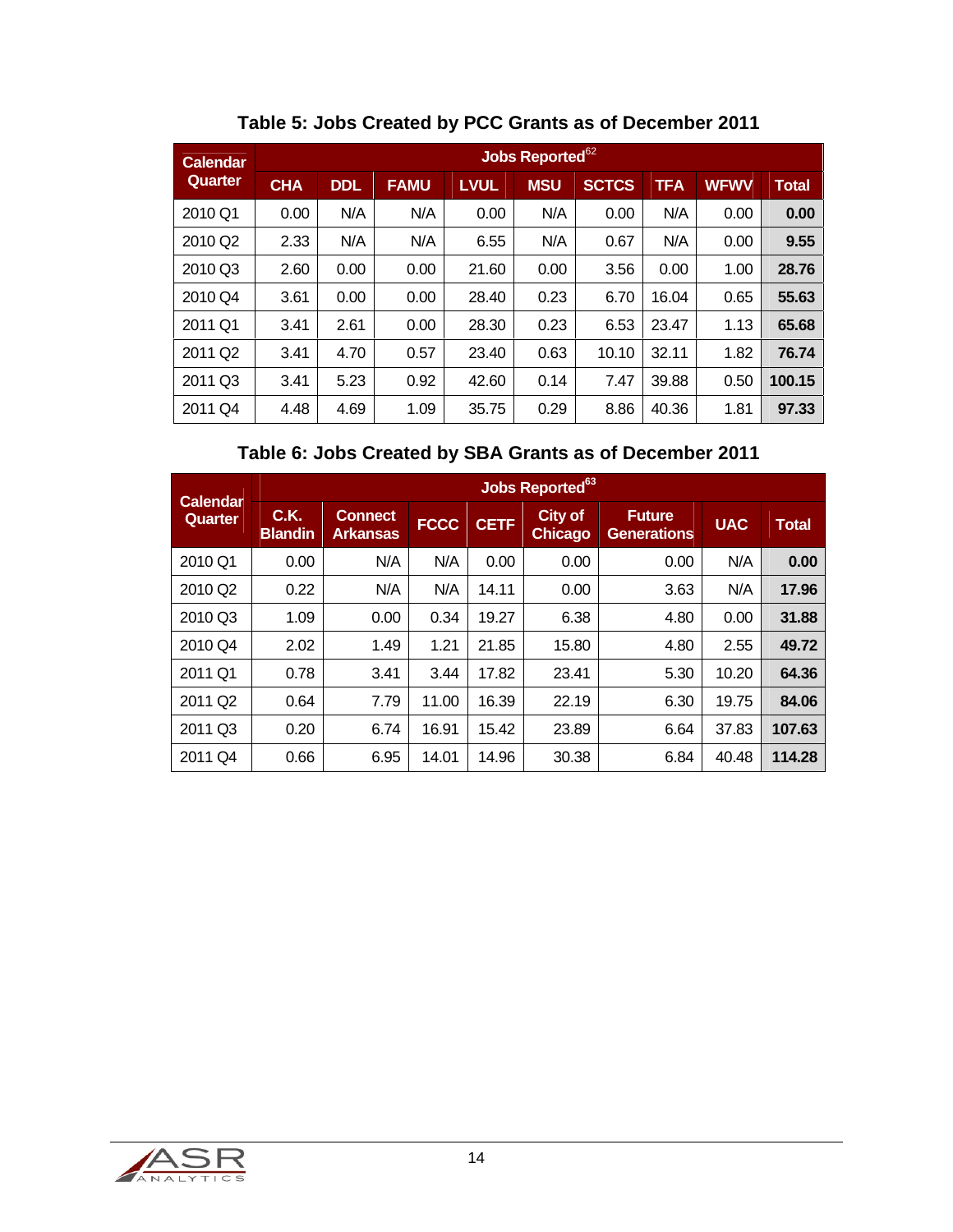# Section 3. Social and Economic Benefits of BTOP **Grants**

# 3.1 Introduction

This section provides a brief description of the activities and outcomes associated with PCC and SBA programs. We relate the activities of the grants to a high-level description of the BTOP program and the expected outcomes of the grants. The wide variety of approaches to these grants on the part of the grantees precludes a one-size-fits-all description. However, the following presents a schematic view of the activities and outcomes expected for the program, which will be used throughout this document as a guide for the presentation of results in five specific focus areas.



**Figure 1: High-Level Description of the BTOP PCC and SBA Programs** 

The goal of BTOP is to promote beneficial social and economic outcomes as a result of the adoption of broadband by individuals, households, businesses, and community anchor institutions that have not yet taken up use of broadband. Three program components address different aspects of broadband adoption:

- **Comprehensive Community Infrastructure** projects deploy new or improved broadband Internet technologies and connect community anchor institutions.
- Public Computer Center projects establish new public computer facilities or upgrade existing ones in order to provide broadband access to the general public or to specific vulnerable populations, such as low-income individuals, the unemployed, seniors, children, minorities, and people with disabilities.
- **Sustainable Broadband Adoption** projects focus on increasing broadband Internet use and adoption over time, especially in vulnerable populations where broadband technology has traditionally been underutilized.

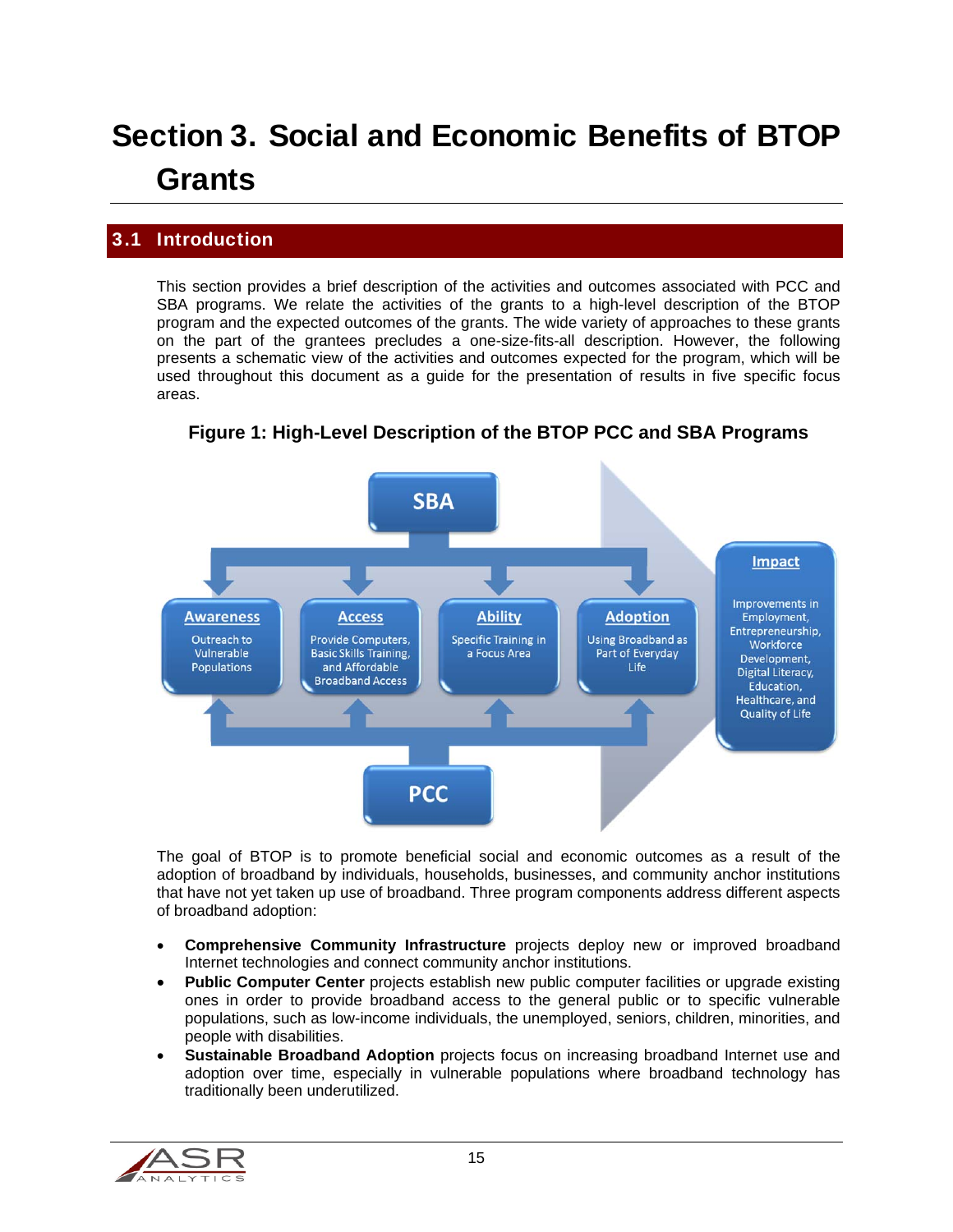Although CCI is an integral part of BTOP, this report discusses only activities related to PCC and SBA grants. CCI grants will be included in *Interim Report 2*. Figure 1, above, presents the major activities of each type of grant and assigns them to categories that describe the intended action of the BTOP program. Our use of these terms is based on guidance NTIA has provided to grantees. We summarize this guidance below, and use it to frame our discussion of the NTIA grants included in these case studies, except in the following cases:

- 1. The term is used in a sentence with a footnote reference to another study or source of information. In these cases, the referenced author's use of the term should be understood as applying to the footnoted sentence as a whole. We do not attempt to adjust results provided by other authors to conform to NTIA guidance.
- 2. Grantees or other informants have used the term in question in their discussions with us, based on their definitions. These cases are identified with footnotes that, where possible, include the definition used by the grantee or other informant.

These categories are as follows:

- **Awareness.** Broadband awareness includes an understanding of the potential benefits broadband may have for an individual, family, business, or community and how a broadband connection might be obtained, regardless of the household's intent to purchase the service.
- **Access.** A household has access to broadband service if it can readily subscribe to that service upon request or it can access broadband service through a center available to the public such as a PCC.<sup>64</sup> For the purposes of PCC and SBA grants, we take this to mean also that the household has the tools and knowledge required to take advantage of the broadband connections that are available to it. Digital literacy training is intended to provide the basic level of knowledge needed to obtain broadband access. SBA grants promote access to broadband services by providing free or subsidized equipment or subscriptions, and by working to remove other barriers vulnerable populations face.
- **Ability.** A household has the ability to make use of broadband access if it has the skills and training to go beyond basic digital literacy skills and to apply them to activities related to education, workforce and economic development, quality of life/civic engagement, healthcare, or other activities facilitated by broadband. These activities are differentiated from access in this description because specific grants have identified particular areas of focus that will be explored in more detail, below.
- **Adoption.** Adoption indicates the integration of broadband technology into daily life. For the purposes of PCC and SBA grants, adoption may include both broadband subscribers and regular users of broadband services.

Figure 1 illustrates that PCC and SBA grants may have influence on each of the categories. As a theoretical distinction between these two types of projects, PCCs would be expected to contribute to social and economic benefits more through providing access to broadband, while SBAs would contribute to these benefits through adoption of broadband. As shown above, access and adoption go hand-in-hand and the activities of PCC and SBA programs reflect this. Activities associated with each type of project are discussed in more detail in the subsections below.

The following subsections also rely on the terms defined below:

- **Broadband:** "…two-way data transmission with advertised speeds of at least 768 kilobits per second (kbps) downstream and at least 200 kbps upstream..."<sup>65</sup>
- **Rural:** "…any area, as confirmed by the latest decennial census of the Bureau of the Census, which is not located within: 1. A city, town, or incorporated area that has a population of greater than 20,000 inhabitants; or 2. an urbanized area contiguous and adjacent to a city or town that has a population of greater than 50,000 inhabitants. For purposes of the definition of rural area, an urbanized area means a densely populated territory as defined in the latest decennial census of the U.S. Census Bureau."<sup>66</sup>

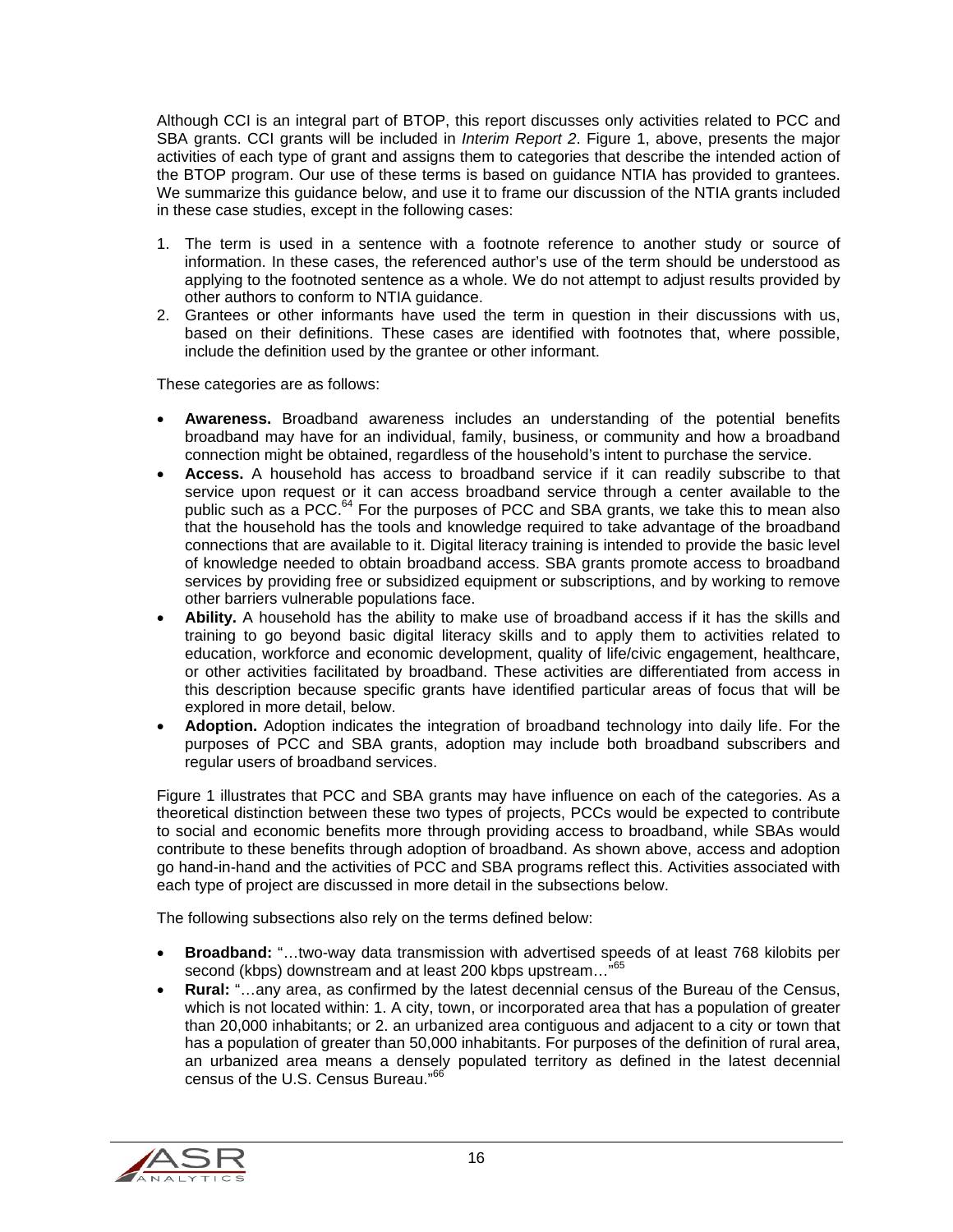- **Subscriber:** may include households, businesses, or community anchor institutions. Households are considered to be subscribers if they have a broadband Internet connection, whether they pay for the service in whole, in part, or not at all. One or more members of a household could have a broadband Internet subscription, but each household counts only once toward measuring broadband subscribership. New subscriptions are reported on PPRs under Question 4a.
- **User**: defined to be "regular users" of broadband services. A regular user is anyone who uses any means to obtain a broadband Internet connection, including household subscriptions, public computer centers, publicly available Wi-Fi connections, broadband-enabled smartphones, broadband subscriptions at the homes of friends or family, workplace broadband connections, or any other broadband connection. Grantees are asked to describe how they obtain statistics on the number of regular users they know of, and the methodology they use to identify regular users. This information is reported on PPRs in the free response to Question 1, "Significant project accomplishments."
- **Vulnerable Population**: groups that have historically lower rates of broadband adoption. These groups include low-income individuals, the unemployed, seniors, children, minorities; and people with disabilities.<sup>67</sup>
- **Indicator**: provides evidence that a certain condition exists or certain results have or have not been achieved.<sup>68</sup>
- **Inputs:** resources invested that promote achievement of the desired outputs, including staff, volunteers, time, money, research base, materials, equipment, technology, and partners.<sup>69</sup>
- **Outputs:** activities conducted or products created that reach targeted participants or populations. Outputs lead to outcomes. Examples include workshops, meetings, development of products, training, counseling, assessments, and media outreach.70 The subsections below present representative **activities** as outputs of grantee efforts.
- **Outcomes:** changes or benefits for individuals, families, groups, businesses, organizations, and communities. Outcomes can be classified as short-term results, medium-term results, or long-term results.<sup>71</sup>
	- **Short-Term Results** are changes in awareness, knowledge, attitudes, skills, opinions, aspirations, or motivations.<sup>72</sup>
	- **Medium-Term Results** are changes in behavior, practice, decision making, policies, or social action.<sup>73</sup>
	- **Long-Term Results**, also known as **impacts**, are changes in a condition, including social, economic, civic, or environmental.<sup>74</sup>

### 3.1.1 Public Computer Centers

PCC projects are expected to generate social and economic benefits primarily by providing access to patrons who would be unable to obtain a broadband Internet connection, or who would have access to such a connection on a limited or restricted basis. PCC projects also include components, such as digital literacy training, that go beyond simple access to technology and support increased use of broadband Internet connections in daily life. Activities commonly undertaken by PCCs include

- open lab hours, in which patrons use broadband connections for their own purposes;
- supervised lab hours, in which patrons receive one-on-one assistance with their particular needs;
- training in digital literacy in order to enable patrons to use broadband Internet at the PCC or in other settings;
- training in the use of broadband for purposes specific to the goals of the PCC, such as training in online résumé development or job search at a workforce development center;
- other complementary services, such as printing or copying, that allow patrons to create documents for use outside the PCC.

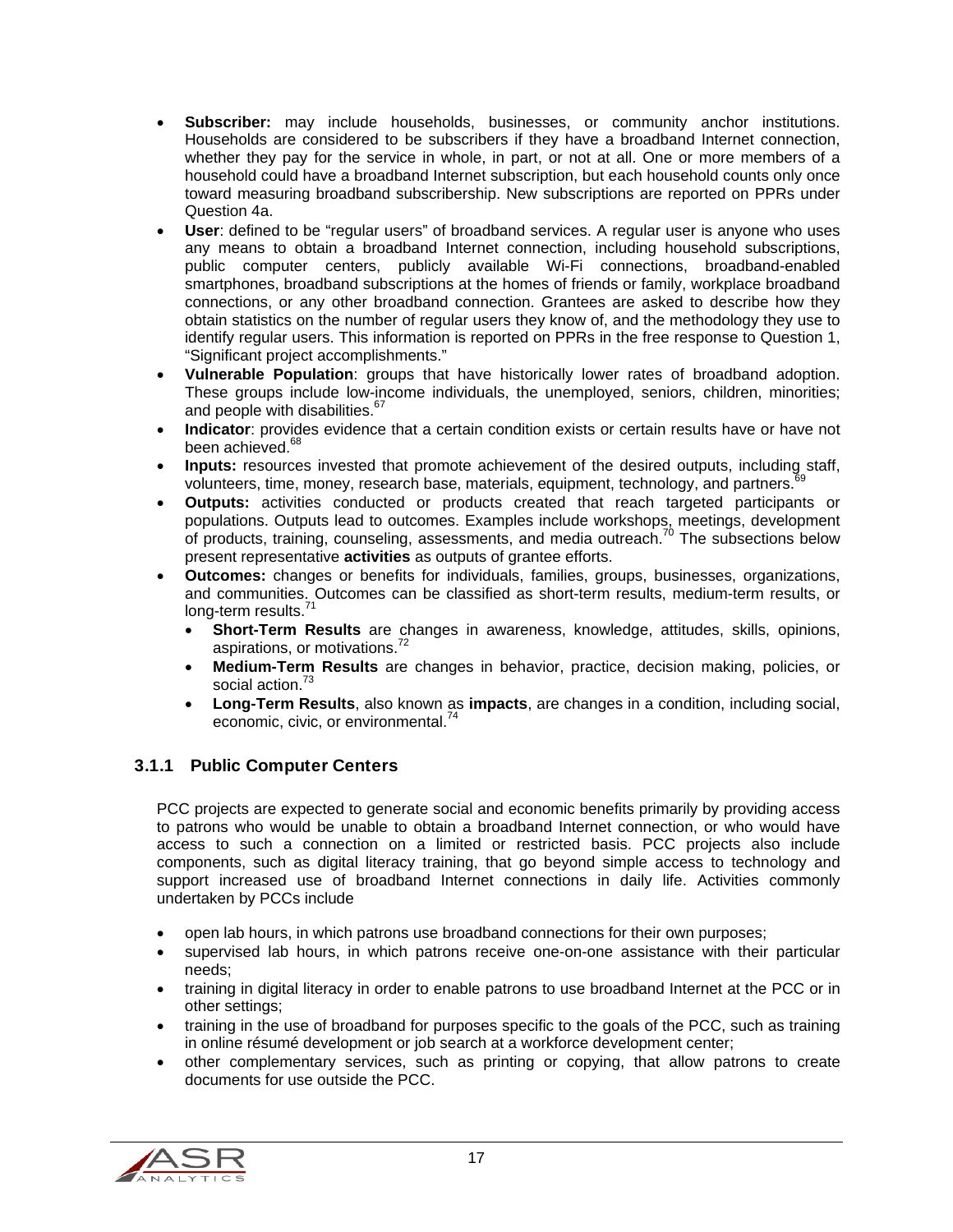In order to undertake these activities, PCCs require a location within the community that is accessible and safe, a high-quality broadband Internet connection, computers and equipment suitable for broadband Internet use, staff that are able to assist patrons with PCC activities, furnishings and other equipment, and utilities. The social and economic benefits of PCCs are expected to be seen as a result of broadband Internet usage at the center, which leads to helpful online behaviors at the center and potentially elsewhere.

#### 3.1.2 Sustainable Broadband Adoption

SBA programs present a more adoption-based, rather than access-based, approach to achieving social and economic benefits of broadband. SBA projects commonly include activities such as

- outreach to vulnerable populations to raise awareness of the benefits of broadband;
- provision of broadband Internet access within a lab setting, often achieved in cooperation with a community organization serving vulnerable populations;
- provision of low- or no-cost computers, other equipment, or subsidized broadband subscriptions to low-income participants in order to facilitate broadband Internet access at home;
- training in digital literacy, often focused on a particular community and tailored to the needs of participants;
- integration of broadband Internet into community activities, such as the development of community websites or training in the use of digital tools for community activities;
- one-on-one training for participants in the use of broadband Internet to meet their particular needs.

In order to undertake these activities, SBA programs require locations from which to work, often with broadband computer labs, access to vulnerable communities, participation from representatives of those communities, staff with specific skills in outreach to the communities targeted, equipment, and utilities. The social and economic benefits of SBA programs are expected to be seen through a change in individual behavior that reflects an increased awareness of the benefits of broadband, leading to adoption, skill building, and the integration of broadband into everyday life, which in turn lead to life-enhancing online behaviors and the promotion of broadband adoption in the community.

# 3.2 Focus Areas

This section describes the expected social and economic benefits of BTOP projects in terms of five focus areas that have been linked to broadband adoption and use. The social and economic benefits that have been claimed for broadband technology are numerous and varied, as are the project activities undertaken by the PCC and SBA grantees in our case study sample. Moreover, we did not observe all grantees in the population, nor did we observe all program activities for the grantees we did visit, because of the sheer volume of program activities undertaken by the grantees in our study sample. As described above, different grantees focus on different areas based on the goals of the grant, but Digital Literacy is common to the activities of all of the grantees in the case study site visit sample. We define the five focus area categories as the following:

- Workforce and Economic Development
- Education and Training
- **Healthcare**
- Quality of Life/Civic Engagement
- Digital Literacy

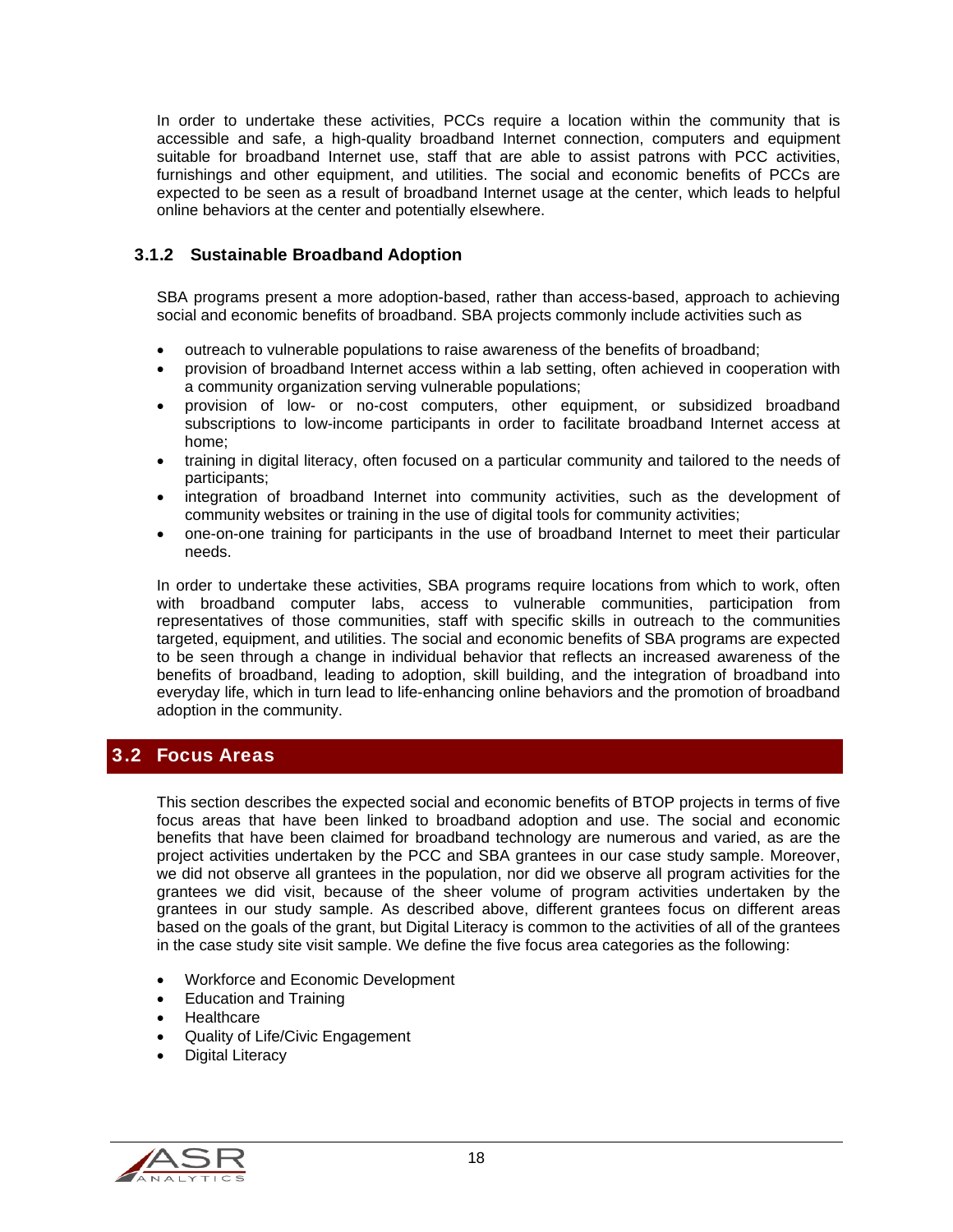The following subsections present the activities and outcomes we observed during our case study site visits related to each focus area. We have selected specific program activities as examples in this report if that activity meets the following criteria:

- 1. The activity is intended to fulfill the NOFA goals of the BTOP program.
- 2. The activity is related to the focus of the grantee as expressed in the grantee's application for BTOP funds and other documentation that we have reviewed.
- 3. The activity is supported by BTOP funds.
- 4. The grantee has indicated intent to gather data on the activities, outcomes, and impacts associated with the activity.
- 5. The activity is representative of the program activities of other PCC or SBA grantees not included in the sample.

The goal of this analysis is to produce a set of indicators, based on results documented by grantees, which will measure the outcomes of the activities, either qualitatively or quantitatively. We will seek to obtain these indicators from case study participants at the time of our second round of case study site visits. The information we receive from grantees will then be analyzed to determine if the evidence supports the conclusion that the program activities achieved their goals, and whether BTOP supported economic or social benefits as described in the five categories listed above.

In the following subsections we provide more detail on each focus area, identify the grantees and activities we have selected for inclusion in our analysis, summarize the activities and outcomes we have seen, and discuss the material provided to us from the grantees to complete a longitudinal analysis at a later date.

The evaluation study team reviewed studies and program evaluations that were planned or underway for each of the PCC and SBA grants in the sample, and the extent to which those studies might provide relevant information for the *Final Report*. It is important to note that the term "evaluation study" is broadly interpreted, and individual projects might in fact be conducting formative or summative program evaluation studies, and not necessarily social and economic impact analysis. For each of the focus areas, we characterize these studies and discuss how they might provide additional estimates of the social or economic benefits of the projects included in the sample. The form and content of many of these efforts are still being developed, and these assessments are subject to change based on the results achieved by the researchers responsible for the particular studies.

# 3.3 Workforce and Economic Development

#### 3.3.1 Introduction and Typical Benefits

This category includes activities intended to increase overall employment of the target population, or to assist employed members of that population in finding jobs that offer increased salaries, better benefits, or a more attractive career path, including self-employment. Workforce Development activities can be performed for one's own benefit, or they may be done on behalf of another person to assist with their employment situation. In order for project activities to be included in the Workforce Development category, it must be the intention of the grantee to assist members of the workforce in improving their employment outcomes, and project resources must be devoted to this purpose.

#### **Broadband and Daily Work**

Broadband has been integrated into the daily activities of most employed American adults. Just over half of American adults (53 percent) say that they are currently employed with full- or part-time work.<sup>75</sup> Among those who are employed, 62 percent could be considered "networked workers" who

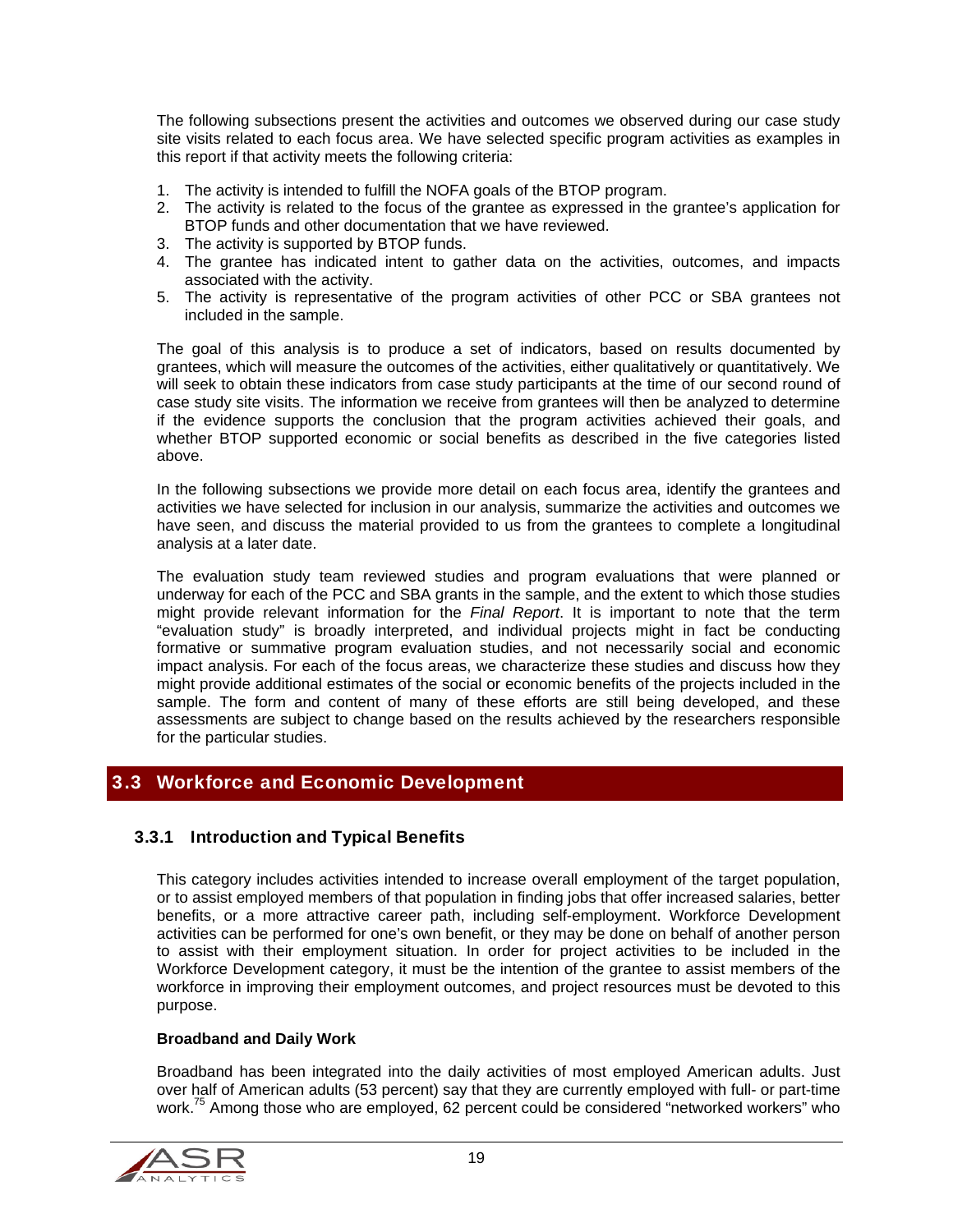use the Internet or email at their workplace.<sup>76</sup> Americans are also significantly more likely to use the Internet "constantly" at work than at home. At work, 27 percent of employed online Americans use the Internet "constantly."<sup>77</sup>

#### **Broadband and Telecommuting**

Use of broadband for telecommuting has become a feature of the jobs held by a large number of American workers. A recent study found that 45 percent of employed respondents reported at least some amount of at-home work.<sup>81</sup> Thirty-seven percent of employees report working from home at least a few times a month, and 18 percent of job-holding Americans work at home every day or almost every day. Benefits of telecommuting affect both the business and the employee. Telecommuting reduces firms' need for equipment, office space, parking spaces, office equipment, supplies, and other amenities.<sup>82</sup> Telecommuting frees employees from, on average, an hour of commuting each day.<sup>83</sup> Crandall and

#### *Business Resource Networks and Digital Youth Jobs*

The City of Chicago's Smart Chicago project incorporates several workforce developmentrelated efforts, including the development of Business Resource Networks (BRNs) and the Digital Youth Summer Jobs program. The BRN project provided technology assessments for small businesses and assisted them in drafting technology action plans.<sup>78</sup> For example, as a result of participating in the BRN, a local restaurant owner was able to increase his customer base by developing a marketing plan to promote the restaurant's newly installed wireless Internet network.<sup>79</sup> The Digital Youth Summer Jobs program allowed students to intern at more than thirty different organizations in 2010, including website design firms, local community development organizations, and Columbia College.<sup>80</sup> As a result, students are gaining onthe-job training in the IT industry and broadening their technology career options.

Jackson (2003) note that benefits are difficult to quantify, but do extend employment opportunities to candidates with disabilities. $84$  This has the potential to reduce unemployment among disabled individuals. Telecommuting also allows employers to search in a larger geographic area to find employees with rare skill sets.

Broadband technology used by telecommuters could also discourage some of the migration to offshore jobs and encourage what is called "homeshoring."85 Katz and Suter (2009) clarify that the displacement of employment ("offshoring" or "homeshoring") from one targeted area to another should not be viewed as incremental employment, but rather viewed as mutually beneficial employment, matching the right candidate/employee with the right position unencumbered by geographic boundaries.<sup>8</sup>

#### **Broadband and Job Search**

Internet access is a potential resource in finding employment as it enables more effective job hunting by increasing the amount of information available to both employers and employees.<sup>87</sup> The development of improved broadband infrastructure might also improve job matching. In 2010, 53 percent of African Americans and 39 percent of White Americans believed that a lack of broadband access is a major disadvantage in obtaining job information.<sup>88</sup> Atkinson et al. (2010) state that Internet-based job sites enable superior matching between employers and employees, making the process cheaper and faster and providing both employers and employees with more information on which to base their decisions.<sup>89</sup> Improved job matches are beneficial to the employee and to the employer. The lower cost associated with Internet-based applicant searches as a result of broadband means that higher-quality matches are possible, which also raises labor productivity.<sup>9</sup>

Table 7, below, presents a summary of the potential social and economic benefits of broadband for Workforce and Economic Development. These benefits accrue as a result of improved job matches, expanded labor markets, increased career opportunities, and integration of local businesses into the global marketplace for both inputs and outputs.

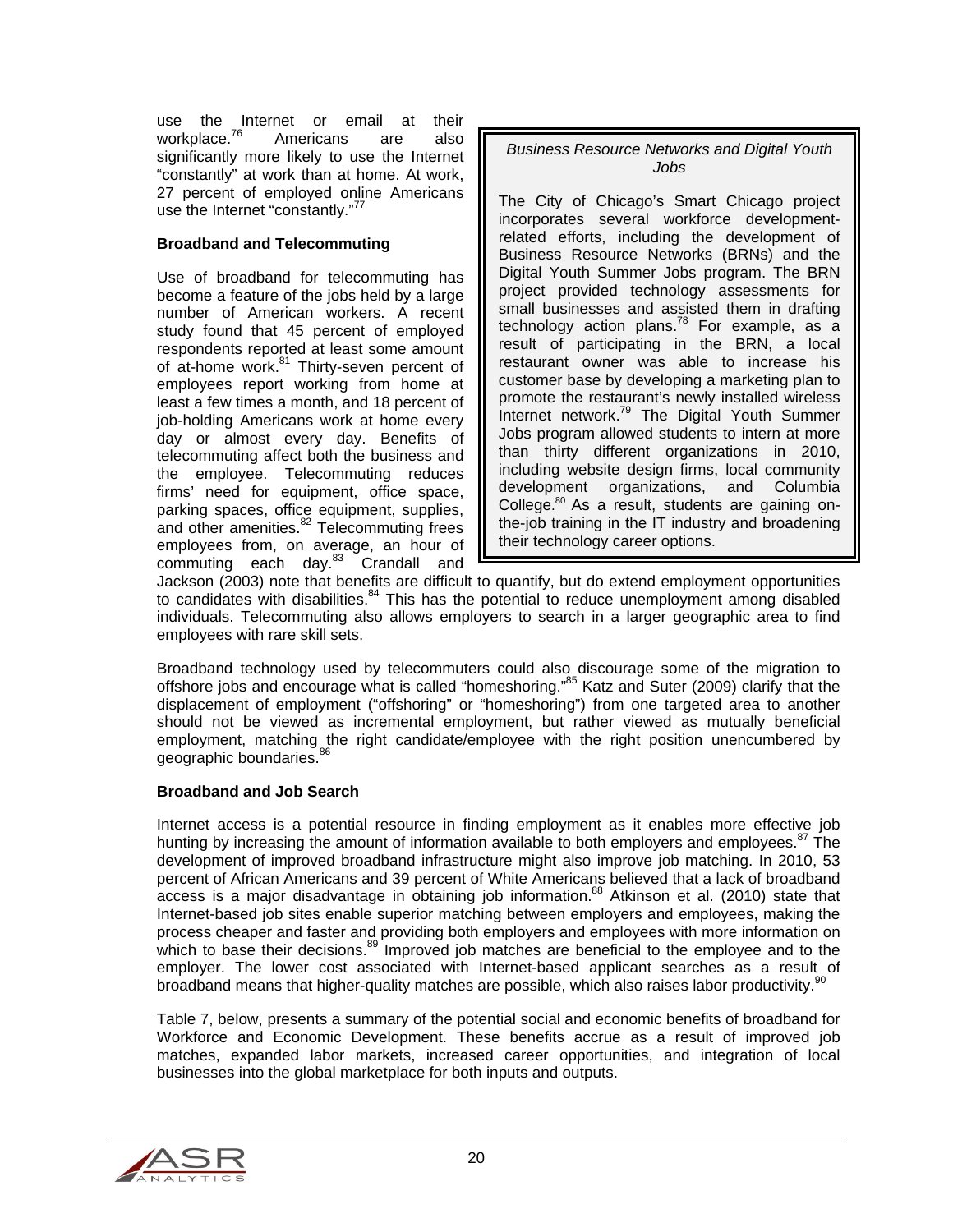# **Table 7. Workforce and Economic Development Taxonomy and Potential Benefits**

|                            | <b>Taxonomy</b>                                                                                                                                                                                                                        | <b>Potential Social and Economic Benefits</b>                                                                                                                                                                                                                                                                                                                                                                                                                                                                                                              |
|----------------------------|----------------------------------------------------------------------------------------------------------------------------------------------------------------------------------------------------------------------------------------|------------------------------------------------------------------------------------------------------------------------------------------------------------------------------------------------------------------------------------------------------------------------------------------------------------------------------------------------------------------------------------------------------------------------------------------------------------------------------------------------------------------------------------------------------------|
| 1.<br>2.<br>3.<br>4.<br>5. | Taking training to improve<br>employment outcomes<br>Performing work for pay or as<br>part of career development<br>Entrepreneurial activities<br>Operating one's business online<br>Performing work-related<br>research <sup>91</sup> | <b>Benefits to Job Seekers</b><br>Reduced unemployment <sup>92</sup><br>٠<br>Improved job matches, resulting in increased<br>productivity <sup>93,94,95,96</sup><br>Fewer geographic boundaries on job search <sup>97</sup><br>٠<br>Independent contracting feasible as a career<br>$\bullet$<br>alternative in remote locations <sup>98</sup><br><b>Benefits to Rural Areas</b><br>Broadband allows rural areas to compete for low- and                                                                                                                   |
|                            |                                                                                                                                                                                                                                        | high-end service jobs, the area of highest economic<br>growth <sup>99</sup><br>Improved access to inputs and markets, especially in<br>$\bullet$<br>rural areas <sup>100,101</sup><br>Increased telework opportunities, especially for rural<br>٠<br>area <sup>102</sup><br>Increased job and population growth <sup>103,104</sup><br><b>Benefits to Businesses</b><br>Improved recognition of local business through<br>$\bullet$<br>websites and social networking <sup>105</sup><br>Increased productivity of commercial subscribers <sup>106,107</sup> |

## 3.3.2 Activities

Based on the results of the first round of case studies, the following are provided as examples of activities related to Workforce and Economic Development:

- **WorkForce West Virginia**, a PCC grantee that updated nineteen existing One-Stop resource centers across West Virginia with new computers and high-speed Internet access, completed a 50,000-piece direct mailing to targeted populations to promote the project and participating WorkForce locations around the state. The mailing was aimed at the unemployed, senior citizens, veterans, and youth with barriers to employment who lived within a thirty-mile radius of a PCC site.
- **Delaware Department of State, Division of Libraries (DDL)**, a PCC project, provides instructor-led and online workforce development training to patrons at its four PCCs, known as Job Centers. Workforce development training at the Job Centers is intended to improve patrons' employment outcomes. Specific training includes, but is not limited to, résumé writing, interview and career acceleration workshops, and Microsoft Word. Lab coordinators, project partners, and volunteers can facilitate workforce development training at the Job Centers. **Delaware Economic Development Office (DEDO),** a project partner, conducts entrepreneurship workshops providing interested patrons with a range of information to pursue entrepreneurial efforts and to develop small businesses.
- **Texas Connects Coalition (TXC2)** public computer sites, operated by **Technology for All**  under its PCC grant, offer a wide range of training programs with curriculum development led by **Austin Free-Net (AFN)**. AFN has created fifteen training modules focusing on basic computer skills and workforce readiness. The workforce training module is focused on résumés, job applications, and interview etiquette. For those seeking employment, TXC2's PCC sites provide computer access to search for jobs, complete online applications, and improve job skills through online workforce training programs.

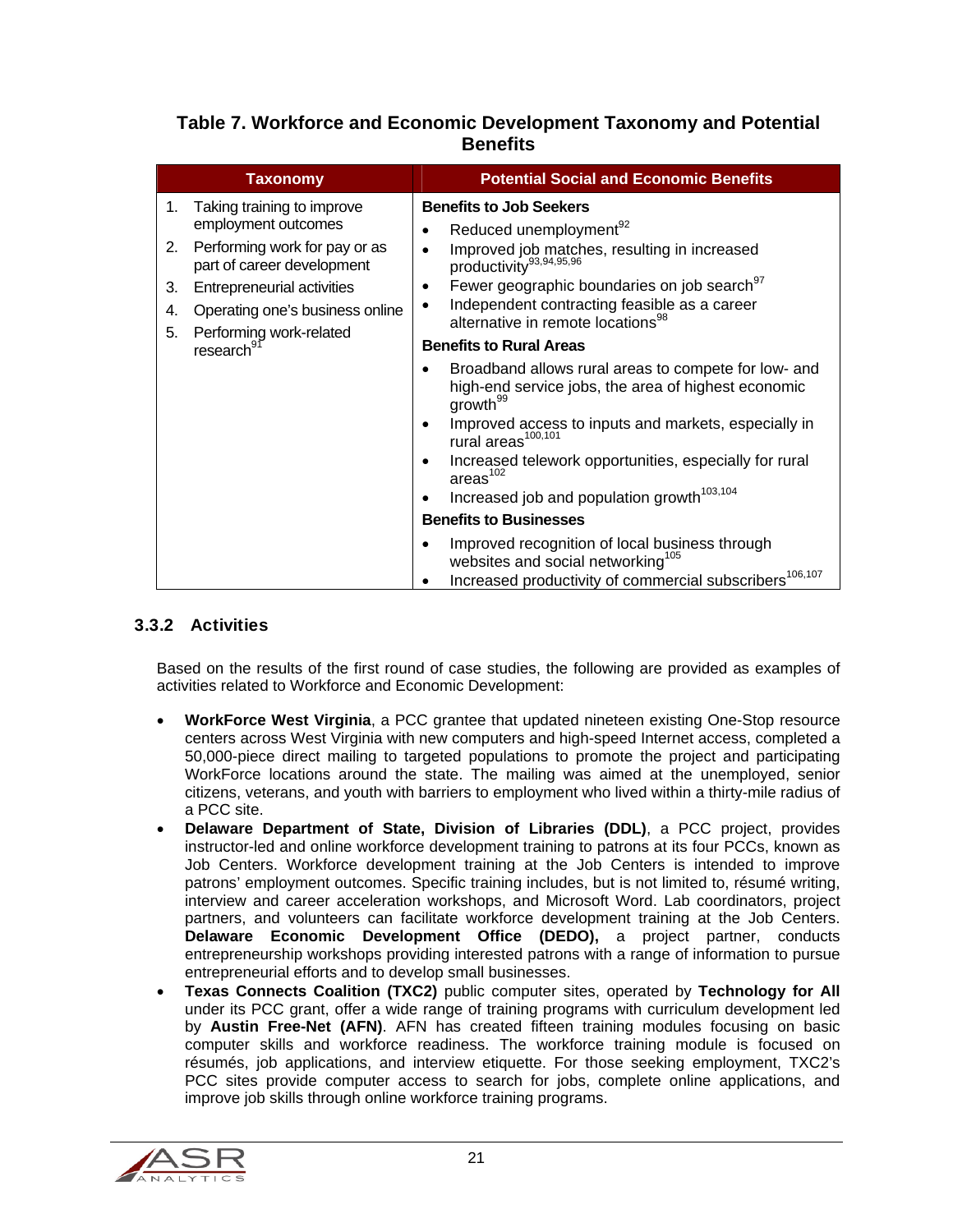- **Michigan State University (MSU),** a PCC grantee, expanded or created PCCs in colleges, public libraries, public housing developments, tribal community centers, and other community support organizations across the state of Michigan, providing online educational and workforce development training. MSU also runs internship programs for MSU students and students of the PCC project's community college partners. Through the program, students learn to configure, troubleshoot, and install computers in PCCs and to train PCC attendants to use the computers.
- The **City of Chicago** created two summer sessions of a **Digital Youth Summer Jobs (DYSJ)** program as part of its Smart Chicago SBA grant. DYSJ provides teens in the project's Smart Communities with technology employment opportunities. DYSJ allows users to enhance their résumés and skill sets. The eight-week program provides twelve high school students, ages fourteen to seventeen years old, in five neighborhoods with a paid internship at a business, government agency, or nonprofit organization. Every Friday, participants attend a training session designed by **Common Sense Media** that teaches topics including résumé building, interviewing, job readiness, conflict resolution, and digital citizenship.
- **Connect Arkansas**, an SBA grantee, delivers an **Entrepreneurship Curriculum** to students in eighth to twelfth grade that provides training on the development, establishment, and operation of an online business with a focus on e-commerce. Connect Arkansas also purchased a program license and three years of hosting for **Arkansas SourceLink**, a webbased community referral network that promotes entrepreneurial growth by linking small and start-up business owners with the necessary federal, state, and local resources to start, operate, and grow a business.
- **Minnesota Renewable Energy Marketplace (MNREM),** a partner under **C.K. Blandin's**, Minnesota Intelligent Rural Communities (MIRC) SBA grant, provides training and assistance to small businesses in the renewable energy sector. This includes topics such as getting found on the web, using social media, broadband for businesses, using Quick Response codes and smart grids, and how to hire a web developer.

Table 8, below, presents a selection of activities observed during the first round of case study site visits. These activities were selected as representative of the activities of the BTOP program overall, and are not a complete listing of every Workforce and Economic Development activity undertaken by the grants in the sample or the program as a whole. Activities are organized by the taxonomy presented in the previous table, Table 7. As shown in the table below, several activities had already resulted in users finding jobs.

|                                                   | <b>Observations from First-Round Site Visit</b>                                                                                                 |                                                                                                                                                                                                                                                                                                                                                                                                                                                              |
|---------------------------------------------------|-------------------------------------------------------------------------------------------------------------------------------------------------|--------------------------------------------------------------------------------------------------------------------------------------------------------------------------------------------------------------------------------------------------------------------------------------------------------------------------------------------------------------------------------------------------------------------------------------------------------------|
| <b>Grant</b>                                      | <b>Activity</b>                                                                                                                                 | <b>Outputs/Outcomes</b>                                                                                                                                                                                                                                                                                                                                                                                                                                      |
| 1. Taking training to improve employment outcomes |                                                                                                                                                 |                                                                                                                                                                                                                                                                                                                                                                                                                                                              |
| <b>DDL</b>                                        | Provide employment-related training,<br>including résumé writing, interview<br>workshops, career acceleration<br>workshops, and Microsoft Word. | Between July and September 2011, 56 people<br>had become aware of how to improve their<br>résumé-writing and interview skills, how to<br>accelerate their careers, and how to use<br>Microsoft Word through their participation in<br>DDL's Resume/Interview Workshop, Word<br>Basics course, and Career Acceleration<br>workshops.<br>The Georgetown Job Center lab coordinator<br>reported twenty-one patrons of the Georgetown<br>Job Center found a job. |

# **Table 8. Workforce and Economic Development Activities and Outcomes**

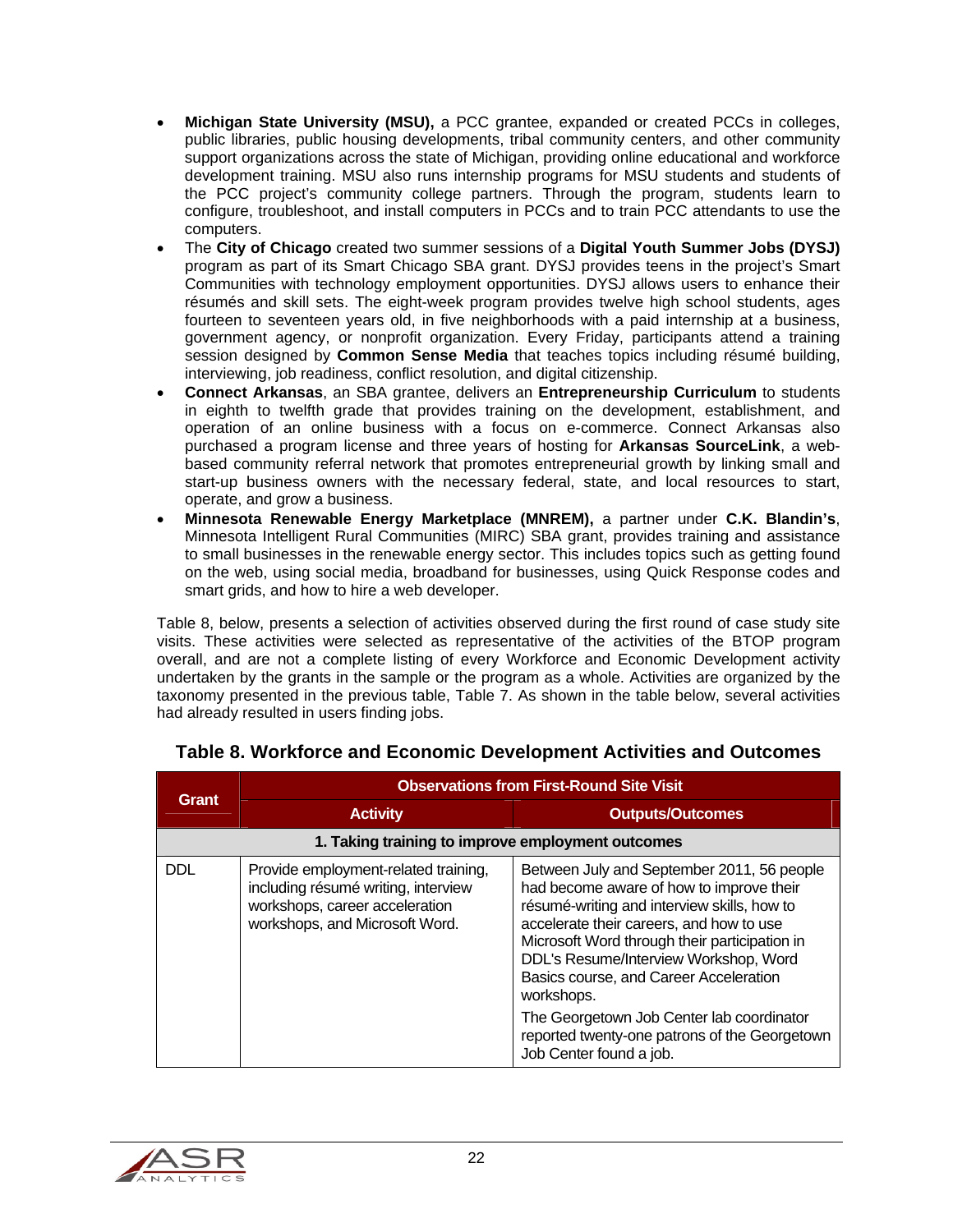| <b>Observations from First-Round Site Visit</b> |                                                                                                                                                                                                                                                                                                                                       |                                                                                                                                                                                                                                                                                                                                                                                                                  |
|-------------------------------------------------|---------------------------------------------------------------------------------------------------------------------------------------------------------------------------------------------------------------------------------------------------------------------------------------------------------------------------------------|------------------------------------------------------------------------------------------------------------------------------------------------------------------------------------------------------------------------------------------------------------------------------------------------------------------------------------------------------------------------------------------------------------------|
| <b>Grant</b>                                    | <b>Activity</b>                                                                                                                                                                                                                                                                                                                       | <b>Outputs/Outcomes</b>                                                                                                                                                                                                                                                                                                                                                                                          |
| <b>TFA</b>                                      | Provide access to training focused on<br>basic computer skills and workforce<br>readiness.                                                                                                                                                                                                                                            | PCC staff members report patron successes in<br>obtaining gainful employment, creating a<br>résumé, and completing a job application.                                                                                                                                                                                                                                                                            |
|                                                 | 2. Performing work for pay or as part of career development                                                                                                                                                                                                                                                                           |                                                                                                                                                                                                                                                                                                                                                                                                                  |
| <b>MSU</b>                                      | Provide internship programs for MSU<br>students and students of community<br>college partners. Students learn to<br>configure, troubleshoot, and install<br>computers in PCCs and train PCC<br>attendants to use the computers.                                                                                                       | The internship program had trained interns to<br>be effective instructors for the computer center<br>staff. Many of the interns from the 2010-2011<br>academic year had found full- or part-time jobs<br>in fields related to computer technology or<br>training.                                                                                                                                                |
| City of<br>Chicago                              | Provide students with a paid<br>technology internship at a business,<br>government agency, or nonprofit<br>organization.                                                                                                                                                                                                              | Students had increased their knowledge of<br>technology career options and identified how to<br>pursue digital media interests for a career.<br>Students had secured jobs using digital<br>technology skills obtained in the training<br>courses.                                                                                                                                                                |
|                                                 | 3. Entrepreneurial activities                                                                                                                                                                                                                                                                                                         |                                                                                                                                                                                                                                                                                                                                                                                                                  |
| <b>DDL</b>                                      | Conduct entrepreneurship workshops.                                                                                                                                                                                                                                                                                                   | As of Q4 2011, 168 participants had become<br>aware of how to pursue entrepreneurial efforts.<br>Areas include resources and funding available<br>to support entrepreneurs, innovative ways to<br>start a business with no money or credit,<br>strategies for managing money and credit, keys<br>to entrepreneurial success, and job placement<br>strategies for individuals with a past criminal<br>background. |
| Connect<br>Arkansas                             | Provide entrepreneurship training,<br>including the development,<br>establishment, and operation of online<br>businesses.                                                                                                                                                                                                             | In Eureka Springs, Connect Arkansas staff<br>members estimated nearly 50 percent of the<br>students' parents own a small business. The<br>majority of these businesses did not have a<br>website. Connect Arkansas reported students<br>creating websites to support local businesses.                                                                                                                           |
| 4. Operating one's business online              |                                                                                                                                                                                                                                                                                                                                       |                                                                                                                                                                                                                                                                                                                                                                                                                  |
| C.K.<br><b>Blandin</b>                          | Provide training and assistance to<br>small businesses in the renewable<br>energy sector with the use of<br>broadband-based technologies<br>including topics such as getting found<br>on the web, using social media,<br>broadband for businesses, using Quick<br>Response codes and smart grids, and<br>how to hire a web developer. | According to project leaders, businesses had<br>connected to the Internet and developed an<br>online presence.                                                                                                                                                                                                                                                                                                   |

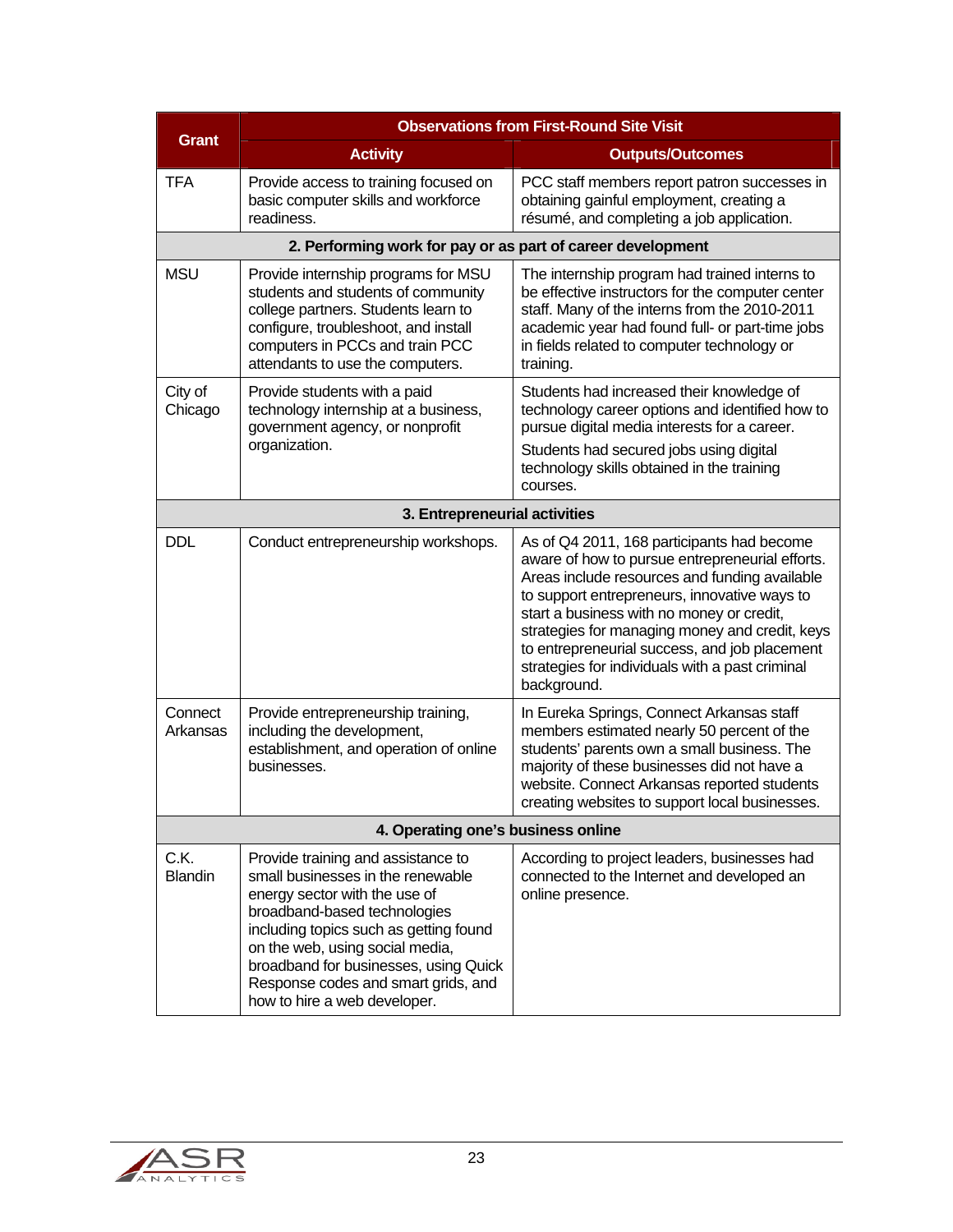|                     | <b>Observations from First-Round Site Visit</b>                                                                                                                                                                                                                                                                   |                                                                                  |
|---------------------|-------------------------------------------------------------------------------------------------------------------------------------------------------------------------------------------------------------------------------------------------------------------------------------------------------------------|----------------------------------------------------------------------------------|
| <b>Grant</b>        | <b>Activity</b>                                                                                                                                                                                                                                                                                                   | <b>Outputs/Outcomes</b>                                                          |
| Connect<br>Arkansas | Create a web-based community<br>referral network to promote<br>entrepreneurial growth by linking small<br>and start-up business owners with<br>federal, state, and local resources.<br>Provide complete access to the<br>website free of charge to support as<br>many businesses and new ventures as<br>possible. | SourceLink had not launched at the time of the<br>evaluation study team's visit. |

### 3.3.3 Roadmap

Table 9, below, presents a roadmap for the next round of case study site visits that will occur in 2013. The grantees shown in the roadmap table are gathering data related to Workforce and Economic Development, and they are expected to have indicators that measure the Workforce and Economic Development impacts of their projects. These data sources are shown in the second column of the table. The rightmost column describes the method by which quantitative or qualitative indicators may be included in *Interim Report 2*. Activities are organized by the taxonomy previously presented in Table 7.

| Grant                                                       | <b>Roadmap for Second-Round Site Visit</b>                                                                                                                                                                                                                         |                                                                                                                                                         |  |
|-------------------------------------------------------------|--------------------------------------------------------------------------------------------------------------------------------------------------------------------------------------------------------------------------------------------------------------------|---------------------------------------------------------------------------------------------------------------------------------------------------------|--|
|                                                             | <b>Data</b>                                                                                                                                                                                                                                                        | <b>Method</b>                                                                                                                                           |  |
|                                                             | 1. Taking training to improve employment outcomes                                                                                                                                                                                                                  |                                                                                                                                                         |  |
| <b>DDL</b>                                                  | DDL tracks the number of training participants.<br>The number of patrons who have received job<br>offers is not formally tracked. Success stories<br>are collected weekly from lab coordinators and<br>include reports of patrons who have received<br>job offers. | Report DDL workforce development<br>training statistics as collected,<br>tabulated, and analyzed by DDL.<br>Report success stories collected by<br>DDL. |  |
| <b>TFA</b>                                                  | The number of participants in employment/job<br>search training, office skills training, GED<br>training, and certified training programs is<br>recorded by program staff.                                                                                         | Report training participation data as<br>collected, tabulated, and analyzed<br>by TFA.<br>Report anecdotes from interviews<br>with lab coordinators.    |  |
| 2. Performing work for pay or as part of career development |                                                                                                                                                                                                                                                                    |                                                                                                                                                         |  |
| <b>MSU</b>                                                  | MSU collects anecdotes and success stories.                                                                                                                                                                                                                        | Report anecdotes from interviews<br>with MSU internship program staff,<br>lab coordinators, or participants.                                            |  |

# **Table 9. Workforce and Economic Development Roadmap**

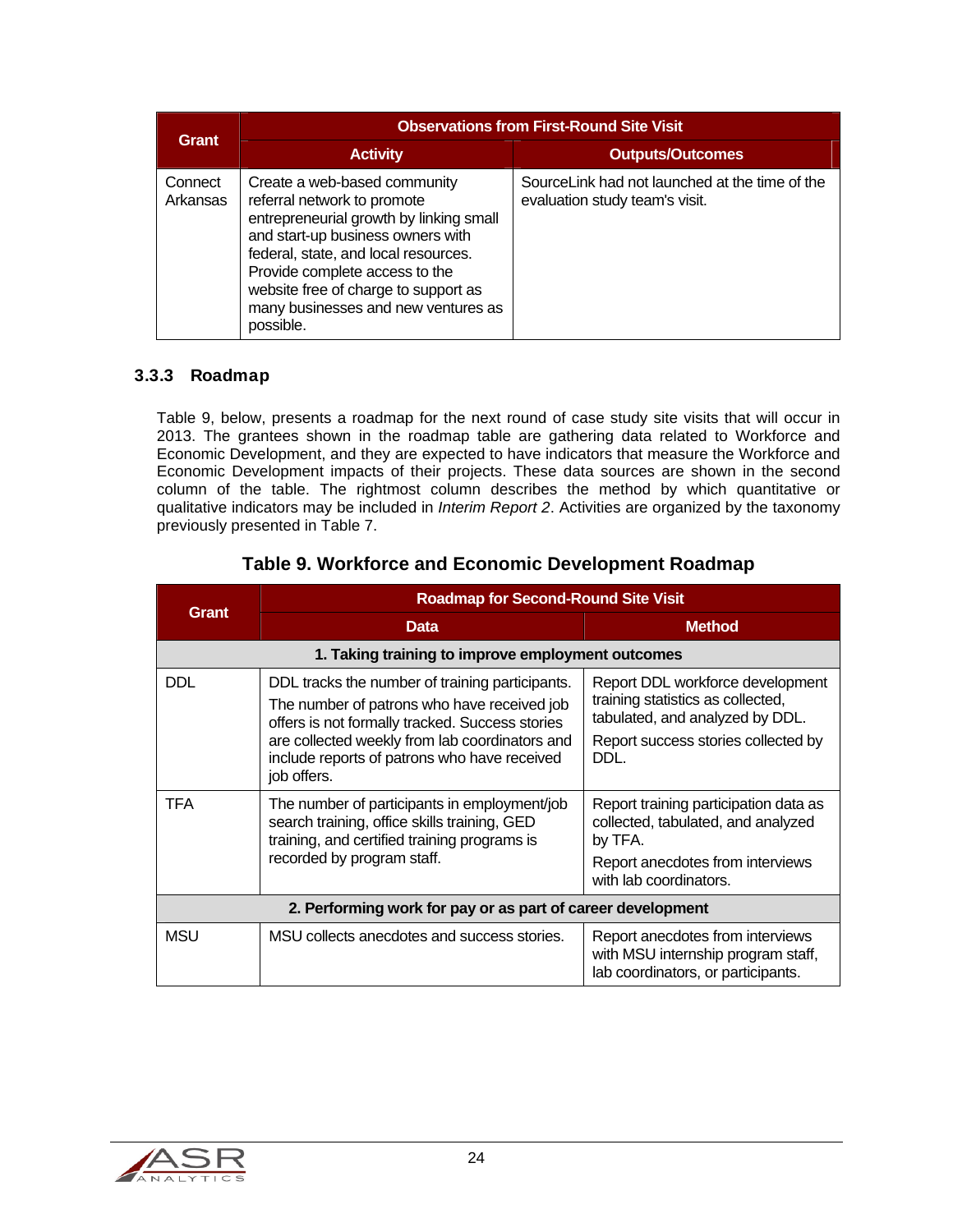|                                    | <b>Roadmap for Second-Round Site Visit</b>                                                                                                                                                                                                                                                                                                                                                                        |                                                                                                                                                                                                              |  |
|------------------------------------|-------------------------------------------------------------------------------------------------------------------------------------------------------------------------------------------------------------------------------------------------------------------------------------------------------------------------------------------------------------------------------------------------------------------|--------------------------------------------------------------------------------------------------------------------------------------------------------------------------------------------------------------|--|
| Grant                              | Data                                                                                                                                                                                                                                                                                                                                                                                                              | <b>Method</b>                                                                                                                                                                                                |  |
| City of<br>Chicago                 | The Digital Excellence Study includes a<br>citywide survey of technology use for Chicago<br>in 2008, 2011, and 2013 that assesses<br>community-level outcomes and compares<br>them to those in similar areas and Chicago as<br>a whole. The study will include a random<br>sample telephone survey of 3,453 Chicago<br>residents over the age of eighteen, gathering<br>data on indicators of digital excellence. | Report results presented in the<br>Digital Excellence Study.<br>Report anecdotes from interviews<br>with program participants or<br>sponsors.                                                                |  |
|                                    | 3. Entrepreneurial activities                                                                                                                                                                                                                                                                                                                                                                                     |                                                                                                                                                                                                              |  |
| <b>DDL</b>                         | DEDO collects information on Grassroots Plus<br>program participants. DEDO intends to survey<br>participants in January 2012 to measure<br>accomplishments of participants of the<br>Grassroots Plus program workshops.                                                                                                                                                                                           | Report training statistics as<br>collected, tabulated, and analyzed<br>by DEDO.<br>Report DEDO survey results as<br>collected, tabulated, and analyzed<br>by DEDO.                                           |  |
| Connect<br>Arkansas                | The website service used by the program<br>collects traffic data for each school and class.<br>Connect Arkansas provides the option to host<br>the websites for two years for students<br>interested in operating a commercial site.                                                                                                                                                                              | Report student website traffic data<br>as collected and tabulated by<br>Connect Arkansas.                                                                                                                    |  |
|                                    |                                                                                                                                                                                                                                                                                                                                                                                                                   | Report data collected on the number<br>of students opting to receive hosting<br>services for their website as<br>collected, tabulated, and analyzed<br>by Connect Arkansas.                                  |  |
|                                    |                                                                                                                                                                                                                                                                                                                                                                                                                   | Report anecdotes from interviews<br>with Connect Arkansas staff or<br>teachers.                                                                                                                              |  |
| 4. Operating one's business online |                                                                                                                                                                                                                                                                                                                                                                                                                   |                                                                                                                                                                                                              |  |
| C.K. Blandin                       | MNREM has conducted a survey of business<br>participants to obtain information on<br>technologies of interest and reasons for using<br>broadband.                                                                                                                                                                                                                                                                 | Report results of the survey as<br>identified by C.K. Blandin.<br>Report anecdotes from interviews<br>with participating businesses or<br>Demonstration Community leaders.                                   |  |
| Connect<br>Arkansas                | SourceLink will provide data on Arkansas<br>companies once it has launched.<br>The BizTracker system measures site users<br>training, counseling, and success.                                                                                                                                                                                                                                                    | Report statistics available in<br>SourceLink and BizTracker as<br>collected, tabulated, and analyzed<br>by Connect Arkansas.<br>Report anecdotes from interviews<br>with Connect Arkansas staff or<br>users. |  |

### 3.3.4 Grantee-Sponsored Research

ASR is conducting primary data collection and research to measure the economic and social impacts of BTOP through the case study site visits. These data will be analyzed as we have described above. Several grantees are also embarking on primary data collection and research. To the extent these grantee-sponsored studies are complete and provide information relevant to the

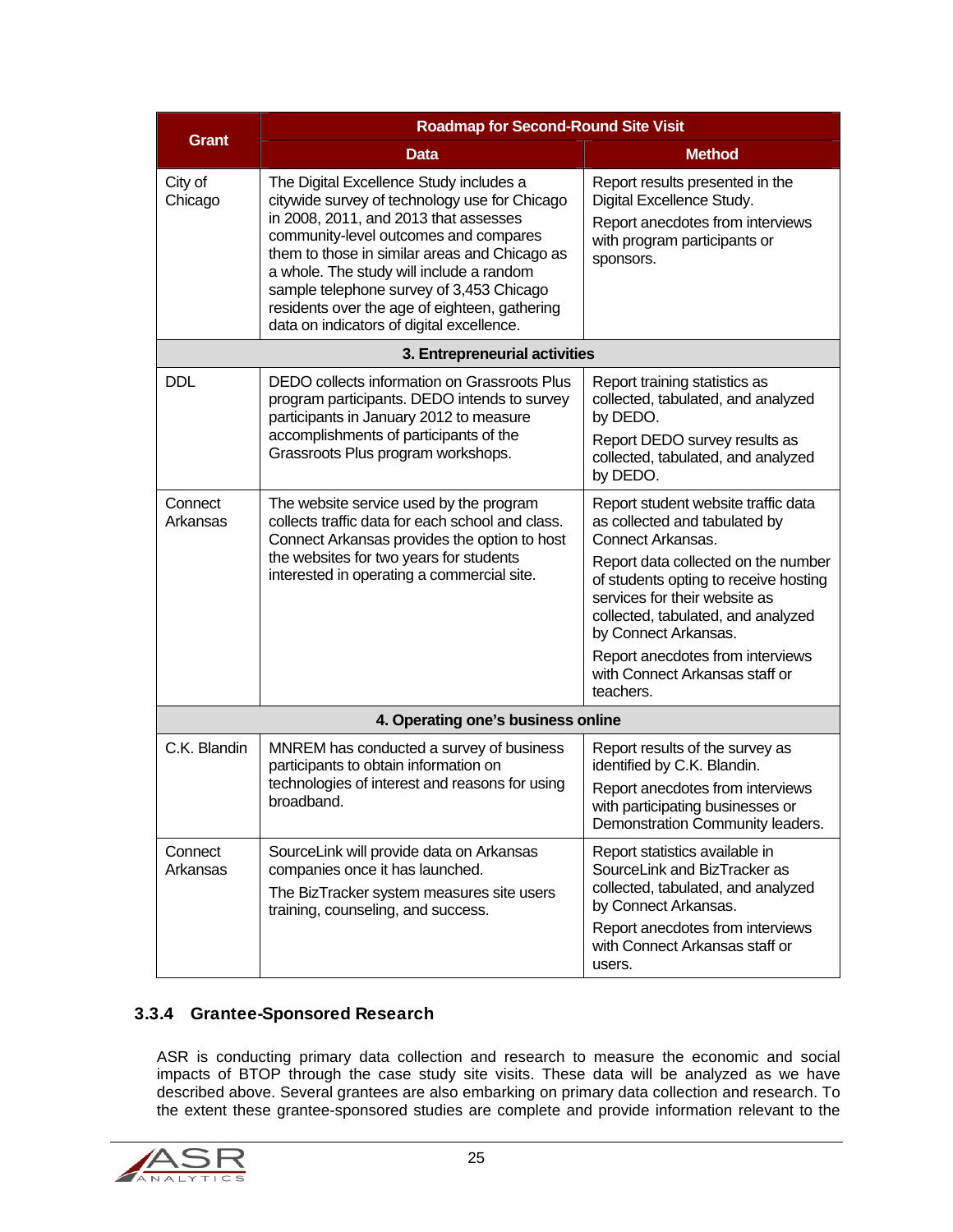measurement of the economic and social impacts of BTOP, ASR may incorporate the results of those studies into our *Final Report*.

Three of the grants included in Table 9, above, have third-party evaluation studies underway that might provide relevant information for the *Final Report*:

- MSU conducted a research study to examine Internet use in Michigan library public computer centers. MSU also submitted a paper in March 2011 to the Association for Education in Journalism and Mass Communication 2011 entitled "Theory of Planned Behavior and Internet use in Public Libraries," examining the current use of Internet in public libraries in Michigan that receive BTOP funds.<sup>108</sup> MSU does not plan to administer a formal evaluation of the project, although it is implementing a voluntary hardcopy user survey at library PCC locations to collect data and use them to improve or augment the project. The data are to include computer use, wait times, and the software and programs used by respondents.<sup>109</sup>
- The University of Illinois at Chicago (UIC) Department of Public Administration, led by Dr. Karen Mossberger, is conducting an evaluation of the Smart Communities program that includes a formative analysis and two waves of the Digital Excellence Study, which continues work begun in 2009.<sup>110</sup> The evaluation is planned to include a business survey to assess changes in broadband adoption and relevant business practices (such as website use and ecommerce) for those who have completed the small business programs in the Business Resource Networks. Initial data are to be collected for all participants through a business assessment. Follow-up surveys are planned to be conducted at least six months after recipients have completed participation in Business Resource Center Activities. The results of this evaluation may inform the evaluation of the effects of BTOP on entrepreneurial activities.<sup>111,112</sup>
	- The UIC study is also planned to include information on FamilyNet participants. Staff will obtain initial data from participants, including demographics, income and job status, previous Internet use, and contact information. A history of activities respondents engage in at the centers will also be tracked, including classes, drop-in use, and receipt of free netbooks, if applicable. Follow-up surveys are planned to be conducted at least six months after recipients have completed participation in FamilyNet activities. The FamilyNet surveys are planned to ask questions about broadband adoption, knowledge, self-reported skills, and uses for job search, work, health, education, e-government services, and community information. These survey results may inform the evaluation of the effects of BTOP on job search and employment-related activities.<sup>113,114</sup>
- C.K. Blandin has provided funding to the EDA Center at the University of Minnesota Crookston, led by Dr. Jack Gellar. This study will evaluate the entirety of the grant's activities, identify grant-wide impact indicators, develop reporting procedures, collect data, and measure the impacts of the grant activities. The evaluation includes the development of quarterly reports on partner activities, including design, data collection, and analysis. These quarterly reports include data on the use of distributed computers for job-related activities, outreach and training provided to businesses, and the extent of broadband and Internet use by small businesses. These survey results may inform evaluation of the effects of BTOP on workforce development and economic activity.<sup>115,116</sup>
	- The University of Minnesota Extension (UME), a C.K. Blandin partner, published a report entitled, "Assessing the Digital Presence of Rural Minnesota Businesses: Basic Methods & Findings" in March of 2012 based on research concluded in August 2011. The study involved looking at the digital presence of businesses in the 18 MIRC communities versus a set of control group communities. Digital presence was measured by use of a website, use of social media, and use of Google maps and is intended as a baseline study against which a similar assessment will be compared in three years.<sup>117</sup>
	- The EDA Center published a report entitled, "Rural Businesses and the Internet: The Integration Continues (July 2009)," also authored by Dr. Geller. The purpose of this study was to assess both the adoption and utilization of Internet technologies by 689 rural businesses across all industry sectors, located in nine rural Minnesota regions. It is not known whether this study will be repeated.<sup>118</sup>

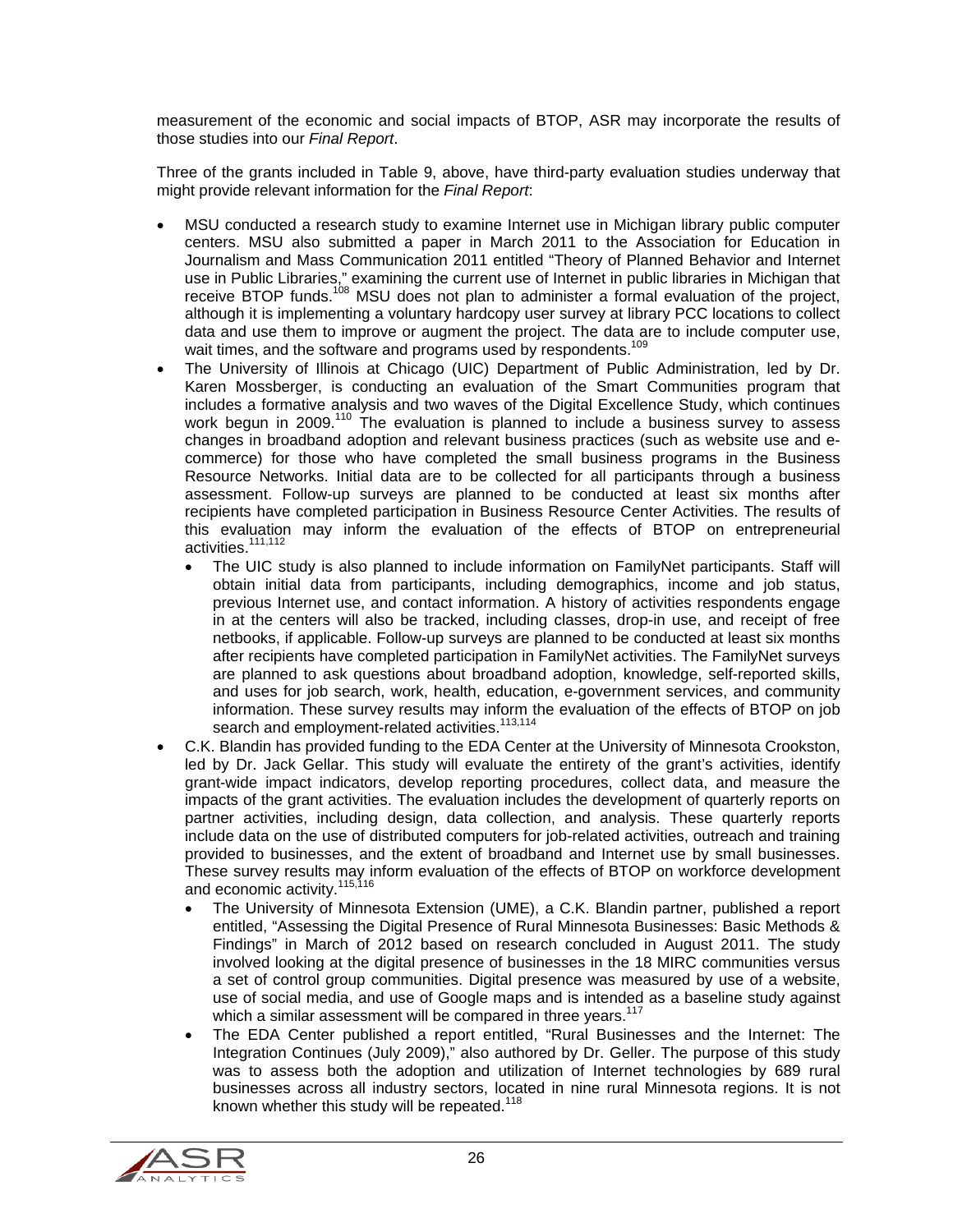The evaluation study team will examine these studies to determine if there are results that may be applied to the estimation of Workforce and Economic Development benefits for the sample.

# 3.4 Education and Training

#### 3.4.1 Introduction and Typical Benefits

This focus area includes activities that lead to a certificate or diploma that would typically be awarded by an educational institution, or that indicates the recipient has received training that is recognized as valuable for career advancement. Examples of certificates or diplomas include the following: community college degrees, four-year college degrees, advanced degrees, general equivalency degrees, certifications in advanced software technologies such as network engineering, and other licenses or certifications that reflect knowledge of a particular subject at a level that would typically be taught at an educational institution.

#### **Broadband and K-12 Education**

Internet and information and communications technology (ICT) applications are prevalent in elementary and secondary schools across the country. Survey findings indicate that "online learning has been growing in K–12 schools and that this growth will continue for the foreseeable future." $120$  By 2005, 97 percent of all public schools with Internet access used broadband.<sup>121</sup> In 2007, a survey sponsored by the Sloan Consortium found that three-quarters of public school districts offered online or blended courses to 1,030,000 students during the 2007-2008 academic year.<sup>122</sup> This represented a year-over-year increase of approximately 10 percent and a two-year increase of 47 percent. Another survey released by the U.S. Department of Education found one million K-12 students took online courses during the 2007-2008 school year.<sup>123</sup> By fall 2008, there was an average of three instructional computers per classroom in schools across the United States. Approximately 58 percent of schools supplemented these computers with laptops on carts that can be wheeled from classroom to classroom as needed. Only 6 percent of schools made computers available to students to take home. $124$ 

Home use of computers and broadband technologies for learning can be a significant factor in motivating students, increasing the relevance of content presented during school hours, and ultimately improving student achievement.<sup>125,126,127,128,129</sup> This positive impact is found across demographic and socioeconomic groups. For example, a study by the American Psychological Association found that "low-income children who used the Internet on a regular basis performed better on standardized tests of reading achievement and had higher grade point averages than children who used it less."130 Additionally, "a study of the Computers for Youth model, which provides low-income families with discounted laptops and Internet connections, found a positive correlation between increased computer and Internet use and improved test scores."<sup>131</sup> Broadband also provides

#### *The Work Force*

In Cambridge, Massachusetts, BTOP-funded PCCs provide computer access with broadband connections for the Cambridge Housing Authority's Work Force Program. The Work Force is a nationally recognized youth development program that provides educational support, comprehensive life skills, and vocational training for low-income teens living in Cambridge public housing. BTOP computers are an integral component of the Work Force curriculum, especially for high school seniors. BTOP computers are used to apply for financial aid for college, prepare cover letters, complete college and job applications, and research colleges. A recent third-party study of program alumni reported nearly 95 percent of participants enrolled in college or a technical program upon completing the program, and over 90 percent are currently pursuing higher education or working.<sup>1</sup>

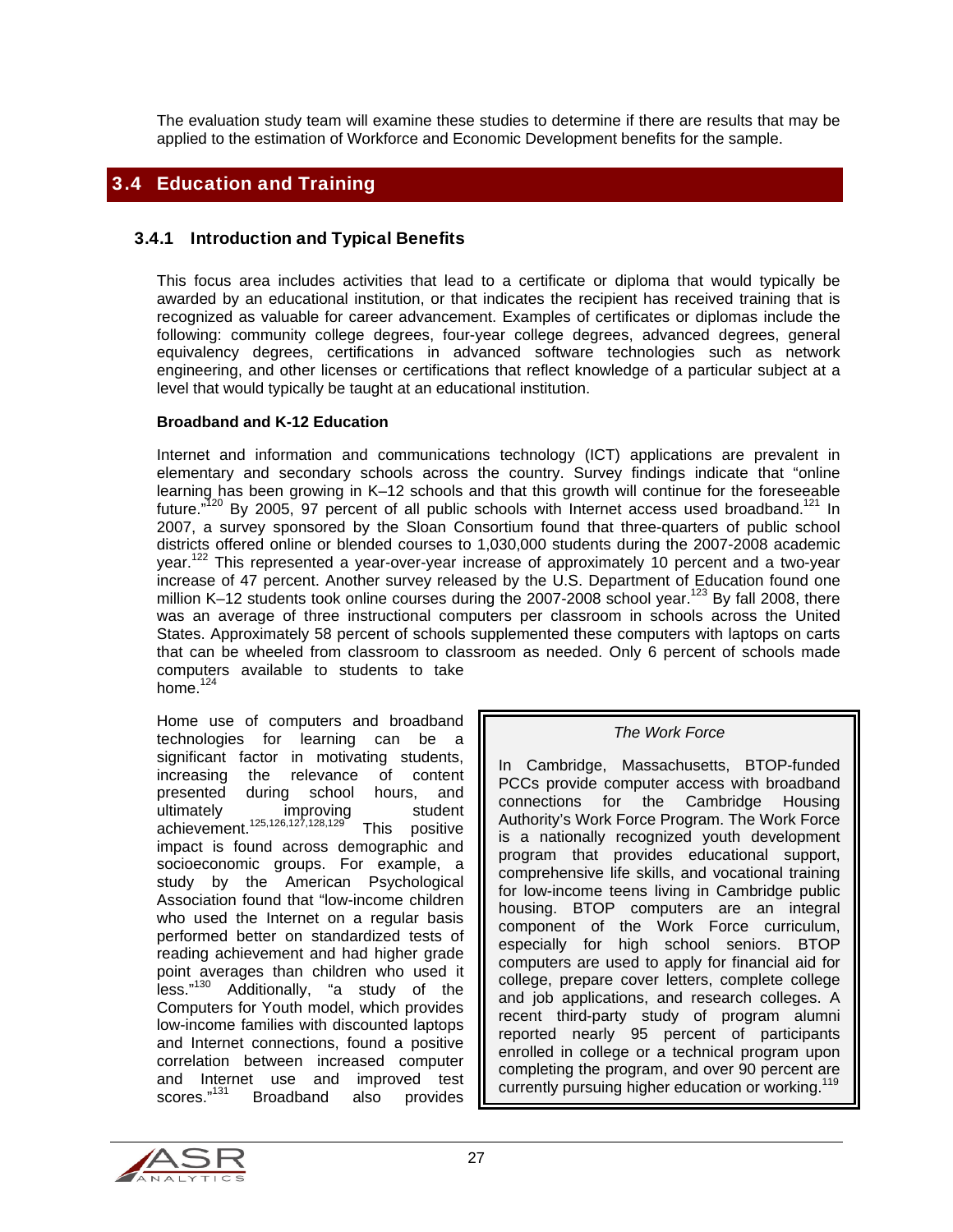opportunities for distance learning. In a recent survey of more than 10,000 school districts, 70 percent of respondents viewed distance learning as important for expanding access to courses not currently offered in their schools. Sixty percent of respondents noted the importance of distance learning for access to Advanced Placement (AP) courses.<sup>132</sup>

Access to broadband technology is a predictor of future educational achievement. LaRose et al. (2008) find that home broadband users are more likely than nonusers to plan further education.<sup>133</sup> Other studies suggest that online high school graduates are twice as likely to go to college as those who are not online.<sup>134</sup> Teenagers have the highest Internet usage rates of any age group. Of the 93 percent of teenagers that are online, 63 percent go online daily.<sup>135,136</sup> Ninety-four percent of teens use the Internet for school-related research, and 48 percent do so at least once a week.<sup>137</sup>

#### **Broadband and Higher Education**

The landscape of higher education in the United States has been transformed by broadband technology. Ninety-eight percent of undergraduate students currently own a computer. About 95 percent of undergraduate students use the Internet to access university library websites.<sup>138</sup> The spread of online learning as a complement to or substitute for classroom teaching has fundamentally changed the manner in which higher education is provided and received. It has been estimated that 12.2 million students have enrolled in college-level credit-granting distance education courses, and of these enrollments, 77 percent were reported in online courses, 12 percent in hybrid/blended enrollments, and 10 percent in other types of distance education courses.139 More than 75 percent of college presidents report that their institutions offer online courses.140 Distance learning is offered more frequently at public colleges and universities. Eightynine percent of four-year public colleges and universities compared to 60 percent of four-year private schools offer online classes.<sup>141</sup> While 23 percent of college graduates report that they have taken a class online, this figure doubles to 46 percent among those who have graduated in the past ten years.<sup>142</sup> Fifteen percent of college graduates who have taken a class online have earned a degree entirely online.<sup>143</sup>

Despite the prevalence of online instruction, there remain barriers to its adoption. First, access to broadband technology in a format conducive to instruction is a barrier to some. Interviews with library patrons revealed that, in a library, "public access is not suitable for online courses owing to limited hours of operation, short duration appointments for library computers, and overcrowding. Improved broadband access for educational purposes is thus in need of further attention."144 This points directly to the applicability of BTOP PCC grants in furthering online educational success. Second, there is a difference in the perception of the quality of online instruction between producers and consumers of distance learning. Slightly more than half of the college presidents surveyed report that online courses provide the same value as a traditional course.<sup>145</sup> Thirty-nine percent of all adults who have taken a class online indicate that the educational value of the online course is equivalent to that of a course taken in a classroom. Only 29 percent of the public says online courses offer an equal value compared with courses taken in a classroom.<sup>146</sup>

Table 10, below, presents a summary of the potential social and economic benefits of broadband for Education and Training. These benefits accrue as a result of increased student performance, higher levels of educational aspirations and achievement, and an increase in the ability to provide educational resources to nontraditional or underserved students. Broadband is also expected to improve teacher productivity, lower cost of instruction, and increase student-teacher interaction.

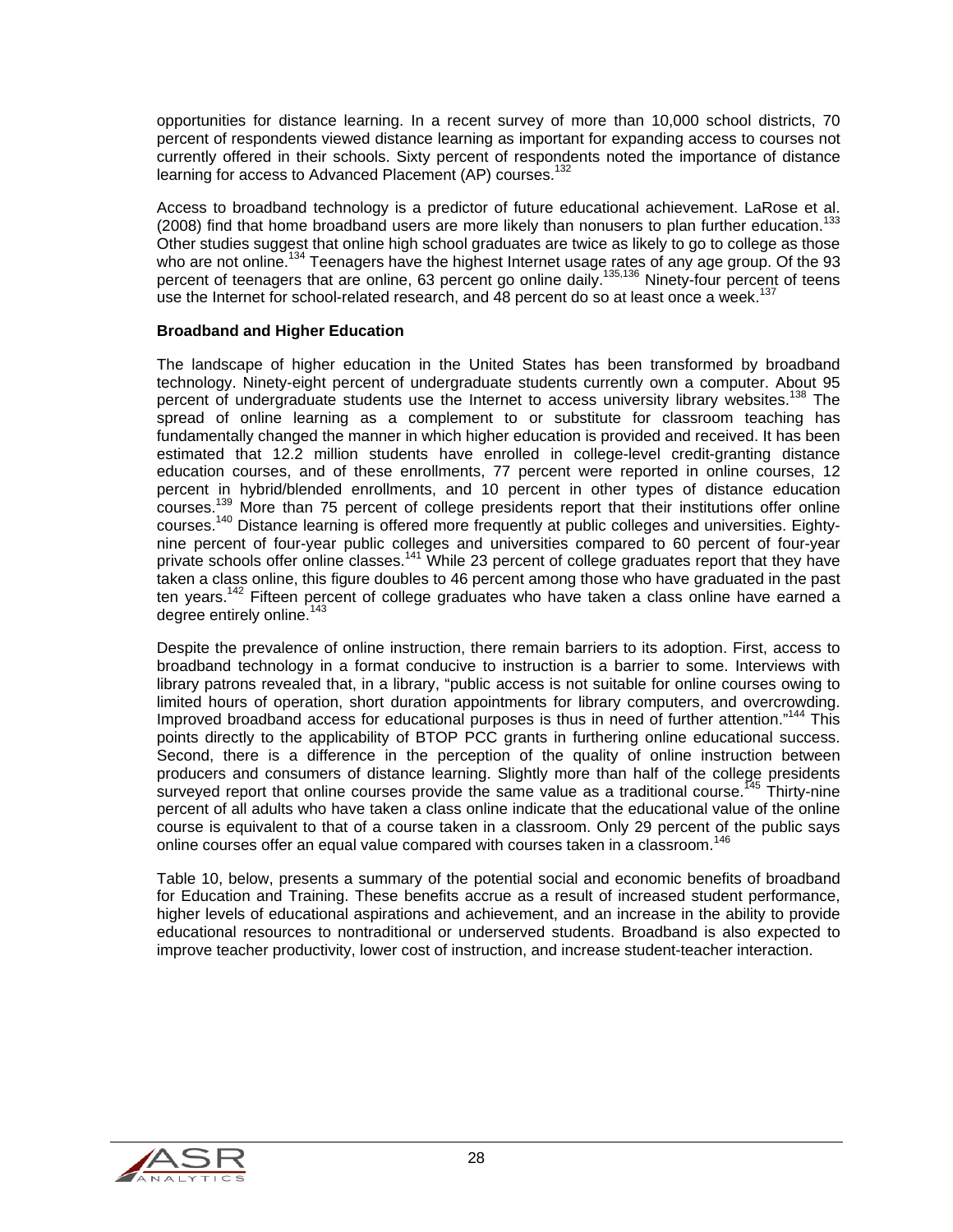|    | <b>Taxonomy</b>                                                                                       | <b>Potential Social and Economic Benefits</b>                                                                                                                                                                                                            |
|----|-------------------------------------------------------------------------------------------------------|----------------------------------------------------------------------------------------------------------------------------------------------------------------------------------------------------------------------------------------------------------|
| 1. | Researching a degree or<br>certificate program                                                        | <b>Benefits to Students</b><br>Improved student performance <sup>147,148,149,150,151,152,153,154,155,156</sup><br>٠                                                                                                                                      |
| 2. | Taking a class or online<br>training that leads to a<br>professional certification,<br>degree, or GED | Improved educational resources for nontraditional or<br>$\bullet$<br>disabled students, and students in geographically remote<br>areas or poor districts <sup>157,158,159,160,161</sup><br>Increased levels of education <sup>162,163</sup><br>$\bullet$ |
| 3. | Administrative activities<br>associated with course<br>instruction                                    | More personalized educational activities <sup>164</sup><br>$\bullet$<br>Increased student-teacher engagement through social<br>networking <sup>165</sup>                                                                                                 |
| 4. | Activities complementing                                                                              | <b>Benefits to Teachers</b>                                                                                                                                                                                                                              |
|    | classroom instruction                                                                                 | Increased teacher productivity <sup>166</sup>                                                                                                                                                                                                            |
| 5. | Learning English or                                                                                   | <b>Benefits to School Districts</b>                                                                                                                                                                                                                      |
|    | another language using<br>online tools                                                                | Improved school enrollment rates <sup>167</sup><br>Improved interaction among students, parents, teachers, and school administrators <sup>168</sup><br>$\bullet$<br>Lower-cost, more effective training of workers <sup>169,170</sup>                    |

# **Table 10. Education and Training Taxonomy and Potential Benefits**

## 3.4.2 Activities

Based on the results of the first round of case studies, the following are provided as examples of activities related to Education and Training:

- **South Carolina Technical College System (SCTCS),** a PCC grantee, provides PCCs with one-on-one course or degree assistance to qualified individuals seeking to begin or continue a college education. SCTCS provides training to students receiving financial aid and other educational, digital literacy, and workforce development workshops. SCTCS also offers notebook computer and iPod Touch rentals for students to aid in their completion of course assignments and to enhance classroom instruction.
- **Delaware Center for Distance Adult Learning (DCDAL)** and **Christina Adult Education (CAE)** are project partners under the **Delaware Department of State, Division of Libraries (DDL)** Jobs/Learning Labs PCC grant. These organizations provide adult education courses for students to earn GEDs and high school diplomas. DDL also provides free educational resources through online courses from LearningExpress.
- **The Work Force**, a program implemented by **Cambridge Housing Authority (CHA)**, trains middle and high school students to perform successfully in college, to research colleges, and to apply to colleges online. Students enroll in the program in the eighth grade and continue through high school graduation. The **Gateways Adult Basic Education Program** offers English for Speakers of Other Languages (ESOL) classes to adults, including training in computer skills.
- **The Foundation for California Community Colleges (FCCC)**, an SBA grantee, provides **Mathematics, Engineering, Science Achievement (MESA)** students access to the **Microsoft IT Academy**. These students are majoring in calculus-based disciplines and have been confirmed by the Board of Governors to have the highest level of economic need. FCCC also provides funding for up to 500 certification exams at each MESA college each year. MESA students are provided laptops on the condition that they provide digital literacy training in the community. The **Great Valley Center (GVC)** provides digital literacy training and GED courses to users in the Central Valley of California.
- **The Texas Connects Coalition (TXC2)** PCC grant, operated by **Technology for All**, provides language-based training, such as English as a Second Language (ESL) and literacy

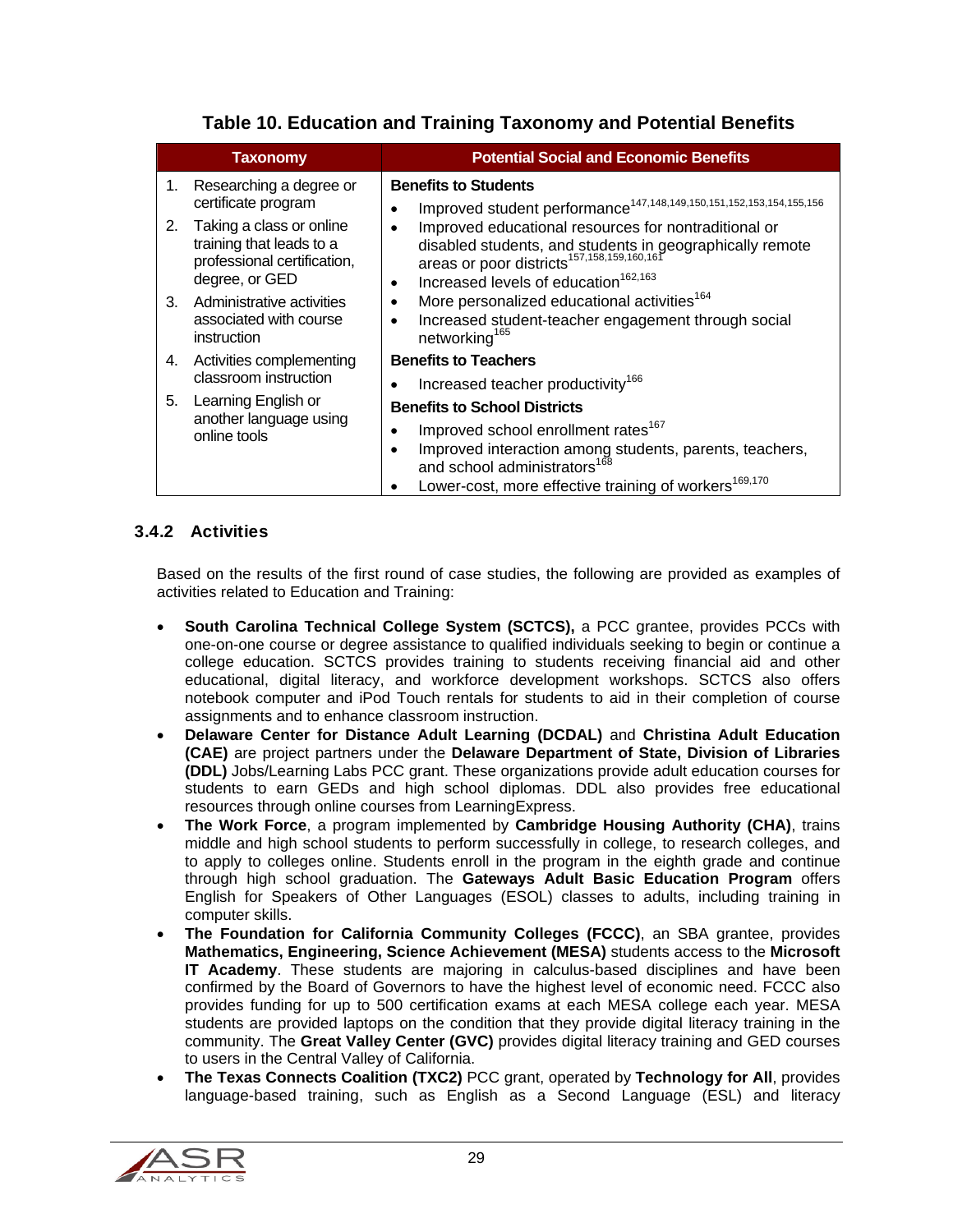improvement programs. **Austin Free-Net (AFN)** partnered with **IBM** to support Reading Companion, a web-based literacy program that uses speech-recognition technology to help adults and children increase reading comprehension.

Table 11, below, presents a selection of Education and Training activities observed during the first round of case study site visits. These activities were selected as representative of the activities of the BTOP program overall, and are not a complete listing of every Education and Training activity undertaken by the grants in the sample or the program as a whole. Activities are organized by the taxonomy presented in the previous table, Table 10. As shown in the table below, Education and Training activities include all levels of educational achievement, from obtaining a GED or receiving ESOL instruction, to community college and higher education pursuits.

|                                                                 | <b>Observations from First-Round Site Visit</b>                                                                                                                                                                                                           |                                                                                                                                                                                                                                                                                                                                                                                                     |  |
|-----------------------------------------------------------------|-----------------------------------------------------------------------------------------------------------------------------------------------------------------------------------------------------------------------------------------------------------|-----------------------------------------------------------------------------------------------------------------------------------------------------------------------------------------------------------------------------------------------------------------------------------------------------------------------------------------------------------------------------------------------------|--|
| <b>Grant</b>                                                    | <b>Activity</b>                                                                                                                                                                                                                                           | <b>Outputs/Outcomes</b>                                                                                                                                                                                                                                                                                                                                                                             |  |
|                                                                 | 1. Researching a degree or certificate program                                                                                                                                                                                                            |                                                                                                                                                                                                                                                                                                                                                                                                     |  |
| <b>SCTCS</b>                                                    | Provide one-on-one assistance at campus<br>libraries and Academic Success Centers<br>(ASCs) to qualified individuals looking to begin<br>or continue a college education.                                                                                 | Individuals who are qualified to attend<br>higher education courses had become<br>aware of how to research degree or<br>certificate program options online.                                                                                                                                                                                                                                         |  |
|                                                                 | 2. Taking a class or online training that leads to a professional certification, degree, or GED                                                                                                                                                           |                                                                                                                                                                                                                                                                                                                                                                                                     |  |
| <b>DDL</b>                                                      | Provide access to online courses through<br>LearningExpress.                                                                                                                                                                                              | Job Center patrons had become aware of<br>educational resources available through<br>use of LearningExpress.                                                                                                                                                                                                                                                                                        |  |
| <b>DDL</b>                                                      | Provide adult education courses for students<br>to earn GEDs and high school diplomas.                                                                                                                                                                    | Lab monitors reported referring patrons to<br>the Christina Adult Education-GED<br>partner where they completed the Tests of<br>Adult Basic Education (TABE).                                                                                                                                                                                                                                       |  |
| <b>CHA</b>                                                      | Provide middle and high school students<br>access to computers and training geared<br>toward improving skills for successful<br>performance in college; and assistance in<br>using the computers to research colleges and<br>to apply to colleges online. | As of June 2011, 87 percent of program<br>seniors had matriculated at two- or four-<br>year colleges.<br>Nearly 95 percent of Work Force program<br>alumni from the past ten years had<br>enrolled in college or technical school<br>upon completing the program.<br>Over 90 percent of Work Force program<br>alumni from the past ten years were<br>pursuing higher education or were<br>employed. |  |
| 3. Administrative activities associated with course instruction |                                                                                                                                                                                                                                                           |                                                                                                                                                                                                                                                                                                                                                                                                     |  |
| <b>SCTCS</b>                                                    | Provide training in student financial aid.                                                                                                                                                                                                                | Seventy-seven students, as of June 2011,<br>had become aware of either federal or<br>college-specific financial aid resources                                                                                                                                                                                                                                                                       |  |
| 4. Activities complementing classroom instruction               |                                                                                                                                                                                                                                                           |                                                                                                                                                                                                                                                                                                                                                                                                     |  |
| <b>FCCC</b>                                                     | Provide Microsoft Suite software training<br>through the Microsoft IT Academy.                                                                                                                                                                            | MESA students reported improved ability<br>to stay current with assignments and<br>participate in group projects, fostering<br>student retention.                                                                                                                                                                                                                                                   |  |

# **Table 11. Education and Training Activities and Outcomes**

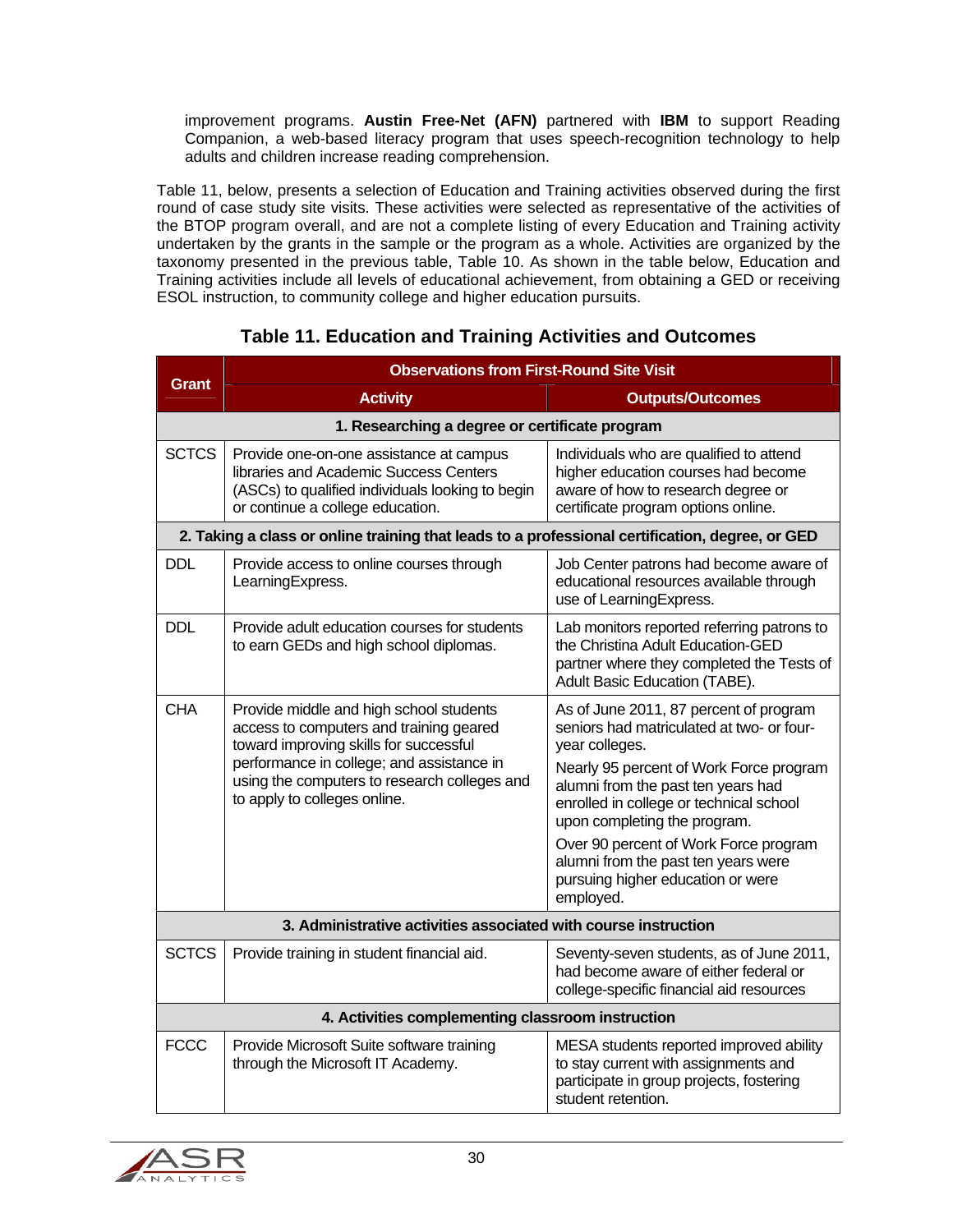|              | <b>Observations from First-Round Site Visit</b>                                                                                                       |                                                                                                                                                                                                 |
|--------------|-------------------------------------------------------------------------------------------------------------------------------------------------------|-------------------------------------------------------------------------------------------------------------------------------------------------------------------------------------------------|
| <b>Grant</b> | <b>Activity</b>                                                                                                                                       | <b>Outputs/Outcomes</b>                                                                                                                                                                         |
| <b>FCCC</b>  | Provide basic digital literacy, Internet basics,<br>and broadband service selection training<br>through the Great Valley Center.                      | Parents could access and monitor their<br>children's educational activities, including<br>checking grades and schedules online,<br>homework assignments, and research<br>educational resources. |
| <b>FCCC</b>  | Provide free laptops to community college<br>students and require them to provide computer<br>training on topics of importance to their<br>community. | Students reported improved access to<br>assignments and group projects,<br>promoting higher levels of academic<br>performance.                                                                  |
|              |                                                                                                                                                       | MESA students reported improvements in<br>relationships with their community, family<br>members, and professors.                                                                                |
| <b>SCTCS</b> | Provide students with notebooks and iPod<br>Touch rentals.                                                                                            | Students had used laptops daily for<br>classes, homework assignments, and<br>online exams.                                                                                                      |
|              | 5. Learning English or another language using online tools                                                                                            |                                                                                                                                                                                                 |
| <b>TFA</b>   | Provide access to language-based training,<br>such as ESOL, literacy improvement<br>programs, and IBM's Reading Companion.                            | Students of ESOL classes had become<br>aware of how to use online tools to learn<br>English and are learning conversational<br>English for daily circumstances.                                 |
| <b>CHA</b>   | Provide ESOL training for working-age adult<br>low-income residents of public housing.                                                                | Students of ESOL classes had become<br>aware of how to use online tools to learn<br>English.                                                                                                    |

#### 3.4.3 Roadmap

Table 12, below, presents a roadmap for the next round of case study site visits that will occur in 2013. The grantees shown in the roadmap table are gathering data related to Education and Training, and they are expected to have indicators that measure the Education and Training impacts of their projects. These data sources are shown in the second column of the table. The rightmost column describes the method by which quantitative or qualitative indicators may be included in *Interim Report 2*. Activities are organized by the taxonomy previously presented in Table 10.

| Table 12. Education and Training Roadmap |  |  |  |
|------------------------------------------|--|--|--|
|------------------------------------------|--|--|--|

| Grant                                          | <b>Roadmap for Second-Round Site Visit</b>                    |                                                                           |  |
|------------------------------------------------|---------------------------------------------------------------|---------------------------------------------------------------------------|--|
|                                                | <b>Data</b>                                                   | <b>Methods</b>                                                            |  |
| 1. Researching a degree or certificate program |                                                               |                                                                           |  |
| <b>SCTCS</b>                                   | No quantitative data were available during the<br>site visit. | Report data collected, tabulated, and<br>analyzed by SCTCS, if available. |  |
|                                                |                                                               | Report anecdotes through interviews<br>with lab coordinators or users.    |  |

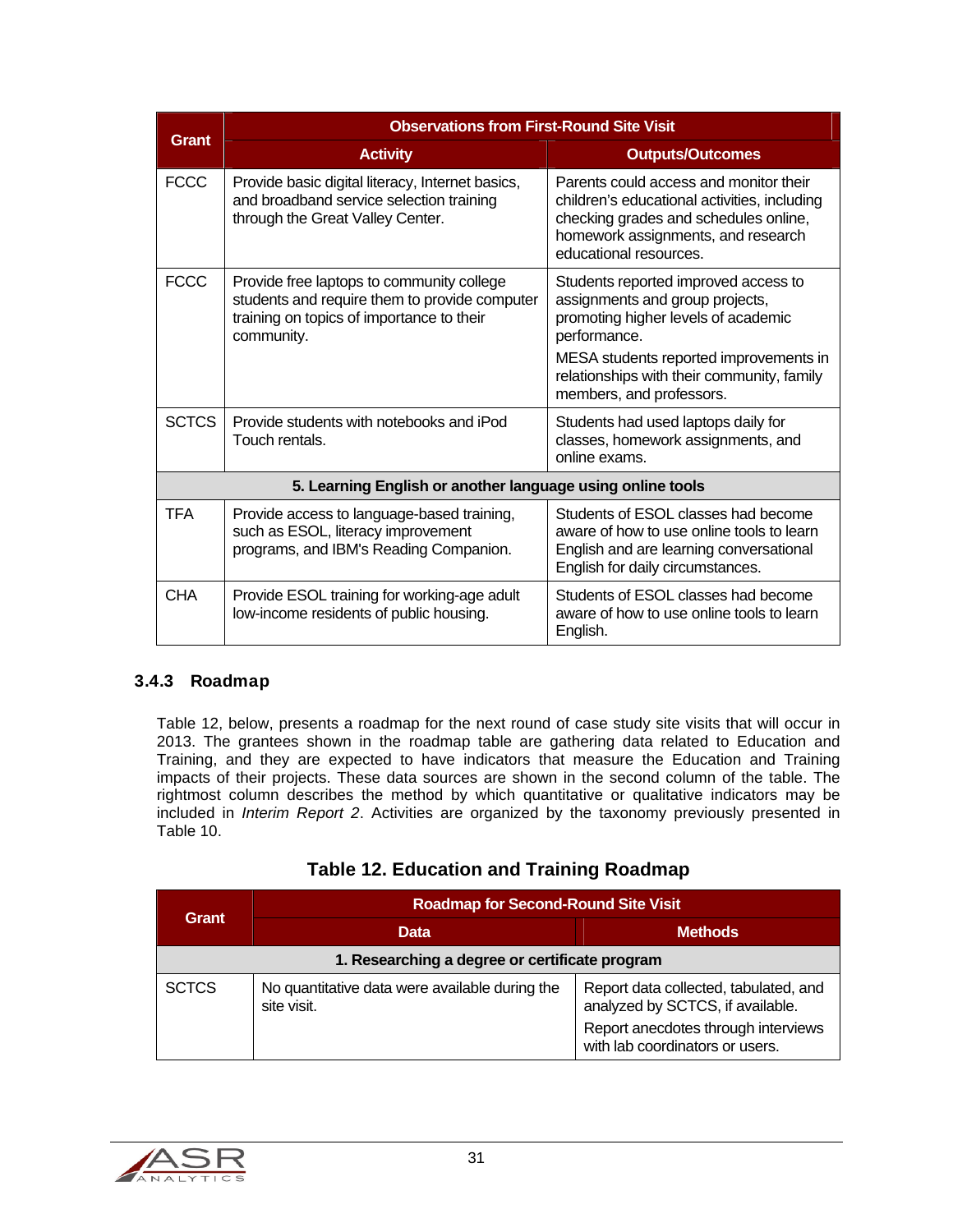|                                                   | <b>Roadmap for Second-Round Site Visit</b>                                                                                                                                                                                                                                                                                                                                                                                                                                                                       |                                                                                                                                                                                                                                                                                                                     |  |
|---------------------------------------------------|------------------------------------------------------------------------------------------------------------------------------------------------------------------------------------------------------------------------------------------------------------------------------------------------------------------------------------------------------------------------------------------------------------------------------------------------------------------------------------------------------------------|---------------------------------------------------------------------------------------------------------------------------------------------------------------------------------------------------------------------------------------------------------------------------------------------------------------------|--|
| <b>Grant</b>                                      | <b>Data</b>                                                                                                                                                                                                                                                                                                                                                                                                                                                                                                      | <b>Methods</b>                                                                                                                                                                                                                                                                                                      |  |
|                                                   | 2. Taking a class or online training that leads to a professional certification, degree, or GED                                                                                                                                                                                                                                                                                                                                                                                                                  |                                                                                                                                                                                                                                                                                                                     |  |
| <b>DDL</b>                                        | Learning Express can provide a report of the<br>number of new registrants and a count of<br>registered courses.<br>DDL maintains New Job Center intake form<br>information in Service Point and tracks patron<br>information, visit statistics, and training hours<br>on spreadsheets.                                                                                                                                                                                                                           | Report Learning Express data as<br>collected, tabulated, and analyzed by<br>DDL.<br>Report Service Point data as<br>collected, tabulated, and analyzed by<br>DDL.<br>Report anecdotes from interviews<br>with users or PCC staff.                                                                                   |  |
| <b>DDL</b>                                        | DDL tracks patron information, visit statistics,<br>and training hours on spreadsheets. Sign-in<br>sheets are collected and aggregated from<br>each Job Center.<br>DCDAL maintains information on GED and<br>adult education course participants who are<br>enrolled in DCDAL's distance learning<br>program.                                                                                                                                                                                                    | Report Service Point data as<br>collected, tabulated, and analyzed by<br>DDL.<br>Report project partner data as<br>collected, tabulated, and analyzed by<br>DCDAL and CAE.                                                                                                                                          |  |
| <b>CHA</b>                                        | CHA tracks each Work Force participant<br>through his or her five years in the program,<br>collecting data on academic achievement, high<br>school graduation rate, participation in<br>postsecondary education, and employment<br>success among those with "try-out" jobs.<br>These data are reported in CHA's Monthly<br>Tenant Services Report.<br>An evaluation study of the Work Force<br>program was completed, including a survey of<br>students who graduated from Work Force from<br>1999 through 2004. | <b>Report Tenant Service Report</b><br>statistics as collected, tabulated, and<br>analyzed by CHA.<br>Report anecdotes through interviews<br>with Work Force staff, Work Force<br>program instructors, or parents.<br>Report findings from Edgemere<br>Consulting's evaluation report of the<br>Work Force program. |  |
|                                                   | 3. Administrative activities associated with course instruction                                                                                                                                                                                                                                                                                                                                                                                                                                                  |                                                                                                                                                                                                                                                                                                                     |  |
| <b>SCTCS</b>                                      | SCTCS collects the number of training<br>participants.                                                                                                                                                                                                                                                                                                                                                                                                                                                           | Report training participant data as<br>collected, tabulated, and analyzed by<br>SCTCS.<br>Report anecdotes through interviews<br>with SCTCS staff.                                                                                                                                                                  |  |
| 4. Activities complementing classroom instruction |                                                                                                                                                                                                                                                                                                                                                                                                                                                                                                                  |                                                                                                                                                                                                                                                                                                                     |  |
| <b>FCCC</b>                                       | Each MESA student is required to take<br>Microsoft training. FCCC tracks the counts of<br>MESA students.<br>New MESA students are required to complete<br>a survey identifying their experience with the<br>Internet and how they used technology prior to<br>the start of California Connects.                                                                                                                                                                                                                  | Report training statistics as collected,<br>tabulated, and analyzed by FCCC.<br>Report anecdotes based on<br>interviews with MESA trainers or lab<br>users.                                                                                                                                                         |  |

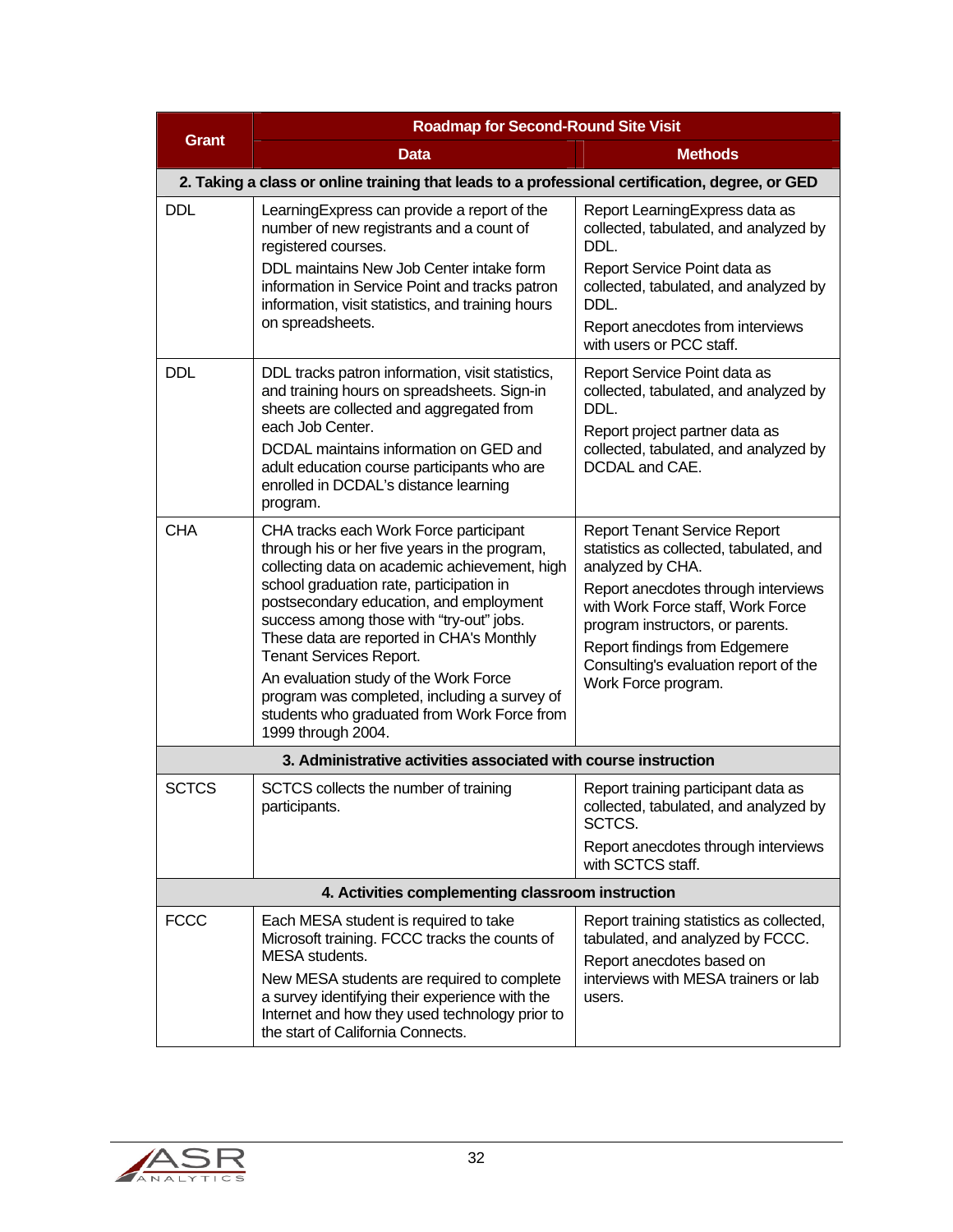|                                                            | <b>Roadmap for Second-Round Site Visit</b>                                                                                                                            |                                                                                               |  |
|------------------------------------------------------------|-----------------------------------------------------------------------------------------------------------------------------------------------------------------------|-----------------------------------------------------------------------------------------------|--|
| <b>Grant</b>                                               | <b>Data</b>                                                                                                                                                           | <b>Methods</b>                                                                                |  |
| <b>FCCC</b>                                                | GVC tracks the number of people trained and<br>training locations.                                                                                                    | Report findings from GVC's weekly<br>reports.                                                 |  |
|                                                            |                                                                                                                                                                       | Report anecdotes from interviews<br>with GVC trainers or users.                               |  |
| <b>FCCC</b>                                                | FCCC tracks the number of laptops distributed<br>to MESA students. Qualitative impacts of uses<br>of laptops are not currently tracked.                               | Report program statistics as<br>collected, tabulated, and analyzed by<br>FCCC.                |  |
|                                                            | MESA trainers count the number of students<br>and community members trained through the<br>program.                                                                   | Report anecdotes based on<br>interviews with MESA trainers or lab<br>users.                   |  |
| <b>SCTCS</b>                                               | No quantitative data known to be collected.                                                                                                                           | Report program statistics as<br>collected, tabulated, and analyzed by<br>SCTCS, if available. |  |
|                                                            |                                                                                                                                                                       | Report anecdotes through interviews<br>with lab monitors or users.                            |  |
| 5. Learning English or another language using online tools |                                                                                                                                                                       |                                                                                               |  |
| <b>TFA</b>                                                 | Technology for All tracks the number of<br>participants enrolled in ESL classes.                                                                                      | Report data related to training<br>sessions as collected, tabulated, and<br>analyzed by TFA.  |  |
|                                                            |                                                                                                                                                                       | Report anecdotes from interviews<br>with PCC staff or ESL training<br>participants.           |  |
| <b>CHA</b>                                                 | CHA develops a monthly tenant services<br>report that summarizes each of CHA's<br>residential services, including the Gateways<br><b>Adult Education ESL classes.</b> | Report anecdotes from interviews<br>with Gateways staff or Gateways<br>program participants.  |  |

#### 3.4.4 Grantee-Sponsored Research

ASR is conducting primary data collection and research to measure the economic and social impacts of BTOP through the case study site visits. These data will be analyzed as we have described above. Several grantees are also embarking on primary data collection and research. To the extent these grantee-sponsored studies are complete and provide information relevant to the measurement of the economic and social impacts of BTOP, ASR may incorporate the results of those studies into our *Final Report*.

Two of the grants included in Table 12, above, have third-party evaluation studies underway that might provide relevant information for the *Final Report*:

 CHA is not conducting a formal, grant-wide evaluation, and no evaluation is funded under the grant. CHA does, however, conduct an annual Resident Satisfaction Survey of its senior and family developments. Since PCC users are primarily CHA residents, and the survey includes questions on awareness and usage of the BTOP-funded PCCs, computer ownership, and home Internet access, its results speak somewhat to the impacts of the CHA BTOP program's activities.<sup>171</sup> It is not known whether BTOP-funded activities will be included in future surveys. CHA also published an evaluation of The Work Force in 2008 based on surveys conducted from December 2007 through February 2008. It evaluated the impacts of the program on the lives of participants five and 10 years after their participation in the program. It is unknown if

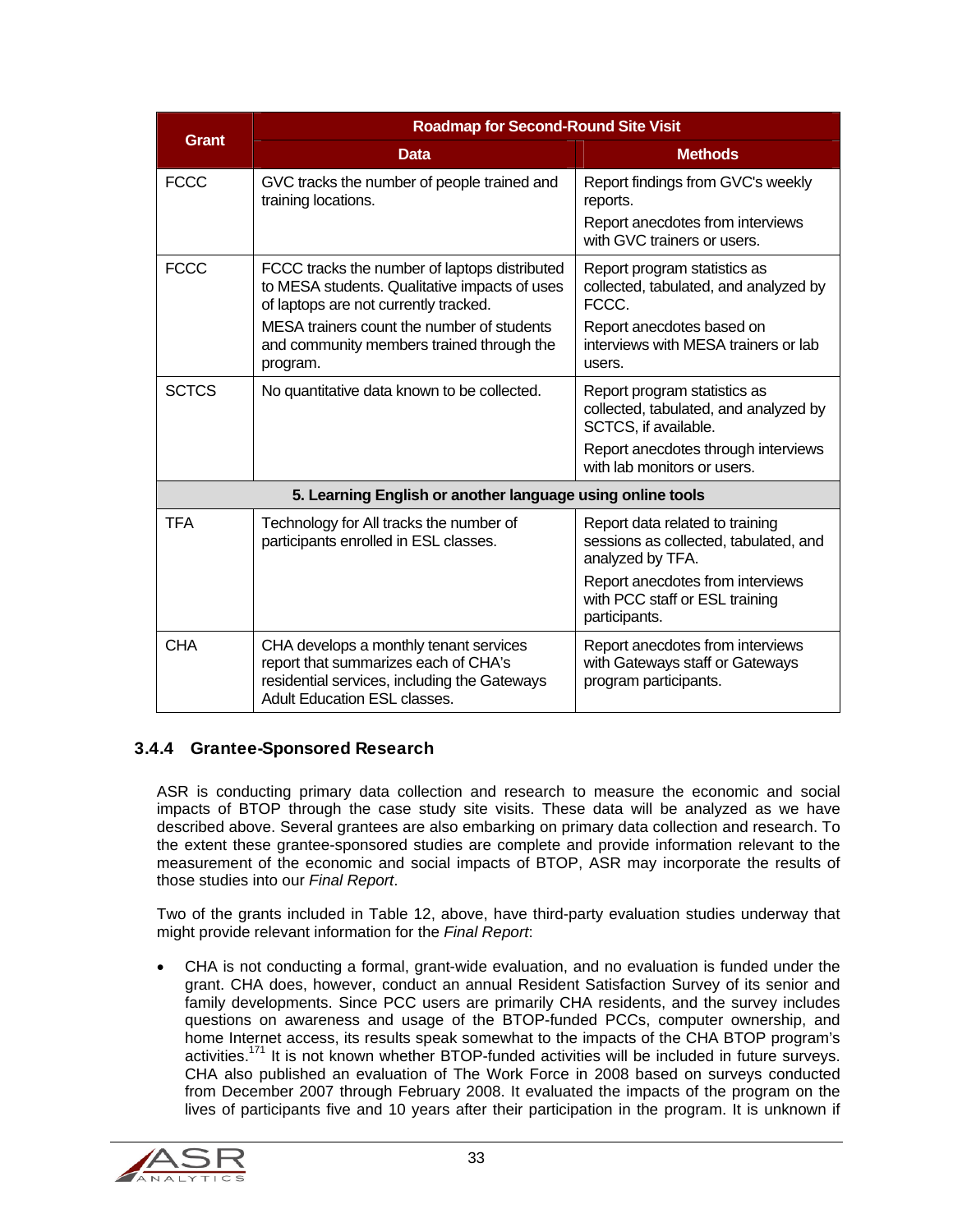another evaluation will be completed, or if it would include questions related to BTOP-funded activities.172

 FCCC is undertaking an independent evaluation effort, and also uses the Public Policy Institute of California's (PPIC) annual Statewide Survey: Californians and Information Technology to identify baseline broadband use in its target populations. While the PPIC survey does not formally evaluate the grant, it is used by FCCC as a data point to show changes in broadband adoption among certain demographics and geographic regions targeted by the FCCC grant, specifically underserved populations, especially in the Central Valley.<sup>173</sup> FCCC is partnering with experts at the International Computer Science Institute (ICSI) of the University of California, Berkeley (UCB) to measure the success of the grant, evaluating the program's structure and effectiveness in the context of its target population, and making recommendations for its future.<sup>174</sup> The evaluator worked with FCCC on developing a measurement methodology for desired outcomes, including increasing awareness, digital literacy, continued use, and home subscription. It is not known whether measures related to education will be gathered as part of this evaluation.<sup>175</sup>

The evaluation study team will examine these studies to determine if there are results that may be applied to the estimation of education benefits for the sample.

#### 3.5 Healthcare

#### 3.5.1 Introduction and Typical Benefits

This category includes broadband-enabled activities undertaken by participants in PCC and SBA programs to improve their own health or that of someone else. This definition includes not only sophisticated tasks, such as viewing one's medical records online, but also more common activities that might not involve a medical provider at all. In order for a program activity to be considered a Healthcare component of the grant, it must be the grantee's intention that the activity in question result in improved participation in self-care or care of others as a result of an individual's participation.

Currently, an estimated 80 percent of Internet users search for health information online, making it the third most popular online activity among all those tracked by Pew.<sup>176</sup> Additionally, Fox and Brenner (2012) report that 44 percent of caregivers surveyed say they or someone they know has been helped by following medical advice or health information found on the Internet. By comparison, 30 percent of all adults say they or someone they know has been helped by following medical advice or health information found on the Internet.<sup>177</sup> Broadband service increases the likelihood someone will go online for health information, with 82 percent of home broadband users doing so compared to 67 percent of Internet users with dial-up access.178 Broadband service enables the population to combat and prevent health issues with easy access to such information.

Though notable adoption progress has been

#### *The "Jennifer's Story" Video*

UAMS's video, "Jennifer's Story," presents a realworld example of a woman with a high-risk pregnancy residing in the rural South. "Jennifer" is able to consult with specialists in the state capital via videoconference from her local regional health clinic under the care of her local primary care physician. This video has been featured on the American Telemedicine Association's (ATA) homepage and had been viewed online more than 3,900 times as of December 2011. The video had been used in multiple presentations to large audiences, including the opening of the American Pediatric Association yearly meeting in 2011. Building on the success "Jennifer's Story" has had in communicating the purpose and benefits of telehealth, Learntelehealth.org produced other videos. "Darryl's Story" presents the story of a man who has had a stroke and is treated by specialists via telehealth technology at a local hospital.

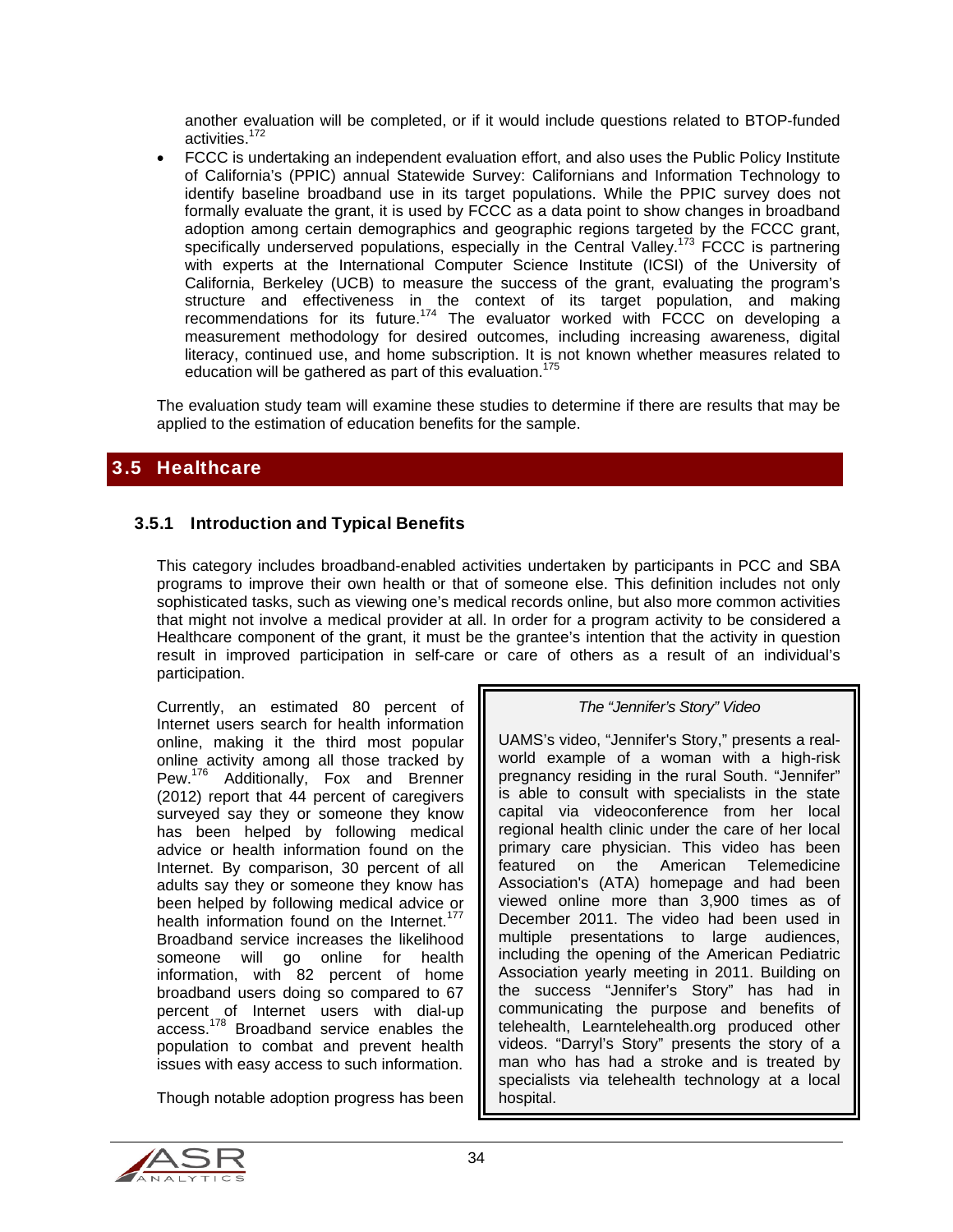made, there exists division in terms of Internet use for healthcare services. The Pew study reports that 81 percent of adults with college degrees compared with only 24 percent of adults without high school diplomas gather health information online; and 83 percent of adults with household incomes greater than \$75,000 use the Internet for health information, compared with 41 percent of those with household income lower than \$30,000.<sup>179</sup>

Though the United States spends more annually on healthcare than any other nation (nearly \$2 trillion), its healthcare delivery system has not overcome some issues of quality, access, and affordability.<sup>180</sup> Some individuals do not receive the proper amount of care.<sup>181</sup> Castro notes that those who receive too much care or the wrong kind of care waste resources, while those who receive insufficient care may develop additional health problems. In many instances, the healthcare that people receive is not based on the best available scientific evidence."<sup>182</sup> It is this disparate level of healthcare access that has slowed the improvement of healthcare quality.<sup>183</sup>

The FCC has noted that broadband access to the Internet could "meaningfully improve [the Nation's]… healthcare services."<sup>184</sup> Broadband enhances healthcare efficiency by strengthening connectivity, driving innovation, and creating cutting-edge approaches to healthcare that are expected to lead to "vast individual and national cost savings and to an increase in the availability of quality health solutions."<sup>185</sup>

#### **Broadband and Telehealth**

The creation of a national electronic health records (EHR) system, allowing patient information to follow individuals from one provider to the next, is dependent on healthcare providers having access to broadband Internet services.<sup>186</sup> Recent studies estimate that, overall, societal cost savings from implementing and using healthcare IT in the United States is approximately \$80 billion per year.<sup>187 188</sup> In addition to lowering costs, enhanced healthcare IT allows consumers access to better-quality information. Individuals are able to access not only higher-quality information regarding conditions and treatments, but also information pertaining to the quality of services available through different providers.<sup>189</sup> Internet health resources enhance information available to patients and consumers by establishing online communities and social networks as knowledge exchange forums.

#### **Broadband and Healthcare in Rural Areas and Areas with Low-Income Populations**

Broadband can also serve to reduce geographic disparities in healthcare provision. The services available and the care received are influenced in part by geographic location. Those in densely populated metropolitan areas have access to a wider variety of services, providers, and specialists. Today, because of the availability of broadband Internet, rural healthcare providers can more easily link with urban providers through the use of health IT.<sup>190</sup> Many rural communities lack sufficient numbers of primary care clinicians.<sup>191</sup> Non-physician primary care clinicians, family physicians, nurse practitioners, and physician assistants are especially likely to practice in rural communities and to care for patients in underserved areas.<sup>192,193,194,195,196</sup> Only 3 percent of medical students expressed interest in working in a rural area.<sup>197</sup> Telemedicine addresses the issue of doctor or specialist shortages in rural communities with low population densities.<sup>198</sup>

#### **Broadband and Healthcare for Seniors**

It has been estimated that broadband-based health resources could save around \$927 billion in healthcare costs for seniors and people with disabilities between 2005 and 2030.<sup>199</sup> In addition to providing access to health websites, broadband "facilitates efforts by seniors and people with disabilities to stay in touch with family, friends, and community, and to participate in an array of activities, all of which may decrease debilitating symptoms of depression and sustain mental acuity."<sup>200</sup>

Table 13, below, presents a summary of the potential social and economic benefits of broadband for Healthcare. The list of these benefits is extensive, as broadband has the potential to affect

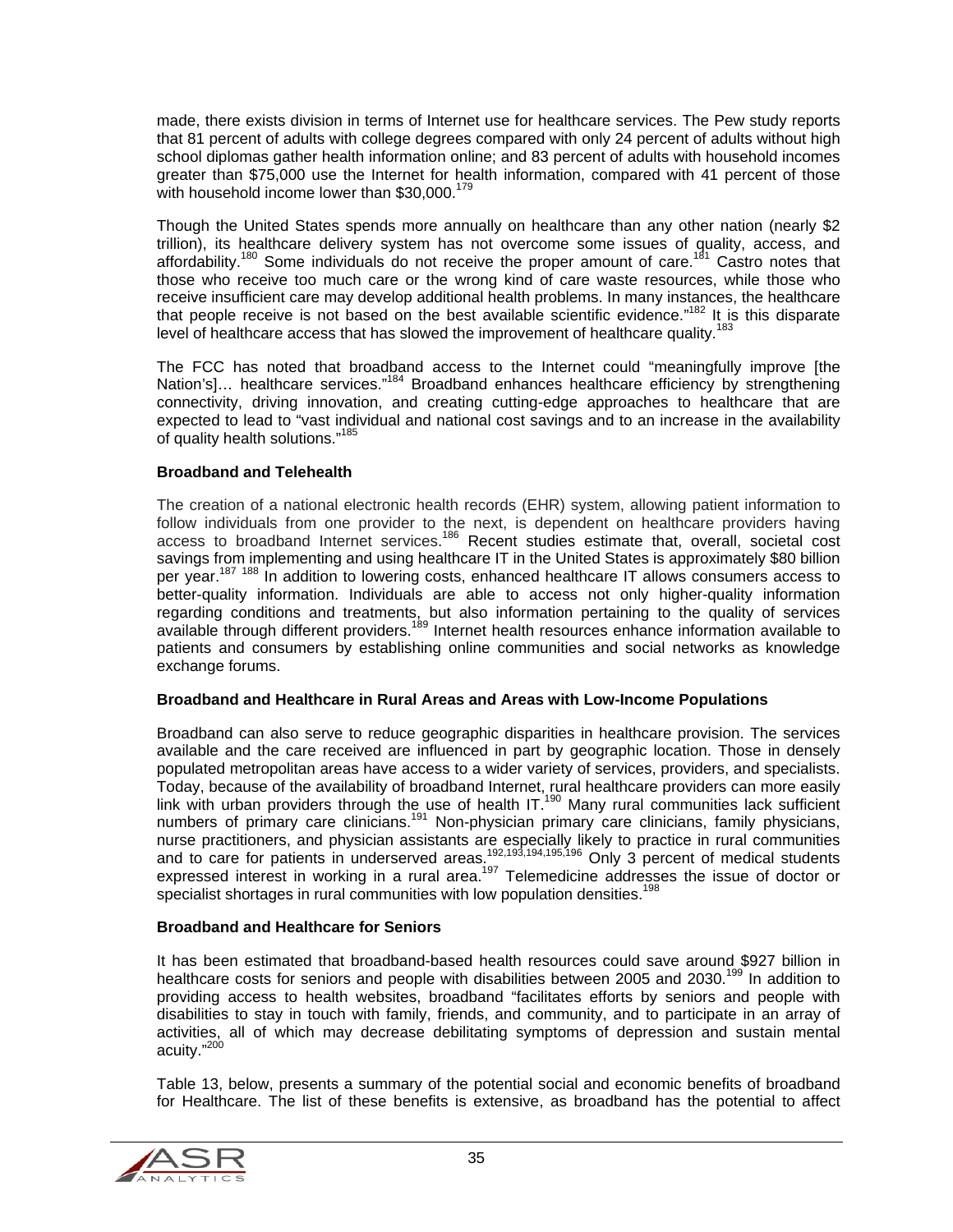nearly every aspect of medical care. Some benefits are the result of increased patient-provider communication, others are the result of improved medical recordkeeping and sharing enabled by broadband, and others are a result of providing access to markets for and information about prescription and non-prescription drugs. Patient-to-patient networking and support is also an area in which broadband may result in social or economic benefits, as patients may be made aware of a larger variety of treatment outcomes, provider options, and advice for day-to-day living with longerterm health conditions.

|    | <b>Taxonomy</b>                                                                                                                                                                                                                                | <b>Potential Social and Economic Benefits</b>                                                                                                                                                                                                                                                                                                                                                                                                                                                                                                                                                                                                                                                                                                                                                                             |
|----|------------------------------------------------------------------------------------------------------------------------------------------------------------------------------------------------------------------------------------------------|---------------------------------------------------------------------------------------------------------------------------------------------------------------------------------------------------------------------------------------------------------------------------------------------------------------------------------------------------------------------------------------------------------------------------------------------------------------------------------------------------------------------------------------------------------------------------------------------------------------------------------------------------------------------------------------------------------------------------------------------------------------------------------------------------------------------------|
| 1. | Developing awareness of health resources<br>made available by broadband Internet,<br>including websites, videos, support groups,<br>and connections to medical providers                                                                       | <b>Benefits to Patients</b><br>Improved patient information resulting from<br>$\bullet$<br>ease of accessibility, interactive features,                                                                                                                                                                                                                                                                                                                                                                                                                                                                                                                                                                                                                                                                                   |
| 2. | Using broadband to obtain health<br>information                                                                                                                                                                                                | and anonymity <sup>201</sup><br>Improved patient choice of provider and<br>$\bullet$<br>treatment options <sup>202</sup>                                                                                                                                                                                                                                                                                                                                                                                                                                                                                                                                                                                                                                                                                                  |
| 3. | Communicating with a healthcare provider<br>online                                                                                                                                                                                             | Improved treatment outcomes for physical<br>$\bullet$<br>and mental illness <sup>203,204</sup>                                                                                                                                                                                                                                                                                                                                                                                                                                                                                                                                                                                                                                                                                                                            |
| 4. | Obtaining information on health insurance,<br>applying for insurance, researching<br>benefits, and accessing insurance claims<br>information online                                                                                            | Lower patient cost in time and transportation<br>$\bullet$<br>vs. telephone calls or face-to-face visits <sup>205</sup><br>Improved patient care seeking <sup>206</sup><br>$\bullet$<br>More effective health promotion and disease<br>$\bullet$                                                                                                                                                                                                                                                                                                                                                                                                                                                                                                                                                                          |
| 5. | Providing self-care or care for another<br>based on information obtained from the<br>Internet                                                                                                                                                  | prevention programs <sup>207</sup><br>Faster, more accurate prescriptions <sup>208</sup><br>$\bullet$<br>Improved patient access to healthcare                                                                                                                                                                                                                                                                                                                                                                                                                                                                                                                                                                                                                                                                            |
| 6. | Purchasing prescription drugs, over-the-<br>counter drugs, or vitamins online                                                                                                                                                                  | records and test results <sup>209</sup><br>Reduction in duplicative paperwork and<br>$\bullet$<br>tests $210,211$                                                                                                                                                                                                                                                                                                                                                                                                                                                                                                                                                                                                                                                                                                         |
| 7. | Teaching healthcare providers about<br>$\bullet$<br>broadband-enabled technologies and<br>$\bullet$<br>practices that can be used by their patients<br>$\bullet$<br>$\bullet$<br>$\bullet$<br>$\bullet$<br>$\bullet$<br>$\bullet$<br>$\bullet$ | Improved ongoing care <sup>212</sup><br>Improved patient outcomes by providing<br>daily monitoring <sup>213</sup><br>Reduced home care costs by reducing the<br>number of unnecessary in-home visits <sup>214</sup><br>Reduced hospital length of stay (LOS) <sup>215</sup><br>Improved privacy and convenience in<br>obtaining prescription medication or ordering<br>medications <sup>216</sup><br>Greater availability of drugs for shut-in<br>people, those who live far from a pharmacy,<br>or those in rural areas with limited pharmacy<br>options <sup>217</sup><br>Improved access to written product<br>information <sup>218</sup><br>Reduced cost of online prescription drugs <sup>219</sup><br>Reduced drug interactions resulting from<br>multiple prescriptions from different<br>providers <sup>220</sup> |
|    |                                                                                                                                                                                                                                                | Improved patient to patient networking and<br>٠<br>support <sup>221</sup>                                                                                                                                                                                                                                                                                                                                                                                                                                                                                                                                                                                                                                                                                                                                                 |
|    |                                                                                                                                                                                                                                                | <b>Benefits to Healthcare Providers</b>                                                                                                                                                                                                                                                                                                                                                                                                                                                                                                                                                                                                                                                                                                                                                                                   |
|    |                                                                                                                                                                                                                                                | Cost savings from reduced unnecessary<br>face-to-face time between health                                                                                                                                                                                                                                                                                                                                                                                                                                                                                                                                                                                                                                                                                                                                                 |

#### **Table 13. Healthcare Taxonomy and Potential Benefits**

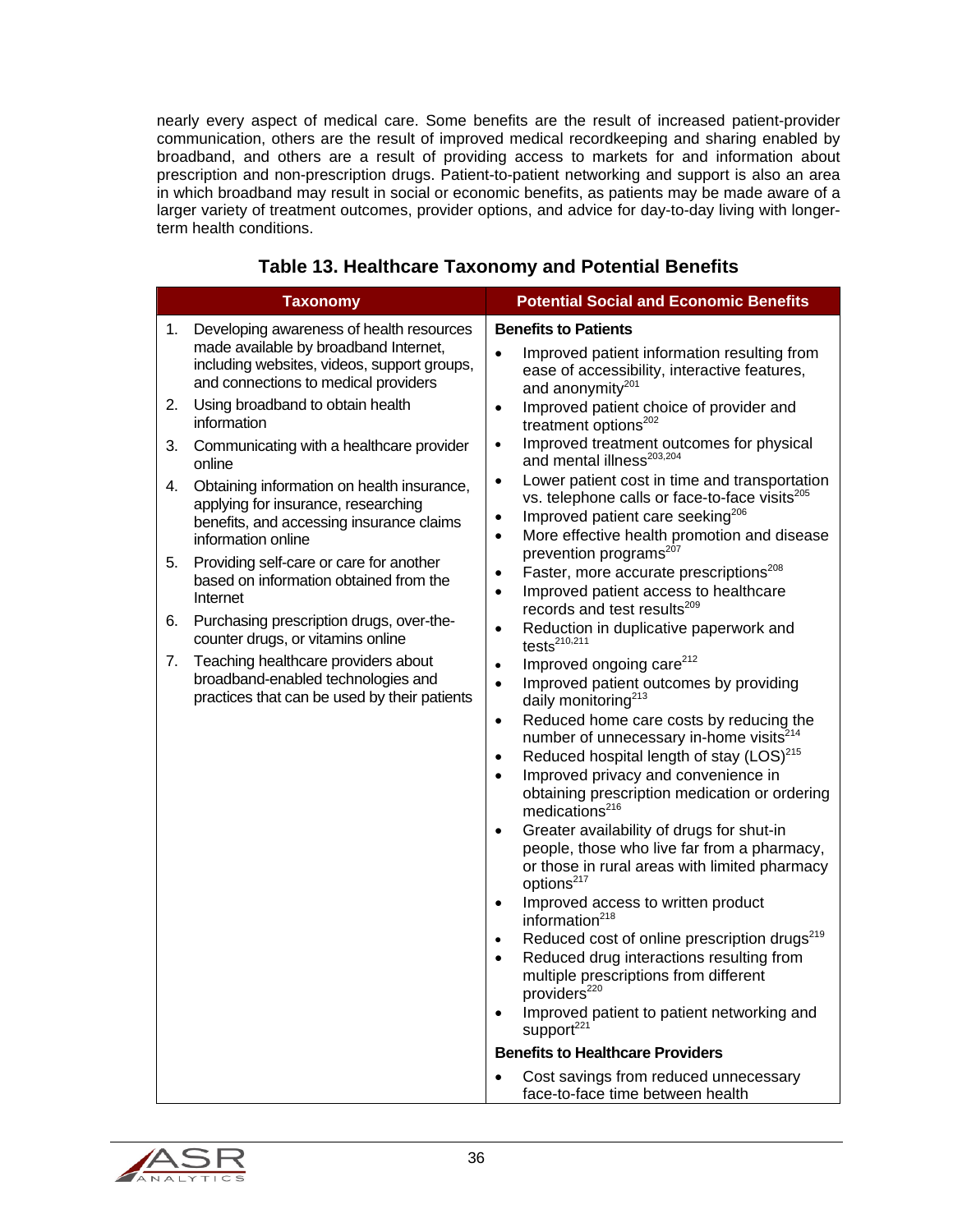| Taxonomy | <b>Potential Social and Economic Benefits</b>                         |
|----------|-----------------------------------------------------------------------|
|          | professionals and the "worried well" <sup>222,223</sup>               |
|          | More convenient access to medical care<br>$\bullet$                   |
|          | because of asynchronous                                               |
|          | communications <sup>224</sup>                                         |
|          | More complete medical records at lower<br>٠                           |
|          | cost <sup>225</sup>                                                   |
|          | Improved patient-provider relationship<br>building <sup>226,227</sup> |
|          | Rapid information sharing among all health                            |
|          | care providers for the same patient <sup>228</sup>                    |
|          | Improved appointment and treatment                                    |
|          | scheduling <sup>229</sup>                                             |
|          | Improved range of health services <sup>230</sup>                      |

#### 3.5.2 Activities

Based on the results of the first round of case studies, the following are provided as examples of activities related to Healthcare:

- **Philadelphia FIGHT** (Field Initiating Group for HIV Trials), a project partner under the **Urban Affairs Coalition** Freedom Rings SBA project, is a comprehensive AIDS service organization providing primary care, consumer education, advocacy, and research on potential AIDS/HIV treatments and vaccines. Philadelphia FIGHT provides digital literacy and healthcare-related training at sites throughout Philadelphia, including PCCs operated by FIGHT in its main office and HIV library locations, and in shelters and recovery houses around the city.
- **Future Generations Graduate School**, an SBA grantee, uses a train-the-trainer model with existing healthcare curricula to train computer lab mentors in chronic disease self-management and substance abuse prevention and recovery. The lab mentors can then teach these courses to users in their computer labs along with the other digital literacy training they provide.
- The **Center for Accessible Technology (CforAT)**, a partner under the **California Emerging Technology Fund (CETF)** SBA grant, maintains the Accessible Technology Coalition website. The website is an online community, partly funded under BTOP, assisting people with disabilities. Through the website, CforAT delivers and archives webinars via a fully accessible virtual classroom, on accessibility-related topics, a search engine, and access to experts in the field that answer users' online questions regarding particular disabilities.
- The **Kandiyohi County/City of Willmar Demonstration Community** is implementing the **Willmar Community Senior Network Project** as part of **C.K. Blandin**'s Minnesota Intelligent Rural Communities (MIRC) SBA grant. This project provides touchscreen computers to seniors, and laptops to their relatives, loaded with HomeStream software so seniors can participate with their relatives in telemedicine and telehealth activities.
- The **Connect Arkansas' Expanding Broadband Use in Arkansas Through Education (EBAE)** SBA grant contains a distance health component managed by the **University of Arkansas for Medical Sciences (UAMS)**. The activities carried out by UAMS are designed to enhance the adoption of telehealth. Through the Arkansas Center for Telehealth (ACT) and South Central Telehealth Resource Center (SCTRC) programs, UAMS provides training and resources for providers interested in telehealth; promotes the benefits of practicing telehealth; and works to increase broadband adoption as it relates to telehealth.

Table 14, below, presents a selection of Healthcare activities observed during the first round of case study site visits. These activities were selected as representative of the activities of the BTOP program overall, and are not a complete listing of every Healthcare activity undertaken by the grants in the sample or the program as a whole. Activities are organized by the taxonomy presented in the previous table, Table 13. As shown in the table below, grantees undertook

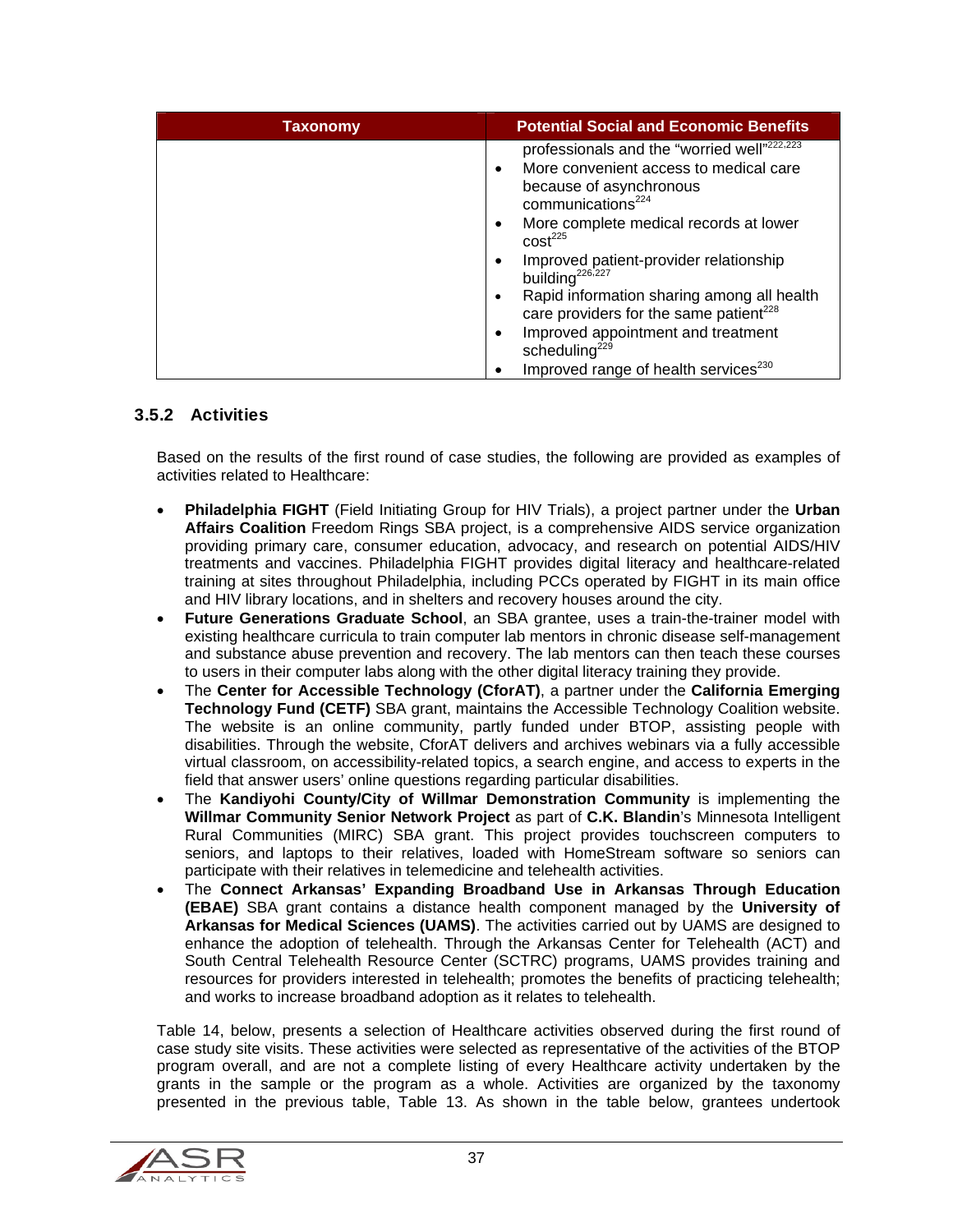activities that resulted in increased awareness of the healthcare benefits of broadband on the part of both providers and recipients of care.

| <b>Grant</b>          | <b>Observations from First-Round Site Visit</b>                                                                                                                                                                                                                     |                                                                                                                                                                                                                                                                                      |  |
|-----------------------|---------------------------------------------------------------------------------------------------------------------------------------------------------------------------------------------------------------------------------------------------------------------|--------------------------------------------------------------------------------------------------------------------------------------------------------------------------------------------------------------------------------------------------------------------------------------|--|
|                       | <b>Activity</b>                                                                                                                                                                                                                                                     | <b>Outputs/Outcomes</b>                                                                                                                                                                                                                                                              |  |
|                       | 1. Developing awareness of health resources made available by broadband Internet, including<br>websites, videos, support groups, and connections to medical providers                                                                                               |                                                                                                                                                                                                                                                                                      |  |
| <b>CETF</b>           | Create, deliver, and archive webinars via a<br>fully accessible virtual classroom on<br>accessibility-related topics and accessing<br>healthcare information online.                                                                                                | 865 total attendees (700 unique users)<br>had become aware of accessibility-<br>related topics. The grantee reported<br>parents learning about alternatives to<br>expensive augmentative and alternative<br>communication (AAC) devices.                                             |  |
| Connect<br>Arkansas   | Broadcast a video developed by UAMS<br>("Jennifer's Story") to explain telehealth to<br>viewers.<br>Provide users access to Quarterly<br>Thought Symposium webinars on various<br>telehealth topics.                                                                | "Jennifer's Story" had been featured on<br>the American Telemedicine Association's<br>(ATA) homepage. The video had<br>increased awareness of telehealth for<br>over 1,300 viewers.                                                                                                  |  |
| Connect<br>Arkansas   | UAMS developed Learntelehealth.org to<br>provide users online access to telehealth<br>information, resources, and training<br>modules.                                                                                                                              | 2,337 individuals (unique website users)<br>had become aware of telehealth<br>information, resources, and training<br>modules on the Learntelehealth.org site.<br>296 individuals had increased their level<br>of awareness of telehealth by becoming<br>active members of the site. |  |
|                       | 2. Using broadband to obtain health information                                                                                                                                                                                                                     |                                                                                                                                                                                                                                                                                      |  |
| Connect<br>Arkansas   | Offer online training on the following<br>topics: Overview of Telehealth, Telehealth<br>Equipment, TelePresenting Best<br>Practices, Building Your Telehealth Team,<br>Creating Your Telehealth Project Plan,<br>and Telemedicine Credentialing and<br>Privileging. | Approximately 100 healthcare facilities<br>had become aware of telehealth best<br>practices, telehealth equipment, creating<br>a telehealth project plan, creating a<br>telehealth team, or telemedicine<br>credentialing and privileging.                                           |  |
| Future<br>Generations | "Living a Life with Chronic Conditions"<br>provides content on chronic disease and<br>self-health management course.                                                                                                                                                | Mentors had become aware of chronic<br>disease self-management and how to<br>teach lab patrons about chronic disease<br>self-management.                                                                                                                                             |  |
| <b>UAC</b>            | Provide training in using the Internet to<br>access reliable HIV/AIDS information,<br>including understanding the importance of<br>authority and currency with HIV/AIDS<br>information.                                                                             | As of August of 2012, 1,658 individuals<br>had become aware of how to access<br>reliable HIV/AIDS information online<br>through participation in the 135 "Finding<br>Reliable Health and HIV/AIDS Info<br>Online" workshops.                                                         |  |

### **Table 14. Healthcare Activities and Outcomes**

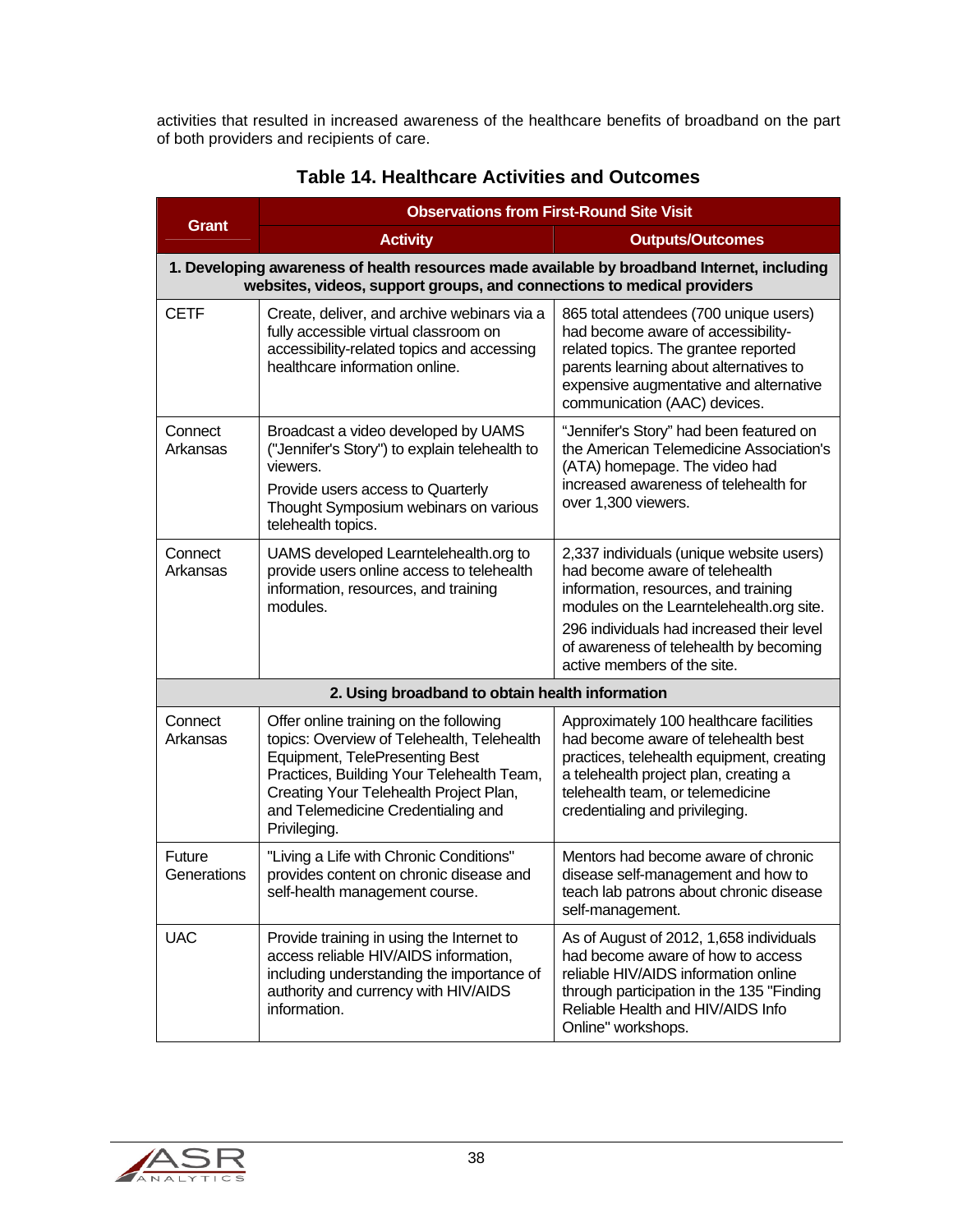| Grant               | <b>Observations from First-Round Site Visit</b>                                                                                                                                                                                        |                                                                                                                                                                                                                |  |  |
|---------------------|----------------------------------------------------------------------------------------------------------------------------------------------------------------------------------------------------------------------------------------|----------------------------------------------------------------------------------------------------------------------------------------------------------------------------------------------------------------|--|--|
|                     | <b>Activity</b>                                                                                                                                                                                                                        | <b>Outputs/Outcomes</b>                                                                                                                                                                                        |  |  |
|                     | 3. Communicating with a healthcare provider online                                                                                                                                                                                     |                                                                                                                                                                                                                |  |  |
| <b>CETF</b>         | Provide "ask the expert" opinions where<br>experts in the field answer user questions<br>regarding a particular disability.                                                                                                            | Users had their individual questions<br>regarding specific disability-related<br>issues addressed by experts.                                                                                                  |  |  |
|                     | 5. Providing self-care or care for another based on information obtained from the Internet                                                                                                                                             |                                                                                                                                                                                                                |  |  |
| C.K. Blandin        | Provide touchscreen computers to 10<br>seniors and laptops to their relatives (15<br>total) loaded with HomeStream software<br>so seniors can engage in telemedicine<br>and telehealth activities with support from<br>their families. | Seniors had used the computers and<br>Internet access they had received<br>through the Willmar Community Senior<br>Network project to engage in<br>telemedicine and telehealth activities.                     |  |  |
|                     | 7. Teaching healthcare providers about broadband-enabled technologies and practices that<br>can be used by their patients                                                                                                              |                                                                                                                                                                                                                |  |  |
| Connect<br>Arkansas | Visit individual healthcare facilities to teach<br>staff how to use the Internet for distance<br>health learning. Training options include<br>"Telehealth 101" and hands-on workshops<br>for a wide range of equipment.                | Healthcare facilities had become aware<br>of how to use the Internet for distance<br>health learning.                                                                                                          |  |  |
| Connect<br>Arkansas | "Telehealth 101" provides an overview of<br>telehealth, relevant technologies, strategy<br>development, and sustainability. It is<br>available as a live webinar and onsite<br>training.                                               | Survey results had indicated that 10/17<br>respondents "Strongly Agree" that they<br>will be able to apply the knowledge<br>learned and 7/17 "Agree" that they will be<br>able to apply the knowledge learned. |  |  |

#### 3.5.3 Roadmap

Table 15, below, presents a roadmap for the next round of case study site visits that will occur in 2013. The grantees shown in the roadmap table are gathering data related to Healthcare, and they are expected to have indicators that measure the Healthcare impacts of their projects. These data sources are shown in the second column of the table. The rightmost column describes the method by which quantitative or qualitative indicators may be included in *Interim Report 2*. Activities are organized by the taxonomy previously presented in Table 13.

#### **Table 15. Healthcare Roadmap**

|             | <b>Roadmap for Second-Round Site Visit</b>                                                                                                                                                                                                                                                                            |                                                                                                                                                                                                                                    |
|-------------|-----------------------------------------------------------------------------------------------------------------------------------------------------------------------------------------------------------------------------------------------------------------------------------------------------------------------|------------------------------------------------------------------------------------------------------------------------------------------------------------------------------------------------------------------------------------|
| Grant       | Data                                                                                                                                                                                                                                                                                                                  | <b>Methods</b>                                                                                                                                                                                                                     |
|             | 1. Developing awareness of health resources made available by broadband Internet, including<br>websites, videos, support groups, and connections to medical providers                                                                                                                                                 |                                                                                                                                                                                                                                    |
| <b>CETF</b> | CforAT tracks the number of webinar<br>attendees and the number of unique users.<br>CforAT conducts a feedback survey after<br>each webinar. Trainers call users and collect<br>feedback on the training program and any<br>suggestions for improvement. Trainers may<br>collect some anecdotes through this process. | Report the number of webinar<br>attendees and the number of unique<br>users as collected, tabulated, and<br>analyzed by CETF.<br>Report anecdotes collected through<br>interviews with CforAT trainers or<br>webinar participants. |

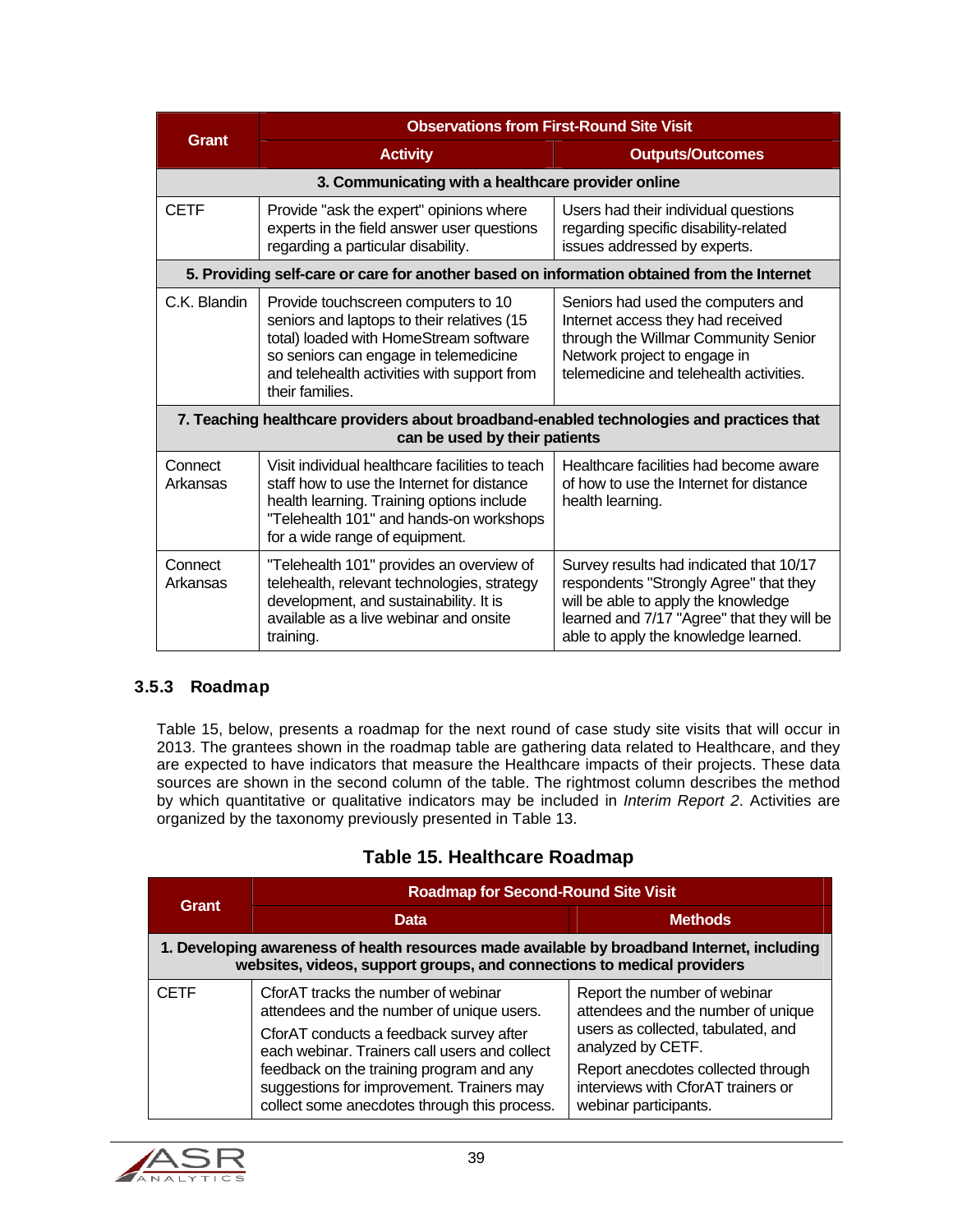|                                                    | <b>Roadmap for Second-Round Site Visit</b>                                                                                                                                                                                                                                                                 |                                                                                                                                                                                                                                                                                                                                                     |  |
|----------------------------------------------------|------------------------------------------------------------------------------------------------------------------------------------------------------------------------------------------------------------------------------------------------------------------------------------------------------------|-----------------------------------------------------------------------------------------------------------------------------------------------------------------------------------------------------------------------------------------------------------------------------------------------------------------------------------------------------|--|
| <b>Grant</b>                                       | <b>Data</b>                                                                                                                                                                                                                                                                                                | <b>Methods</b>                                                                                                                                                                                                                                                                                                                                      |  |
| Connect<br>Arkansas                                | A tracking tool allows UAMS to monitor the<br>number of times the videos are viewed.<br>UAMS is tracking the number of symposiums<br>delivered and the number of participants per<br>symposium.                                                                                                            | Report counts of partial and complete<br>views of "Jennifer's Story" as<br>collected, tabulated, and analyzed by<br>Connect Arkansas.<br>Report the number of symposiums<br>delivered and the number of<br>participants as collected, tabulated,<br>and analyzed by Connect Arkansas.                                                               |  |
| Connect<br>Arkansas                                | UAMS uses Google Analytics to monitor web<br>traffic, collect statistics on site visits, page<br>views, viewer locations, time spent on the<br>site, and traffic sources.                                                                                                                                  | Report Learntelehealth.org web traffic<br>statistics as collected, tabulated, and<br>analyzed by UAMS.                                                                                                                                                                                                                                              |  |
|                                                    | 2. Using broadband to obtain health information                                                                                                                                                                                                                                                            |                                                                                                                                                                                                                                                                                                                                                     |  |
| Connect<br>Arkansas                                | UAMS tracks the number of training<br>participants.<br>Training assessments are tracked and<br>scored.                                                                                                                                                                                                     | Report training participation and<br>assessment data as collected,<br>tabulated, and analyzed by UAMS.                                                                                                                                                                                                                                              |  |
| Future<br>Generations                              | Future Generations maintains data on the<br>number of mentors that receive the<br>Partnership of African American Churches<br>(PAAC) Chronic Disease Self-Management<br>course training and the number of users that<br>complete the course at the labs.                                                   | Report the number of mentors and<br>participants completing the course as<br>collected, tabulated, and analyzed by<br><b>Future Generations.</b><br>Report anecdotes through interviews<br>with lab mentors or course<br>participants.                                                                                                              |  |
| <b>UAC</b>                                         | Philadelphia FIGHT collects and reports the<br>number of training hours and number of<br>attendees for each course.<br>Philadelphia FIGHT collects contact and<br>demographic information, computer skills<br>(self-assessment), computer ownership, and<br>home access to the Internet from participants. | Report the number of training<br>courses provided and the number of<br>training course attendees as<br>collected, tabulated, and analyzed by<br>UAC.<br>Report participant data as collected,<br>tabulated, and analyzed by<br>Philadelphia FIGHT.<br>Report anecdotes from interviews<br>with Philadelphia FIGHT staff or<br>program participants. |  |
| 3. Communicating with a healthcare provider online |                                                                                                                                                                                                                                                                                                            |                                                                                                                                                                                                                                                                                                                                                     |  |
| <b>CETF</b>                                        | No quantitative data were reported as<br>collected.                                                                                                                                                                                                                                                        | Report the number of questions<br>submitted and answers provided as<br>collected, tabulated, and analyzed by<br>CETF, if available.<br>Report anecdotes from answers that<br>have been provided to participants<br>about specific disabilities.                                                                                                     |  |

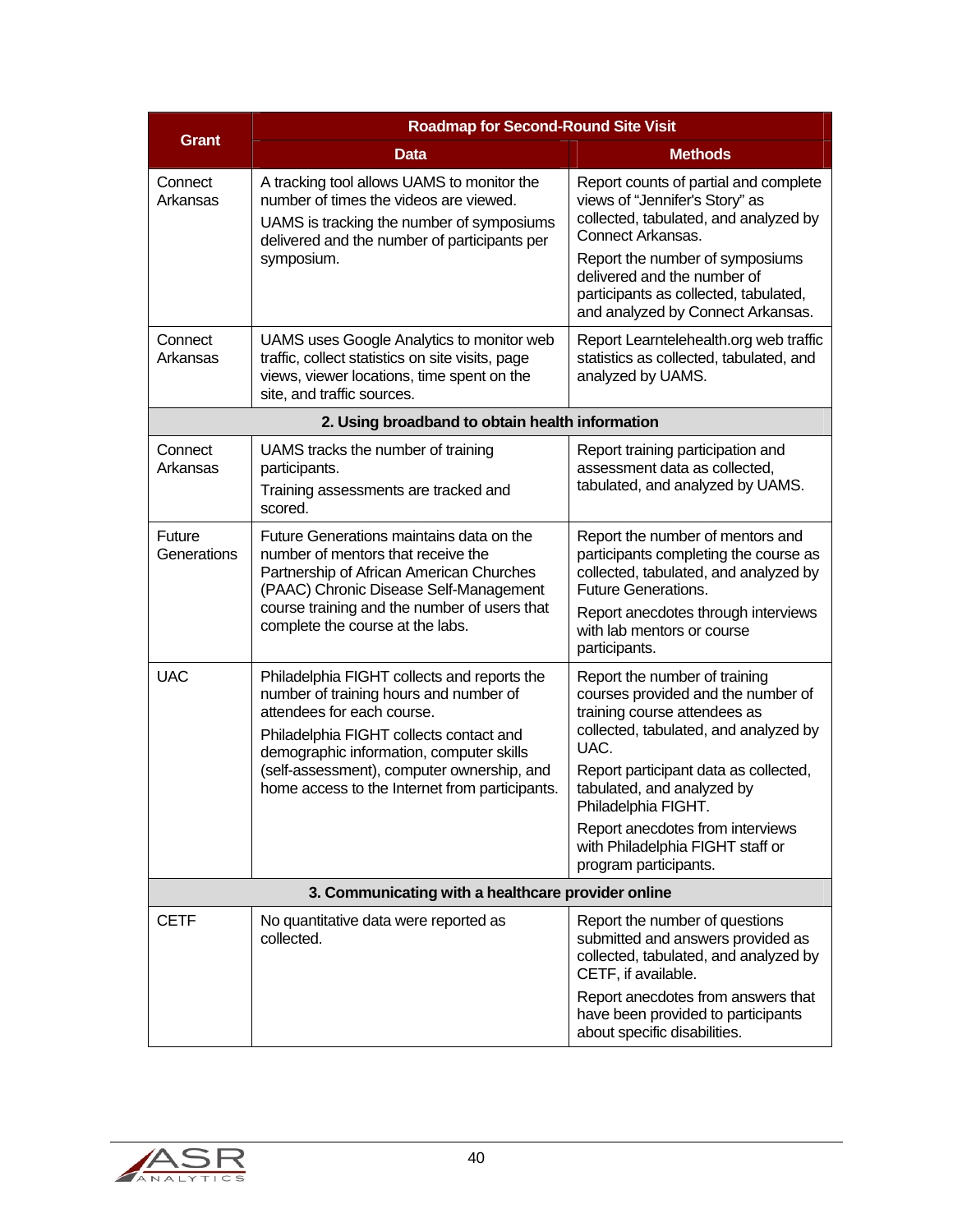|                     | <b>Roadmap for Second-Round Site Visit</b>                                                                                                 |                                                                                                                                                                     |  |
|---------------------|--------------------------------------------------------------------------------------------------------------------------------------------|---------------------------------------------------------------------------------------------------------------------------------------------------------------------|--|
| <b>Grant</b>        | <b>Data</b>                                                                                                                                | <b>Methods</b>                                                                                                                                                      |  |
|                     | 5. Providing self-care or care for another based on information obtained from the Internet                                                 |                                                                                                                                                                     |  |
| C.K. Blandin        | Demonstration Communities submit monthly<br>and final narrative reports.                                                                   | Report findings from Kandiyohi<br>County/City of Willmar Demonstration<br>Community narratives.                                                                     |  |
|                     |                                                                                                                                            | Report the number of people served<br>by the Willmar Community Senior<br>Network project as collected,<br>tabulated, and analyzed by C.K.<br>Blandin.               |  |
|                     |                                                                                                                                            | Report anecdotes from interviews<br>with Kandiyohi County/City of Willmar<br><b>Demonstration Community Willmar</b><br>project leaders.                             |  |
|                     | 7. Teaching healthcare providers about broadband-enabled technologies and practices that<br>can be used by their patients                  |                                                                                                                                                                     |  |
| Connect<br>Arkansas | UAMS is tracking the number of onsite<br>trainings delivered and the number of<br>participants in attendance.                              | Report the number of onsite trainings<br>delivered and the number of<br>participants in attendance at sessions<br>as collected, tabulated, and analyzed<br>by UAMS. |  |
|                     |                                                                                                                                            | Report anecdotes through interviews<br>with UAMS staff or training<br>participants.                                                                                 |  |
| Connect<br>Arkansas | Telehealth 101 prompts users to respond to a<br>survey regarding their perception of the<br>training received and knowledge of telehealth. | Report data and survey responses<br>from Telehealth 101 participants as<br>collected, tabulated, and analyzed by<br>UAMS.                                           |  |
|                     |                                                                                                                                            | Report anecdotes through interviews<br>with UAMS staff or training<br>participants.                                                                                 |  |

#### 3.5.4 Grantee-Sponsored Research

ASR is conducting primary data collection and research to measure the economic and social impacts of BTOP through the case study site visits. These data will be analyzed as we have described above. Several grantees are also embarking on primary data collection and research. To the extent these grantee-sponsored studies are complete and provide information relevant to the measurement of the economic and social impacts of BTOP, ASR may incorporate the results of those studies into our *Final Report*.

Two of the grants included in Table 15, above, have third-party evaluation studies underway that might provide relevant information for the *Final Report*:

 C.K. Blandin has undertaken two evaluation efforts, one by Dr. Jack Gellar of the EDA Center at the University of Minnesota Crookston, and a Readiness Analysis of the MIRC Demonstration Communities undertaken by Robert Bell of the Intelligent Community Forum (ICF). Neither of these evaluations directly addresses broadband and healthcare, although narrative reports might do so.<sup>231</sup>

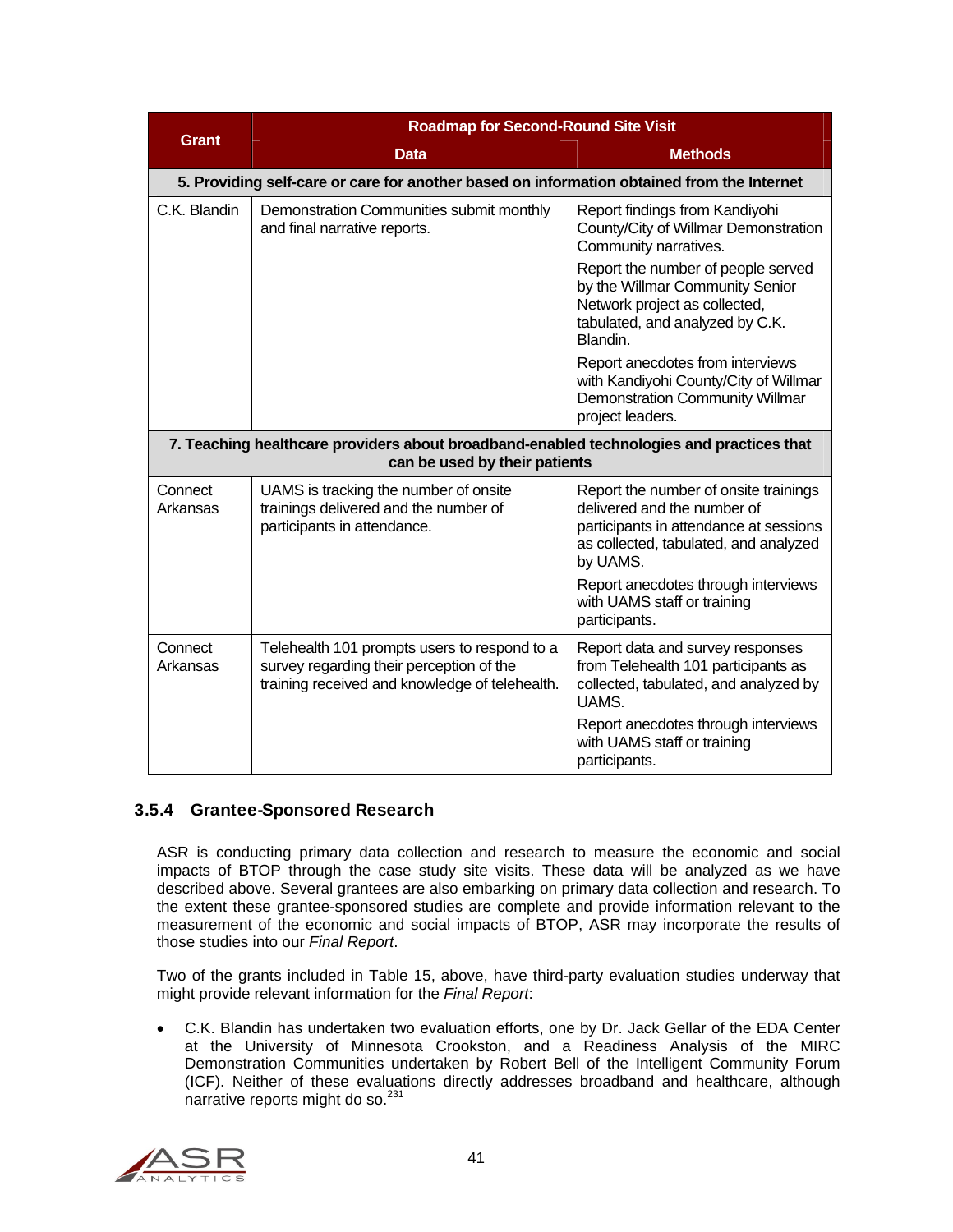UAC contracted the New America Foundation Open Technologies Initiative (OTI) to assist in the reporting and evaluation of the Freedom Rings Partnership, which includes the Freedom Rings: SBA and PCC grants. The New American Foundation is also teaming with academics at Rutgers University who will conduct various impact assessments of the project, the specific topics of which had not been determined at the time of the case study visit. The Rutgers website reports on one study to evaluate several of the Freedom Rings SBA programs designed to train residents of urban Philadelphia in the use of laptops with high-speed Internet. OTI has released evaluation instruments for public use that include questions on educational, workforce development, and community engagement outcomes, as well as broadband adoption questions.<sup>232</sup> Presumably healthcare data will be gathered as part of this survey, given the focus of the grant. Data will be gathered using a combination of electronic user surveys and focus groups. The Rutgers study will examine how people participating in several of the programs designed to train residents of urban Philadelphia in the use of laptops with high-speed Internet become technology users and how that use affects graduation rates, employment, civic engagement, and other measures.<sup>233</sup> It is not known whether healthcare outcomes will be included in the Rutgers study.

Other grant evaluation activities include the following:

- Future Generations is evaluating program impacts on individuals using the computer labs, individuals in communities with labs, and small businesses in communities with computer labs, including changes in broadband subscription rates in these communities. This includes surveys of users of the PCCs. To date there have been no survey questions related to healthcare and broadband use.<sup>234</sup>
- CETF relies primarily on the Public Policy Institute of California's (PPIC) annual *Statewide Survey: Californians and Information Technology*, which they analyze along with data from the Federal Communications Commission (FCC) *Broadband Adoption and Use Survey* and the Pew Research *Center's Internet & American Life* survey for national comparison, to monitor trends in California's broadband use over time, and demonstrate the longer-term impacts of both their BAA and ACT grants.235 CETF required a pre- and post-Club Digital survey of impreMedia readers to determine broadband adoption and training numbers. The research was conducted on behalf of impreMedia and Dewey Square Group (DSG) by an independent research firm, Simmons Research, in September and October 2011. It measured the impact the Club Digital pilot program that ran in California from August 1 to August 31, 2011. These surveys focus on broadband adoption. To date there have been no survey questions related to healthcare and broadband use.<sup>236</sup>
- Connect Arkansas is conducting biannual statewide telephone surveys (one in January and a follow-up in December of each year) of broadband access and use and of attitudes toward broadband in Arkansas.<sup>237</sup> The purpose of the surveys is to gather data to determine the impact of the Connect Arkansas awareness campaign. $^{238}$  Healthcare is not included as a topic in this survey.

The evaluation study team will examine these studies to determine if there are results that may be applied to the estimation of Healthcare benefits for the sample.

#### 3.6 Quality of Life/Civic Engagement

#### 3.6.1 Introduction and Typical Benefits

The Quality of Life/Civic Engagement category includes those activities that create stronger and more integrated communities, and those that promote interaction between citizens and their governments. Measuring the impact of broadband on quality of life has been difficult to achieve in some cases. The Pew Internet and American Life Project and the Monitor Institute noted that several of the indicators for measuring citizens' sense of how their community information system

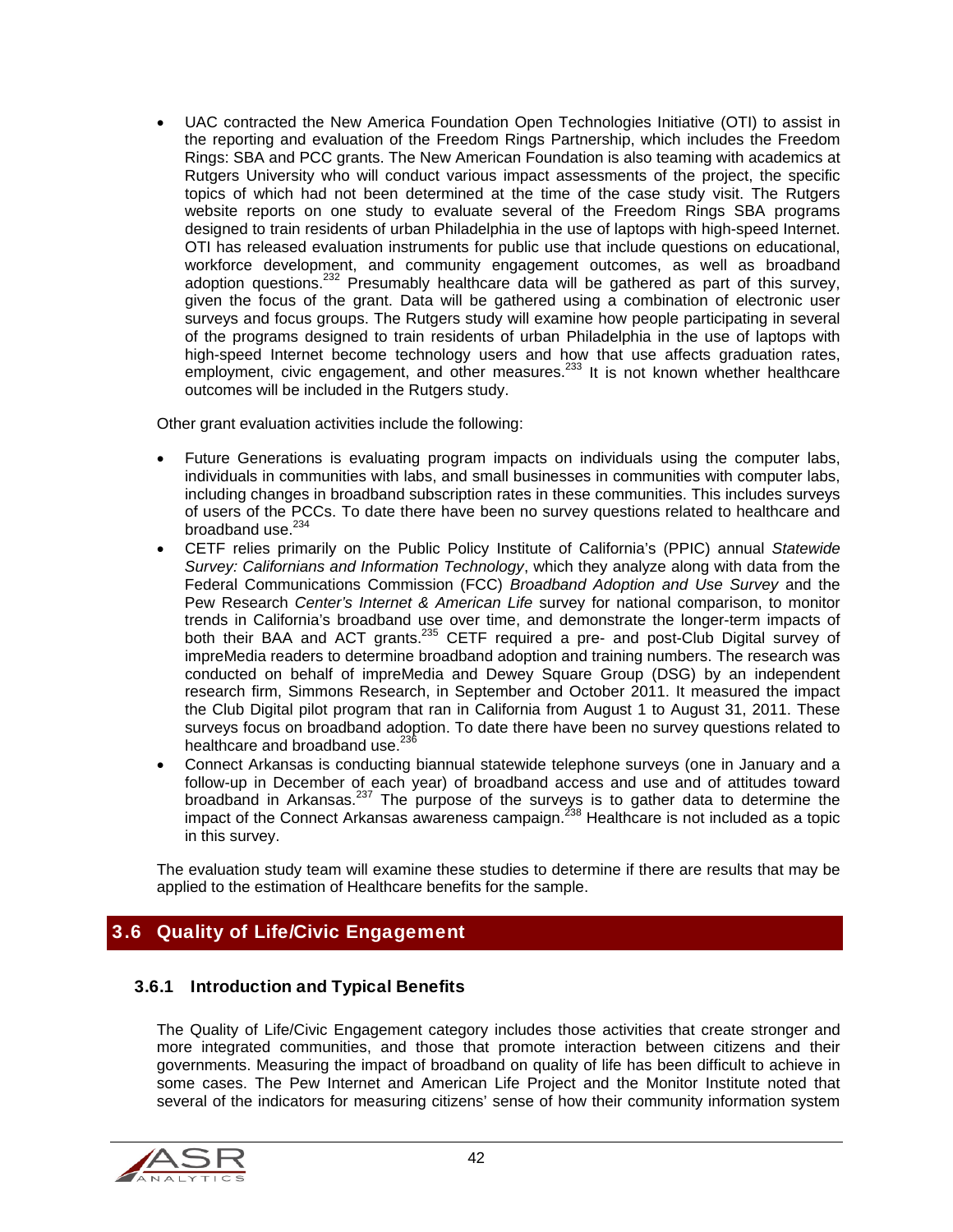is performing and their overall satisfaction with their community are difficult to measure and assess independently without complicated and expensive methodologies.<sup>239</sup> Specific areas noted as difficult to measure, among others, are the availability of "quality of life" information from community organizations, and "effective opportunities" for citizens to have their voices heard. $240$ 

Internet use has been found to be related to active contributions to community vitality, such as various forms of civic engagement and community participation.<sup>241,242</sup> Internet users are more likely than nonusers to be involved in local groups, organizations, and events, and as Internet use increased, so *Civic 2.0* 

The City of Chicago's Civic 2.0 program provides digital leadership training for communities and demonstrates how to use technology to enhance civic participation. The Auburn Gresham Neighborhood Civic Association was active in the community, but inactive online. The association participated in the Civic 2.0 classes and developed its website leveraging resources provided through BTOP. Several individuals that have participated in Civic 2.0 now go online to file for property tax exemptions and have volunteered to help seniors determine if they qualified for tax exemptions.

too did local participation.<sup>243</sup> Eighty percent of Internet users participate in voluntary groups, compared with 56 percent of non-Internet users.<sup>244</sup> A meta-data analysis of 38 studies found strong evidence against negative effect of Internet use on civic engagement.<sup>245</sup> The use of social networks, and Facebook in particular, has been linked to greater interest and engagement in political discussions and action.<sup>246,247,248</sup> Some research suggests that broadband users are less satisfied than others with community life. This raises the possibility that improvements to local information systems may result in more critical, activist citizens.<sup>249</sup> Rainie et al. (2011) suggest that "social media like Facebook and Twitter are emerging as key parts of the civic landscape, and mobile connectivity is beginning to affect people's interactions with civic life."<sup>25</sup>

Despite the strong connection between quality of life and Internet use, the number of Internet users participating in these activities is lower than that for other online activities described above.<sup>251</sup> For instance, only 15 percent of users have gone online to add to an online political discussion by posting comments on a website or blog about a political or social issue, by posting pictures or video content online related to a political or social issue, or by using their blog to explore political or social issues.<sup>252</sup> Fourteen percent of Internet users read a blog dealing with community issues at least once yearly, about the same percentage of online citizens who use email communications as a way to keep up with neighborhood events.<sup>2</sup>

#### **Broadband and Rural Quality of Life**

Several studies have attempted to develop quality of life or standard of living indicators to measure broadband's social impacts. In their survey and case study research, LaRose et al. (2008) look at community attachment, perceived social support, relocations intentions, number of voluntary members, and Internet self-efficacy as measures of broadband's social impacts in rural communities. They find that the precursors of broadband adoption were the perceived benefits of high-speed Internet connections, the ability to experience those benefits for oneself, and a sense of efficacy when using the Internet, noting that, "These are factors amenable to community-based, self-development interventions that can close the broadband gap despite the challenging demographics of rural communities." The authors conclude that the development of local web content and a focus on local social networks, "... is important to sustain rural populations."<sup>254</sup>

Table 16, below, presents a summary of the potential social and economic benefits of broadband for Quality of Life/Civic Engagement. These benefits accrue from improved communications between citizens and their local, state, and federal government, and from improved communications among citizens.

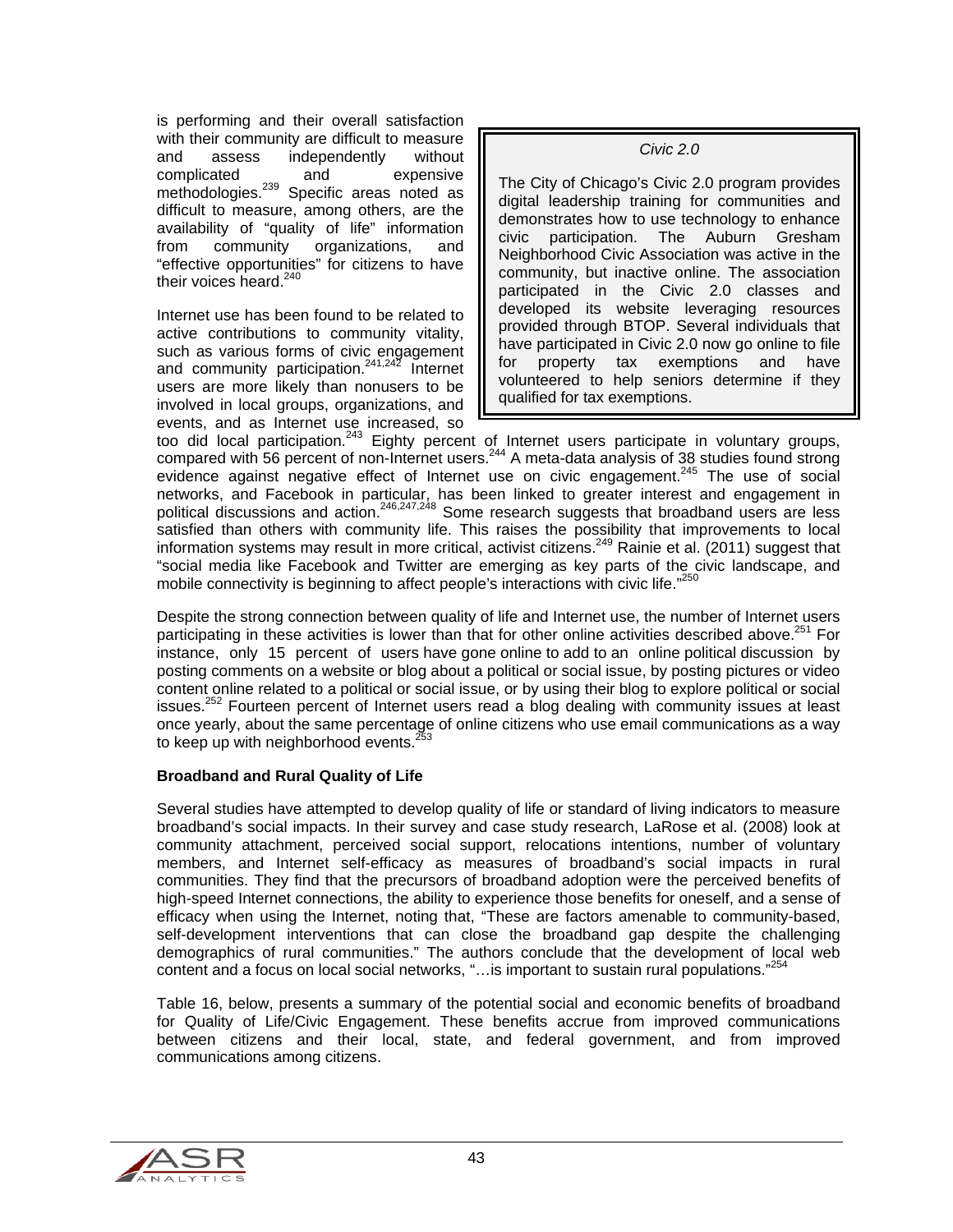#### **Table 16. Quality of Life/Civic Engagement Taxonomy and Potential Benefits**

|                                  | <b>Taxonomy</b>                                                                                                                                                                                                                                                                                                                                                                                                                                                                                                       |        | <b>Potential Social and Economic Benefits</b>                                                                                                                                                                                                                                                                                                                                                                             |
|----------------------------------|-----------------------------------------------------------------------------------------------------------------------------------------------------------------------------------------------------------------------------------------------------------------------------------------------------------------------------------------------------------------------------------------------------------------------------------------------------------------------------------------------------------------------|--------|---------------------------------------------------------------------------------------------------------------------------------------------------------------------------------------------------------------------------------------------------------------------------------------------------------------------------------------------------------------------------------------------------------------------------|
| 1.<br>2.<br>3.<br>4.<br>5.<br>6. | Visiting a federal, state, or local<br>government or community website<br>Communicating with a government<br>agency, elected official, or community<br>group online or through email<br>Researching or applying for government<br>benefits online<br>Obtaining government forms online<br>Using email, social networking, or blogs to<br>discuss political issues or organize political<br>action<br>Using email, social networking, or blogs to<br>discuss issues of interest with one's fellow<br>community members | ٠<br>٠ | Improved communication between citizens<br>and government entities <sup>255</sup><br>Lowering the effective cost of civic<br>engagement and community participation <sup>256</sup><br>Increased political engagement and civic<br>participation <sup>257,258,259,260,261,262,263,264,265</sup><br>Increased volunteerism <sup>266</sup><br>Improved social connections, especially in<br>rural communities <sup>267</sup> |

#### 3.6.2 Activities

Based on the results of the first round of case studies, the following are provided as examples of activities related to Quality of Life/Civic Engagement:

- Demonstration Communities operating under **C.K. Blandin's** Minnesota Intelligent Rural Communities (MIRC) SBA grant are each implementing four to six small, community-based projects designed to create and support knowledge workers, spur innovation, address digital inclusion, and advocate for rural broadband adoption.
- The **Las Vegas-Clark County Urban League (LVUL)**, a PCC grantee, provides one-on-one assistance to lab users to look up social services and to perform other tasks online. The **Department of Employment, Training and Rehabilitation** project, a LVUL project partner, trained Nevada Public Computer Centers (NVPCC) lab mentors to sign up users for unemployment benefits online.
- The **City of Chicago** operates **Business Resource Networks (BRNs)** as part of its Smart Chicago SBA grant, which offer free technology needs assessments, action plans, and trainings to small and mid-size companies. BRNs also offer businesses broadband access, free hardware and software, referrals to technical resources, and training on broadband-related technology. **Blue Ocean Logic,** a Smart Chicago project partner, developed **Civic 2.0**, which is delivered by Tech Organizers to community leaders. Civic 2.0 teaches communities digital leadership, how to embrace technology, and how to use it to enhance civic participation.

Table 17, below, presents a selection of Quality of Life/Civic Engagement activities observed during the first round of case study site visits. These activities were selected as representative of the activities of the BTOP program overall, and are not a complete listing of every Quality of Life/Civic Engagement activity undertaken by the grants in the sample or the program as a whole. As shown in the table below, grantees performed activities that resulted in improved communication between citizens and their government and increased community participation.

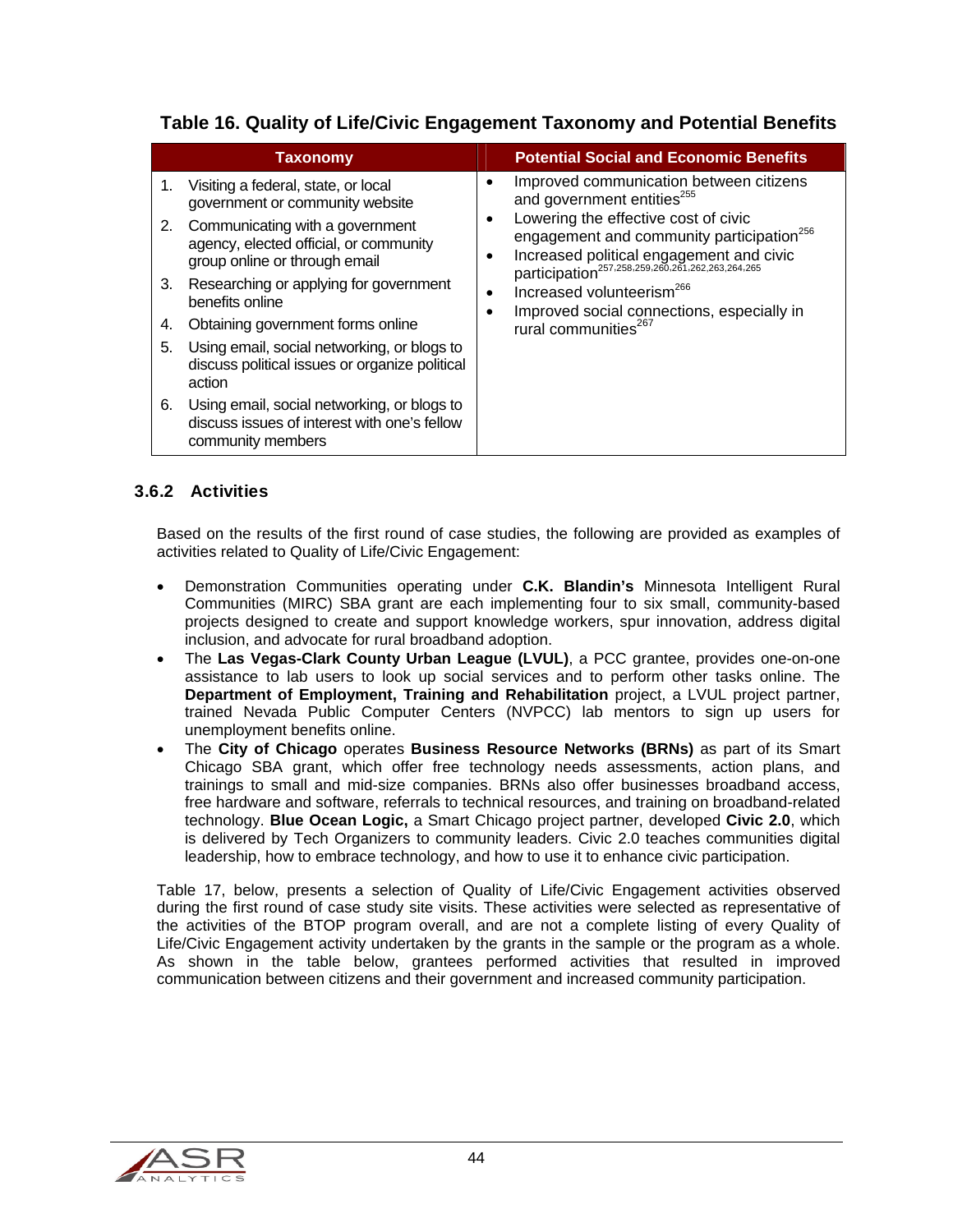| <b>Observations from First-Round Site Visit</b> |                                                                                                                                                                                                                                                                  |                                                                                                                                                                                                                                                                                                         |
|-------------------------------------------------|------------------------------------------------------------------------------------------------------------------------------------------------------------------------------------------------------------------------------------------------------------------|---------------------------------------------------------------------------------------------------------------------------------------------------------------------------------------------------------------------------------------------------------------------------------------------------------|
| <b>Grant</b>                                    | <b>Activity</b>                                                                                                                                                                                                                                                  | <b>Outputs/Outcomes</b>                                                                                                                                                                                                                                                                                 |
|                                                 | 1. Visiting a federal, state, or local government or community website                                                                                                                                                                                           |                                                                                                                                                                                                                                                                                                         |
| C.K.<br><b>Blandin</b>                          | Create a website listing community<br>information related to employment, housing,<br>healthcare, education, business, and<br>recreation and links to local government<br>sites.                                                                                  | No examples of community involvement<br>resulting from the creation of the Stevens<br>Forward website had been collected.                                                                                                                                                                               |
| C.K.<br><b>Blandin</b>                          | Provide public access to government<br>information including Geographic Information<br>Systems (GIS), highway project information,<br>and county government forms.                                                                                               | The grantee reported the public had visited<br>the Big Stone County Public Internet<br>Government Access Project website.                                                                                                                                                                               |
| C.K.<br><b>Blandin</b>                          | Provide assistance to two rural cities,<br>Bellingham and Echo, to create their own<br>city websites.                                                                                                                                                            | No outcomes were observed by the<br>evaluation study team.                                                                                                                                                                                                                                              |
|                                                 | 2. Communicating with a government agency, elected official, or community group online or<br>through email                                                                                                                                                       |                                                                                                                                                                                                                                                                                                         |
| City of<br>Chicago                              | Establish community networks that connect<br>firms with the right broadband services and<br>applications, software, hardware, databases,<br>and other computer resources, workshops,<br>and training opportunities for their needs.                              | The Business Development Manager<br>reported helping civic associations<br>increase their web presence.                                                                                                                                                                                                 |
|                                                 | 3. Researching or applying for government benefits online                                                                                                                                                                                                        |                                                                                                                                                                                                                                                                                                         |
| <b>LVUL</b>                                     | Department of Employment, Training, and<br>Rehabilitation trained NVPCC trainers to<br>teach NVPCC users how to sign up for<br>unemployment benefits online using the<br>department's new online process.                                                        | Users had become aware of how to use a<br>State Department online system to apply<br>for unemployment benefits.                                                                                                                                                                                         |
| LVUL                                            | Provide one-on-one assistance looking up<br>social services online.                                                                                                                                                                                              | The Martin Luther King Senior Center PCC<br>trainer reported applying for social services<br>online as one of three primary uses of the<br>open lab time.<br>The Espinoza Terrace PCC trainer had<br>helped users with online banking, setting<br>up email accounts, and looking up social<br>services. |
|                                                 | 4. Obtaining government forms online                                                                                                                                                                                                                             |                                                                                                                                                                                                                                                                                                         |
| C.K.<br><b>Blandin</b>                          | Develop an interactive website for the City of<br>Morris's Rental Housing Licensing Program<br>to provide inspection results, guidance, and<br>educational information to past, current, and<br>prospective tenants, landlords, and other<br>interested parties. | Prospective buyers and renters could<br>make more informed decisions because<br>they had been able to download housing<br>reports from the website.                                                                                                                                                     |
| City of<br>Chicago                              | Provide training on how to access and<br>research government websites and other<br>vital information online.                                                                                                                                                     | Users reported using the computers at the<br>site to research tax information on<br>neighborhood properties.                                                                                                                                                                                            |

## **Table 17. Quality of Life/Civic Engagement Activities and Outcomes**

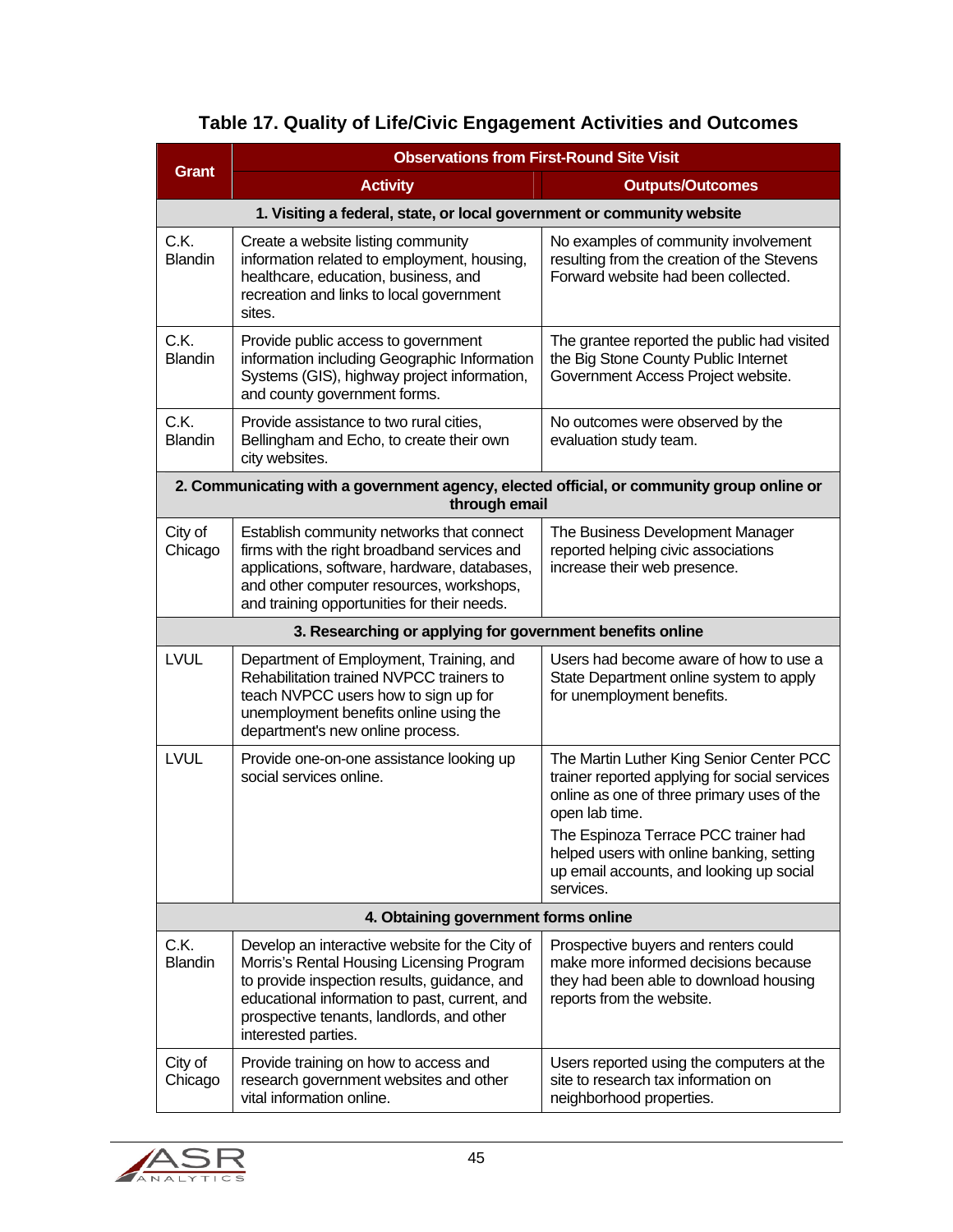| <b>Grant</b>                                                                                                     | <b>Observations from First-Round Site Visit</b>                                                                                                                                                                                                                                                                                               |                                                                                                                                                                                                                                                                           |  |
|------------------------------------------------------------------------------------------------------------------|-----------------------------------------------------------------------------------------------------------------------------------------------------------------------------------------------------------------------------------------------------------------------------------------------------------------------------------------------|---------------------------------------------------------------------------------------------------------------------------------------------------------------------------------------------------------------------------------------------------------------------------|--|
|                                                                                                                  | <b>Activity</b>                                                                                                                                                                                                                                                                                                                               | <b>Outputs/Outcomes</b>                                                                                                                                                                                                                                                   |  |
| 6. Using email, social networking, or blogs to discuss issues of interest with one's fellow<br>community members |                                                                                                                                                                                                                                                                                                                                               |                                                                                                                                                                                                                                                                           |  |
| City of<br>Chicago                                                                                               | Provide digital leadership training on how to<br>use technology to enhance civic<br>engagement and community organizing<br>activities, including accessing government<br>websites, using online resources for vital<br>information, using social media for<br>community organizing, advocating for the<br>community, and performing outreach. | Users had requested web-based<br>government and city information, including<br>crime rates, foreclosure rates, and tax<br>refunds. Some users had identified and<br>received tax refunds by learning how to<br>search for and file for property tax<br>exemptions online. |  |

#### 3.6.3 Roadmap

Table 18, below, presents a roadmap for the next round of case study site visits that will occur in 2013. The grantees shown in the roadmap table are gathering data related to Quality of Life/Civic Engagement and are expected to have indicators that measure the impacts of their projects. These data sources are shown in the second column of the table. The rightmost column describes the method by which quantitative or qualitative indicators may be included in *Interim Report 2*. Activities are organized by the taxonomy previously presented in Table 16.

| Grant                  | <b>Roadmap for Second-Round Site Visit</b>                               |                                                                                                                                                                                                                                                                                                                                                                                |
|------------------------|--------------------------------------------------------------------------|--------------------------------------------------------------------------------------------------------------------------------------------------------------------------------------------------------------------------------------------------------------------------------------------------------------------------------------------------------------------------------|
|                        | <b>Data</b>                                                              | <b>Methods</b>                                                                                                                                                                                                                                                                                                                                                                 |
|                        |                                                                          | 1. Visiting a federal, state, or local government or community website                                                                                                                                                                                                                                                                                                         |
| C.K.<br><b>Blandin</b> | Demonstration Communities submit<br>monthly and final narrative reports. | Report findings from the narrative reports.<br>Report the number of people served by the<br>Stevens Forward website as collected, tabulated,<br>and analyzed by C.K. Blandin.<br>Report anecdotes from interviews with Stevens<br>County/City of Morris Demonstration Community<br>project leaders.                                                                            |
| C.K.<br><b>Blandin</b> | Demonstration Communities submit<br>monthly and final narrative reports. | Report findings from the narrative reports.<br>Report the number of people served by the Big<br>Stone County Public Internet Government<br>Access Project as collected, tabulated, and<br>analyzed by C.K. Blandin.<br>Report anecdotes from interviews with Upper<br>Minnesota Valley Regional Development<br>Commission (UMVRDC) Demonstration<br>Community project leaders. |

#### **Table 18. Quality of Life/Civic Engagement Roadmap**

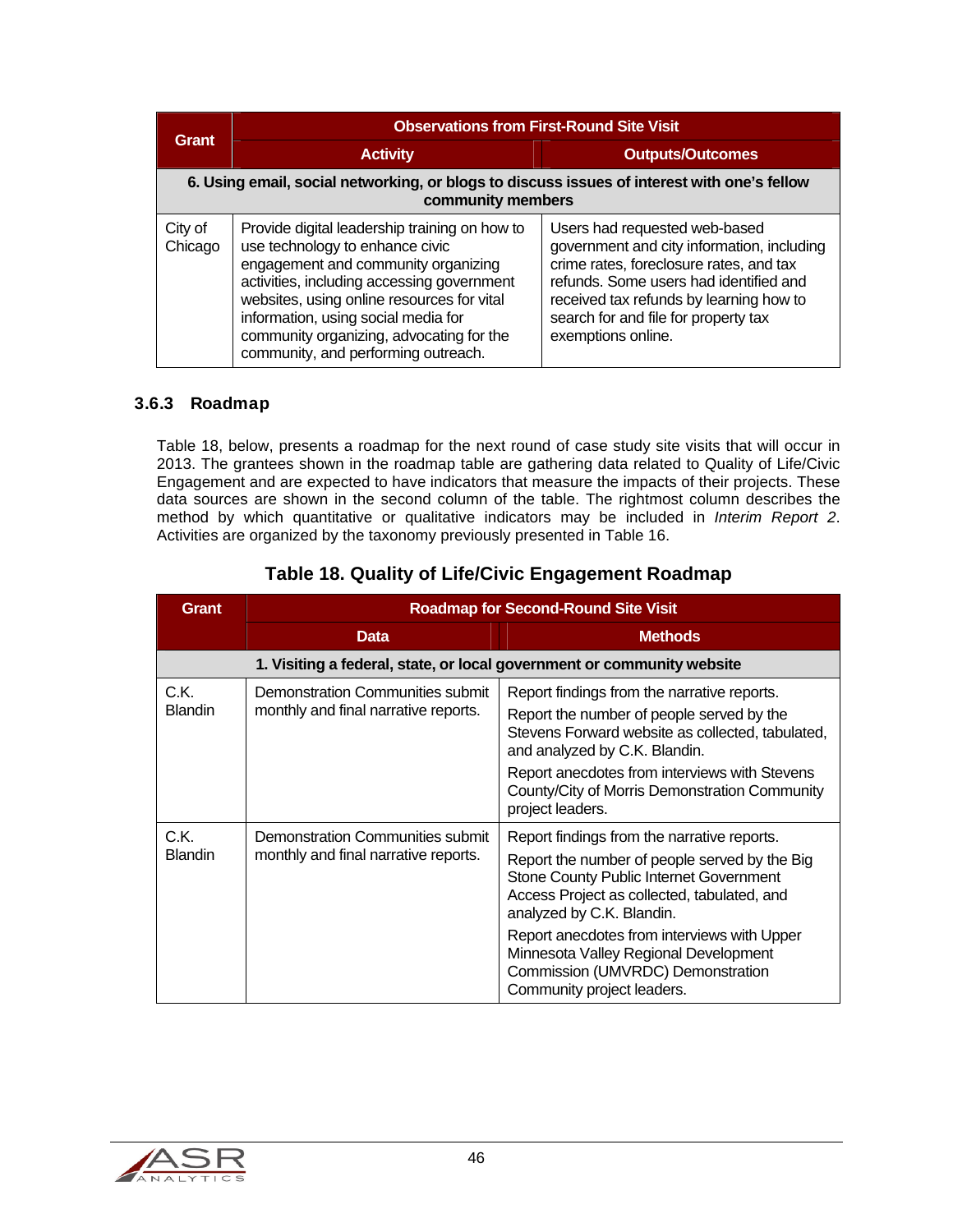| <b>Grant</b>           | <b>Roadmap for Second-Round Site Visit</b>                                                                                                                              |                                                                                                                                                                          |  |
|------------------------|-------------------------------------------------------------------------------------------------------------------------------------------------------------------------|--------------------------------------------------------------------------------------------------------------------------------------------------------------------------|--|
|                        | <b>Data</b>                                                                                                                                                             | <b>Methods</b>                                                                                                                                                           |  |
| C.K.                   | <b>Demonstration Communities submit</b>                                                                                                                                 | Report findings from the narrative reports.                                                                                                                              |  |
| <b>Blandin</b>         | monthly and final narrative reports.                                                                                                                                    | Report the number of people served by the<br>Bellingham and Echo city websites as collected,<br>tabulated, and analyzed by C.K. Blandin.                                 |  |
|                        |                                                                                                                                                                         | Report anecdotes from interviews with UMVRDC<br>Demonstration Community project leaders.                                                                                 |  |
|                        | through email                                                                                                                                                           | 2. Communicating with a government agency, elected official, or community group online or                                                                                |  |
| City of<br>Chicago     | Efforts-to-Outcomes (ETO)<br>database, a web-based case<br>management software system,<br>tracks training counts and program<br>start dates.                            | Report statistics from ETO database as collected,<br>tabulated, and analyzed by the City of Chicago.<br>Report anecdotes from interviews with trainers or<br>users.      |  |
|                        | 3. Researching or applying for government benefits online                                                                                                               |                                                                                                                                                                          |  |
| <b>LVUL</b>            | LVUL collects automated user<br>logins from each PCC to determine<br>the number of users per week.<br>Trainers use sign-in sheets to track<br>training courses offered. | Report anecdotes from interviews with lab<br>coordinators or individual users.                                                                                           |  |
| <b>LVUL</b>            | LVUL collects automated user<br>logins from each PCC to determine<br>the number of users per week.<br>Trainers use sign-in sheets to track<br>training courses offered. | Report anecdotes from interviews with lab<br>coordinators or individual users.                                                                                           |  |
|                        | 4. Obtaining government forms online                                                                                                                                    |                                                                                                                                                                          |  |
| C.K.<br><b>Blandin</b> | Demonstration Communities submit<br>monthly and final narrative reports.                                                                                                | Report findings from the narrative reports.<br>Report anecdotes from interviews with Stevens<br>County/City of Morris Demonstration Community<br>project leaders.        |  |
| City of<br>Chicago     | Training counts have been<br>consolidated for the Everyday<br>Digital and Civic 2.0 courses.<br>ETO database tracks training<br>counts and program start dates.         | Report Civic 2.0 participation data as collected,<br>tabulated, and analyzed by the City of Chicago.<br>Report anecdotes based on interviews with<br>trainers and users. |  |
|                        | 6. Using email, social networking, or blogs to discuss issues of interest with one's fellow<br>community members                                                        |                                                                                                                                                                          |  |
| City of<br>Chicago     | Training counts have been<br>consolidated for the Everyday<br>Digital and Civic 2.0 courses.<br>ETO database tracks training<br>counts and program start dates.         | Report Civic 2.0 participation data as collected,<br>tabulated, and analyzed by the City of Chicago.<br>Report anecdotes based on interviews with<br>trainers and users. |  |

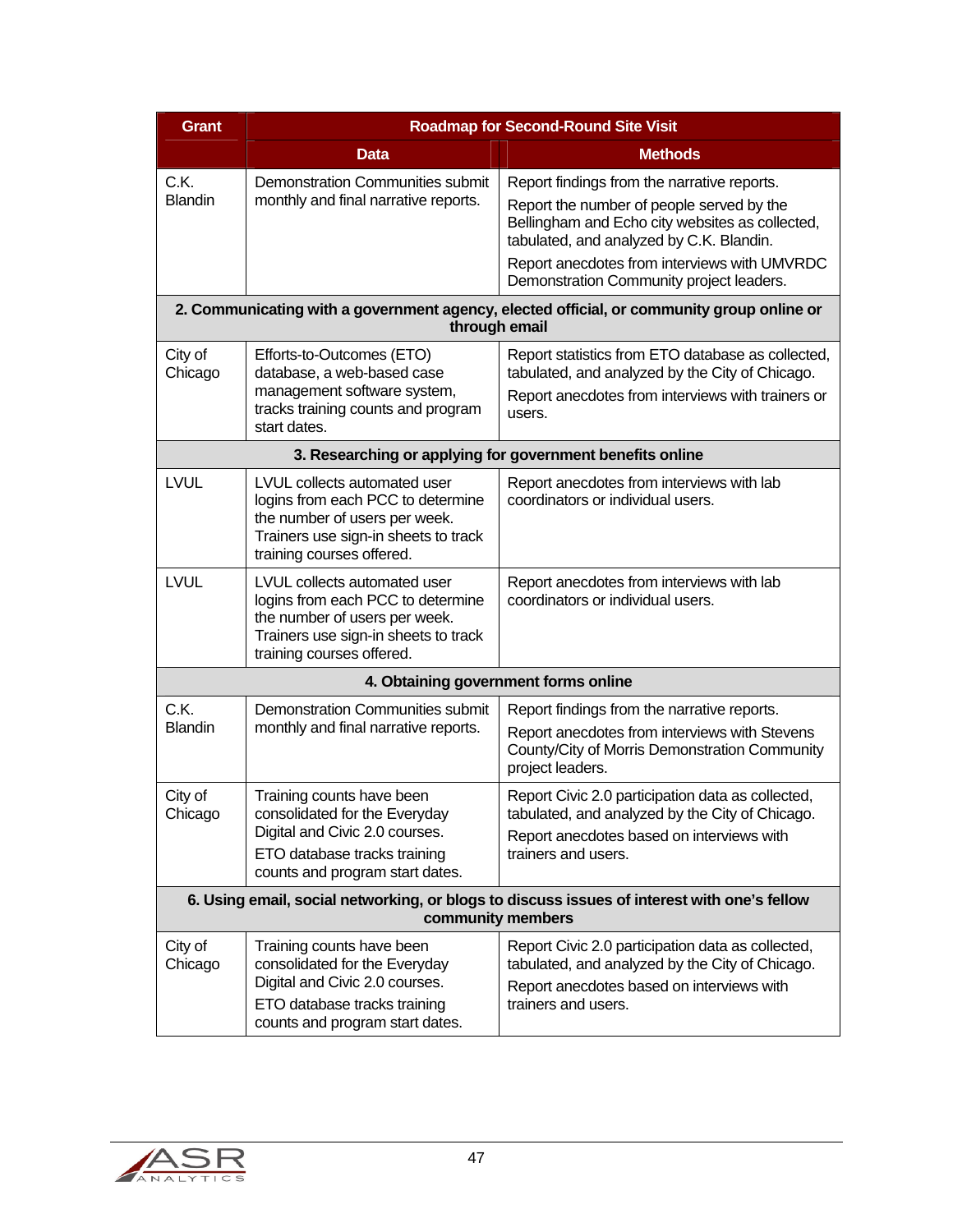#### 3.6.4 Grantee-Sponsored Research

ASR is conducting primary data collection and research to measure the economic and social impacts of BTOP through the case study site visits. These data will be analyzed as we have described above. Several grantees are also embarking on primary data collection and research. To the extent these grantee-sponsored studies are complete and provide information relevant to the measurement of the economic and social impacts of BTOP, ASR may incorporate the results of those studies into our *Final Report*.

Three of the grants included in Table 18, above, have third-party evaluation studies underway that might provide relevant information for the *Final Report*:

- C.K. Blandin has undertaken two evaluation efforts, one by Dr. Jack Gellar of the EDA Center at the University of Minnesota Crookston, and a Readiness Analysis of the MIRC Demonstration Communities by Robert Bell of the Intelligent Community Forum (ICF). Neither of these evaluations directly addresses Quality of Life/Civic Engagement, although narrative reports might do so.
- During the case study visit, LVUL indicated that there are no formal evaluation efforts planned for the Nevada PCC (NVPCC) project.<sup>268</sup> Subsequent PPRs, however, indicate there are some evaluation efforts underway. This includes development of a logic model and learning tracks.<sup>269</sup> It is not know at this time whether this will include an evaluation of Quality of Life/Civic Engagement as a result of the BTOP PCC grant.
- For the City of Chicago project, FamilyNet centers are preparing a training program for community organizations: Civic 2.0. All organizations participating in this training will be contacted with an online survey (available in English and Spanish). In addition to feedback about the training, respondents will be asked whether they used this for training others in their communities. The program is intended for community leaders, who will then share their knowledge about online resources with others.<sup>270</sup>

The evaluation study team will examine these studies to determine if there are results that may be applied to the estimation of Quality of Life/Civic Engagement benefits for the sample.

#### 3.7 Digital Literacy

#### 3.7.1 Introduction and Typical Benefits

This focus area is fundamental to all the others. "Digital literacy" defines a set of skills and abilities that enable an individual to interact with the digital aspects of culture, and to maintain a digital identity. In the National Broadband Plan, the FCC defines digital literacy as "the skills needed to use information and communications technology to find, evaluate, create, and communicate information."271 Digital literacy has become increasingly important in obtaining an education, searching for employment, learning job-related skills, accessing government information, and more.<sup>272,273,274,275,276</sup> The ways in which people connect to and use the Internet are much more varied today than in 2000. While email and search remain the most common uses for the Internet (approximately six in 10 online adults use the Internet for search and email on a typical day), other activities are becoming increasingly common. Adults regularly use the Internet for social networking, online banking, and purchasing products. On a typical day, 21 percent of adults search for product information online.<sup>277</sup> This is an increase from 15 percent in 2007 and 9 percent in 2004.278

The importance of digital literacy cannot be overstated. According to the U.S. Census, domestic online transactions in 2010 were estimated to total \$4.13 trillion.<sup>279</sup> A 2009 study by Hamilton Consultants estimated that American jobs related to the Internet contributed an estimated \$300

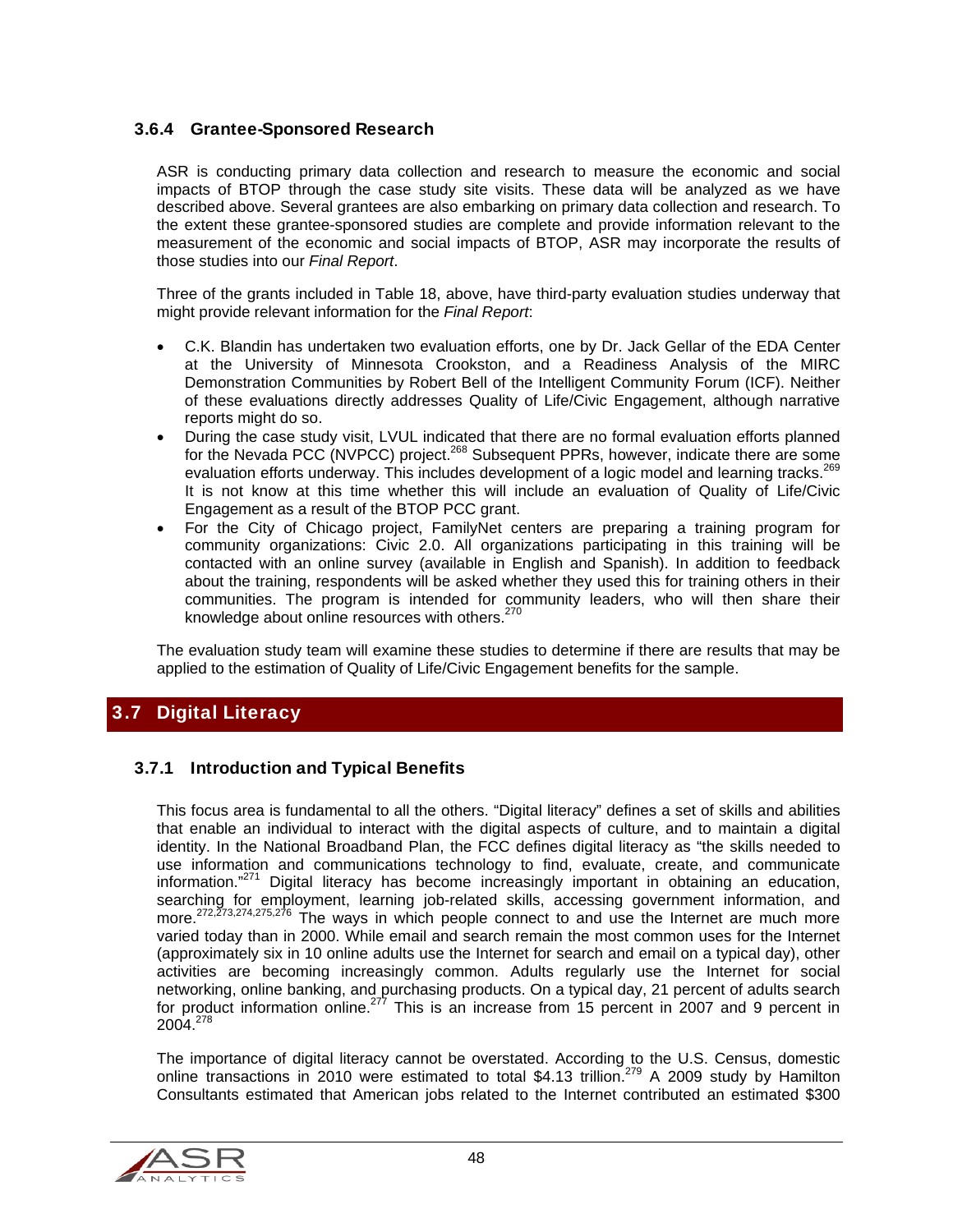billion of economic activity to the U.S. gross domestic product.<sup>280</sup> Furthermore, digital literacy is a requirement for many of today's jobs. Sixty-two percent of working Americans use the Internet as a component of their jobs.<sup>281</sup> Zickuhr and Smith (2012) report that, while Internet adoption has increased over the past decade, digital disparities remain among some groups.<sup>282</sup> As a result of the significant growth in the types of activities that Internet users engage in online, there is an increasing gap in technical experience and general understanding of the Internet between online adults and offline adults.<sup>283</sup>

In 1995, approximately one of every 10 adults in the U.S. went online. According to Zickuhr and Smith, as of August 2011, 78 percent of U.S. adults and 95 percent of teenagers are active online.<sup>284</sup> Yet at present, approximately one of every five American adults does not use the Internet at all.<sup>285</sup> Zickuhr and Smith concluded as a result of their surveys that, "Senior citizens, those who prefer to take [their] interviews in Spanish rather than English, adults with less than a high school education, and those living in households earning less than \$30,000 per year" were the least likely adults to have Internet access.<sup>286</sup>

In 2009, four-fifths of the Internet users at home were broadband users.<sup>287</sup> Basic digital literacy activities like email and searching are ubiquitous, with 80 to 90 percent saying they engage in these activities and over 50 percent indicating they did so yesterday.288 Other common activities include buying a product, looking for a job, or banking online, with majorities saying they engage in these activities. Social websites, video-sharing sites, and activities demonstrating creative use or production by individuals are also becoming increasingly common. Almost two-thirds of adult Internet users (61 percent) engage in online banking.<sup>289</sup> Sixty-five percent of all Internet users use social networking sites.<sup>290</sup> A study by Lenhart (2009) determined that Latinos and African Americans are more likely than Whites to have a profile on an online social networking site.<sup>291</sup> Seventy-one percent of all online adults use the Internet to purchase products.<sup>292</sup>

#### **Digital Literacy and Access**

By far one of the most significant predictors of Internet use is access to a broadband connection. Households with broadband average seventeen times as much Internet activity per day as households without the Internet at home.<sup>294</sup> Stern, Adams, and Boase (2011) explain that many websites offering financial, political, and health information require connections that operate at speeds faster than dial-up modems can provide.<sup>295</sup> Mossberger, Tolbert, and McNeal (2007) found evidence to suggest that Internet users who have access to broadband technology are not only more likely to overcome issues with proficiency, but are more likely to use their connections to engage in more advanced applications.<sup>296</sup>

Similarly, Stern, Adams, and Elsasser (2009) and Mossberger, Tolbert, and McNeal (2007) found that access (or lack of access) to Internet and broadband technologies affects the various ways individuals can or will use their Internet connections.297,298 More specifically, lack of access to the Internet and broadband technologies increases proficiency divides. Cooper (2010) finds that households that subscribe to broadband make more intensive use of the technology.<sup>299</sup>

Table 19, below, presents a summary of the potential social and economic benefits of improved Digital Literacy. These benefits accrue across all of the focus areas, as digital literacy is foundational to the use of broadband.

*MESA* 

The California Connects project is distributing laptops and broadband access via aircards to 1,400 community college Mathematics, Engineering, Science Achievement (MESA) students at 33 community colleges throughout California. Students receiving the laptops are also provided with intensive outreach and handson training, enabling them to teach others how to use the Internet for essential tasks such as securing gainful employment, exploring higher education opportunities, and engaging with social networks. Participants explained how they developed a community group whereby previously "unconnected" parents now receive emails from their children's schools and are connected to social networking sites.<sup>293</sup>

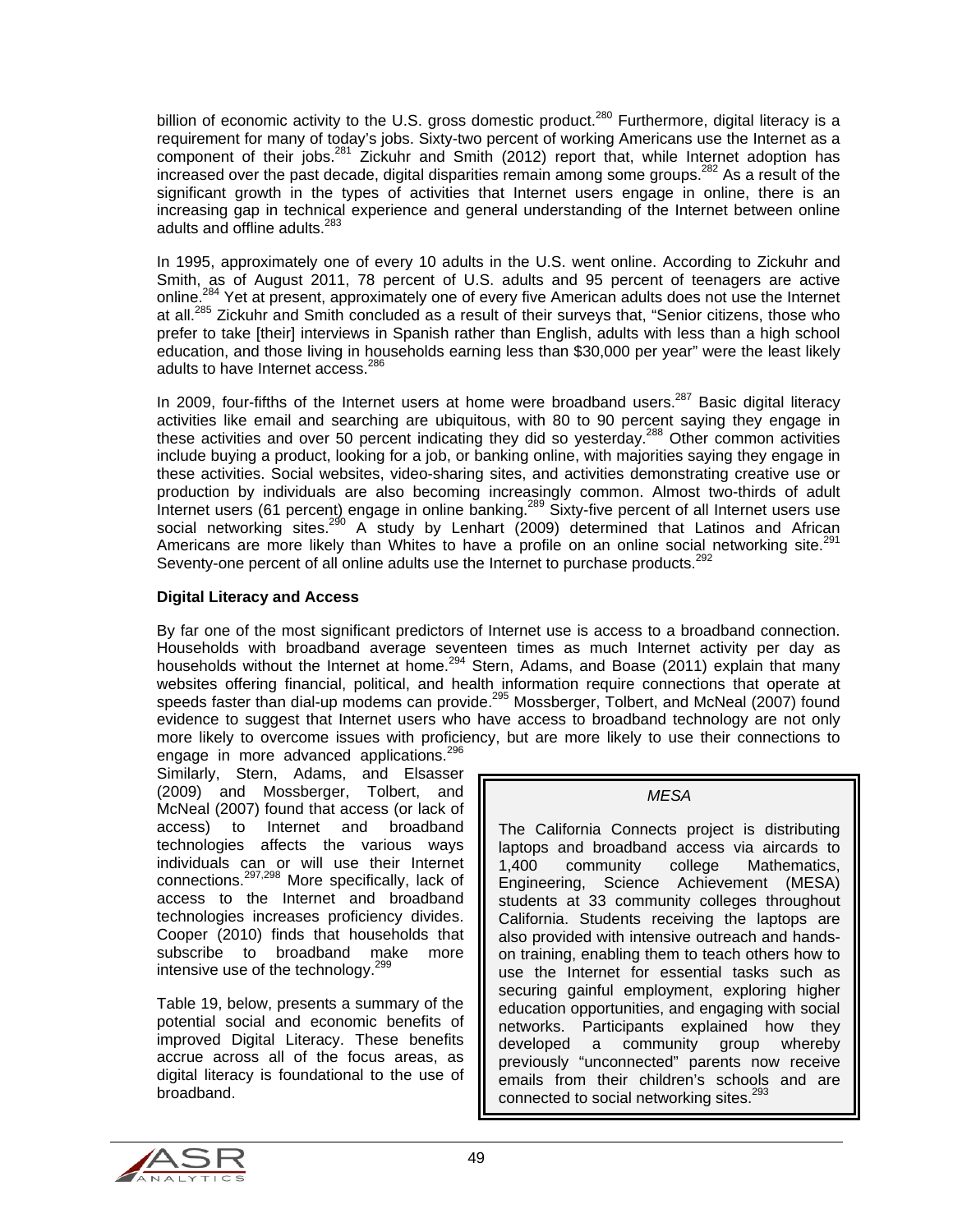| <b>Taxonomy</b>                                                                                                                                                                                                                                                                                                                                                                                                                                                                                                                                                                                                                                                                                                                 | <b>Potential Social and Economic Benefits</b>                                                                                                                                                                                                                                                                                                                                                                                                                                                                                                                                                                                                                                                                                                                                                                                                                                                                                                                                                                                                                                                                                                                                                                                                                            |
|---------------------------------------------------------------------------------------------------------------------------------------------------------------------------------------------------------------------------------------------------------------------------------------------------------------------------------------------------------------------------------------------------------------------------------------------------------------------------------------------------------------------------------------------------------------------------------------------------------------------------------------------------------------------------------------------------------------------------------|--------------------------------------------------------------------------------------------------------------------------------------------------------------------------------------------------------------------------------------------------------------------------------------------------------------------------------------------------------------------------------------------------------------------------------------------------------------------------------------------------------------------------------------------------------------------------------------------------------------------------------------------------------------------------------------------------------------------------------------------------------------------------------------------------------------------------------------------------------------------------------------------------------------------------------------------------------------------------------------------------------------------------------------------------------------------------------------------------------------------------------------------------------------------------------------------------------------------------------------------------------------------------|
| Be aware of the benefits of broadband<br>1.<br>technology<br>Be able to use a computer with a modern<br>2.<br>operating system, including understanding<br>how to use a keyboard, a mouse, and a<br>visual interface incorporating icons and<br>folders and a web browser, such as<br>Internet Explorer, Google Chrome, or<br>Firefox<br>Shop for and obtain an affordable<br>3.<br>computer with adequate capabilities,<br>including locating organizations/services<br>that distribute free or low-cost computers<br>Shop for and obtain an affordable<br>4.<br>broadband connection with reasonable<br>contract terms, including finding<br>organizations/services that provide<br>discounted or free access to participants | <b>Benefits to Individuals</b><br>Increased job opportunities <sup>300</sup><br>$\bullet$<br>Increased employment opportunities due to<br>$\bullet$<br>telework <sup>301</sup><br>Higher pay $302$<br>$\bullet$<br>Increased economic security <sup>303</sup><br>$\bullet$<br>Recruitment of job seekers, especially in rural<br>$\bullet$<br>area <sup>304</sup><br>Increased access to and quality of<br>$\bullet$<br>healthcare <sup>305</sup><br>Availability of a wide variety of<br>$\bullet$<br>entertainment <sup>306</sup><br>Increased participation in everyday<br>$\bullet$<br>economic, social, and community life <sup>307</sup><br>Improved social connections to existing<br>$\bullet$<br>friends and acquaintances, and creation of<br>new relationships based on common<br>interests <sup>308</sup>                                                                                                                                                                                                                                                                                                                                                                                                                                                    |
| 5.<br>Understand how to perform basic online<br>activities<br>Be able to use software and applications<br>6.<br>to present and manipulate documents and<br>data, including word processing, creating<br>spreadsheets, creating presentations, and<br>creating or manipulating simple databases                                                                                                                                                                                                                                                                                                                                                                                                                                  | Improved social integration of minority<br>٠<br>populations <sup>309</sup><br>More positive attitudes toward aging, and<br>$\bullet$<br>higher levels of perceived social support and<br>connectivity among seniors <sup>310</sup><br>Lower prices for online purchases <sup>311</sup><br>٠<br>Improved variety of items available for<br>$\bullet$<br>purchase <sup>312</sup><br>Better purchasing decisions based on online<br>$\bullet$<br>information $313$<br>Savings in time and money for online vs.<br>$\bullet$<br>paper-based activities <sup>314</sup><br>Improved connectivity for social or political<br>$\bullet$<br>action <sup>315</sup><br>Increased transparency of public agencies <sup>316</sup><br>$\bullet$<br>Access to improved government<br>services <sup>317,318</sup><br>Lifelong learning opportunities <sup>319</sup><br>Improved family connections <sup>320</sup><br>$\bullet$<br><b>Benefits to Communities</b><br>Attracts business to a community <sup>321</sup><br>٠<br>Attracts tourists to an area and increases<br>length of stay $322$<br><b>Benefits to Businesses</b><br>Offers businesses an advertising and<br>$\bullet$<br>awareness platform <sup>323</sup><br>Businesses have access to world markets <sup>324</sup><br>٠ |

## **Table 19. Digital Literacy Taxonomy and Potential Benefits**

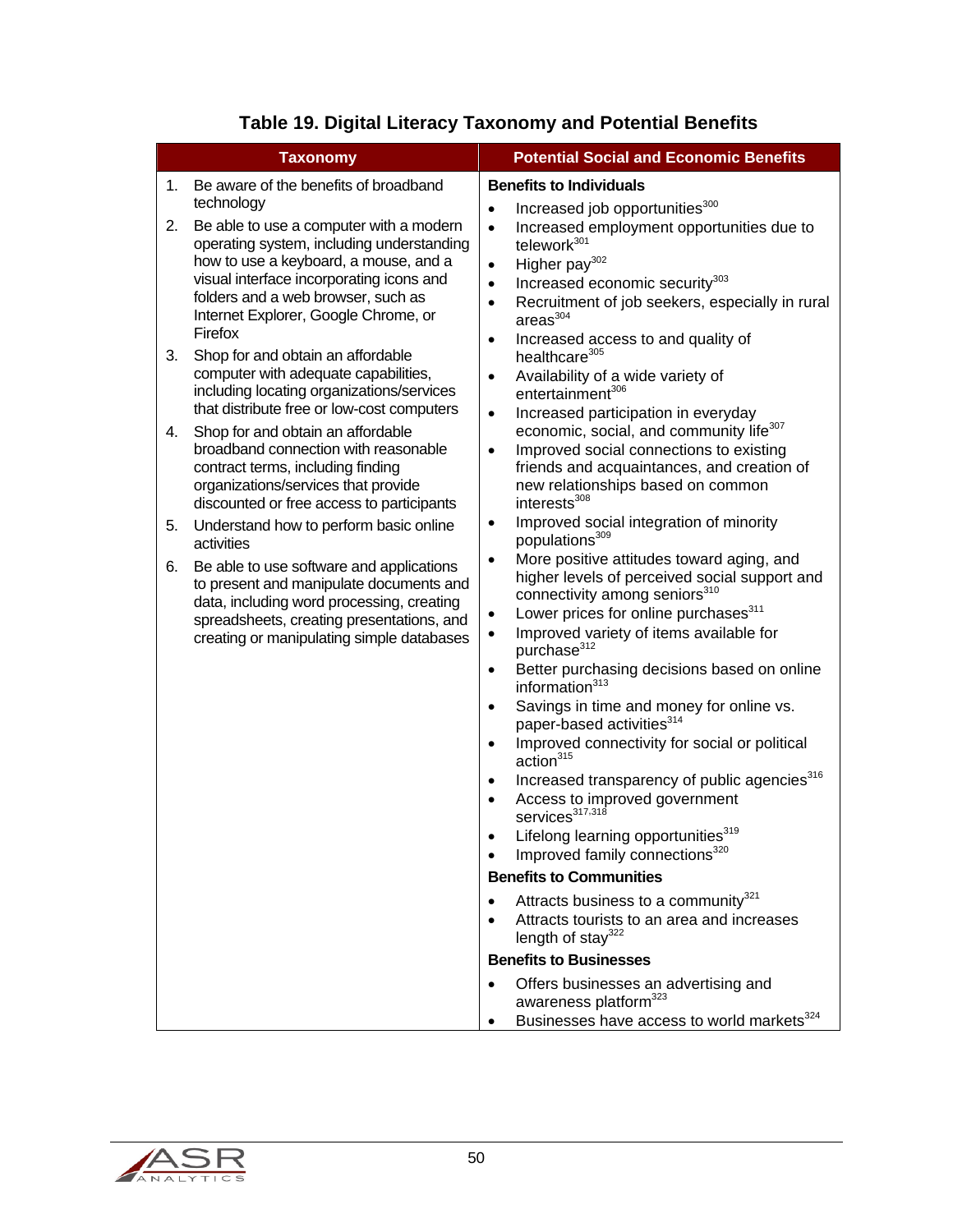#### 3.7.2 Activities

Based on the results of the first round of case studies, the following are provided as examples of activities related to Digital Literacy:

- As project partners under **C.K. Blandin's** Minnesota Intelligent Rural Communities (MIRC) SBA grant, Minnesota's nine **Regional Development Commissions (RDCs)** promote broadband access and use to foster community growth at the regional level by providing outreach and coordinating the use of other MIRC statewide partner resources. The RDCs work closely with the MIRC Demonstration Communities to connect community leaders and organizations within their regions and to make them aware of the resources available through the MIRC project.
- The **California Emerging Technology Fund**, an SBA grantee, provides the 2-1-1 call center with funding to expand its database of resources to include a broadband technology component. The grant also provides funding for the expansion of twenty-seven 2-1-1 telephone line centers in California to allow providers to respond to calls and web inquiries about broadband education and adoption assistance, and refer people to Internet services and training needs.
- The **Cambridge Housing Authority**, a PCC grantee, provides access to computers with broadband Internet in or near its residential public housing complexes and provides training through project partners in basic computer and Internet skills.
- The **Foundation for California Community Colleges**, an SBA grantee, partners with the **Great Valley Center**, which delivers basic digital literacy training and teaches informed broadband selection. Learning objectives for GVC trainees include computer and Internet basics; email and email safety; search engines; California Connects resources; broadband subscription; and mobile Internet options.
- In partnership with the **University of Arkansas at Monticello, Connect Arkansas**, an SBA grantee, has developed and delivered a series of technology workshops focused on digital literacy skills, the benefits of broadband, and how to use the Internet independently at home. Computers were provided to 150 student and parent pairs that attended the technology workshops.
- The **Urban Affairs Coalition,** an SBA grantee**,** in partnership with Drexel University, the Philadelphia Housing Authority (PHA), and the Community College of Philadelphia (CCP), is distributing 5,000 laptops to PHA residents who complete an eight-hour computer and Internet basics course. Low-cost broadband subscriptions will also be offered to program participants receiving laptops.
- **The City of Chicago**, an SBA grantee, provides an **Everyday Digital** computer training course that introduces users to the Internet and teaches entry-level computing with an emphasis on the usage of broadband technology for daily activities. Training topics include Internet Basics, Internet Safety and Security, Understanding the Basics of Broadband, Using Online Banking and Commerce, and Email Basics.
- The **Las Vegas-Clark County Urban League**, a BTOP PCC grantee, trains users on computer basics, Internet searching, computer software programs, Microsoft programs, social media, email, and résumé writing. Course materials are available online.
- **Technology for All,** a PCC grantee, works with its partners to deliver advanced training on Excel, Word, PowerPoint, and other Microsoft Office applications. Each program specialist has access to digital copies of the entire training catalog online, on CDs, and in hard copy.

Table 20, below, presents a selection of Digital Literacy activities observed during the first round of case study site visits. These activities were selected as representative of the activities of the BTOP program overall, and are not a complete listing of every Digital Literacy activity undertaken by the grants in the sample or the program as a whole. Activities are organized by the taxonomy presented in the previous table, Table 19. As shown in the table below, Digital Literacy activities had resulted in increased broadband awareness, greater access to hardware and broadband connections, and training in the skills necessary to use broadband technology.

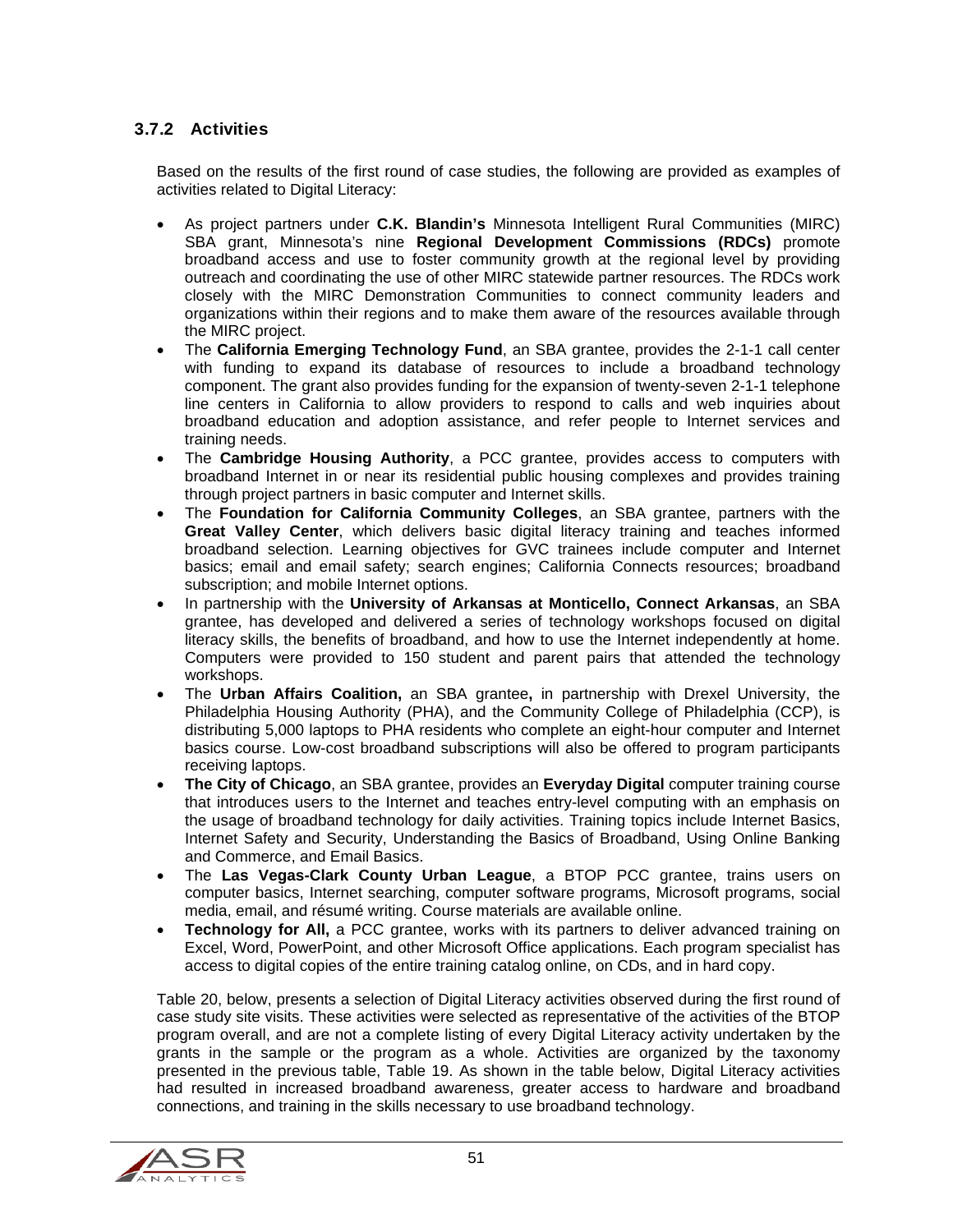|                                                                                                                                                                                             | <b>Observations from First-Round Site Visit</b>                                                                                                                                                                                                                                                                                                                                                           |                                                                                                                                                                                          |  |
|---------------------------------------------------------------------------------------------------------------------------------------------------------------------------------------------|-----------------------------------------------------------------------------------------------------------------------------------------------------------------------------------------------------------------------------------------------------------------------------------------------------------------------------------------------------------------------------------------------------------|------------------------------------------------------------------------------------------------------------------------------------------------------------------------------------------|--|
| <b>Grant</b>                                                                                                                                                                                | <b>Activity</b>                                                                                                                                                                                                                                                                                                                                                                                           | <b>Outputs/Outcomes</b>                                                                                                                                                                  |  |
|                                                                                                                                                                                             | 1. Be aware of the benefits of broadband technology                                                                                                                                                                                                                                                                                                                                                       |                                                                                                                                                                                          |  |
| C.K.<br><b>Blandin</b>                                                                                                                                                                      | <b>Regional Development Commissions</b><br>(RDCs) provide outreach, coordinate<br>and promote statewide partner<br>resources.                                                                                                                                                                                                                                                                             | As of the second quarter of 2011, 240,835<br>individuals had become aware of the value of<br>broadband adoption through media campaigns<br>and live events.                              |  |
| <b>CETF</b>                                                                                                                                                                                 | Expand twenty-seven 2-1-1<br>telephone line centers and databases<br>in California to include broadband<br>services in the 2-1-1 umbrella of<br>resources.                                                                                                                                                                                                                                                | 2-1-1 had found that 32 percent of callers sought<br>free or low-cost computer-related training.<br>Calls to 2-1-1 of Fresno had increased calls by<br>over 200 percent.                 |  |
|                                                                                                                                                                                             | browser, such as Internet Explorer, Google Chrome, or Firefox                                                                                                                                                                                                                                                                                                                                             | 2. Be able to use a computer with a modern operating system, including understanding how to<br>use a keyboard, a mouse, and a visual interface incorporating icons and folders and a web |  |
| <b>CHA</b>                                                                                                                                                                                  | Provide access to computers with<br>broadband Internet in or near public<br>housing complexes and provide<br>training in basic computing and<br>Internet skills.                                                                                                                                                                                                                                          | Students had become aware of basic computing<br>and Internet skills by completing the classes.                                                                                           |  |
| <b>FCCC</b>                                                                                                                                                                                 | Training in basic digital literacy.                                                                                                                                                                                                                                                                                                                                                                       | Users had connected with friends and family<br>through Facebook and Skype.<br>The grantee reported users communicated with<br>family members across the globe via Skype.                 |  |
|                                                                                                                                                                                             | 3. Shop for and obtain an affordable computer with adequate capabilities, including locating<br>organizations/services that distribute free or low-cost computers                                                                                                                                                                                                                                         |                                                                                                                                                                                          |  |
| Connect<br>Arkansas                                                                                                                                                                         | Offers a series of technology<br>workshops to develop basic digital<br>literacy and Internet skills targeting<br>low-income K-12 graders that qualify<br>for free or reduced-price lunch and do<br>not have a computer at home. A<br>parent or family member is required<br>to attend the class with each student.<br>Students who complete the three-day<br>training program receive a free<br>computer. | Connect Arkansas had provided free computers<br>to 150 student and parent pairs.                                                                                                         |  |
| <b>UAC</b>                                                                                                                                                                                  | Distribute 5,000 laptops to public<br>housing residents participating in an<br>eight-hour computer and Internet<br>basics course.                                                                                                                                                                                                                                                                         | Laptop computers had been distributed to<br>participants completing the course.                                                                                                          |  |
| 4. Shop for and obtain an affordable broadband connection with reasonable contract term,<br>including finding organizations/services that provide discounted or free access to participants |                                                                                                                                                                                                                                                                                                                                                                                                           |                                                                                                                                                                                          |  |
| <b>FCCC</b>                                                                                                                                                                                 | Training to create informed<br>broadband consumers and support<br>plan selection.                                                                                                                                                                                                                                                                                                                         | Class participants indicated the intention to<br>subscribe to a plan.                                                                                                                    |  |

## **Table 20. Digital Literacy Activities and Outcomes**

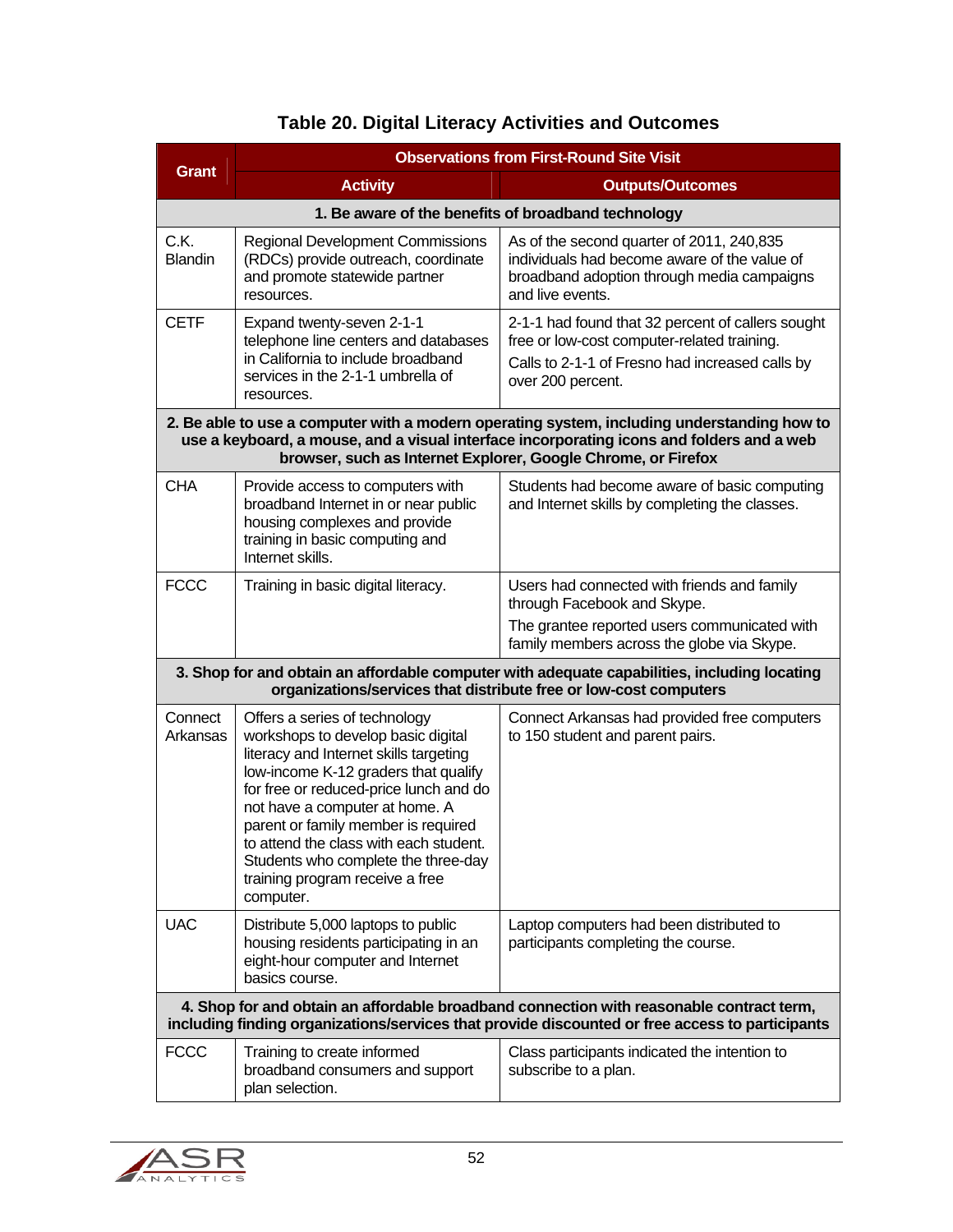|                                                                                                                                                                                                                         | <b>Observations from First-Round Site Visit</b>                                                                                                                                                                                                                   |                                                                                                                                |  |
|-------------------------------------------------------------------------------------------------------------------------------------------------------------------------------------------------------------------------|-------------------------------------------------------------------------------------------------------------------------------------------------------------------------------------------------------------------------------------------------------------------|--------------------------------------------------------------------------------------------------------------------------------|--|
| <b>Grant</b>                                                                                                                                                                                                            | <b>Activity</b>                                                                                                                                                                                                                                                   | <b>Outputs/Outcomes</b>                                                                                                        |  |
| <b>UAC</b>                                                                                                                                                                                                              | Offer low-cost broadband<br>subscriptions to program participants.                                                                                                                                                                                                | This service had not been implemented at the<br>time of the evaluation study team visit.                                       |  |
|                                                                                                                                                                                                                         | 5. Understand how to perform basic online activities                                                                                                                                                                                                              |                                                                                                                                |  |
| City of<br>Chicago                                                                                                                                                                                                      | Provide training in basic computer<br>skills, email, locating information on<br>the Internet, using spreadsheets,<br>taking classes online, downloading<br>forms, uploading photographs,<br>creating a website, social networking<br>sites, or downloading music. | Participants had demonstrated skills in stated<br>training areas.                                                              |  |
| <b>FCCC</b>                                                                                                                                                                                                             | Training in email and Internet safety.                                                                                                                                                                                                                            | Parents had become aware of how to make the<br>computer secure for children, including how to<br>block inappropriate websites. |  |
| <b>FCCC</b>                                                                                                                                                                                                             | Training in the use of search engines.                                                                                                                                                                                                                            | Participants had become aware of how to access<br>the Internet in order to research information<br>online.                     |  |
| 6. Be able to use software and applications to present and manipulate documents and data,<br>including word processing, creating spreadsheets, creating presentations, and creating or<br>manipulating simple databases |                                                                                                                                                                                                                                                                   |                                                                                                                                |  |
| LVUL                                                                                                                                                                                                                    | Provide training in Microsoft Office<br>applications and other basic<br>computing.                                                                                                                                                                                | Participants had demonstrated skills in Microsoft<br>Office applications.                                                      |  |
| <b>TFA</b>                                                                                                                                                                                                              | Provide advanced training in<br>Microsoft Office applications.                                                                                                                                                                                                    | Participants had expressed increased proficiency<br>in Microsoft Office applications.                                          |  |

#### 3.7.3 Roadmap

Table 21, below, presents a roadmap for the next round of case study site visits that will occur in 2013. The grantees shown in the roadmap table are gathering data related to Digital Literacy, and they are expected to have indicators that measure the impacts of their projects. These data sources are shown in the second column of the table. The rightmost column describes the method by which quantitative or qualitative indicators may be included in *Interim Report 2*. Activities are organized by the taxonomy previously presented in Table 19.

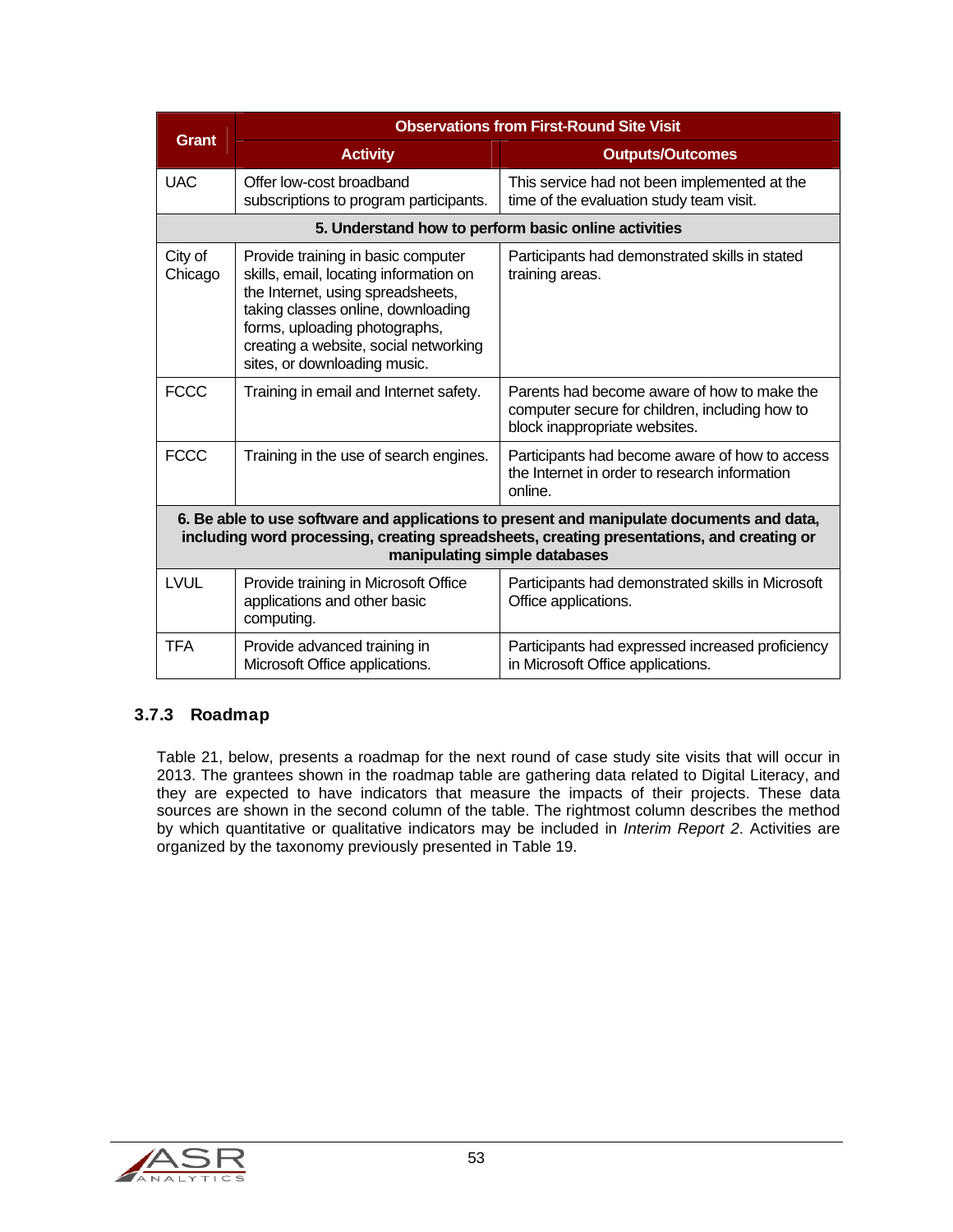|                        | <b>Roadmap for Second-Round Site Visit</b>                                                                                                                                                                                                                                                                                                                                                                                                                                           |                                                                                                                                                                                                        |  |
|------------------------|--------------------------------------------------------------------------------------------------------------------------------------------------------------------------------------------------------------------------------------------------------------------------------------------------------------------------------------------------------------------------------------------------------------------------------------------------------------------------------------|--------------------------------------------------------------------------------------------------------------------------------------------------------------------------------------------------------|--|
| <b>Grant</b>           | <b>Data</b>                                                                                                                                                                                                                                                                                                                                                                                                                                                                          | <b>Methods</b>                                                                                                                                                                                         |  |
|                        | 1. Be aware of the benefits of broadband technology                                                                                                                                                                                                                                                                                                                                                                                                                                  |                                                                                                                                                                                                        |  |
| C.K.<br><b>Blandin</b> | The Economic Development Administration<br>(EDA) Center conducts quarterly partner<br>activity evaluations. The partner activity<br>evaluations primarily track and report<br>outputs. Outcome reporting includes people<br>contacted through outreach and public<br>awareness efforts, new broadband<br>subscriptions, and subscription rates.                                                                                                                                      | Report activity from the EDA Center's<br>quarterly partner activity evaluations as<br>collected, tabulated, and analyzed by C.K.<br>Blandin.                                                           |  |
| <b>CETF</b>            | 2-1-1 screens callers with questions<br>regarding Internet service subscribership.<br>2-1-1 tracks information on all of the callers<br>screened in a database populated with each<br>caller's response to each of the screening<br>questions. Each 2-1-1 center produces<br>monthly reports with this information.                                                                                                                                                                  | Report 2-1-1 data as collected, tabulated,<br>and analyzed by CETF.                                                                                                                                    |  |
|                        | 2. Be able to use a computer with a modern operating system, including understanding how to<br>use a keyboard, a mouse, and a visual interface incorporating icons and folders and a web<br>browser, such as Internet Explorer, Google Chrome, or Firefox                                                                                                                                                                                                                            |                                                                                                                                                                                                        |  |
| <b>CHA</b>             | CHA develops a monthly tenant services<br>report that summarizes each of CHA's<br>residential services.                                                                                                                                                                                                                                                                                                                                                                              | Report statistics from the monthly tenant<br>services reports as collected, tabulated,<br>and analyzed by CHA.<br>Report anecdotes from interviews with<br>instructors or students.                    |  |
| <b>FCCC</b>            | Trainers follow up with trainees with phone<br>calls, email, and Facebook and report this<br>information in a weekly report.<br>FCCC is working to measure the success of<br>the grant using qualitative and quantitative<br>methods. The foundation is conducting case<br>study site visits. The evaluator is working to<br>develop a measurement methodology for<br>desired outcomes including increasing<br>awareness, digital literacy, continued use,<br>and home subscription. | Report anecdotes based on interviews<br>with trainers or lab users.<br>Report evaluator and site visit data, as<br>collected, tabulated, and analyzed by<br>FCCC.                                      |  |
|                        | 3. Shop for and obtain an affordable computer with adequate capabilities, including locating<br>organizations/services that distribute free or low-cost computers                                                                                                                                                                                                                                                                                                                    |                                                                                                                                                                                                        |  |
| Connect<br>Arkansas    | Connect Arkansas tracks the number of<br>scholarship computers distributed and the<br>number of students and parents attending<br>the Technology Training program.<br>Connect Arkansas records interviews with<br>participants via flip camera.                                                                                                                                                                                                                                      | Report the number of scholarship<br>computers distributed as collected and<br>tabulated by Connect Arkansas.<br>Report anecdotes through interviews with<br>Technology Training staff or participants. |  |

## **Table 21. Digital Literacy Roadmap**

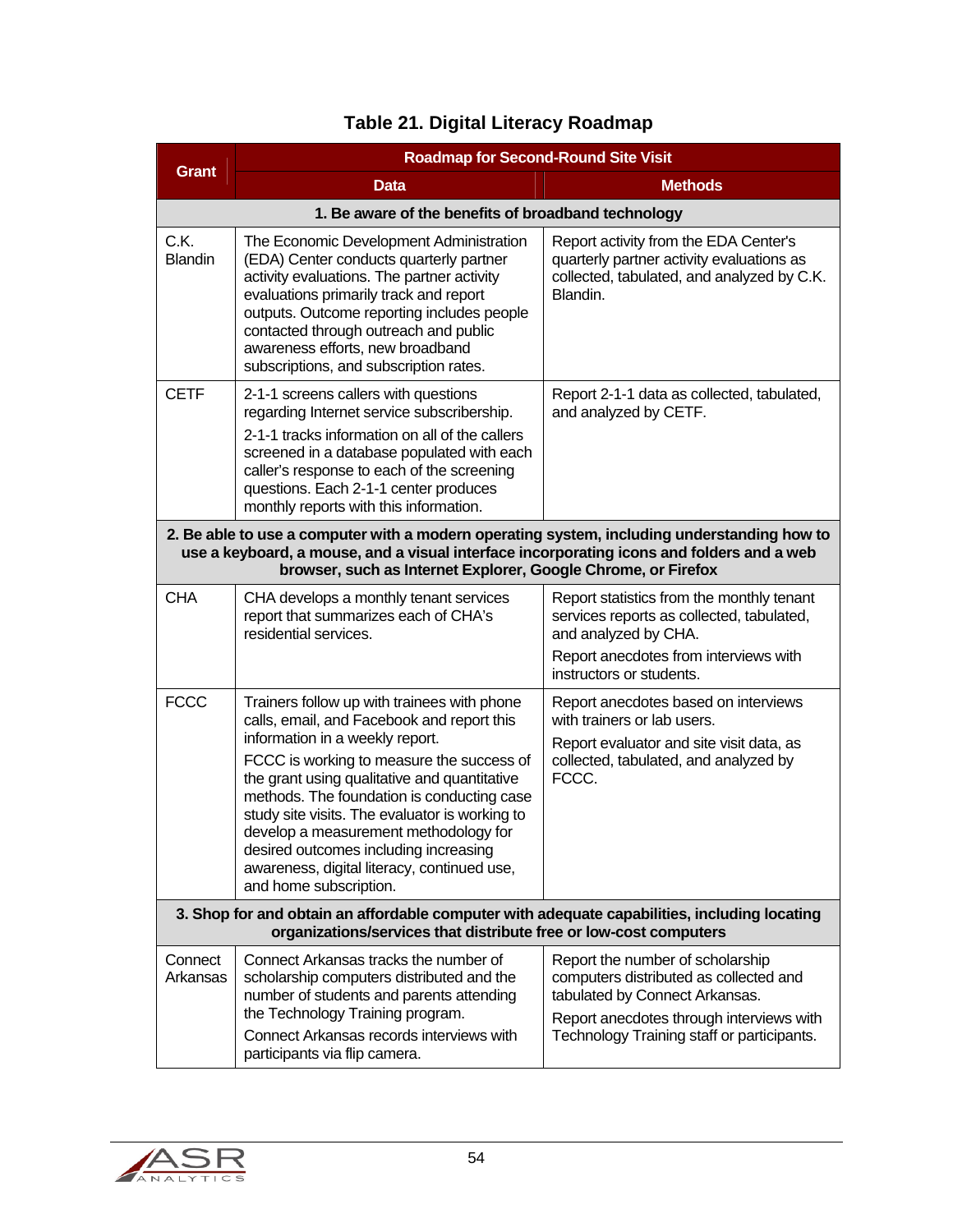|                                                                                                                                                                                                                         | <b>Roadmap for Second-Round Site Visit</b>                                                                                                                                                                                                                                                                                                                          |                                                                                                                                                                                                                             |  |  |
|-------------------------------------------------------------------------------------------------------------------------------------------------------------------------------------------------------------------------|---------------------------------------------------------------------------------------------------------------------------------------------------------------------------------------------------------------------------------------------------------------------------------------------------------------------------------------------------------------------|-----------------------------------------------------------------------------------------------------------------------------------------------------------------------------------------------------------------------------|--|--|
| <b>Grant</b>                                                                                                                                                                                                            | <b>Data</b>                                                                                                                                                                                                                                                                                                                                                         | <b>Methods</b>                                                                                                                                                                                                              |  |  |
| <b>UAC</b>                                                                                                                                                                                                              | Drexel reports the number of Philadelphia<br>Housing Authority residents participating in<br>the Internet basics course. Drexel manages<br>and tracks the distribution of laptops.                                                                                                                                                                                  | Report statistics as collected, tabulated,<br>and analyzed by Drexel.<br>Report anecdotes of participants in the<br>Internet basics course through interviews<br>with trainers or program participants.                     |  |  |
|                                                                                                                                                                                                                         | 4. Shop for and obtain an affordable broadband connection with reasonable contract terms,<br>including finding organizations/services that provide discounted or free access to participants                                                                                                                                                                        |                                                                                                                                                                                                                             |  |  |
| <b>FCCC</b>                                                                                                                                                                                                             | Trainers follow up with trainees via phone<br>calls, email, and Facebook and report this<br>information in a weekly report.                                                                                                                                                                                                                                         | Report statistics from reports as collected,<br>tabulated, and analyzed by FCCC.<br>Report anecdotes from interviews with<br>trainers.                                                                                      |  |  |
| <b>UAC</b>                                                                                                                                                                                                              | The low-cost, high-speed Internet service<br>program had not yet been implemented, and<br>therefore there is no data available.                                                                                                                                                                                                                                     | Report subscribership data as collected,<br>tabulated, and analyzed by UAC.<br>Report anecdotes from interviews with<br>program staff.                                                                                      |  |  |
|                                                                                                                                                                                                                         | 5. Understand how to perform basic online activities                                                                                                                                                                                                                                                                                                                |                                                                                                                                                                                                                             |  |  |
| City of<br>Chicago                                                                                                                                                                                                      | ETO database tracks pre- and post-training<br>technical assessments of course<br>participants. The self-reported information is<br>entered into ETO by Tech Organizers and<br>FamilyNet Managers at each site after each<br>class, with a report generated quarterly.                                                                                               | Report ETO statistics as collected,<br>tabulated, and analyzed by the City of<br>Chicago.<br>Report anecdotes through interviews with<br>trainers or users.                                                                 |  |  |
| <b>FCCC</b>                                                                                                                                                                                                             | GVC trainers collect data on training<br>locations, partners, and counts and submit<br>them in weekly reports. Trainers follow up<br>with trainees through phone calls, email, and<br>Facebook and report this information in a<br>weekly report.                                                                                                                   | Report results collected by GVC trainers.                                                                                                                                                                                   |  |  |
| 6. Be able to use software and applications to present and manipulate documents and data,<br>including word processing, creating spreadsheets, creating presentations, and creating or<br>manipulating simple databases |                                                                                                                                                                                                                                                                                                                                                                     |                                                                                                                                                                                                                             |  |  |
| <b>LVUL</b>                                                                                                                                                                                                             | Trainers complete a daily log of training at<br>each PCC.                                                                                                                                                                                                                                                                                                           | Report statistics from training logs as<br>collected, tabulated, and analyzed by<br>LVUL.<br>Report anecdotes from interviews with                                                                                          |  |  |
| <b>TFA</b>                                                                                                                                                                                                              | TFA plans to implement a site-tracking tool<br>and analysis dashboard that will count the<br>number of users served and summarize<br>training hours provided at each PCC.<br>Users complete pre- and post-course<br>evaluations for every training class regarding<br>their knowledge before the course and their<br>capabilities after training. These results are | instructors.<br>Report TFA tracking tool and analysis<br>dashboard data as collected, tabulated,<br>and analyzed by TFA.<br>Report pre- and post-course evaluation<br>data as collected, tabulated, and analyzed<br>by TFA. |  |  |
|                                                                                                                                                                                                                         | submitted to Austin Free-Net (AFN) for<br>consolidation and results analysis.                                                                                                                                                                                                                                                                                       |                                                                                                                                                                                                                             |  |  |

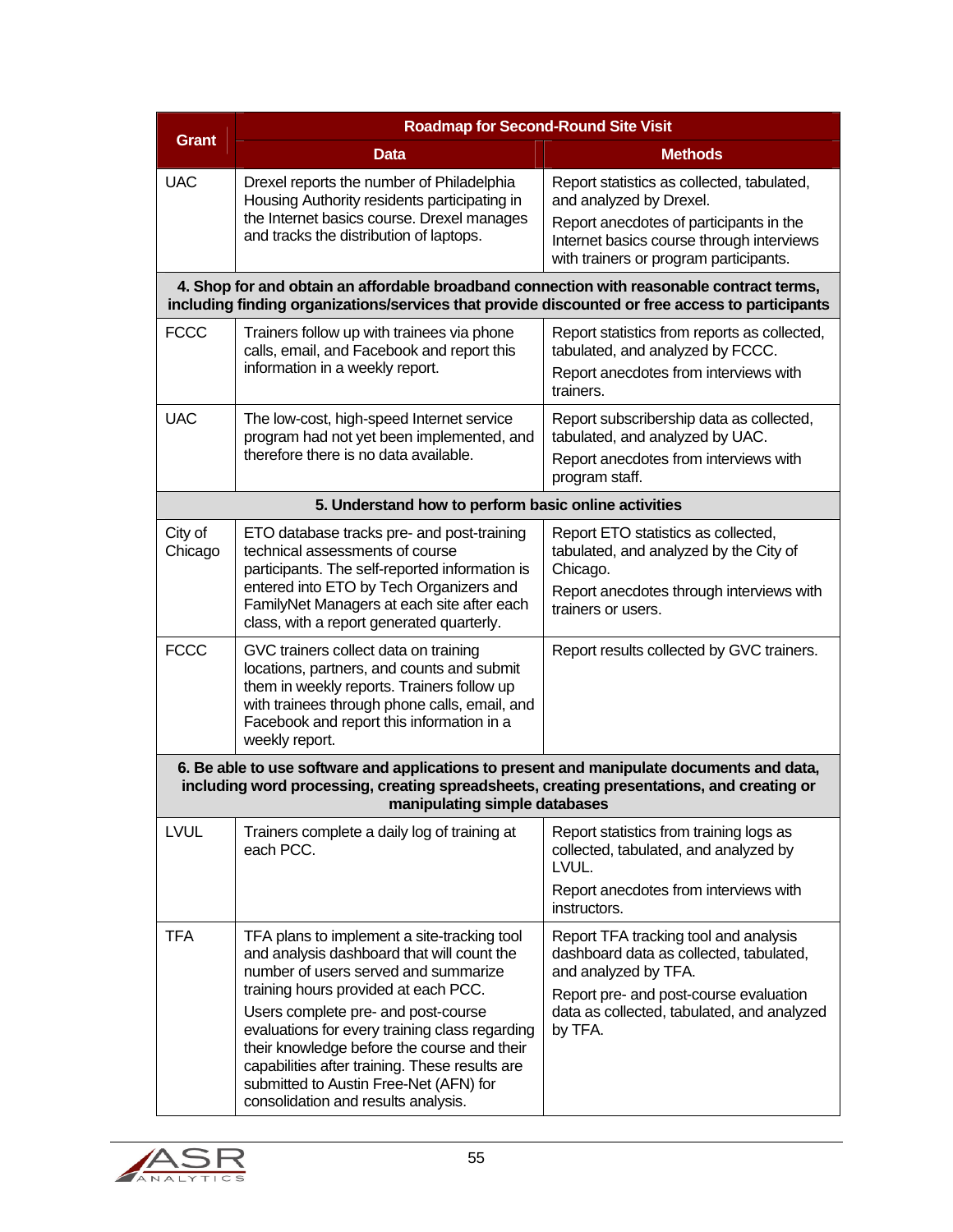#### 3.7.4 Grantee-Sponsored Research

ASR is conducting primary data collection and research to measure the economic and social impacts of BTOP through the case study site visits. These data will be analyzed as we have described above. Several grantees are also embarking on primary data collection and research. To the extent these grantee-sponsored studies are complete and provide information relevant to the measurement of the economic and social impacts of BTOP, ASR may incorporate the results of those studies into our *Final Report*.

Eight of the grants included in Table 21, above, have third-party evaluation studies underway that might provide relevant information for the *Final Report*:

#### **C.K. Blandin**

C.K. Blandin has provided funding to the EDA Center at the University of Minnesota Crookston, led by Dr. Jack Gellar. The purpose of the EDA Center evaluation is to evaluate the entirety of the grant activities. It will identify grant-wide impact indicators, develop reporting procedures, collect data, and measure the impacts of the grants activities. The evaluation includes three components:

- 1. A large-scale statewide broadband adoption study at the start and end of the MIRC project period
- 2. Pre- and post-broadband utilization surveys in the eleven Demonstration Communities
- 3. Quarterly reports on partner activities, including design and data collection and analysis

The statewide broadband adoption study and the Demonstration Community utilization surveys measure the following indicators:<sup>325</sup>

- Home ownership of a working computer
- Internet connectivity in the household
- Purchase of a broadband subscription

These three key measures have been regularly assessed since 2001 by the Center for Rural Policy and Development as well. Accordingly, the 2010 data collected not only help establish a baseline for the MIRC project, but also help identify statewide trends for these key measures across all of rural Minnesota.<sup>32</sup>

The partner activity quarterly reports measure

- the number of PCs distributed, the characteristics of the recipients, and recipients' planned uses for the computers;
- training events, including the number and type of participants (individuals and businesses);
- people reached through outreach and public awareness, including media campaigns and the number of business events;
- new broadband subscriptions and rate of new broadband subscriptions in Demonstration Communities.<sup>327,328</sup>

#### **California Emerging Technology Fund**

Evaluation of the CETF BAA project includes a survey of the impacts of one of the BAA project's programs, Club Digital, which is run by a project partner, Dewey Square Group (DSG). The research was conducted on behalf of impreMedia and DSG by an independent research firm, Simmons Research, in September and October 2011. It measured the impact of the Club Digital pilot program that ran in California from August 1 to August 31, 2011.<sup>329</sup> CETF approved a survey of impreMedia readers before the launch of Club Digital to establish baseline data on broadband adoption, computer use, and household income. The baseline data were used to compare responses to a follow-up survey in late September to assess the impact on both adoption of

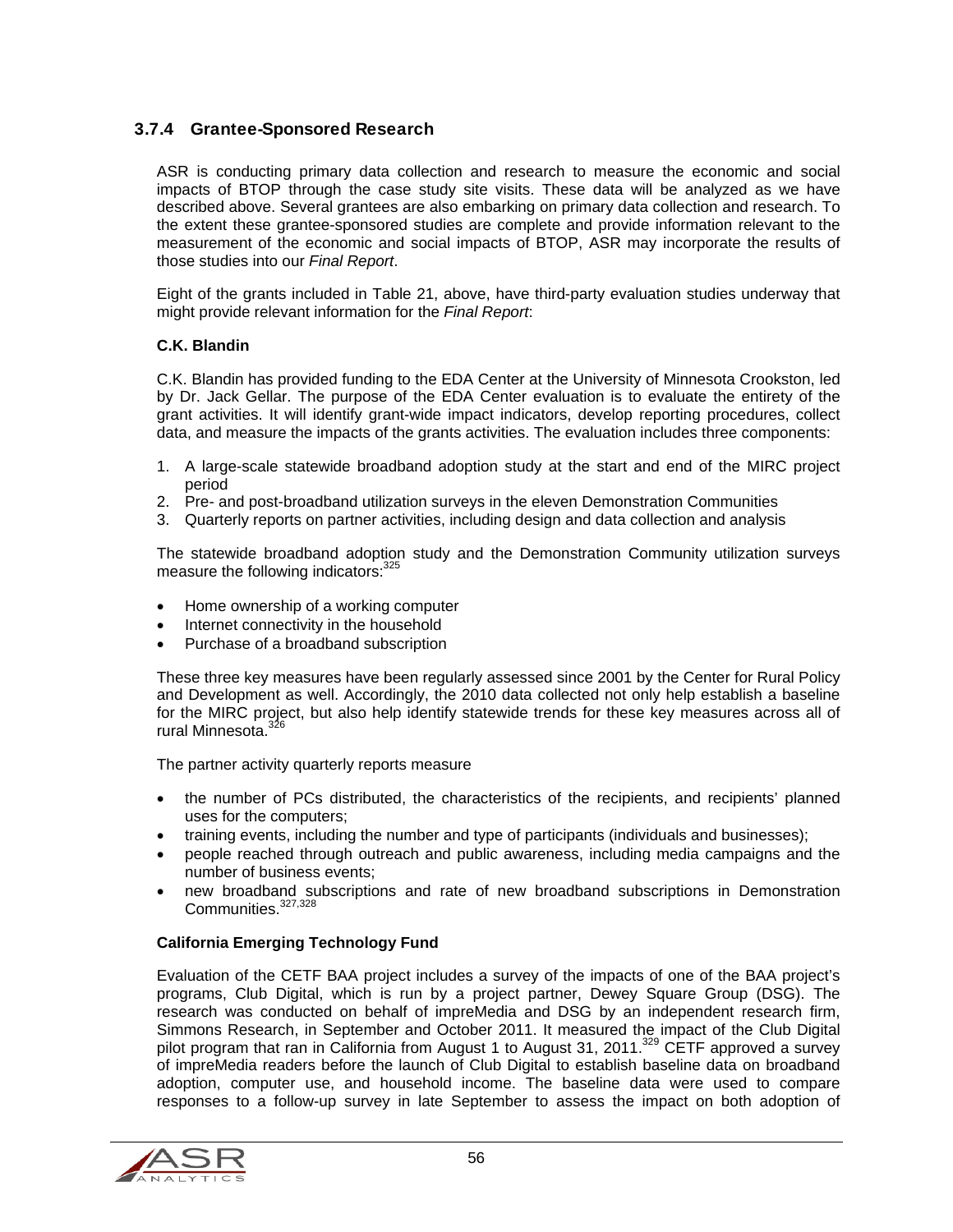broadband and people trained through Club Digital. $330$  The survey asked how many hours were spent reading the lessons and how much was learned as well as how many people subscribed to broadband in the seven weeks ending the first week of October when the survey was completed. It is not known whether this survey will be repeated. $331$ 

#### **Cambridge Housing Authority**

CHA is not conducting a formal, grant-wide evaluation, and no evaluation is funded under the grant. CHA does, however, conduct an annual Resident Satisfaction Survey of residents in its senior and family developments. PCC users are primarily CHA residents and the survey includes questions on awareness and usage of the BTOP-funded PCCs, computer ownership, and home Internet access.<sup>332</sup> It is unknown if future evaluations will include questions on digital literacy and broadband adoption.

#### **Foundation for California Community Colleges**

FCCC is undertaking an independent evaluation effort, and also uses the Public Policy Institute of California's (PPIC) annual Statewide Survey: Californians and Information Technology to identify baseline broadband use in its target populations. While the PPIC survey does not formally evaluate the grant, it is used by FCCC as a data point to show changes in broadband adoption among certain demographics and geographic regions targeted by the FCCC grant, specifically underserved populations, especially in the Central Valley.<sup>333</sup>

FCCC is partnering with experts at the International Computer Science Institute (ICSI) of the University of California, Berkeley (UCB) to measure the success of the grant, evaluating the program's structure and effectiveness in the context of its target population, and making recommendations for its future. The evaluator worked with FCCC on developing a measurement methodology for desired outcomes, including increasing awareness, digital literacy, continued use, and home subscription.<sup>334</sup>

#### **Connect Arkansas**

Connect Arkansas is conducting biannual statewide telephone surveys (one in January and a follow-up in December of each year) of broadband access and use of attitudes toward broadband in Arkansas.<sup>335</sup> The purpose of the surveys is to gather data to determine the impact of the Connect Arkansas awareness campaign. The plan is to implement the statewide survey several times within the grant period in order to understand better the impact of the program over time and to provide a more comprehensive look at underlying barriers for connectivity. $356$ 

The evaluation study team will examine these studies to determine if there are results that may be applied to the estimation of Digital Literacy benefits for the sample.

The survey gathers observations about broadband use and subscribership, including location and frequency of Internet use, access to high-speed Internet, access in the home or workplace, computer ownership, whether the broadband price is reasonable, whether broadband is viewed as a necessity, why users do not have or use Internet, and if they would subscribe to high-speed Internet if an affordable option were available.

#### **Urban Affairs Coalition**

UAC contracted the New America Foundation Open Technologies Initiative (OTI) to assist in the reporting and evaluation of the Freedom Rings Partnership, which includes the Freedom Rings: SBA and PCC grants. The New American Foundation is also teaming with academics at Rutgers University who will conduct various impact assessments of the project; the specific topics had not been determined at the time of the case study visit. It is the intention of OTI and UAC that evaluation metrics be shared externally and used to determine the level of success for all partners and for the grant as a whole. OTI is interested in using this evaluation effort to contribute to the

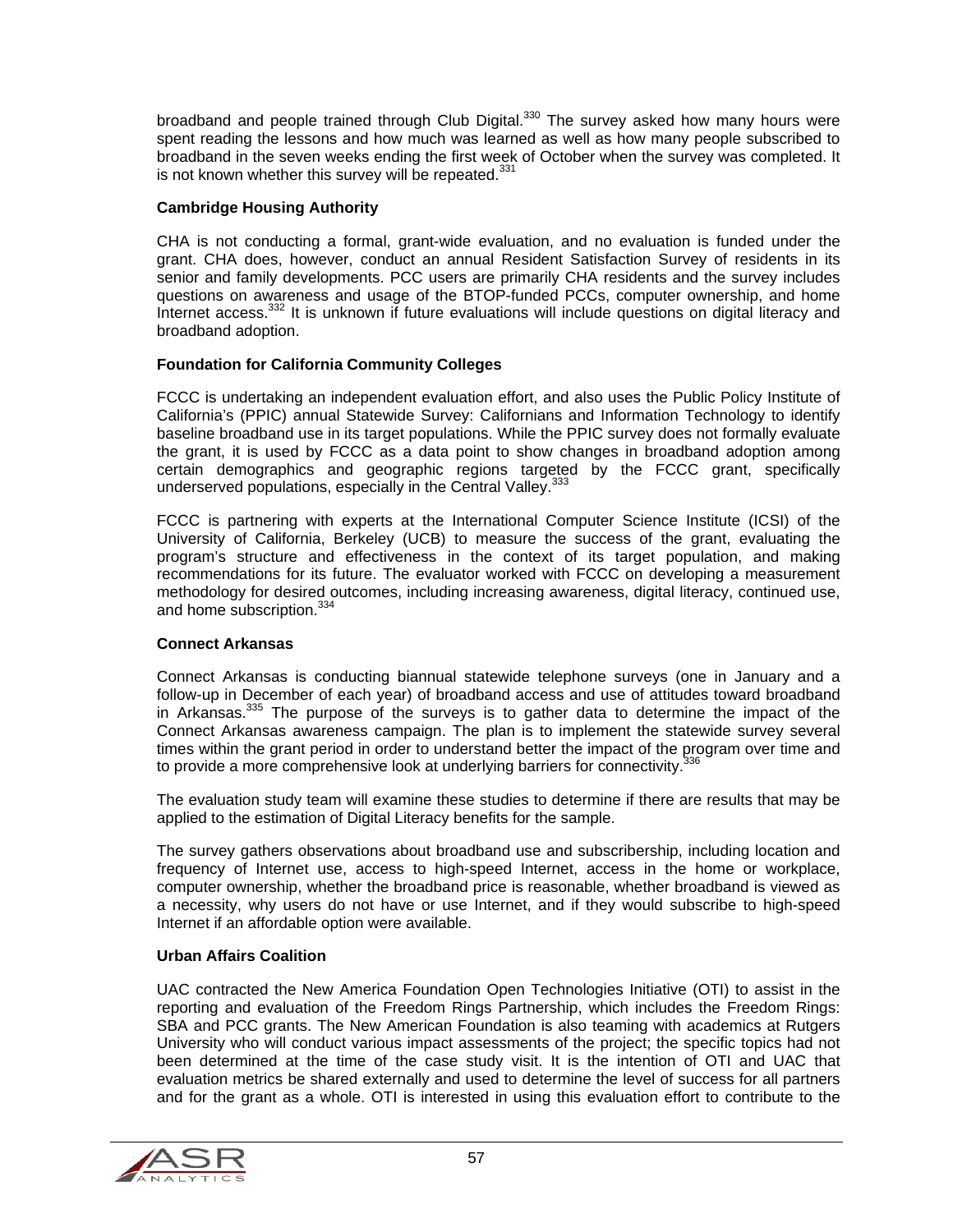existing body of research on how broadband-related training and awareness efforts can be scaled up to the community and national levels. Evaluation metrics are expected to include educational outcomes, workforce development outcomes, community engagement outcomes, and broadband adoption rates 337

#### **City of Chicago**

Under Dr. Karen Mossberger's direction, the University of Illinois at Chicago (UIC) Department of Public Administration is conducting an evaluation of the Smart Communities program that includes a Digital Excellence Study. The Digital Excellence Study will include city-wide surveys conducted in early 2011 and early 2013 in order to track changes at the community level versus those shown in an earlier survey conducted in 2008. As in 2008, a random sample telephone survey of approximately 3,000 respondents will be conducted in both English and Spanish. Cell phone sampling will be included in 2011 and 2013. Survey responses will be geocoded for residence, merged with census data, and analyzed using multilevel models to generate point estimates of technology use for census tracts, and for the 77 official community areas in the City of Chicago. Point estimates will include broadband adoption, Internet use anywhere, public access use, barriers to technology use, and activities online including use for work, job search, education, health information, mass transit, e-government, community information, and business. Respondents are also asked whether they attended any of the Smart Communities classes, and whether they recalled seeing ads from the Smart Communities campaign.<sup>338</sup> The city-wide survey will allow for comparison of changes in the Smart Communities with other low-income community areas and with city averages.<sup>339</sup>

#### **Las Vegas-Clark County Urban League**

During the case study visit, LVUL indicated that there are no formal evaluation efforts planned for the NVPCC project.<sup>340</sup> Subsequent PPRs, however, indicate there are some evaluation efforts underway. Although the extent of planned evaluation efforts is not known, PPR data indicate that a participant survey was conducted with more than 550 responses.<sup>341</sup> This survey presumably measures Digital Literacy as one of the components evaluated.

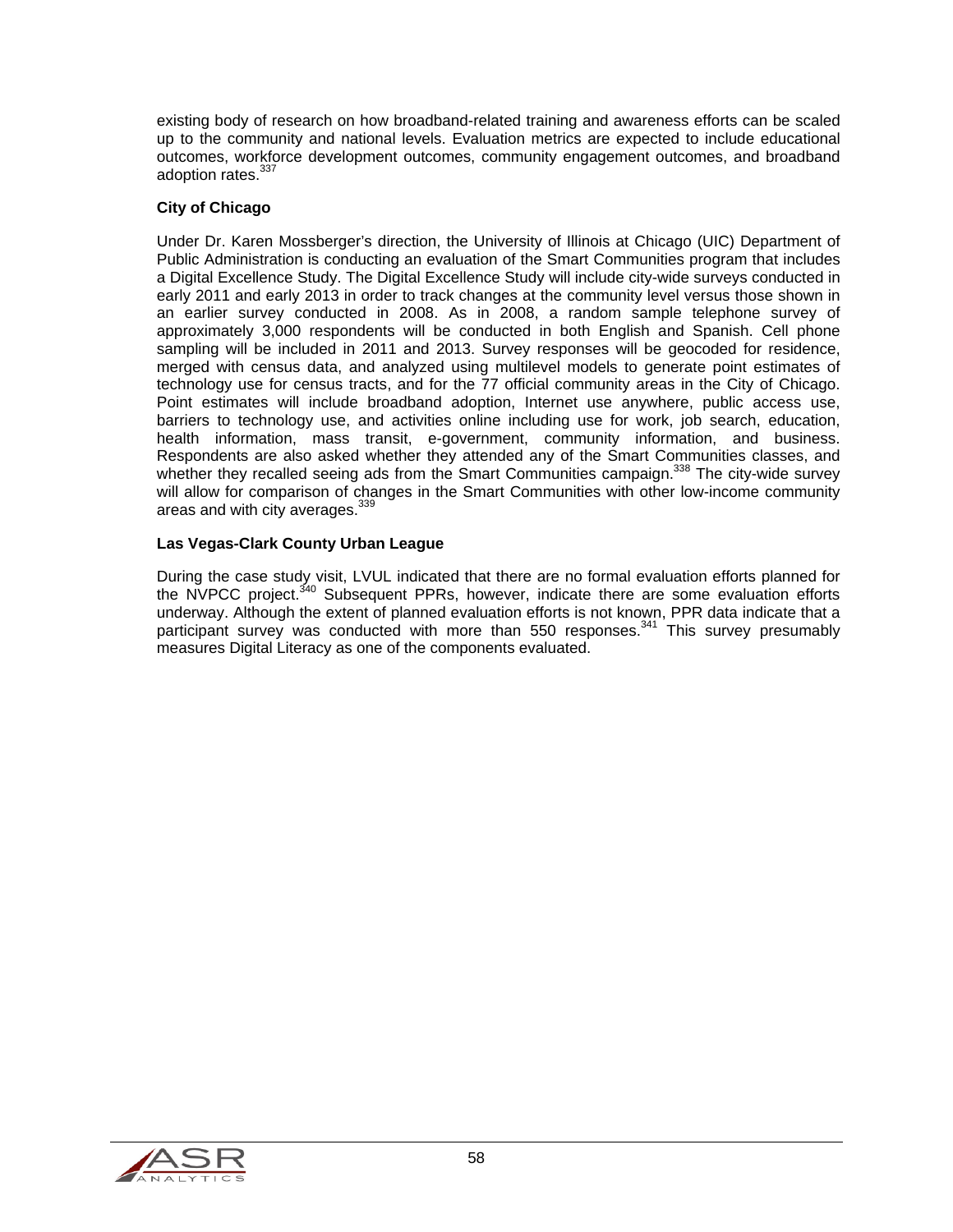## Section 4. Next Steps

This report is a summary of quantitative and qualitative data collected during the individual case study site visits that were delivered to NTIA by the evaluation study team between March and May 2012. These case study reports identify for each of the eight PCC and seven SBA grants visited: how the grantee maximized the impact of the BTOP investment; successful techniques, tools, materials and strategies used to implement the project; best practices; and evidence from grantees, project partners, and publicly available data regarding the initial impacts of the project on the communities in which they are operating, the individuals they are serving, and the organizations involved in their implementation.

In early 2013, the evaluation study team will return to each of these grant locations to observe how the grant has evolved. By the time of this visit, the PCC and SBA projects will be complete or nearly complete. The visits will further investigate the initial impacts uncovered during the first round of visits and identify any additional impacts that may have occurred in the time between the site visits. Interviews with grantees, project partners, and individual users will be used to determine the impacts the grant has made on these entities and the communities in which they operate.

The starting point for the second round of case study site visits will be the topics described in the roadmap for each project. The indicators described in each of the focus areas will be explored with the grantees to gather qualitative and quantitative information on the social and economic impacts of program activities. Grantees will also be asked to describe other activities that might not have been planned or started during the first round of case study site visits, and to describe the economic and social impacts of these activities. This effort will result in a second set of case study reports.

In early 2014, *Interim Report 2* will be delivered. This report will include a summary of the second round of case study visits to the fifteen PCC and SBA grants, allowing for a longitudinal analysis of the impacts of the grants over time. *Interim Report 2* will also summarize the findings from case study visits to twelve CCI grants. These visits will take place in the fall of 2013 and result in a set of twelve case study reports delivered to NTIA over several months.

For the PCC and SBA projects, *Interim Report 2* will provide an update to and refinement of the analysis presented in *Interim Report 1*. For the CCI projects, *Interim Report 2* will summarize the activities underway by twelve CCI grantees and the impacts these projects intend to have on broadband availability and adoption for community anchor institutions, communities, and individuals.

Finally, in September 2014, a *Final Report* will be delivered that quantitatively and qualitatively measures the economic and social impact of BTOP grants (including CCI, PCC, and SBA). The centerpiece of the *Final Report* will be an assessment of how and to what extent BTOP grant awards have achieved economic and social benefits in areas served by the grantees. To the extent that such information is available, results from studies performed by the grantees will be used to round out the conclusions presented.

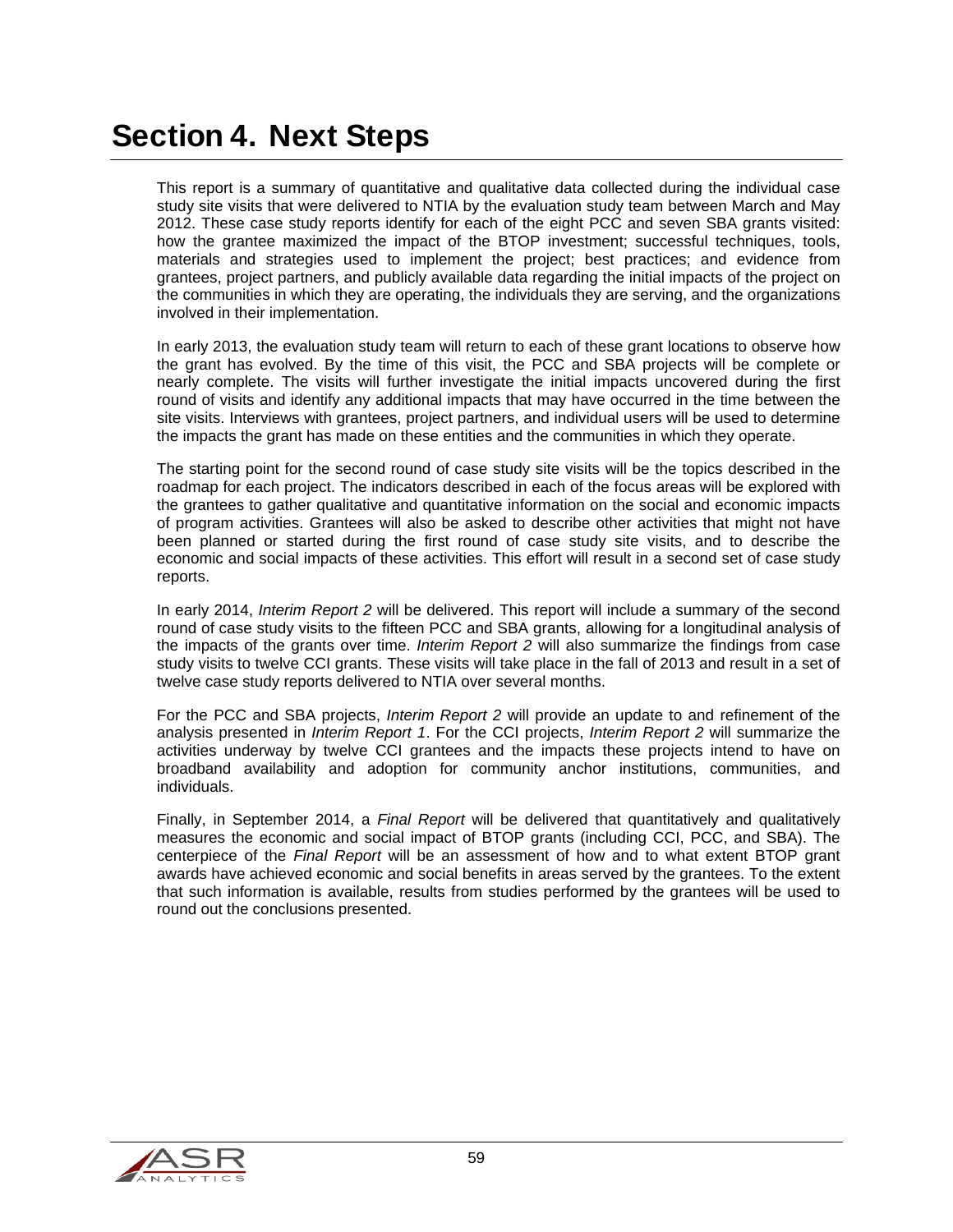# Appendix A. Glossary

| <b>Acronym</b> | <b>Definition</b>                                                  |
|----------------|--------------------------------------------------------------------|
| <b>AAC</b>     | Augmentative and alternative communication                         |
| <b>ACS</b>     | <b>American Community Survey</b>                                   |
| <b>ACT</b>     | Arkansas Center for Telehealth                                     |
| <b>ACTION</b>  | Access to Computer Technology and Instruction in Online Networking |
| <b>AFN</b>     | <b>Austin Free-Net</b>                                             |
| AP             | <b>Advanced Placement</b>                                          |
| <b>APR</b>     | Annual Performance Progress Report                                 |
| <b>ARRA</b>    | American Recovery and Reinvestment Act of 2009                     |
| <b>ASC</b>     | <b>Academic Success Centers</b>                                    |
| <b>ATA</b>     | American Telemedicine Association                                  |
| <b>BAA</b>     | Broadband Awareness and Adoption                                   |
| <b>BRN</b>     | <b>Business Resource Network</b>                                   |
| <b>BTOP</b>    | Broadband Technology Opportunities Program                         |
| CAC            | <b>Connecting America's Communities</b>                            |
| CAE            | Christina Adult Education                                          |
| CAI            | Community anchor institution                                       |
| CCC            | <b>California Community College</b>                                |
| CCI            | <b>Comprehensive Community Infrastructure</b>                      |
| <b>CCP</b>     | Community College of Philadelphia                                  |
| <b>CETF</b>    | California Emerging Technology Fund                                |
| <b>CHA</b>     | <b>Cambridge Housing Authority</b>                                 |
| <b>CPCWD</b>   | Center for Public Computing and Workforce Development              |
| <b>CPUC</b>    | California Public Utilities Commission                             |
| <b>CWF</b>     | <b>Centers for Working Families</b>                                |
| <b>DCDAL</b>   | Delaware Center for Distance Adult Learning                        |
| <b>DDL</b>     | Delaware Division of Libraries                                     |
| <b>DEDO</b>    | Delaware Economic Development Office                               |
| DEED           | Minnesota Department of Employment and Economic Development        |
| <b>DSG</b>     | Dewey Square Group                                                 |
| <b>DSL</b>     | Digital subscriber line                                            |
| <b>DYN</b>     | <b>Digital Youth Network</b>                                       |
| <b>DYSJ</b>    | Digital Youth Summer Jobs                                          |

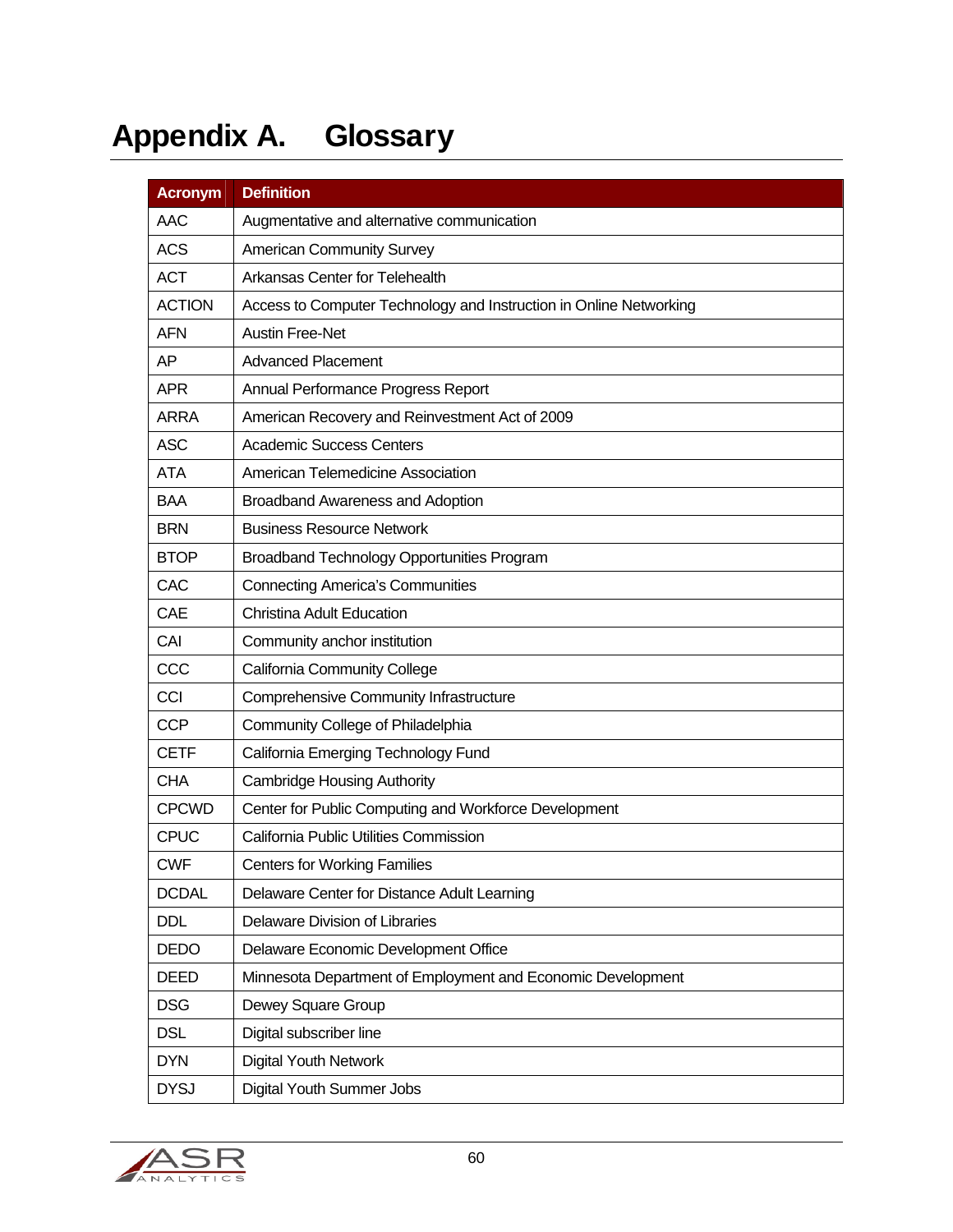| <b>Acronym</b> | <b>Definition</b>                                                            |  |
|----------------|------------------------------------------------------------------------------|--|
| <b>EBAE</b>    | Expanding Broadband Use in Arkansas Through Education                        |  |
| <b>EDA</b>     | Economic Development Administration                                          |  |
| <b>EHR</b>     | Electronic health record                                                     |  |
| <b>EMS</b>     | <b>Emergency medical services</b>                                            |  |
| <b>EMT</b>     | Emergency medical technician                                                 |  |
| <b>ESL</b>     | English as a Second Language                                                 |  |
| <b>ESOL</b>    | English for Speakers of Other Languages                                      |  |
| <b>ETO</b>     | Efforts-to-Outcomes                                                          |  |
| <b>FAMU</b>    | Florida Agricultural and Mechanical University                               |  |
| <b>FCC</b>     | <b>Federal Communications Commission</b>                                     |  |
| <b>FCCC</b>    | Foundation for California Community Colleges                                 |  |
| <b>FIGHT</b>   | Field Initiating Group for HIV Trials                                        |  |
| <b>FPO</b>     | Federal Program Officer                                                      |  |
| <b>FTE</b>     | Full-time equivalent                                                         |  |
| <b>GAO</b>     | United States General Accounting Office                                      |  |
| <b>GDP</b>     | Gross domestic product                                                       |  |
| <b>GED</b>     | <b>General Educational Development</b>                                       |  |
| <b>GIS</b>     | Geographic Information Systems                                               |  |
| <b>GVC</b>     | <b>Great Valley Center</b>                                                   |  |
| <b>HIT</b>     | <b>Health Information Technology</b>                                         |  |
| <b>ICF</b>     | Intelligent Community Forum                                                  |  |
| <b>ICSI</b>    | International Computer Science Institute                                     |  |
| <b>ICT</b>     | Information and communications technology                                    |  |
| <b>ITIF</b>    | Information Technology & Innovation Foundation                               |  |
| <b>LECG</b>    | <b>LECG Corporation</b>                                                      |  |
| <b>LOS</b>     | Length of stay                                                               |  |
| <b>LVUL</b>    | Las Vegas-Clark County Urban League                                          |  |
| <b>MESA</b>    | Mathematics, Engineering, Science Achievement                                |  |
| <b>MIRC</b>    | Minnesota Intelligent Rural Communities                                      |  |
| <b>MNREM</b>   | University of Minnesota Extension and Minnesota Renewable Energy Marketplace |  |
| <b>MSU</b>     | Michigan State University                                                    |  |
| <b>MTC</b>     | Midlands Technical College                                                   |  |
| <b>NBM</b>     | National Broadband Map                                                       |  |
| <b>NOFA</b>    | Notice of Funds Availability                                                 |  |

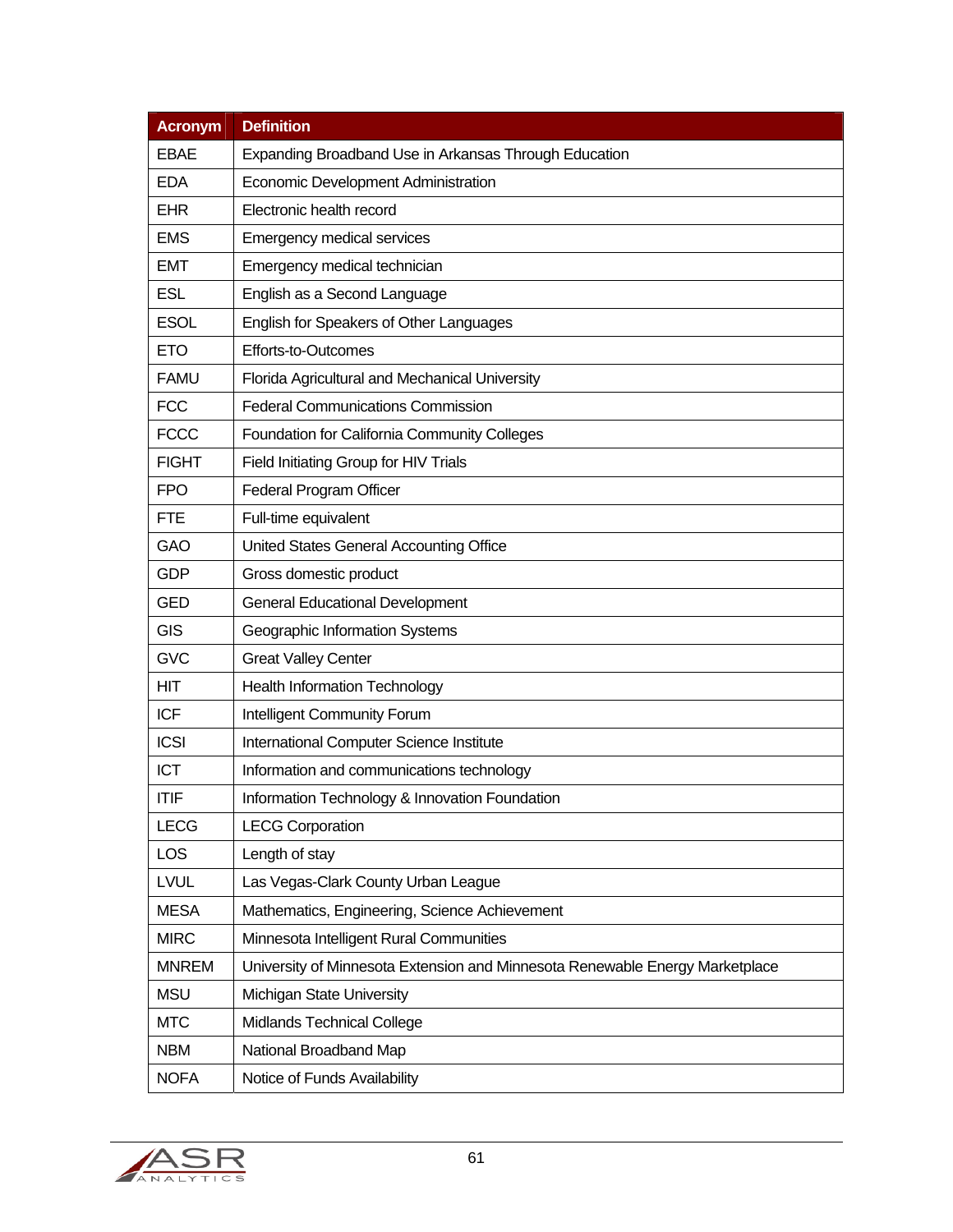| <b>Acronym</b>   | <b>Definition</b>                                          |  |  |  |  |  |  |
|------------------|------------------------------------------------------------|--|--|--|--|--|--|
| <b>NTIA</b>      | National Telecommunications and Information Administration |  |  |  |  |  |  |
| <b>NVPCC</b>     | Nevada Public Computer Centers                             |  |  |  |  |  |  |
| OECD             | Organisation for Economic Co-operation and Development     |  |  |  |  |  |  |
| <b>OTI</b>       | New America Foundation Open Technologies Initiative        |  |  |  |  |  |  |
| <b>PAAC</b>      | Partnership of African American Churches                   |  |  |  |  |  |  |
| <b>PCC</b>       | <b>Public Computer Center</b>                              |  |  |  |  |  |  |
| <b>PHA</b>       | Philadelphia Housing Authority                             |  |  |  |  |  |  |
| <b>PPIC</b>      | Public Policy Institute of California                      |  |  |  |  |  |  |
| <b>PPR</b>       | Performance Progress Reports                               |  |  |  |  |  |  |
| <b>RDC</b>       | <b>Regional Development Commissions</b>                    |  |  |  |  |  |  |
| <b>RDD</b>       | Random Digit Dial                                          |  |  |  |  |  |  |
| RUS              | <b>Rural Utilities Service</b>                             |  |  |  |  |  |  |
| <b>SBA</b>       | Sustainable Broadband Adoption                             |  |  |  |  |  |  |
| <b>SCTCS</b>     | South Carolina Technical College System                    |  |  |  |  |  |  |
| <b>SCTRC</b>     | South Central Telehealth Resource Center                   |  |  |  |  |  |  |
| <b>SMS</b>       | <b>Short Message Service</b>                               |  |  |  |  |  |  |
| <b>SNRHA</b>     | Southern Nevada Regional Housing Authority                 |  |  |  |  |  |  |
| SOW              | Statement of work                                          |  |  |  |  |  |  |
| <b>TABE</b>      | <b>Tests of Adult Basic Education</b>                      |  |  |  |  |  |  |
| <b>TFA</b>       | Technology for All                                         |  |  |  |  |  |  |
| TXC <sub>2</sub> | <b>Texas Connects Coalition</b>                            |  |  |  |  |  |  |
| <b>UAC</b>       | <b>Urban Affairs Coalition</b>                             |  |  |  |  |  |  |
| <b>UAMS</b>      | University of Arkansas for Medical Sciences                |  |  |  |  |  |  |
| <b>UCB</b>       | University of California, Berkeley                         |  |  |  |  |  |  |
| <b>UIC</b>       | University of Illinois at Chicago                          |  |  |  |  |  |  |
| <b>UME</b>       | University of Minnesota Extension                          |  |  |  |  |  |  |
| <b>UMVRDC</b>    | Upper Minnesota Valley Regional Development Commission     |  |  |  |  |  |  |
| <b>WFWV</b>      | <b>WorkForce West Virginia</b>                             |  |  |  |  |  |  |

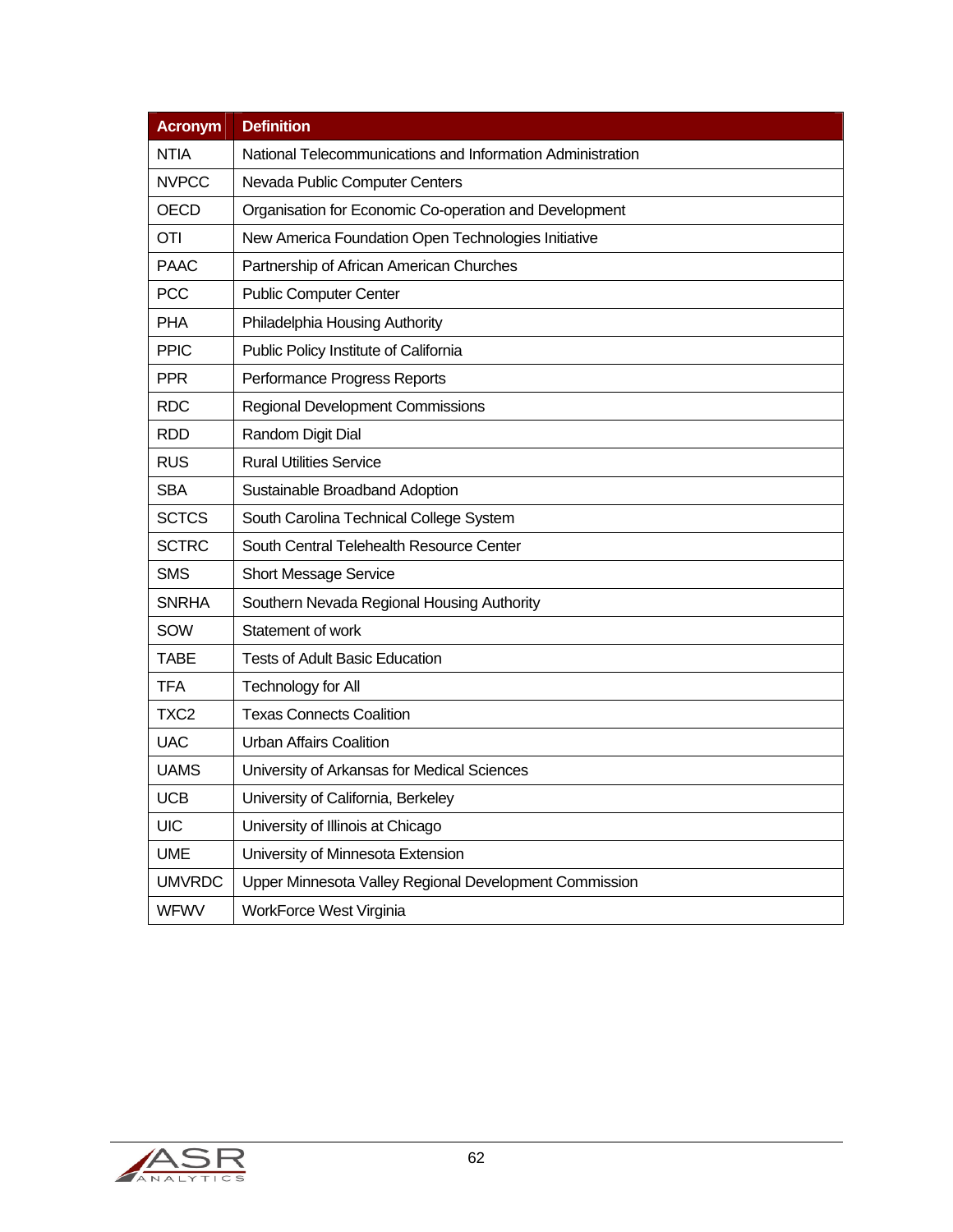# Appendix B. Grant Selection

The focus of the *Final Report* is to investigate and measure the economic and social impacts of BTOP grants at the community, individual, and anchor institution levels. Therefore, from a grant selection perspective, grants that have more focused outcome goals, a more targeted impact area, and identified anchor institutions lend themselves better to this analysis.

The diversity in types of grants, their objectives, target audiences, types of technology, timing of project milestones and completion schedules, and geographic scope are just some of the many factors that require a customized and specific approach for each of the selected grants. In addition, given that the number of PCC and SBA selections is limited to fifteen, and the number of CCI selections is limited to twelve, generalizations of findings across the grants requires careful interpretation. A further consideration is that many of these projects will be "in flight" at the same time we are conducting the case studies; therefore, we suggested that NTIA consider grants that are likely to be closer to completion, especially since we will be conducting site visits at some anchor institutions. We discussed with NTIA several other considerations in the selection process, listed below:

- Impact area or project focus with respect to the areas of analysis defined for the study
- Urban versus rural location
- Grant size as measured by federal funding level
- Applicant type (e.g., state government, nonprofit, for-profit, small business, tribal)
- Provision of service differentiators, including:
	- Types or style of training, outreach, or media engagement (in the case of PCC and SBA)
	- Technology deployed, business model of applicant and/or subrecipients, and Middle Mile versus Last Mile (in the case of CCI)
- Type of population served

Finally, logistical considerations, including budgetary and travel considerations, were applied in making the final selection of grants. A list of the fifteen selected PCC and SBA (eight PCC and seven SBA) grants, along with a brief description of each project, is provided below.

The following PCC grants were selected for inclusion in the sample:

- The **Cambridge Housing Authority (CHA)** received \$698,924 in BTOP funds and \$541,144 in matching funds to rehabilitate and improve CHA's broadband training by reopening and expanding three public computer centers, replacing twenty-four workstations, adding sixteen new workstations, and reinstating the CHA's educational programs.
- The **Delaware Division of Libraries (DDL)** received \$1,899,929 in BTOP funding and \$1,008,094 in matching funds for the Delaware Library Job/Learning Labs project. This project will address the online access needs of economically vulnerable communities in Delaware with a focus on the unemployed and underemployed who seek job-searching assistance from public libraries.
- **Florida Agricultural and Mechanical University (FAMU)** received \$1,477,722 in BTOP funding and \$410,399 of matching funding for the Center for Public Computing and Workforce Development (CPCWD). The CPCWD project will provide workforce development opportunities focused on industry certifications, education, customized training, and virtual learning services.
- The **Las Vegas-Clark County Urban League (LVUL)** received \$4,680,963 in BTOP funding and \$2,236,060 in matching funding for the Nevada Public Computer Centers (NVPCC) project. The goal of NVPCC is to provide access to computers and training to low-income and high-unemployment communities in Clark County, Nevada.
- **Michigan State University (MSU)** received \$6,056,819 in BTOP funding and \$1,540,541 in matching funding for the Evidence Based Computer Center II project. The goal of this project is to expand or create about 207 PCCs in colleges, public libraries, public housing developments,

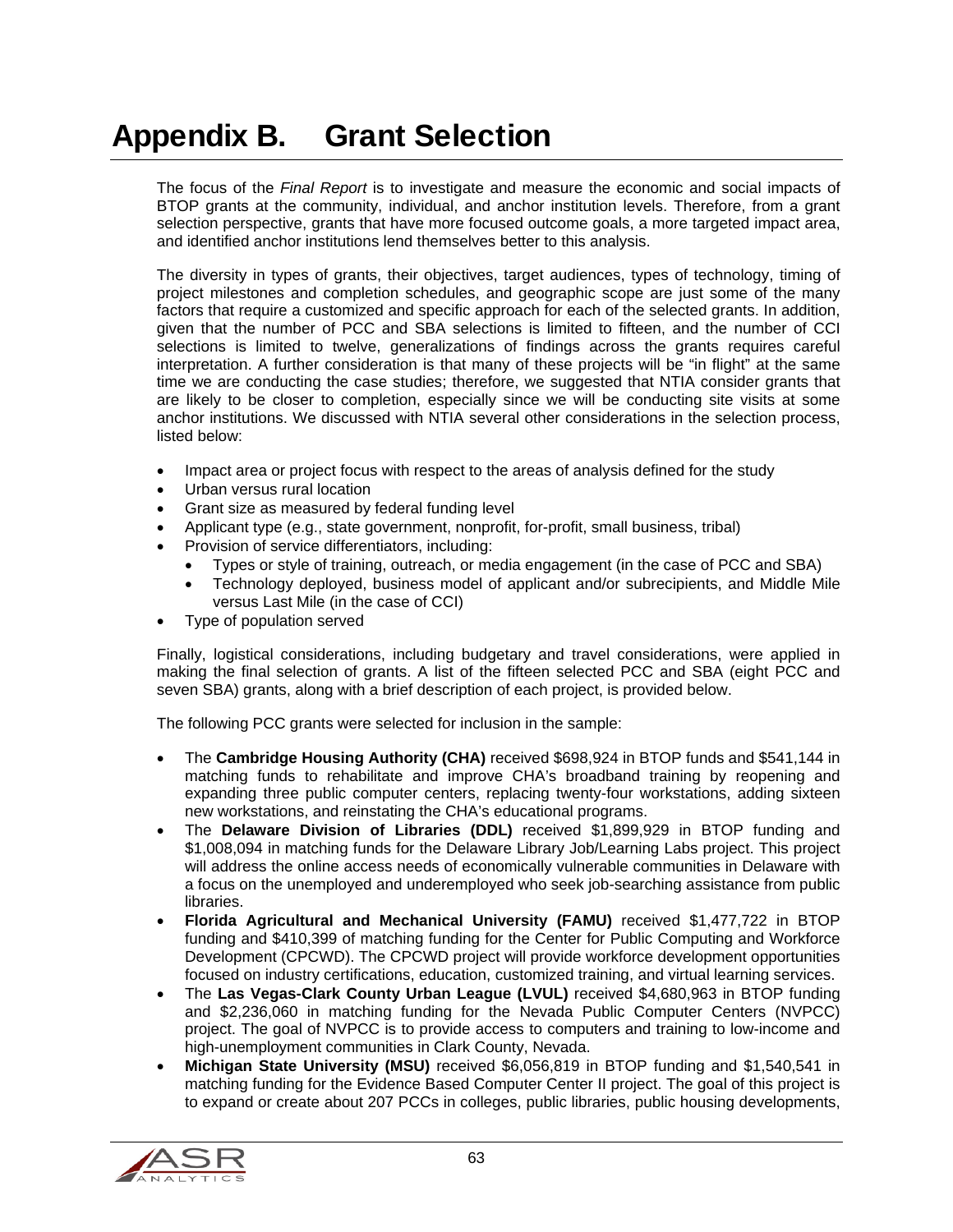tribal community centers, and other community support organizations across the state of Michigan and to equip them with about 2,400 computers.

- The **South Carolina Technical College System (SCTCS)** received \$5,903,040 in BTOP funding and \$1,551,183 in matching funding for the Reach for Success project. The goal of Reach for Success is to provide PCCs to SCTCS students and members of the communities surrounding the technical colleges in order to increase their employability and to prepare them fully for successful careers.
- **Technology for All (TFA)** is a 501(c)(3) nonprofit organization that uses technology to create opportunities in low-income communities. TFA received \$9,588,279 in BTOP funding and \$2,671,099 in matching funding for the Texas Connects Coalition (TXC2). The goal of TXC2 is to create PCCs and networks that provide access to broadband technology, promote computer literacy, and permit digital inclusion for all Texans.
- **WorkForce West Virginia (WFWV)** is a state agency that seeks to increase employment, improve the quality of the workforce, and enhance job retention and earnings. WFWV received \$1,901,600 in BTOP funds and \$568,000 in matching funds to for the One Stop Public Computer Center Modernization project. This project will update nineteen employment resource centers across the state.

The following SBA grants were selected for inclusion in the sample:

- The **C.K. Blandin Foundation (C.K. Blandin)** seeks to strengthen communities in rural Minnesota, especially the Grand Rapids area. C.K. Blandin received \$4,858,219 in BTOP funding and \$1,525,777 of matching funding for the Minnesota Intelligent Rural Communities (MIRC) project. The goal of MIRC is to create technologically and economically vital rural communities, sustainable broadband adoption, job growth, and wealth creation.
- The **California Emerging Technology Fund (CETF)** was established in 2005 as a nonprofit corporation by the California Public Utilities Commission (CPUC). CETF received \$7,251,295 in BTOP funds and \$2,109,377 in matching funds for the Broadband Awareness and Adoption (BAA) project. The goal of this project is to facilitate broadband adoption in vulnerable communities.
- The **City of Chicago** received \$7,074,369 in BTOP funds and \$1,769,066 in matching funds for the Smart Chicago project. The Smart Chicago project increases the programmatic depth of existing broadband awareness and adoption efforts. The goal of this project is to improve the quality of life of residents in target communities through digital technology and the Internet.
- **Connect Arkansas** is a private, nonprofit organization promoting economic growth within Arkansas. Connect Arkansas promotes broadband education, use, and access throughout the State of Arkansas. Connect Arkansas received \$3,702,738 in BTOP funding and \$1,037,247 in matching funds for the Expanding Broadband Use in Arkansas Through Education project. The goals of this project are to improve economic competitiveness, to improve healthcare provision, and to increase technology use among Arkansans.
- The **Foundation for California Community Colleges (FCCC)** provides funding and learning opportunities for students in the California Community College (CCC) system. FCCC received \$10,944,843 in BTOP funding and \$3,179,057 of matching funding for the California Connects SBA grant. The goal of this grant is to provide access to broadband, and training for digital literacy, workforce development, and lifelong learning.
- **Future Generations Graduate School (Future Generations)** employs community-based approaches to addressing major social challenges. It has a track record of successfully managing complex international and educational programs that rely on broadband. Future Generations received \$4,461,874 in BTOP funding and \$1,160,092 in matching funding for the Equipping West Virginia's Fire and Rescue Squads project. The goal of this project is to provide broadband access to West Virginians in low-income and rural communities.
- The **Urban Affairs Coalition (UAC)** operates and manages a wide range of programs, services, and public policy initiatives that focus on community issues within the Greater Philadelphia, Pennsylvania area. UAC received \$11,804,015 in BTOP funding and \$5,623,966 in matching funds for the Freedom Rings project. The goal of the Freedom Rings project is to

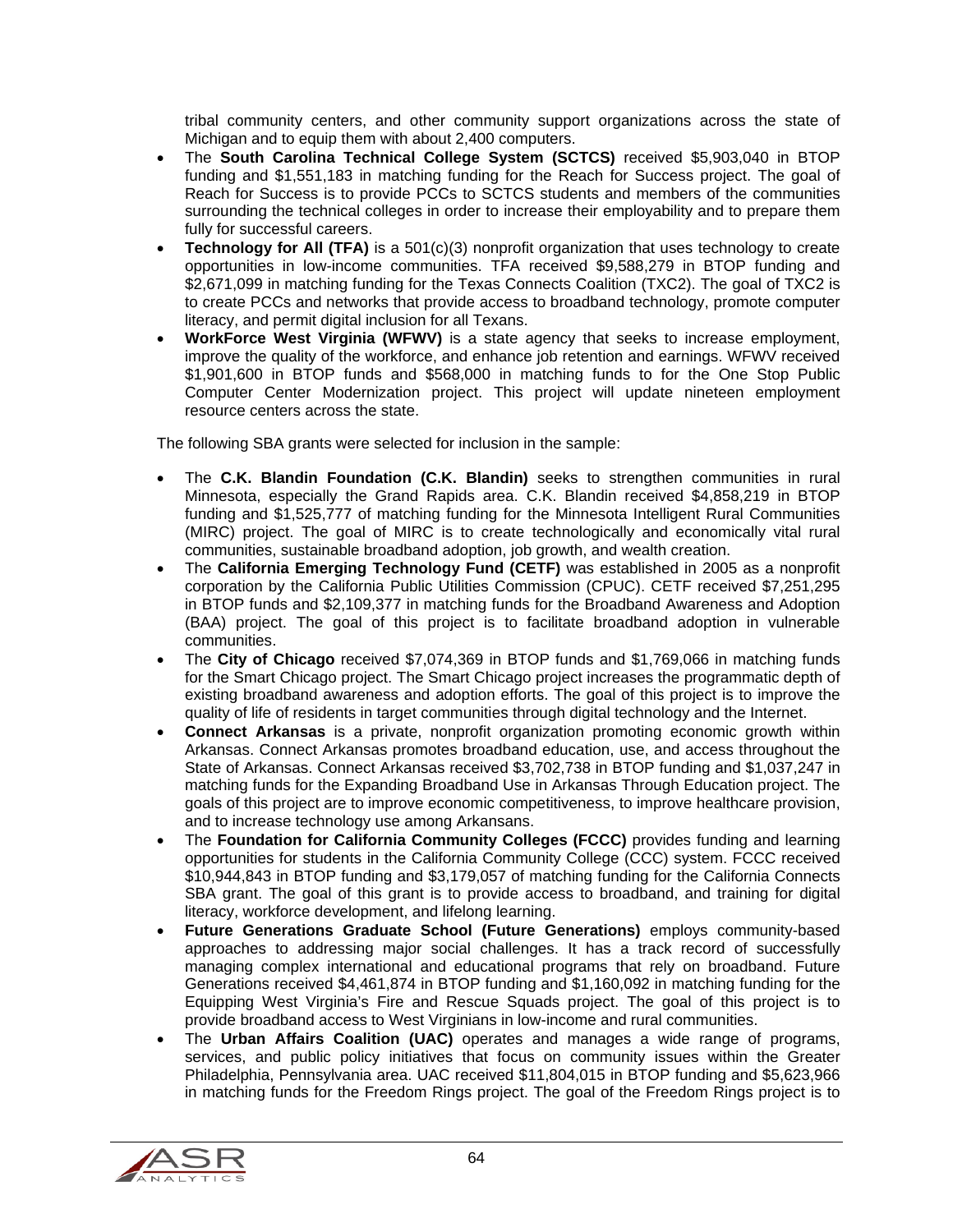reduce barriers to broadband adoption through programs for increased access, awareness, and digital literacy training.

Table 22 and Table 23, below, present the organizational and program delivery attributes of the grants, including the following:

- Percent Complete: completion of the project as a function of grant dollars spent as reported by grantees in the PPRs available publicly at the time of the site visit
- Award Amount: dollar figure of BTOP grant award
- Match Amount: dollar figure of match amount committed to by grantee
- Percent Match: match funding as a percent of total funding. Per NOFA guidelines, match funding must be at least 20 percent of total funding.<sup>342</sup>
- Total Funding: award funding plus match funding

| Grantee <sup>343</sup> | %<br><b>Complete</b> | <b>Award</b><br><b>Amount</b> | <b>Match</b><br><b>Amount</b> | %<br><b>Match</b> | \$Total      |
|------------------------|----------------------|-------------------------------|-------------------------------|-------------------|--------------|
| <b>CHA</b>             | 51%                  | \$698,924                     | \$541,144                     | 77%               | \$1,240,068  |
| <b>DDL</b>             | 23%                  | \$1,899,929                   | \$1,008,094                   | 53%               | \$2,908,023  |
| <b>FAMU</b>            | 7%                   | \$1,477,722                   | \$410,399                     | 28%               | \$1,888,121  |
| <b>LVUL</b>            | 50%                  | \$4,680,963                   | \$2,236,060                   | 48%               | \$6,917,023  |
| <b>MSU</b>             | 57%                  | \$6,056,819                   | \$1,540,541                   | 25%               | \$7,597,360  |
| <b>SCTCS</b>           | 66%                  | \$5,903,040                   | \$1,551,183                   | 26%               | \$7,454,223  |
| <b>TFA</b>             | 42%                  | \$9,588,279                   | \$2,671,099                   | 28%               | \$12,259,378 |
| <b>WFWV</b>            | 33%                  | \$1,901,600                   | \$568,000                     | 30%               | \$2,469,600  |

#### **Table 22: Attributes of Selected PCC Grants as of September 2011**

|  |  |  |  | Table 23: Attributes of Selected SBA Grants as of September 2011 |  |
|--|--|--|--|------------------------------------------------------------------|--|
|  |  |  |  |                                                                  |  |

| Grantee <sup>344</sup>    | ℅<br><b>Complete</b> | <b>Award</b><br><b>Amount</b> | <b>Match</b><br><b>Amount</b> | %<br><b>Match</b> | \$Total      |
|---------------------------|----------------------|-------------------------------|-------------------------------|-------------------|--------------|
| C.K. Blandin              | 58%                  | \$4,858,219                   | \$1,525,777                   | 31%               | \$6,383,996  |
| <b>CETF</b>               | 87%                  | \$7,251,295                   | \$2,109,377                   | 29%               | \$9,360,672  |
| City of Chicago           | 25%                  | \$7,074,369                   | \$1,769,066                   | 25%               | \$8,843,435  |
| <b>Connect Arkansas</b>   | 20%                  | \$3,702,738                   | \$1,037,247                   | 28%               | \$4,739,985  |
| <b>FCCC</b>               | 46%                  | \$10,944,843                  | \$3,179,057                   | 29%               | \$14,123,900 |
| <b>Future Generations</b> | 48%                  | \$4,461,874                   | \$1,160,092                   | 26%               | \$5,621,966  |
| UAC                       | 15%                  | \$11,804,015                  | \$5,623,966                   | 48%               | \$17,427,981 |

Figure 2, below, illustrates the service locations for the selected PCC and SBA grants. The states in which the grantees are located have been shaded darker on the map. Dots represent a grantee within a state and are labeled with their respective names.

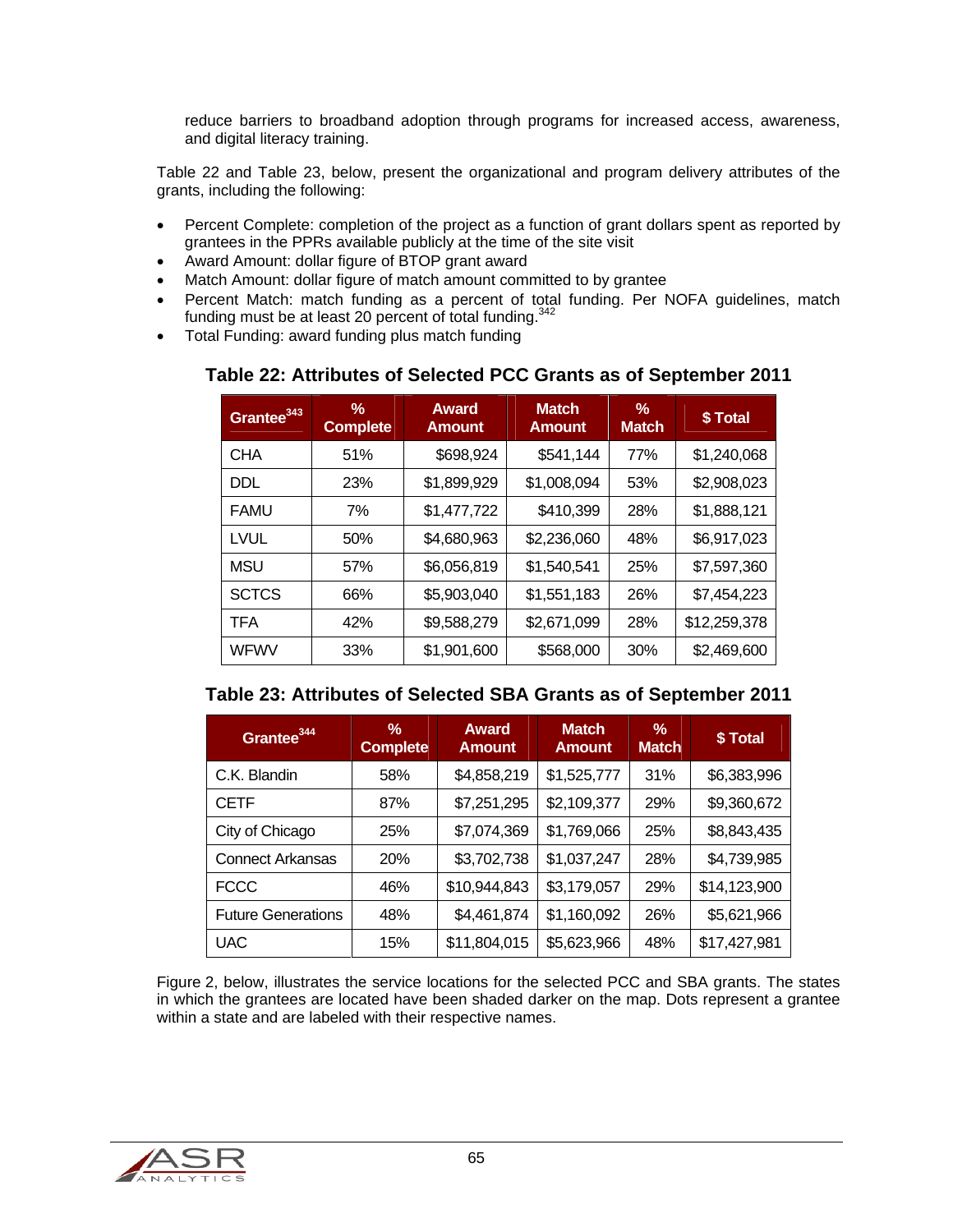

## **Figure 2. Locations of Selected Grants**

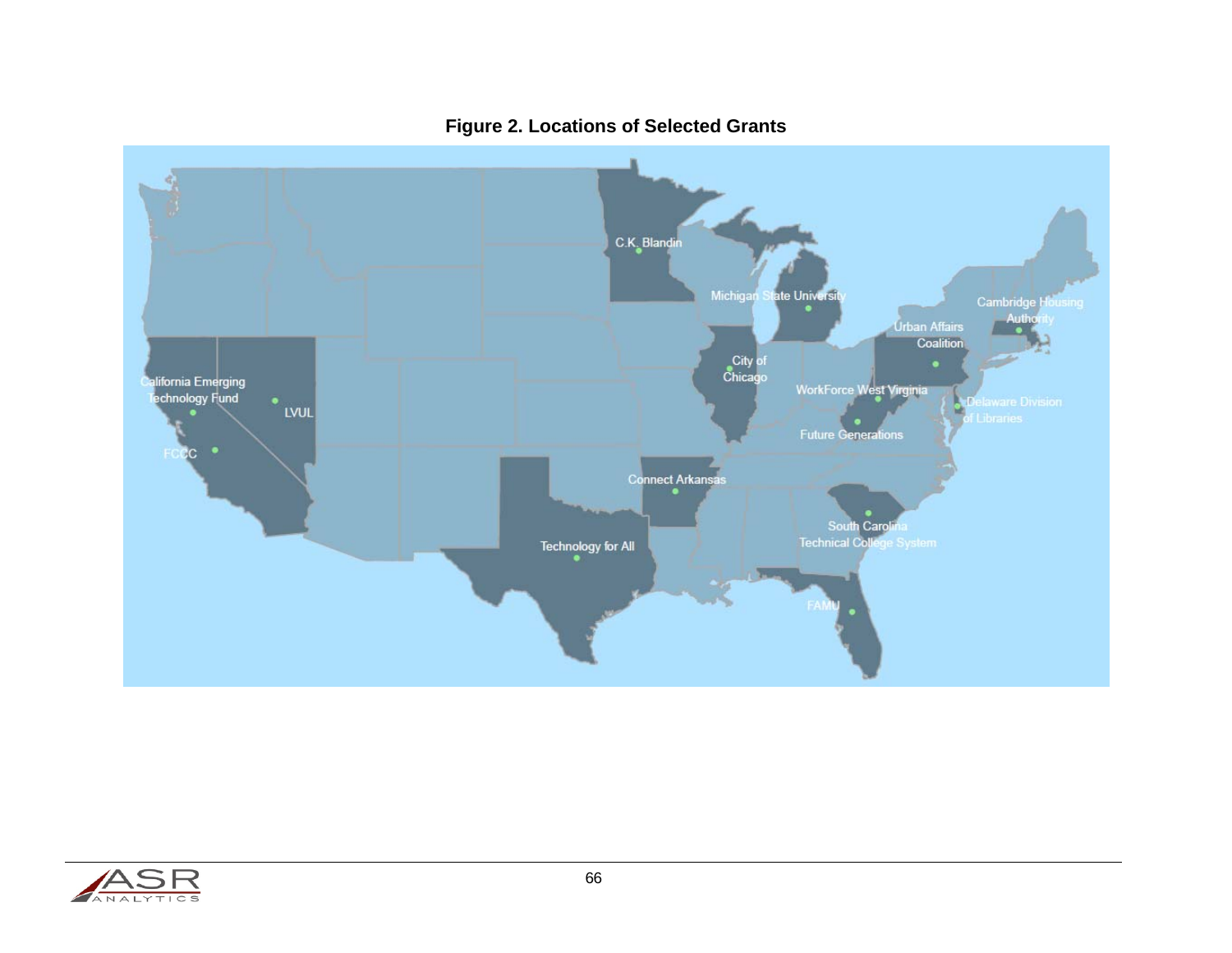The evaluation study team identified a service area for each of the grants included in the study. This service area includes regions in geographic proximity to grant activity that could reasonably be expected to include the vulnerable populations that the grant is intended to serve. Table 24 and Table 25, below, present a description of each service area defined shortly after the site visit.

| <b>Grantee</b> | <b>Service Area Description</b>                                                                                                                                                                                                                                                                                                                                                                                                                                                                                                                                                                                                                                                                                                                                                                                                                                                           |
|----------------|-------------------------------------------------------------------------------------------------------------------------------------------------------------------------------------------------------------------------------------------------------------------------------------------------------------------------------------------------------------------------------------------------------------------------------------------------------------------------------------------------------------------------------------------------------------------------------------------------------------------------------------------------------------------------------------------------------------------------------------------------------------------------------------------------------------------------------------------------------------------------------------------|
| <b>CHA</b>     | The Cambridge Housing Authority service area is composed of the census tracts<br>surrounding the nearby public housing complexes. Most of the users of the computer<br>centers we observed were residents of these nearby complexes. Residents of the census<br>tracts surrounding the public computer centers generally have lower incomes, are more<br>likely to speak a language other than English, and are more likely to be non-White than the<br>residents of the City of Cambridge or the nation as a whole.                                                                                                                                                                                                                                                                                                                                                                      |
| <b>DDL</b>     | The DDL service area is composed of the three counties that make up the entire state of<br>Delaware. Lab coordinators report that patrons are primarily unemployed, blue-collar<br>workers between the ages of 20 and 50 with limited computer skills. Most patrons are<br>actively seeking employment or to further their education to enhance future employment<br>opportunities by seeking a degree or certification. The open lab and training course users<br>do not trend toward a specific gender or ethnicity.                                                                                                                                                                                                                                                                                                                                                                    |
| <b>FAMU</b>    | The Center for Public Computing and Workforce Development grant serves three counties<br>in northwestern Florida: Leon, Gadsden, and Jefferson. Nearly 35 percent of the<br>population in the service area identifies as African American, a rate more than double the<br>state and almost three times the national average. The unemployment rate in the service<br>area is higher than in both the state of Florida and the nation. Nearly 20 percent of<br>households have incomes of less than \$25,000. The poverty rate in the service area is also<br>higher than those of the state and nation.                                                                                                                                                                                                                                                                                   |
| <b>LVUL</b>    | The Nevada Public Computer Centers (NVPCC) project serves low-income residents of<br>Clark County, Nevada, including Southern Nevada Regional Housing Authority (SNRHA)<br>residents. PCCs are located in public housing developments and community and senior<br>centers in the most economically disadvantaged communities in the cities of Las Vegas,<br>North Las Vegas, and Henderson and unincorporated areas of Clark County. The service<br>area includes about 4 percent of the population of the state of Nevada, and contains a<br>significantly greater percentage of African Americans and Hispanic or Latino individuals<br>when compared to both the state and nation. The unemployment rate in the service area is<br>4 percentage points higher than the state and the nation, and nearly a third of service area<br>households have annual incomes lower than \$25,000. |
| <b>MSU</b>     | Michigan State University focuses the Evidence Based Computer Centers II project on<br>urban centers most affected by the economic decline, targeting communities with the<br>greatest need for broadband services, and one tribal area. As a result, the targeted<br>populations are generally low-income, unemployed, disabled, minorities, elderly, or youth.<br>Members of these targeted populations have been found to have lower levels of<br>broadband adoption. The census tracts in which the public computer centers funded by the<br>grant are located are less ethnically diverse than either the State of Michigan or the nation.                                                                                                                                                                                                                                           |
| <b>SCTCS</b>   | The entire state of South Carolina is served by South Carolina Technical College System<br>(SCTCS), a network of 16 technical colleges. College campuses and satellite locations<br>reach all 46 counties in the state. SCTCS has a population of about 4.4 million people.<br>South Carolina has a significantly greater percentage of self-reported African Americans<br>than the nation, but a significantly lower percentage of Hispanic or Latino residents.                                                                                                                                                                                                                                                                                                                                                                                                                         |

# **Table 24: Service Area Descriptions of Selected PCC Grants**

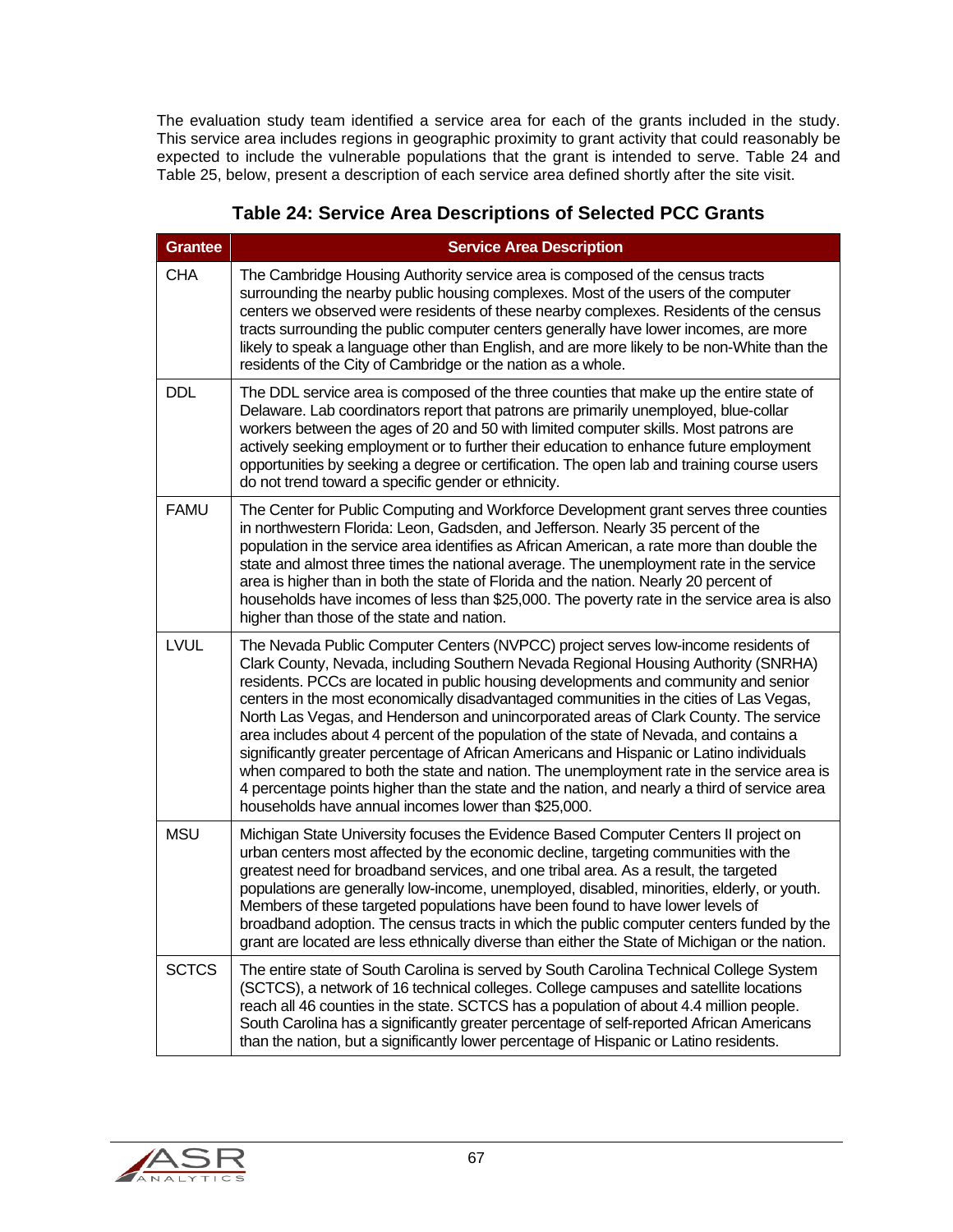| <b>Grantee</b> | <b>Service Area Description</b>                                                                                                                                                                                                                                                                                                                                                                                                                                                                                                                                                                                                                                          |
|----------------|--------------------------------------------------------------------------------------------------------------------------------------------------------------------------------------------------------------------------------------------------------------------------------------------------------------------------------------------------------------------------------------------------------------------------------------------------------------------------------------------------------------------------------------------------------------------------------------------------------------------------------------------------------------------------|
| <b>TFA</b>     | The Texas Connects Coalition (TXC2) service area comprises fourteen rural and urban<br>counties across southwest Texas with locations in Houston, Austin, San Antonio, Duval<br>County, and small communities in the Brazos Valley. TFA and Austin Free-Net (AFN)<br>worked together to identify 70 sites that capture Texas's diversity and meet the needs of<br>low-income and under-resourced Texas residents. The selected centers serve diverse<br>populations including Hispanic, African American, White, and Asian patrons. About 39<br>percent of service area residents speak a language other than English in their homes,<br>almost twice the national rate. |
| <b>WFWV</b>    | The One Stop Public Computer Center Modernization project activities encompass 20 of<br>West Virginia's 55 counties. The grant's priority is to serve the unemployed, disabled,<br>veteran, and low-income members of the state's population. The service area has a higher<br>composition of individuals over the age of 59 and a smaller percentage of individuals under<br>the age of 20 than the nation. More than half of service area households have an income<br>below \$50,000, compared to 40 percent of households nationwide.                                                                                                                                |

# **Table 25: Service Area Descriptions of Selected SBA Grants**

| <b>Grantee</b>      | <b>Service Area Description</b>                                                                                                                                                                                                                                                                                                                                                                                                                                                                                                                                                                                                                                                                                                  |
|---------------------|----------------------------------------------------------------------------------------------------------------------------------------------------------------------------------------------------------------------------------------------------------------------------------------------------------------------------------------------------------------------------------------------------------------------------------------------------------------------------------------------------------------------------------------------------------------------------------------------------------------------------------------------------------------------------------------------------------------------------------|
| C.K. Blandin        | The Minnesota Intelligent Rural Communities (MIRC) initiative targets eleven<br>Demonstration Communities. The projects implemented by the Demonstration<br>Communities take place at libraries, schools, healthcare facilities, support agencies,<br>or businesses. The region surrounding the Demonstration Communities is, in general,<br>older and less ethnically diverse than the state population, with lower levels of income<br>and education. Broadband service is generally of poorer quality than that found in the<br>rest of the state. About 54 percent of the service area population subscribes to<br>broadband, which is lower than the state (62 percent) and the national subscription<br>rate (59 percent). |
| <b>CETF</b>         | CETF serves all of California, including the Bay Area, Central Valley, Los Angeles,<br>Inland Empire, and Orange/San Diego service regions. CETF targets service to<br>households with an income under \$40,000. The Central Valley has the largest<br>percentage of households with an income of less than \$40,000, at 35 percent. All<br>service regions have more than twice the national percentage of individuals who are<br>Hispanic or Latino, with the exception of the Bay Area, which is eight percentage<br>points higher than the nation. The service area also includes a large percentage of<br>persons speaking languages other than English in the home.                                                        |
| City of<br>Chicago  | The Smart Chicago grant's service area reaches five moderate- and low-income<br>Smart Communities located throughout Chicago-Auburn Gresham, Chicago Lawn,<br>Englewood, Humboldt Park, and Pilsen. The service area has a total population of<br>410,439, about 15 percent of Chicago's population. The population in the service area<br>is 49 percent African American, 15 percentage points higher than in Chicago and far<br>above Illinois and the nation. The service area also has a higher percentage of<br>Hispanics or Latinos than the city of Chicago and almost three times the percentage<br>of Hispanics or Latinos in the state and nation.                                                                     |
| Connect<br>Arkansas | Connect Arkansas's service area covers 57 of Arkansas's 75 counties. The average<br>poverty rate in the counties served by the grant is 21.5 percent, nearly 65 percent<br>greater than the national average. The service area has a larger relative African<br>American population (21 percent) compared to the state and the nation (16 and 12<br>percent, respectively). Thirty-two percent of the service area population subscribes to<br>broadband. That figure is lower than both the 43 percent state adoption rate and 59<br>percent national adoption rate.                                                                                                                                                            |

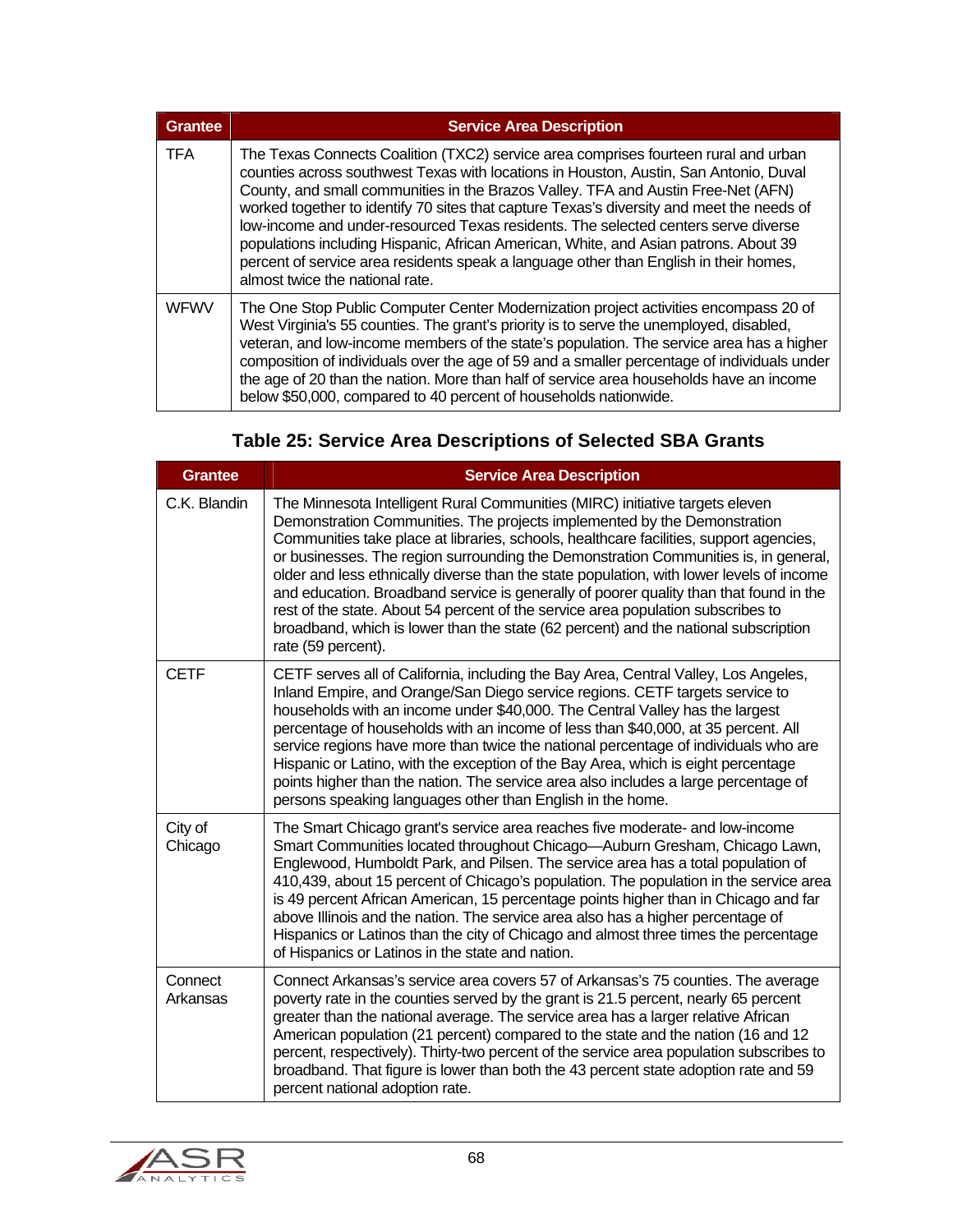| <b>Grantee</b>        | <b>Service Area Description</b>                                                                                                                                                                                                                                                                                                                                                                                                                                                                                                                                                                                                                                                                                                                                                                                                                                                                                                                                     |
|-----------------------|---------------------------------------------------------------------------------------------------------------------------------------------------------------------------------------------------------------------------------------------------------------------------------------------------------------------------------------------------------------------------------------------------------------------------------------------------------------------------------------------------------------------------------------------------------------------------------------------------------------------------------------------------------------------------------------------------------------------------------------------------------------------------------------------------------------------------------------------------------------------------------------------------------------------------------------------------------------------|
| <b>FCCC</b>           | The FCCC service area is composed of the 37 counties in the state that are<br>associated with the project's two primary programs. Each of these programs has a<br>distinct service area, overlapping in only four counties. FCCC's service area includes<br>33.2 million of the 36.3 million residents of California.                                                                                                                                                                                                                                                                                                                                                                                                                                                                                                                                                                                                                                               |
| Future<br>Generations | The Future Generations Graduate School BTOP grant focuses on rural, low-income,<br>and geographically isolated communities throughout West Virginia. No particular<br>demographic is targeted in the selection of fire stations beyond the prioritization of the<br>most economically distressed counties. Individual computer labs, however, may serve<br>seniors, the unemployed, or students based on the demographic characteristics of<br>the community they serve. Slightly less than half of West Virginia's population resides<br>within the grant's service area. The population of both the service area (95 percent)<br>and the State of West Virginia (94 percent) is almost entirely White, as compared to<br>75 percent of the population nationwide. The service area has a poverty rate of nearly<br>20 percent, 6 percentage points higher than the national average and more than 2<br>percentage points greater than the State of West Virginia. |
| <b>UAC</b>            | The Freedom Rings: SBA project targets at-risk youth, those living with HIV/AIDS, the<br>homeless and formerly homeless, those in public housing, recovering addicts, and ex-<br>offenders throughout the City of Philadelphia. Geographically, the grant serves the<br>entire City of Philadelphia. Many residents of the city belong to groups with historically<br>lower levels of broadband adoption. For example, the unemployment rate in<br>Philadelphia is more than five percentage points greater than in the state as a whole.                                                                                                                                                                                                                                                                                                                                                                                                                           |

Table 26 and Table 27, below, summarize the selected grant's progress through Calendar Quarter 4, 2011. The evaluation study team completed site visits in Calendar Quarter 3, 2011. Quarterly statistics during the visits are highlighted in the table below. At the time of the site visits, grantees had collectively spent \$46.6 million dollars of their combined budget of \$109.2 million (42.7 percent). Through Calendar Quarter 4, 2011, the selected grantees have spent approximately 50 percent of their total funds (including both federal award and match dollars).<sup>345</sup> "N/A" indicates that no data were reported in that quarter for that grant.

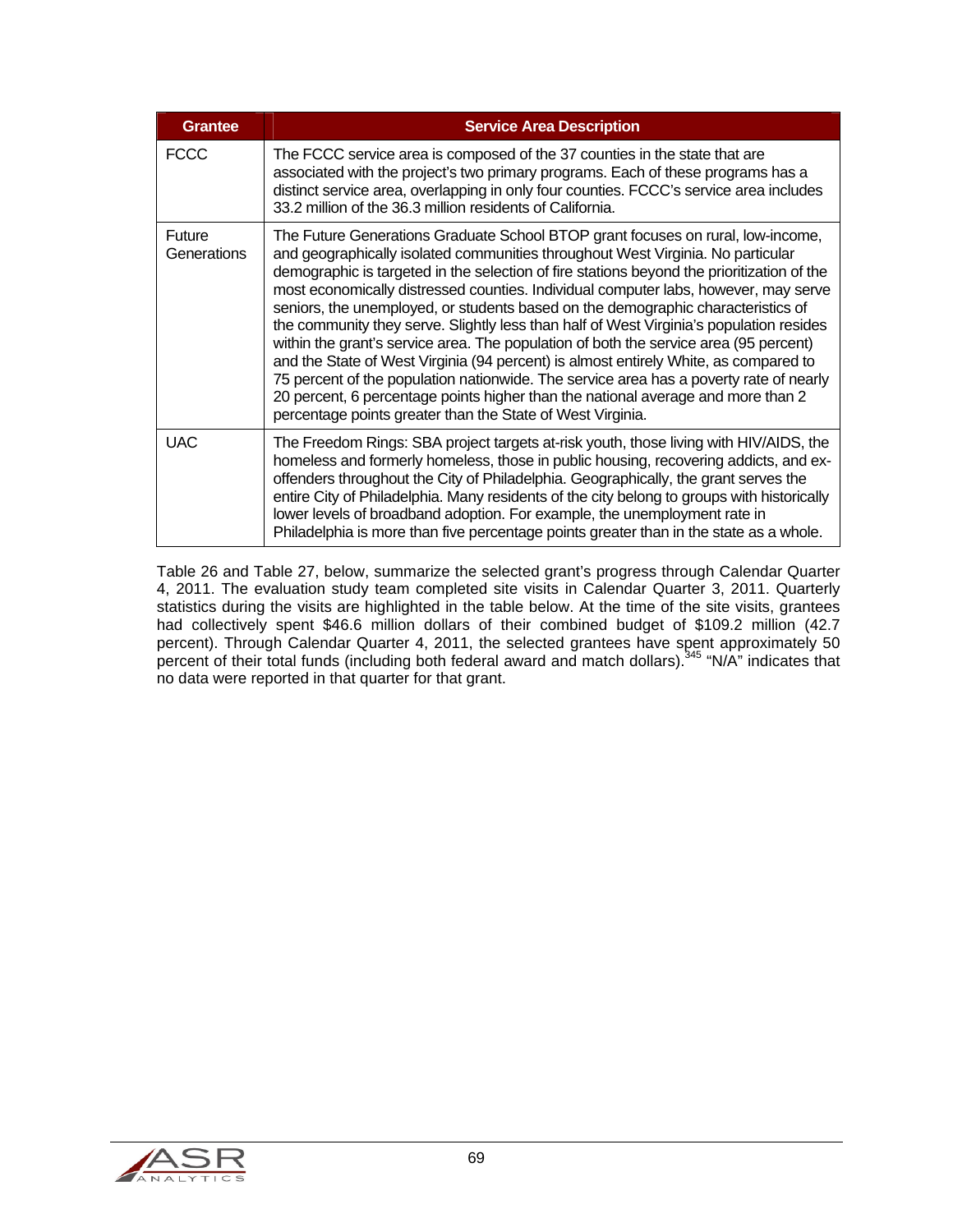| Grantee <sup>346</sup>    | 2010 Q2 | 2010 Q3 | 2010 Q4 | 2011 Q1 | 2011 Q2 | 2011 Q3 | 2011 Q4 |
|---------------------------|---------|---------|---------|---------|---------|---------|---------|
| C.K. Blandin              | 1%      | 20%     | 34%     | 44%     | 51%     | 58%     | 72%     |
| <b>Connect Arkansas</b>   | N/A     | N/A     | 3%      | 8%      | 13%     | 20%     | 30%     |
| <b>CHA</b>                | 12%     | 14%     | 26%     | 35%     | 47%     | 51%     | 60%     |
| <b>CETF</b>               | 15%     | 32%     | 51%     | 64%     | 77%     | 87%     | 87%     |
| City of Chicago           | 22%     | 3%      | 10%     | 8%      | 10%     | 25%     | 30%     |
| <b>DDL</b>                | N/A     | N/A     | 0%      | 0%      | 18%     | 23%     | 30%     |
| <b>FAMU</b>               | N/A     | N/A     | 0%      | 5%      | 2%      | 7%      | 18%     |
| <b>FCCC</b>               | N/A     | N/A     | 18%     | 41%     | 42%     | 46%     | 59%     |
| <b>Future Generations</b> | 7%      | 18%     | 24%     | 29%     | 39%     | 48%     | 57%     |
| <b>LVUL</b>               | 7%      | 22%     | 29%     | 40%     | 50%     | 50%     | 61%     |
| <b>MSU</b>                | N/A     | N/A     | 1%      | 11%     | 43%     | 57%     | 62%     |
| <b>SCTCS</b>              | 14%     | 39%     | 51%     | 50%     | 60%     | 66%     | 68%     |
| <b>TFA</b>                | N/A     | N/A     | 4%      | 26%     | 36%     | 42%     | 49%     |
| <b>UAC</b>                | N/A     | N/A     | 1%      | 4%      | 11%     | 15%     | 20%     |
| <b>WFWV</b>               | 1%      | 5%      | 15%     | 21%     | 28%     | 33%     | 40%     |

**Table 26. Progress of Selected PCC and SBA Grants (Percent Completion) as of December 2011** 

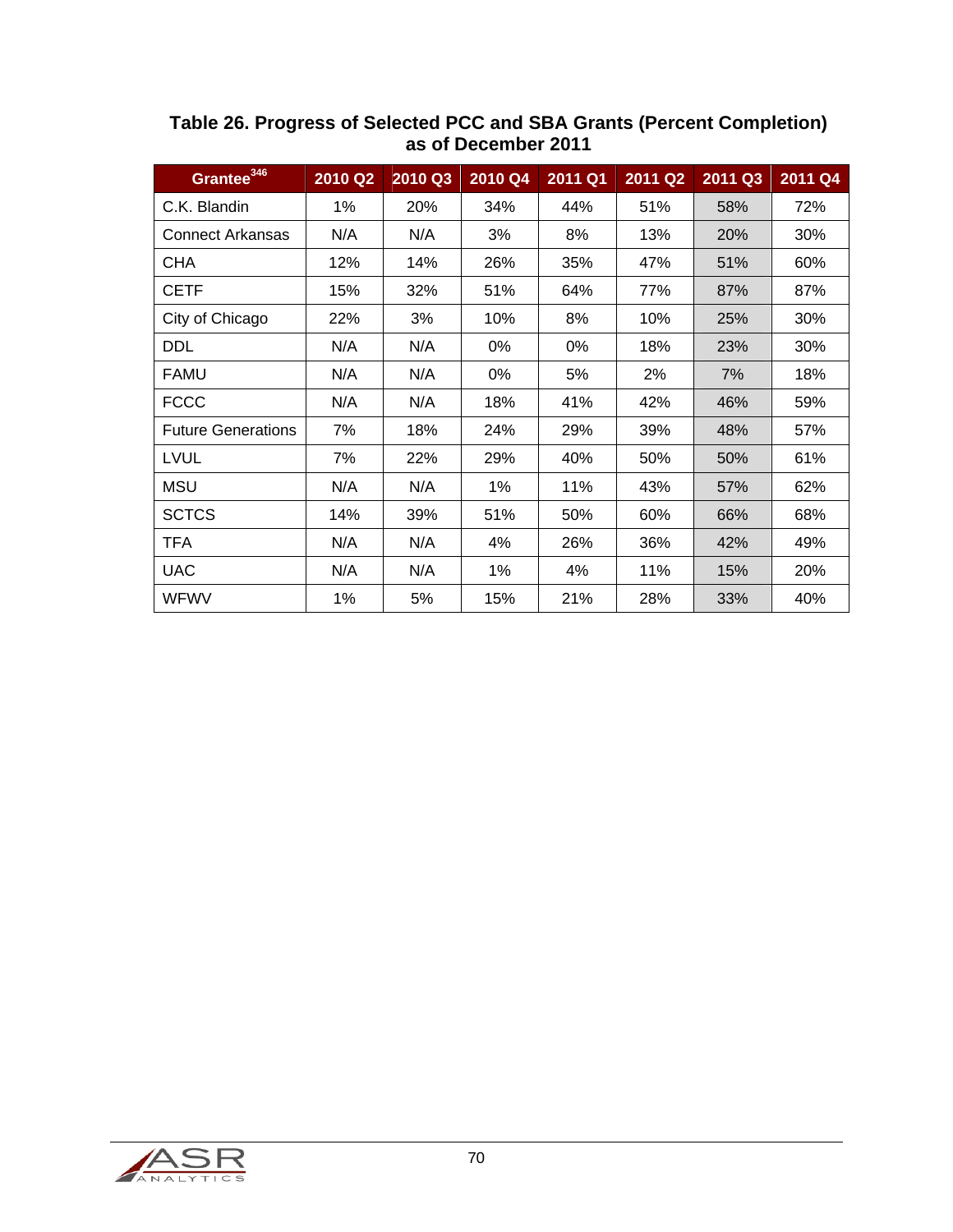| Grantee <sup>347</sup>    | 2010 Q2     | 2010 Q3      | 2010 Q4      | 2011 Q1      | 2011 Q2      | 2011 Q3      | 2011 Q4      | <b>Total Funds</b> |
|---------------------------|-------------|--------------|--------------|--------------|--------------|--------------|--------------|--------------------|
| C.K. Blandin              | \$74,336    | \$1,011,165  | \$1,738,615  | \$2,479,517  | \$2,836,789  | \$3,678,354  | \$4,566,619  | \$6,383,996        |
| <b>Connect Arkansas</b>   | N/A         | N/A          | \$46,739     | \$260,733    | \$512,372    | \$789,708    | \$1,144,616  | \$4,739,985        |
| <b>CHA</b>                | \$64,233    | \$172,416    | \$320,491    | \$438,341    | \$573,602    | \$631,767    | \$740,660    | \$1,240,068        |
| <b>CETF</b>               | \$1,544,832 | \$2,838,056  | \$4,724,961  | \$6,017,163  | \$7,167,212  | \$8,111,493  | \$8,157,608  | \$9,360,672        |
| City of Chicago           | \$151,044   | \$2,160,121  | \$888,506    | \$731,612    | \$918,606    | \$2,222,444  | \$2,671,793  | \$8,843,435        |
| <b>DDL</b>                | N/A         | N/A          | \$0          | \$0          | \$524,594    | \$671,877    | \$838,265    | \$2,908,023        |
| <b>FAMU</b>               | N/A         | N/A          | \$31,826     | \$91,870     | \$61,747     | \$131,522    | \$341,661    | \$1,888,121        |
| <b>FCCC</b>               | N/A         | N/A          | \$2,518,487  | \$5,771,661  | \$5,880,903  | \$6,509,803  | \$8,327,991  | \$14,123,900       |
| <b>Future Generations</b> | \$408,589   | \$1,006,151  | \$1,342,162  | \$1,641,731  | \$2,175,877  | \$2,689,556  | \$3,219,743  | \$5,621,966        |
| <b>LVUL</b>               | \$564,486   | \$1,247,065  | \$1,525,499  | \$2,143,548  | \$2,872,934  | \$3,544,687  | \$4,241,524  | \$6,917,023        |
| <b>MSU</b>                | N/A         | N/A          | \$79,580     | \$889,001    | \$3,139,372  | \$4,319,866  | \$4,689,555  | \$7,597,360        |
| <b>SCTCS</b>              | \$243,229   | \$1,762,650  | \$2,657,337  | \$3,428,470  | \$3,988,874  | \$4,694,388  | \$5,092,421  | \$7,454,223        |
| <b>TFA</b>                | N/A         | N/A          | \$499,303    | \$3,210,791  | \$4,393,760  | \$5,242,693  | \$6,022,349  | \$12,259,378       |
| <b>UAC</b>                | N/A         | N/A          | \$146,443    | \$427,246    | \$1,405,492  | \$2,583,196  | \$3,464,471  | \$17,427,981       |
| <b>WFWV</b>               | \$10,956    | \$123,616    | \$282,491    | \$509,851    | \$691,963    | \$809,768    | \$988,340    | \$2,469,600        |
| <b>Total</b>              | \$3,061,705 | \$10,321,240 | \$16,802,440 | \$28,041,535 | \$37,144,097 | \$46,631,122 | \$54,507,616 | \$109,235,731      |

# **Table 27. Expenditures of Selected PCC and SBA Grants as of December 2011**

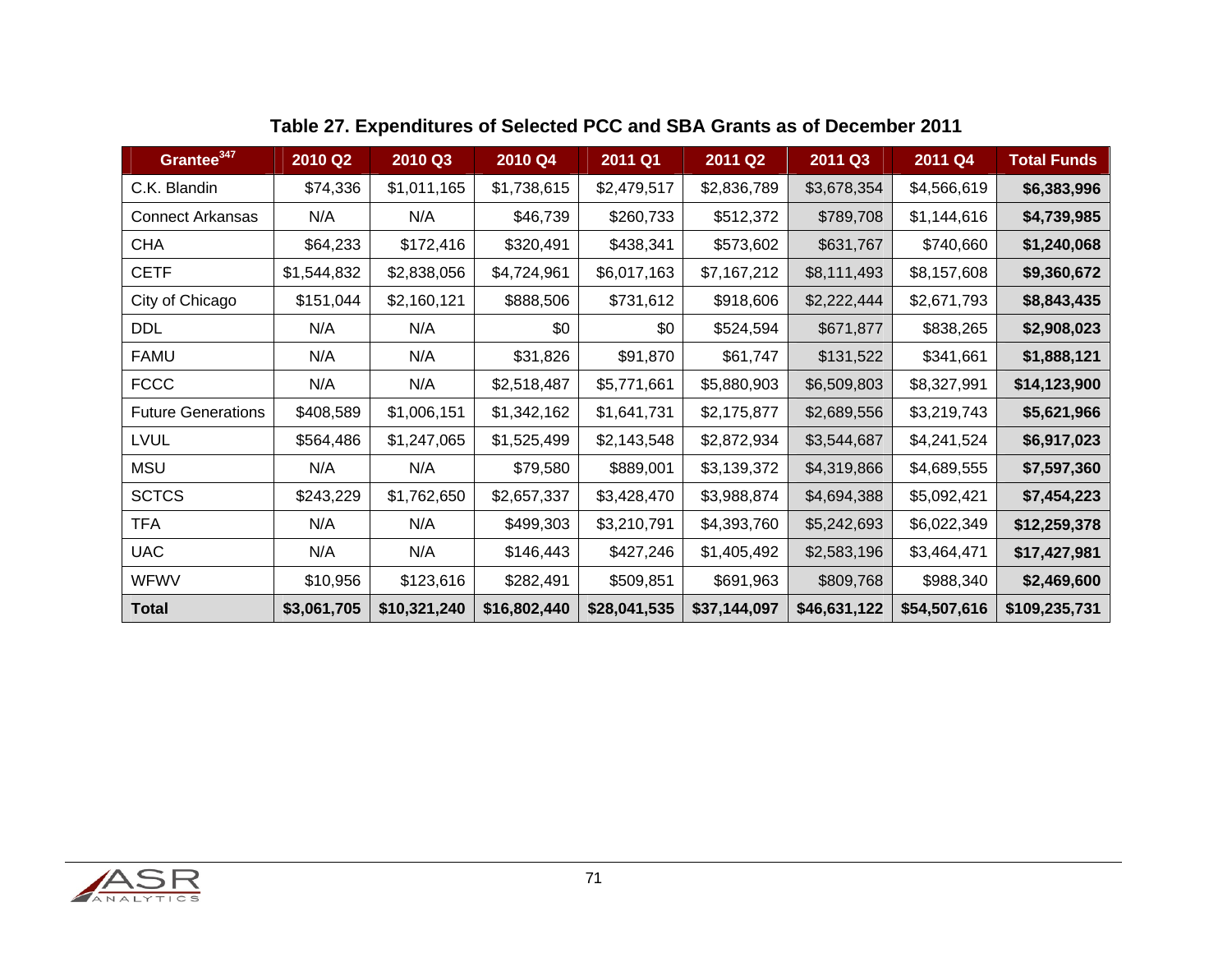# Appendix C. Focus Area Taxonomy

#### C.1 Workforce and Economic Development

Workforce and Economic Development is intended to increase overall employment of the target population, or to assist employed members of that population in finding jobs that are more highly paid, offer better benefits, or present a more attractive career path, including self-employment. In order for project activities to be included in the Workforce and Economic Development category, it must be the intention of the grantee to assist members of the workforce in improving their employment outcomes, and project resources must be devoted to this purpose.

Below are some examples of project activities that could be considered Workforce and Economic Development.

|    | <b>Taxonomy</b>                                                                                                                                                | <b>Potential Social and Economic Benefits</b>                                                                                            |
|----|----------------------------------------------------------------------------------------------------------------------------------------------------------------|------------------------------------------------------------------------------------------------------------------------------------------|
| 1. | Taking training to improve employment<br>outcomes:                                                                                                             | <b>Benefits to Job Seekers</b><br>Reduced unemployment <sup>351</sup><br>$\bullet$                                                       |
|    | Obtaining information on an employer or<br>а.<br>position                                                                                                      | Improved job matches, resulting in<br>$\bullet$<br>increased productivity <sup>352,353,354,355</sup>                                     |
|    | Searching for a job<br>b.<br>Filling out a job application<br>c.                                                                                               | Fewer geographic boundaries on job<br>$\bullet$<br>search <sup>356</sup><br>Independent contracting feasible as a<br>$\bullet$           |
|    | Submitting a résumé<br>d.<br>Scheduling or performing a job interview<br>е.                                                                                    | career alternative in remote<br>locations <sup>357</sup>                                                                                 |
|    | Taking job-related training <sup>348</sup><br>f.<br>Digital literacy training intended to improve<br>g.<br>workforce readiness                                 | <b>Benefits to Rural Areas</b><br>Broadband allows rural areas to<br>compete for low- and high-end service                               |
| 2. | Performing work for pay or as part of career<br>development                                                                                                    | jobs, the area of highest economic<br>growth <sup>358</sup>                                                                              |
| 3. | Entrepreneurial activities:<br>Obtaining information on starting a business<br>а.                                                                              | Improved access to inputs and<br>$\bullet$<br>markets, especially in rural areas <sup>359,360</sup>                                      |
|    | Obtaining or renewing a business license<br>b.<br>online                                                                                                       | Increased telework opportunities,<br>$\bullet$<br>especially for rural areas <sup>361</sup><br>Increased job and population<br>$\bullet$ |
|    | Obtaining information on business taxes,<br>c.<br>fees, and license requirements online                                                                        | growth <sup>362,363</sup><br><b>Benefits to Businesses</b>                                                                               |
| 4. | Writing a business plan <sup>349</sup><br>d.<br>Operating one's business online:                                                                               | Improved recognition of local business<br>$\bullet$<br>through websites and social                                                       |
|    | Developing an online presence for one's<br>a.<br>business, including creating a website,<br>working with search engine sites, and<br>working with review sites | networking <sup>364</sup><br>Increased productivity of commercial<br>$\bullet$<br>subscribers <sup>365,366</sup>                         |
|    | Selling products or services through the web<br>b.                                                                                                             |                                                                                                                                          |
|    | Communicating with customers using email<br>c.<br>or social networking tools                                                                                   |                                                                                                                                          |
|    | Purchasing inputs to one's business online<br>d.                                                                                                               |                                                                                                                                          |
| 5. | Performing work-related research <sup>350</sup>                                                                                                                |                                                                                                                                          |

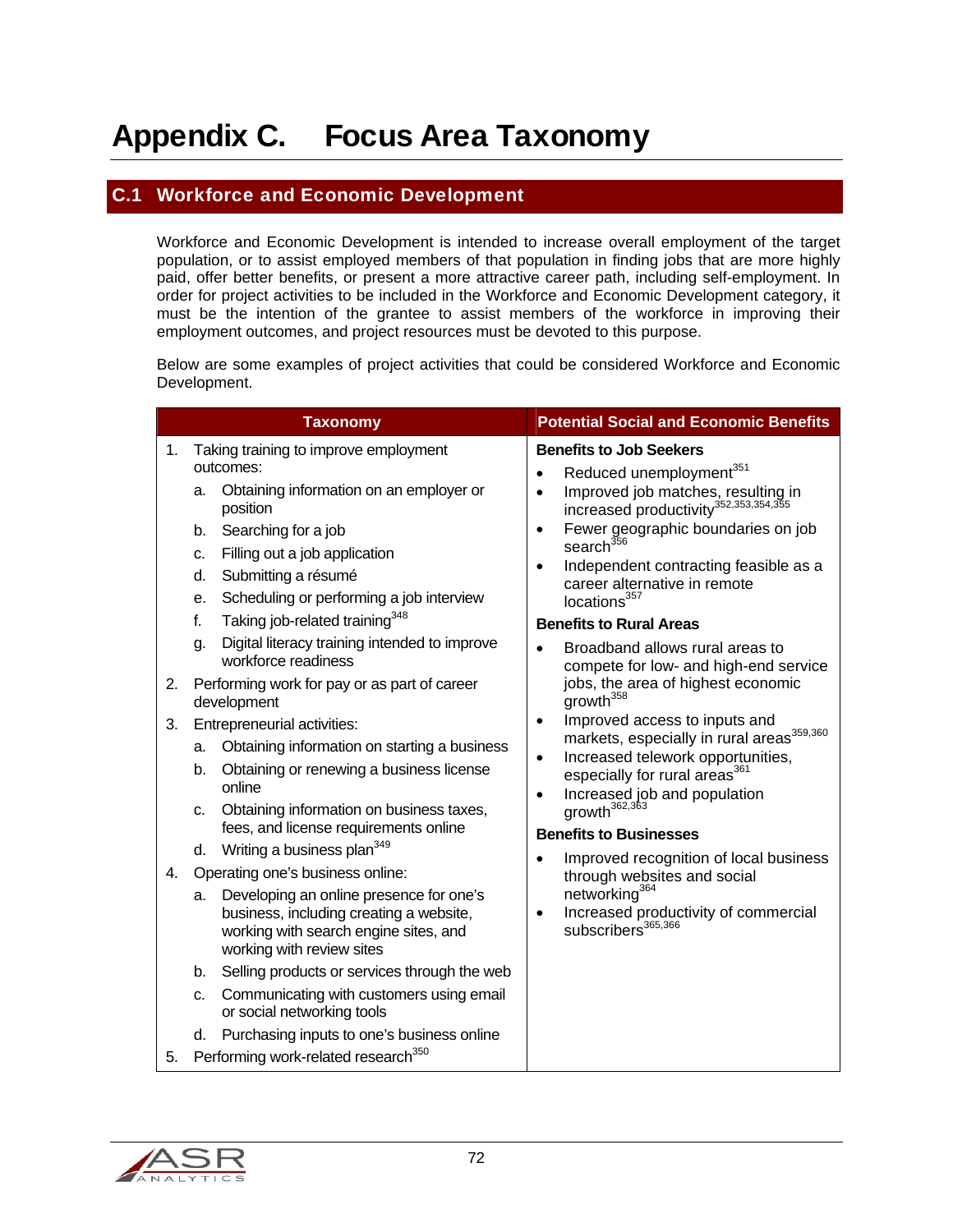Below are examples of activities that would not be considered related to Workforce and Economic Development:

- 1. Undertaking any of the activities listed above, but not as part of a program intended by the grantee to promote improved employment outcomes. For instance, while users of a public computer center could perform these activities, they might be undertaken without assistance of the grantee. In general, the grantee must provide more than lab time and the oversight of a lab coordinator.
- 2. Digital Literacy training, or other training, if this training is not intended by the grantee to improve employment outcomes. Training on software such as Microsoft Office is considered to be workforce development if it is taken as part of an overall workforce development effort. Otherwise it is Digital Literacy training.
- 3. Discussing one's employment situation with others, using email, social networking sites or other means, if the discussion is not part of an effort to improve employment outcomes.
- 4. Researching health insurance, unless this research is connected to a job offer or the collection of information about a job or career.

Buying or selling items online, if these transactions are not one's employment or not part of a business plan. For instance, selling one's used household items on eBay is not Workforce and Economic Development.

## C.2 Education and Training

The Education and Training category is intended to include activities that lead to a certificate or diploma that would typically be awarded by an educational institution, or that indicates that the recipient has received training that is recognized as valuable for career advancement. Examples of certificates or diplomas include the following: community college, four-year college, advanced degrees, general equivalency degrees, certifications in advanced software technologies such as network engineering, and other licenses or certifications that reflect knowledge of a particular subject at a level that would typically be taught at an educational institution. Below are examples of activities that would be considered educational.

|    | <b>Taxonomy</b>                                                                                         | <b>Potential Social and Economic Benefits</b>                                                                                           |
|----|---------------------------------------------------------------------------------------------------------|-----------------------------------------------------------------------------------------------------------------------------------------|
| 1. | Researching a degree or certificate program                                                             | <b>Benefits to Students</b>                                                                                                             |
| 2. | Taking a class or online training that leads to a<br>professional certification, degree, or GED         | Improved student<br>$\bullet$<br>performance <sup>367,368,369,370,371,372,373,374,375,</sup>                                            |
| 3. | Administrative activities associated with course<br>instruction:                                        | Improved educational resources for<br>٠                                                                                                 |
|    | Applying for a degree or certificate program<br>a.<br>online                                            | nontraditional or disabled students,<br>and students in geographically remote<br>areas or poor districts <sup>377,378,379,380,381</sup> |
|    | Applying for financial aid online<br>b.                                                                 | Increased levels of education <sup>382,383</sup><br>٠                                                                                   |
|    | Registering for a course online<br>C.                                                                   | More personalized educational                                                                                                           |
| 4. | Activities complementing classroom instruction:                                                         | activities <sup>384</sup>                                                                                                               |
|    | Completing schoolwork, including writing<br>a.<br>papers or using digital media for class<br>activities | Increased student-teacher<br>٠<br>engagement through social<br>networking <sup>385</sup>                                                |
|    | Researching information to complete<br>b.                                                               | <b>Benefits to Teachers</b>                                                                                                             |
|    | educational assignments                                                                                 | Increased teacher productivity <sup>386</sup>                                                                                           |
|    | Taking an exam online<br>C.                                                                             | <b>Benefits to School Districts</b>                                                                                                     |
|    | Communicating with teachers or professors<br>d.<br>using email or social networking tools               | Improved school enrollment rates <sup>387</sup><br>$\bullet$<br>Improved interaction among students,                                    |

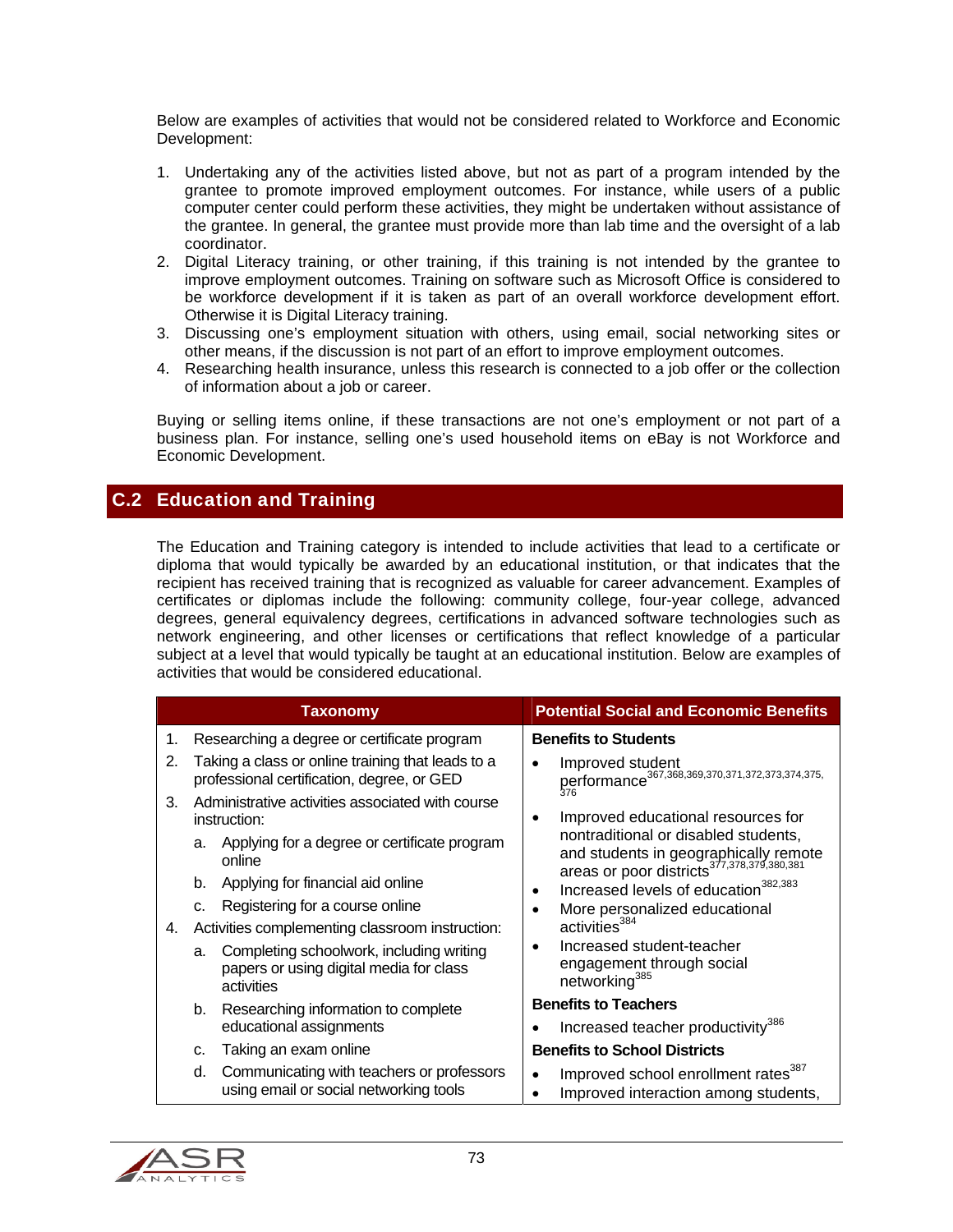|                                                                  |    | Taxonomy                                                                                                                  | <b>Potential Social and Economic Benefits</b>                                                                 |
|------------------------------------------------------------------|----|---------------------------------------------------------------------------------------------------------------------------|---------------------------------------------------------------------------------------------------------------|
|                                                                  |    | e. Purchasing textbooks or required texts<br>online, or obtaining texts through Kindle or<br>other services for e-readers | parents, teachers, and school<br>administrators <sup>388</sup><br>Lower-cost, more effective training of<br>٠ |
|                                                                  |    | Conducting a study group online                                                                                           | workers <sup>389,390</sup>                                                                                    |
|                                                                  | q. | Using online resources in one's role as a<br>teacher, professor or instructor                                             |                                                                                                               |
| Learning English or another language using<br>5.<br>online tools |    |                                                                                                                           |                                                                                                               |

Below are some activities that would not be considered Education-related:

- 1. Undertaking any of the activities listed above, but not as part of a program intended by the grantee to promote educational outcomes. For instance, while users of a public computer center could perform these activities, they might be undertaken without assistance of the grantee. In general, the grantee must provide more than lab time and the oversight of a lab coordinator.
- 2. Activities that would be considered basic digital literacy. This includes activities describe under Digital Literacy, below. Online training in tools such as Microsoft Office would not be considered Education, unless they were part of a larger degree or certificate program.
- 3. Obtaining information from the Internet, if the intent of the search is not to complete an assignment or requirement for a course or other activity leading to a degree or professional certification.
- 4. Discussing educational activities with others using email or social networking tools, if the intent of the discussions is not to complete work toward a degree or certificate requirements.
- 5. Using online resources to pursue coursework that is not intended to lead to a degree or certification.

# C.3 Healthcare

The Healthcare category includes broadband-enabled activities undertaken by participants in PCC/SBA programs to improve their own health or that of someone else. This definition includes not only sophisticated tasks, such as viewing one's medical records online, but also more common activities that might not involve a medical provider at all. In order for a program activity to be considered a Healthcare component of the grant, it must be the grantee's intention that the activity in question result in improved participation in self-care or care of others as a result of an individual's participation.

Below are some examples of activities that would be considered Healthcare activities.

| <b>Taxonomy</b>                                                                                                                                                                                                                                                                                                                                                                                                                              | <b>Potential Social and Economic Benefits</b>                                                                                                                                                                                                                                                                                                                                                                                                                                                                               |
|----------------------------------------------------------------------------------------------------------------------------------------------------------------------------------------------------------------------------------------------------------------------------------------------------------------------------------------------------------------------------------------------------------------------------------------------|-----------------------------------------------------------------------------------------------------------------------------------------------------------------------------------------------------------------------------------------------------------------------------------------------------------------------------------------------------------------------------------------------------------------------------------------------------------------------------------------------------------------------------|
| Developing awareness of health resources<br>made available by broadband Internet,<br>including websites, videos, support groups,<br>and connections to medical providers<br>Using broadband to obtain health<br>2.<br>information:<br>a. Obtaining information on the risks of a<br>certain medical condition or problem<br>occurring, including information on<br>lifestyle choices or preventive medicine<br>that might reduce those risks | <b>Benefits to Patients</b><br>Improved patient information resulting from<br>$\bullet$<br>ease of accessibility, interactive features,<br>and anonymity <sup>391</sup><br>Improved patient choice of provider and<br>treatment options <sup>392</sup><br>Improved treatment outcomes for physical<br>$\bullet$<br>and mental illness <sup>393,394</sup><br>Lower patient cost in time and transportation<br>٠<br>vs. telephone calls or face-to-face visits <sup>395</sup><br>Improved patient care seeking <sup>396</sup> |

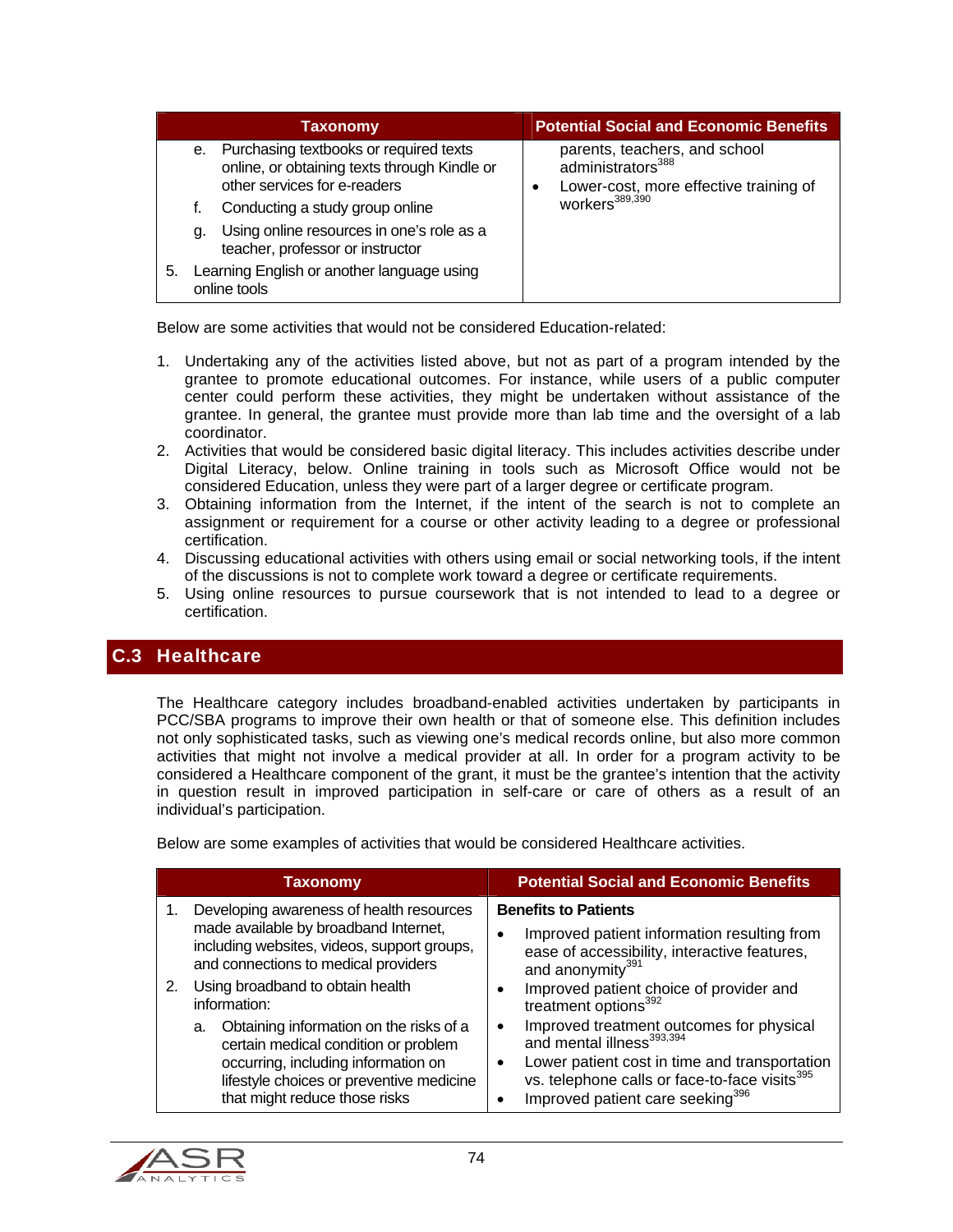|    |    | <b>Taxonomy</b>                                                                                                                                                              |                                     | <b>Potential Social and Economic Benefits</b>                                                                                                                                                                               |
|----|----|------------------------------------------------------------------------------------------------------------------------------------------------------------------------------|-------------------------------------|-----------------------------------------------------------------------------------------------------------------------------------------------------------------------------------------------------------------------------|
|    | b. | Obtaining information on diet, exercise,<br>fitness, and weight control, including<br>learning to use websites that provide<br>individual plan tracking on these<br>subjects | $\bullet$<br>$\bullet$<br>$\bullet$ | More effective health promotion and disease<br>prevention programs <sup>397</sup><br>Faster, more accurate prescriptions <sup>398</sup><br>Improved patient access to healthcare<br>records and test results <sup>399</sup> |
|    | C. | Obtaining information on a specific<br>disease, medical problem, medical<br>treatment, or procedure                                                                          | $\bullet$<br>$\bullet$              | Reduction in duplicative paperwork and<br>$tests^{400,401}$<br>Improved ongoing care <sup>402</sup>                                                                                                                         |
|    | d. | Researching prescription and over-the-<br>counter drugs, their proper uses, and<br>potential side effects                                                                    | $\bullet$<br>$\bullet$              | Improved patient outcomes by providing<br>daily monitoring <sup>403</sup><br>Reduced home care costs by reducing the                                                                                                        |
|    | е. | Obtaining information on alternative or<br>experimental treatments or medicines                                                                                              | $\bullet$                           | number of unnecessary in-home visits <sup>404</sup><br>Reduced hospital length of stay (LOS) <sup>405</sup>                                                                                                                 |
|    | f. | Obtaining information on mental health<br>issues and issues of addiction                                                                                                     | $\bullet$                           | Improved privacy and convenience in<br>obtaining prescription medication or<br>ordering medications <sup>406</sup>                                                                                                          |
|    | g. | Obtaining information on home or<br>workplace health and safety, or health<br>and safety issues in a new<br>environment, including healthy travel                            | $\bullet$                           | Greater availability of drugs for shut-in<br>people, those who live far from a pharmacy,<br>or those in rural areas with limited pharmacy<br>options <sup>407</sup>                                                         |
| 3. |    | Communicating with a healthcare provider<br>online:                                                                                                                          | $\bullet$                           | Improved access to written product<br>information <sup>408</sup>                                                                                                                                                            |
|    | a. | Locating doctors, health professionals,<br>hospitals, or other healthcare providers                                                                                          | $\bullet$<br>$\bullet$              | Reduced cost of online prescription drugs <sup>409</sup><br>Reduced drug interactions resulting from                                                                                                                        |
|    | b. | Accessing medical records online                                                                                                                                             |                                     | multiple prescriptions from different<br>providers <sup>410</sup>                                                                                                                                                           |
|    | c. | Making an appointment with a<br>healthcare professional online                                                                                                               | $\bullet$                           | Improved patient to patient networking and<br>support <sup>411</sup>                                                                                                                                                        |
| 4. |    | Obtaining information on health insurance,<br>applying for insurance, researching                                                                                            |                                     | <b>Benefits to Healthcare Providers</b>                                                                                                                                                                                     |
|    |    | benefits, and accessing insurance claims<br>information online                                                                                                               | $\bullet$                           | Cost savings from reduced unnecessary<br>face-to-face time between health                                                                                                                                                   |
| 5. |    | Providing self-care or care for another<br>based on information obtained from the<br>Internet                                                                                | $\bullet$                           | professionals and the "worried well" <sup>412,413</sup><br>More convenient access to medical care<br>because of asynchronous<br>communications <sup>414</sup>                                                               |
| 6. |    | Purchasing prescription drugs, over-the-<br>counter drugs, or vitamins online                                                                                                |                                     | More complete medical records at lower<br>cost <sup>415</sup>                                                                                                                                                               |
| 7. |    | Teaching healthcare providers about<br>broadband-enabled technologies and<br>practices that can be used by their patients                                                    | $\bullet$<br>$\bullet$              | Improved patient-provider relationship<br>building <sup>416,417</sup><br>Rapid information sharing among all health                                                                                                         |
|    |    |                                                                                                                                                                              |                                     | care providers for the same patient <sup>418</sup>                                                                                                                                                                          |
|    |    |                                                                                                                                                                              | $\bullet$                           | Improved appointment and treatment<br>scheduling                                                                                                                                                                            |
|    |    |                                                                                                                                                                              |                                     | Improved range of health services <sup>420</sup>                                                                                                                                                                            |

Below are examples of some activities that would not be considered Healthcare activities:

- 1. Undertaking any of the activities listed above, but not as part of a program intended by the grantee to promote healthcare outcomes. For instance, while users of a public computer center could perform these activities, they might be undertaken without assistance of the grantee.
- 2. Using social media, email, or other means to discuss medical conditions with friends, family members, or others, if the grantee does not provide access to or training for the modalities with

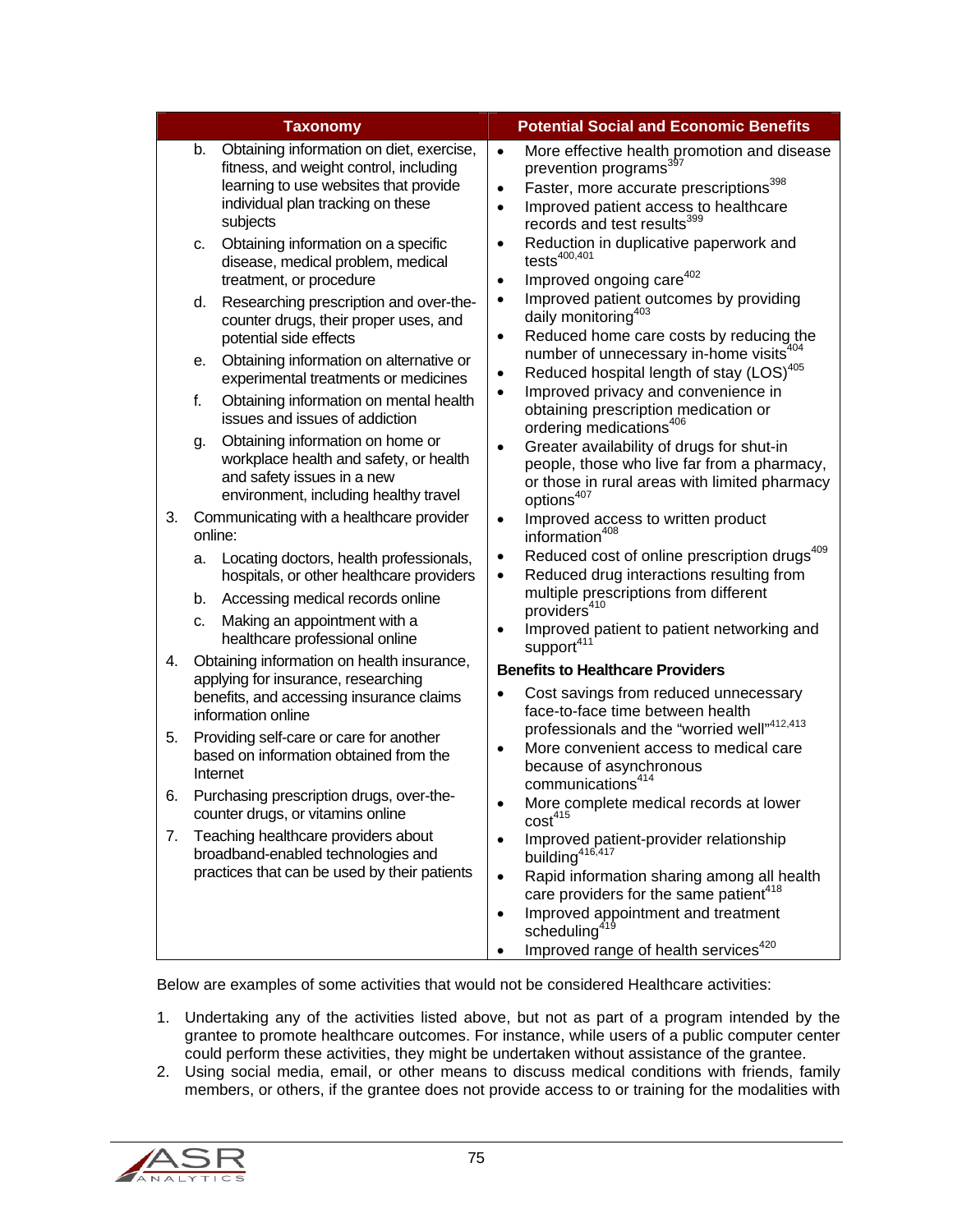the intention of improving healthcare outcomes. Learning to use these tools would be part of Digital Literacy, but not Healthcare.

- 3. Taking online courses or using online resources to complete a course of study in a healthcare discipline that leads to a certificate or degree. These activities would be included under Education and Training.
- 4. Obtaining information on healthcare careers, applying for a job in a healthcare field, learning about healthcare employment options, or developing knowledge of a healthcare-related field for the purpose of obtaining a job. For instance, researching healthcare providers to find open positions for nurses, applying for a position as a personal trainer, or increasing one's knowledge of nutrition with the intent of applying for a job as a trainer. These activities would be considered Workforce and Economic Development.

# C.4 Quality of Life/Civic Engagement

The Quality of Life/Civic Engagement category encompasses the most common activities undertaken by individuals who use broadband Internet, and many of these activities are extensions of or elaborations to digital literacy fundamentals. Drawing on Horrigan (2010), we identify the following activities as pertaining to Quality of Life or Civic Engagement: $^{421}$ 

| <b>Taxonomy</b>                                                                                                                                                                                                                                                                                                                                                                                                                                                                                                                                        | <b>Potential Social and Economic Benefits</b>                                                                                                                                                                                                                                                                                                                                                                                  |
|--------------------------------------------------------------------------------------------------------------------------------------------------------------------------------------------------------------------------------------------------------------------------------------------------------------------------------------------------------------------------------------------------------------------------------------------------------------------------------------------------------------------------------------------------------|--------------------------------------------------------------------------------------------------------------------------------------------------------------------------------------------------------------------------------------------------------------------------------------------------------------------------------------------------------------------------------------------------------------------------------|
| Visiting a federal, state, or local<br>1.<br>government or community website<br>2. Communicating with a government<br>agency, elected official, or community<br>group online or through email<br>Researching or applying for government<br>3.<br>benefits online<br>Obtaining government forms online<br>4.<br>Using email, social networking, or blogs<br>5.<br>to discuss political issues or organize<br>political action<br>Using email, social networking, or blogs<br>6.<br>to discuss issues of interest with one's<br>fellow community members | Improved communication between citizens<br>and government entities <sup>422</sup><br>Lowering the effective cost of civic<br>engagement and community participation <sup>423</sup><br>Increased political engagement and civic<br>participation <sup>424,425,426,427,428,429,430,431,432</sup><br>Increased volunteerism <sup>433</sup><br>٠<br>Improved social connections, especially in<br>rural communities <sup>434</sup> |

As shown above, many activities undertaken by broadband users fit into this category. Below are some examples of activities that would not be considered to belong to the Quality of Life/Civic Engagement category.

- 1. Activities related to employment or job search, if the grantee has the intention of promoting workforce development. For instance, posting a résumé or searching for career information as a result of a class provided by a grantee would be considered Workforce and Economic Development.
- 2. Seeking information on a healthcare or medical topic would be considered Healthcare-related, if the intent of the grantee is to promote positive health outcomes.
- 3. Obtaining training on how to perform quality of life or civic engagement activities in general is considered to belong to the Digital Literacy category unless information is provided on how to use specific Internet resources focused on a quality of life or civic engagement activity. For instance, learning how to register at a website is a Digital Literacy activity. Learning how to register for online banking and balance one's checkbook online is a Quality of Life/Civic Engagement activity.
- 4. School activities or learning English are considered Education and Training activities, if the intent of the grantee is to promote the attainment of a certificate or degree typically awarded by

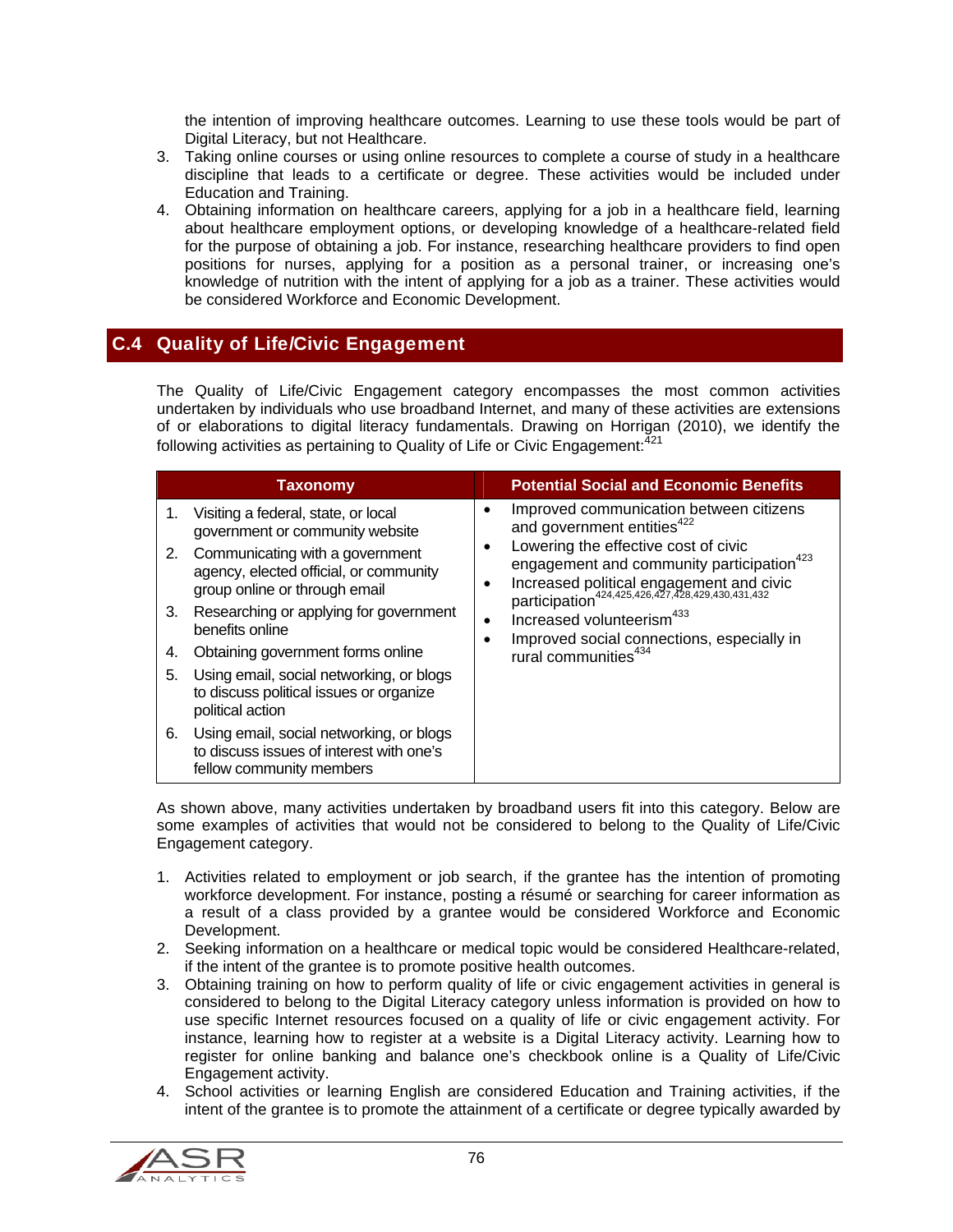an educational institution. Otherwise, these activities are considered Digital Literacy, if the grantee has the intention of promoting digital literacy, or Quality of Life/Civic Engagement, if the grantee does not have the intention of promoting digital literacy.

### C.5 Digital Literacy

This category is fundamental to all the others. Most training provided by PCCs and SBAs will fall into this category, with some exceptions, as noted below. "Digital literacy" defines a set of skills and abilities that enable an individual to interact with the digital aspects of culture, and to maintain a digital identity. Much like conventional literacy, digital literacy includes both fundamental skills and additional capacities developed over time. The definition of digital literacy is not fixed, and depends on the purposes of the researcher and the questions addressed. For the purposes of this analysis, Digital Literacy activities are those designed to help a user develop the capacity to do the following:

|    | <b>Taxonomy</b>                                                                                                                                                                                                                                                                  | <b>Potential Social and Economic Benefits</b>                                                                                                                                                                                                                                                                                                                                                |  |  |  |  |  |  |  |  |  |
|----|----------------------------------------------------------------------------------------------------------------------------------------------------------------------------------------------------------------------------------------------------------------------------------|----------------------------------------------------------------------------------------------------------------------------------------------------------------------------------------------------------------------------------------------------------------------------------------------------------------------------------------------------------------------------------------------|--|--|--|--|--|--|--|--|--|
| 1. | Be aware of the benefits of broadband                                                                                                                                                                                                                                            | <b>Benefits to Individuals</b>                                                                                                                                                                                                                                                                                                                                                               |  |  |  |  |  |  |  |  |  |
| 2. | technology<br>Be able to use a computer with a modern<br>operating system, including understanding<br>how to use a keyboard, a mouse, and a<br>visual interface incorporating icons and<br>folders and a web browser, such as<br>Internet Explorer, Google Chrome, or<br>Firefox | Increased job opportunities <sup>435</sup><br>$\bullet$<br>Increased employment opportunities due to<br>$\bullet$<br>telework <sup>436</sup><br>Higher pay <sup>437</sup><br>$\bullet$<br>Increased economic security <sup>438</sup><br>$\bullet$<br>Recruitment of job seekers, especially in rural<br>$\bullet$<br>areas <sup>439</sup><br>Increased access to and quality of<br>$\bullet$ |  |  |  |  |  |  |  |  |  |
| 3. | Shop for and obtain an affordable<br>computer with adequate capabilities,<br>including locating organizations/services<br>that distribute free or low-cost computers                                                                                                             | healthcare <sup>440</sup><br>Availability of a wide variety of<br>$\bullet$<br>entertainment <sup>441</sup><br>Increased participation in everyday<br>$\bullet$                                                                                                                                                                                                                              |  |  |  |  |  |  |  |  |  |
| 4. | Shop for and obtain an affordable<br>broadband connection with reasonable<br>contract terms, including finding<br>organizations/services that provide<br>discounted or free access to participants                                                                               | economic, social, and community life <sup>442</sup><br>Improved social connections to existing<br>$\bullet$<br>friends and acquaintances, and creation of<br>new relationships based on common<br>interests <sup>443</sup>                                                                                                                                                                   |  |  |  |  |  |  |  |  |  |
| 5. | Understand how to perform basic online<br>activities:                                                                                                                                                                                                                            | Improved social integration of minority<br>$\bullet$<br>populations <sup>444</sup>                                                                                                                                                                                                                                                                                                           |  |  |  |  |  |  |  |  |  |
|    | Obtain and use email<br>a.<br>b.<br>Use the Internet to obtain information<br>using search tools such as Google or<br><b>Bing</b>                                                                                                                                                | More positive attitudes toward aging, and<br>$\bullet$<br>higher levels of perceived social support and<br>connectivity among seniors <sup>445</sup><br>Lower prices for online purchases <sup>446</sup><br>$\bullet$<br>Improved variety of items available for<br>$\bullet$                                                                                                                |  |  |  |  |  |  |  |  |  |
|    | Use social media such as Facebook<br>C.<br>or LinkedIn                                                                                                                                                                                                                           | purchase <sup>447</sup><br>Better purchasing decisions based on online<br>$\bullet$                                                                                                                                                                                                                                                                                                          |  |  |  |  |  |  |  |  |  |
|    | Use the web to share files, photos, or<br>d.<br>videos, including creating this content<br>using photo or video editing tools and<br>software                                                                                                                                    | information <sup>448</sup><br>Savings in time and money for online vs.<br>$\bullet$<br>paper-based activities <sup>449</sup><br>Improved connectivity for social or political<br>$\bullet$                                                                                                                                                                                                   |  |  |  |  |  |  |  |  |  |
|    | Register at a website in order to<br>е.<br>pursue one's personal affairs, such as<br>shopping, banking, or research online                                                                                                                                                       | action <sup>450</sup><br>Increased transparency of public agencies <sup>451</sup><br>$\bullet$<br>Access to improved government<br>services <sup>452,453</sup><br>$\bullet$                                                                                                                                                                                                                  |  |  |  |  |  |  |  |  |  |
| 6. | Be able to use software and applications<br>to present and manipulate documents and<br>data, including word processing, creating                                                                                                                                                 | Lifelong learning opportunities <sup>454</sup><br>$\bullet$<br>Improved family connections <sup>455</sup><br>$\bullet$                                                                                                                                                                                                                                                                       |  |  |  |  |  |  |  |  |  |

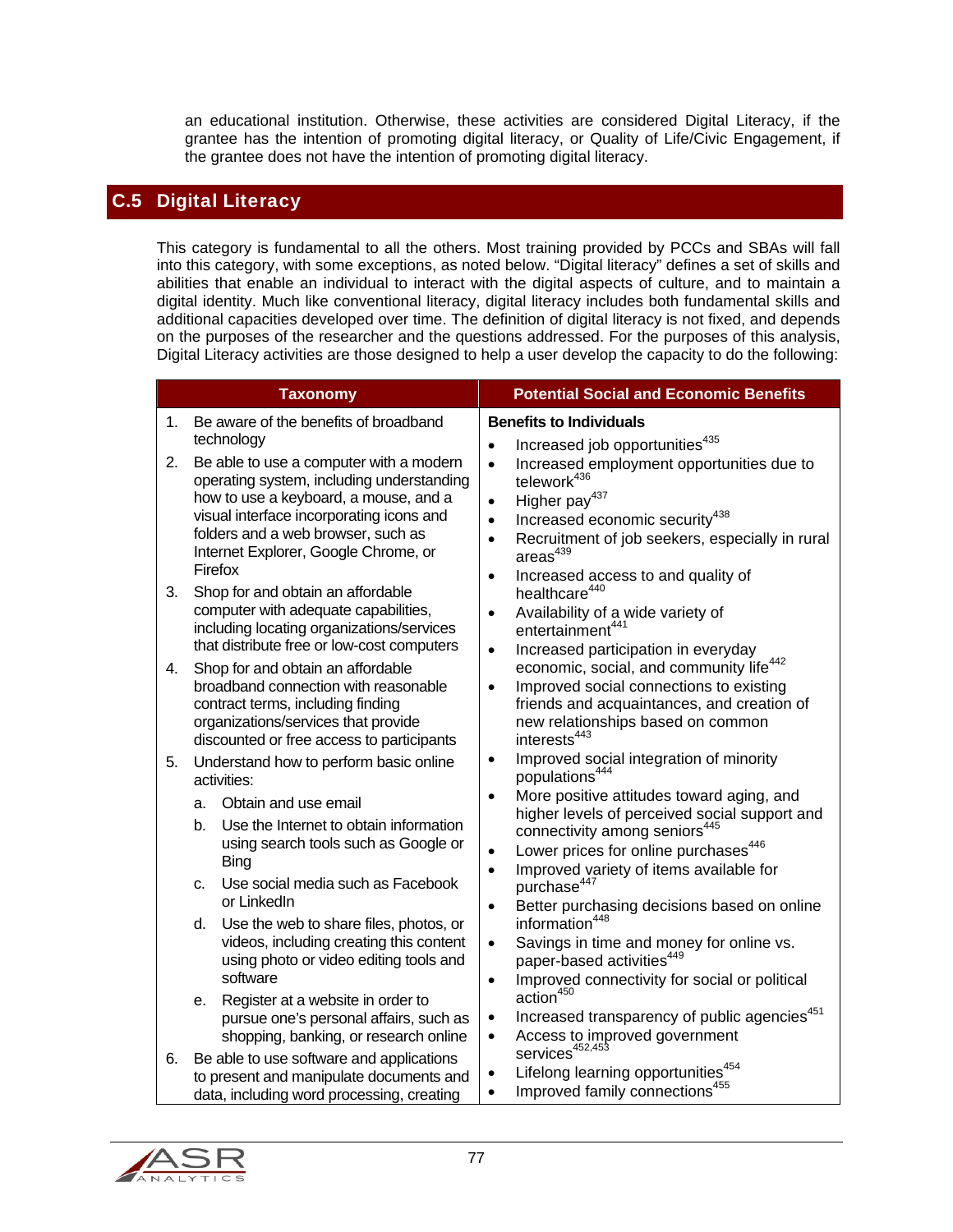| <b>Taxonomy</b>                                                                        | <b>Potential Social and Economic Benefits</b>                                                                                                                                                          |  |  |  |  |  |  |  |
|----------------------------------------------------------------------------------------|--------------------------------------------------------------------------------------------------------------------------------------------------------------------------------------------------------|--|--|--|--|--|--|--|
| spreadsheets, creating presentations, and<br>creating or manipulating simple databases | <b>Benefits to Communities</b><br>Attracts business to a community <sup>456</sup><br>٠<br>Attracts tourists to an area and increases<br>length of stay <sup>457</sup><br><b>Benefits to Businesses</b> |  |  |  |  |  |  |  |
|                                                                                        | Offers businesses an advertising and<br>awareness platform <sup>458</sup><br>Businesses have access to world markets <sup>459</sup>                                                                    |  |  |  |  |  |  |  |

Below are examples of activities that would not be included in Digital Literacy.

- 1. Activities that are intended by the grantee to focus on another activity category. For instance, training in how to search the Internet for health information should be noted under the Healthcare category, although a substantial portion of that activity might be digital literacy training.
- 2. Activities that are intended by the grantee to result in a degree or certification that would typically be awarded by an educational institution. This includes two- and four-year degrees along with technological certifications such as Microsoft certifications for network technologies or software applications.
- 3. Activities that are intended by the grantee to promote workforce development through the development of marketable computer skills. Examples include Microsoft Office courses that are intended to promote employment, training in the use of online résumé development tools, and training in job search skills. This also includes digital literacy courses for small businesses.

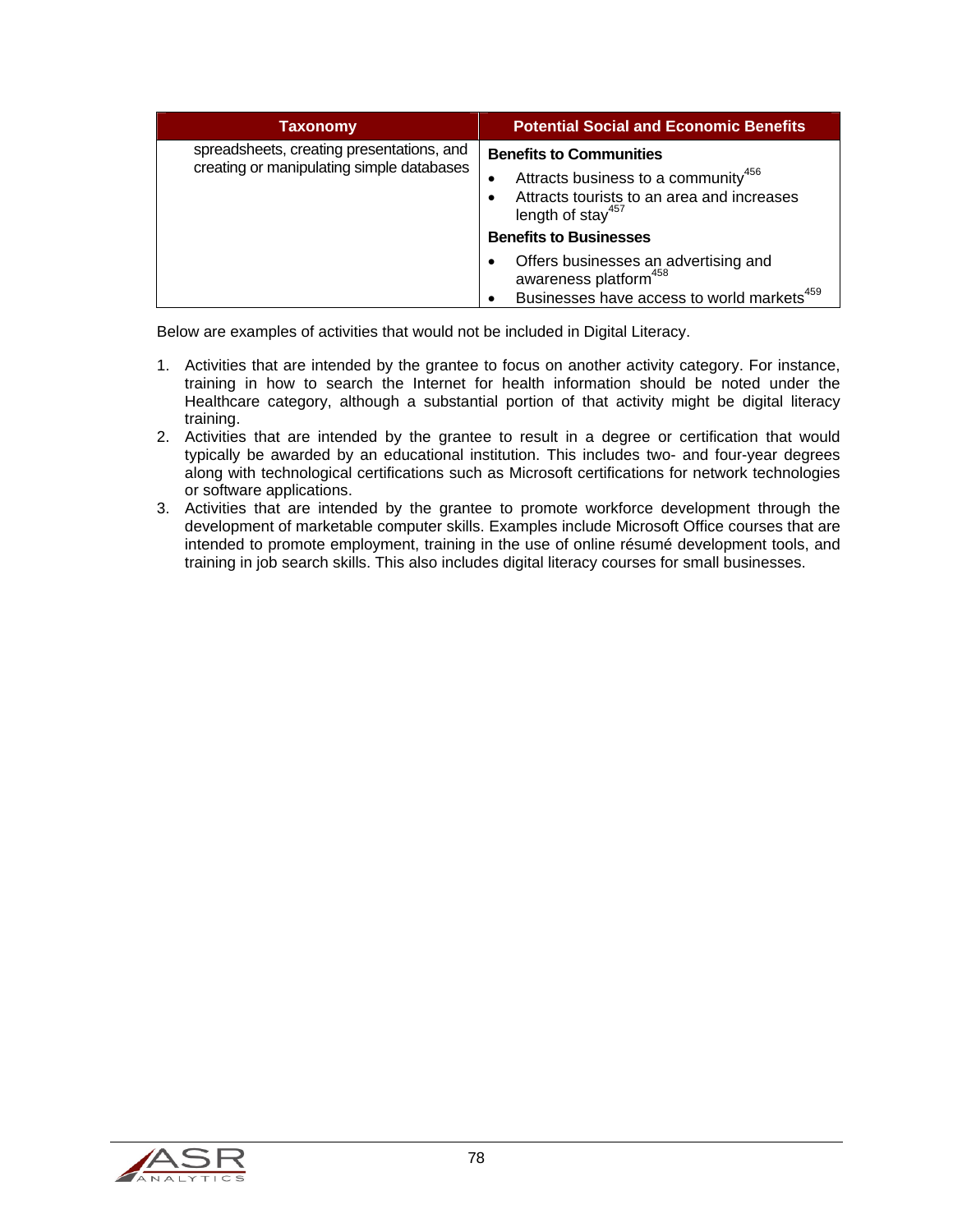# Appendix D. Overview of Case Study Report and Interim Report Methodology

## D.1 Introduction

The case studies of selected PCC and SBA grants are intended to provide a basis for the qualitative analysis of the social and economic impacts of the PCC and SBA grants, and in some cases, a basis for further quantitative analysis of these projects. The case studies provide a window into the initial impacts of PCC and SBA grants and a view into the development of economic and social impacts over time, as the same projects are visited in approximately their first and third years post-award. This methodology allows for both a cross-sectional analysis to measure impacts at a point in time and development of a basis for the longitudinal analysis of the impacts of the PCC and SBA grants, which will be provided as part of the *Final Report*, due in September 2014.

The evaluation study team's data collection methodology is described in detail in the *BTOP Evaluation Study Design*. In brief, the data collection efforts included the following steps:

- 1. Review NTIA program information
- 2. Tabulate data from public data sources
- 3. Review grantee reported data
- 4. Tabulate grantee reported data
- 5. Conduct initial telephone calls with grantees
- 6. Perform case study site visits
- 7. Follow up with grantees for additional information, as necessary
- 8. Incorporate comments from grantees and NTIA on case study report drafts

Collectively, this information provides context on the economic and social conditions of the communities in which grant activities are occurring and insight into potential changes in the identified focus areas resulting from BTOP investments.

#### D.2 Review NTIA Program Information

NTIA's BTOP website includes a page for each grant funded. This site provides a brief project description, a one-page project fact sheet, the grant application, links to grantee project websites, where applicable, periodic "BTOP in Action" project updates, and other programmatic information, including required quarterly and annual reports. The evaluation study team reviewed the project factsheets and grant applications in order to gain an understanding of the grantee organization, the demographic and broadband service conditions in the area to be served by the proposed project, the intended goals of the project, the services the grantee intended to provide under the grant, the intended service locations, and the project partners and their roles.

The evaluation study team supplemented understanding of the case study grants through conversations with NTIA's Federal Program Officers (FPOs) responsible for the fifteen selected grants and the site visit reports prepared by the FPOs, when available. The evaluation study team conferred with the FPOs before contacting the grantees directly to confirm our understanding of the grant's activities and progress, to identify key aspects of each project, and to make a short list of potential service location visits to discuss with the grantee. The FPOs were also consulted to gain insight into the specific circumstances faced by each grantee that could influence the timing of the case study visit.

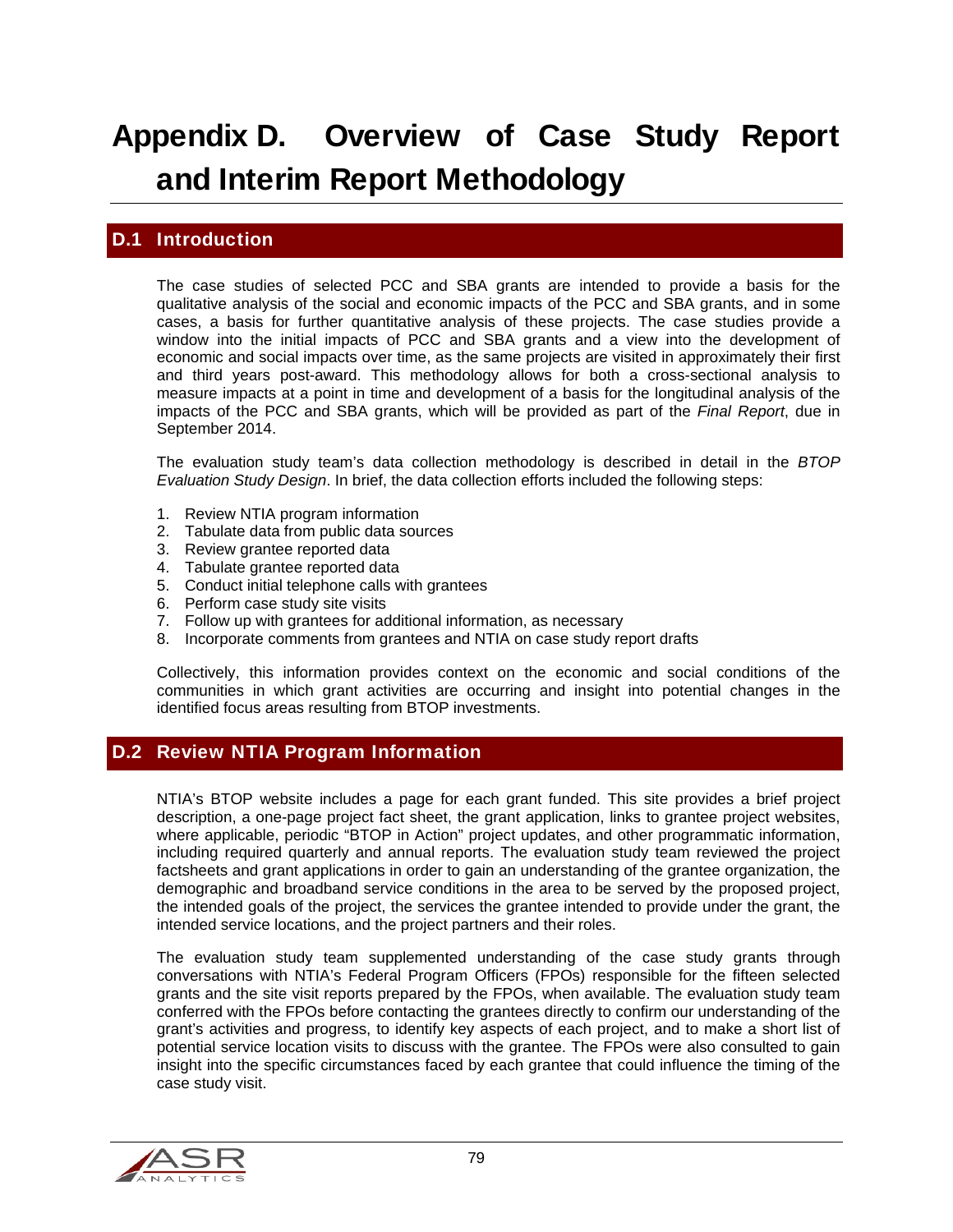Site visit reports, when available, were reviewed with particular attention to the sections reviewing program management, project and resource management, observations and tours, best practices, lessons learned, and project progress.

#### D.3 Tabulate Data from Public Data Sources

As part of our case study methodology we obtained statistics on demographic and economic categories that have been linked to lower levels of broadband adoption. These figures are reported in detail in the case study reports and summarized in Section 2. The demographic and economic characteristics presented, such as race, age, and income level, have been linked in recent research to the "digital divide."

The evaluation study team identified a "service area" for each of the grants included in the study. This service area includes regions in geographic proximity to grant activity that could reasonably be expected to include the vulnerable populations that the grant is intended to serve. These service area definitions are included in the case study report for each selected grant and summarized in Appendix B.

#### D.4 Review Grantee Reported Data

Grantees are required to submit quarterly Performance Progress Reports (PPRs) to NTIA describing their grant-funded activities: one per calendar quarter plus one annual report. These reports provide quantitative and qualitative descriptions of project status and specific grant-funded activities. The portion of the PPRs that includes detailed information on activities specific to each grant type was used to identify potential project impacts specific to a particular location and was also used to identify project specific areas of inquiry to pursue further with individual service location contacts during the case study visits. In addition, information from the PPRs is summarized and presented in an appendix in the case study reports.

#### D.5 Tabulate Grantee Reported Data

A website was created under ARRA to show the American public how ARRA funds are spent by recipients of contracts, grants, and loans and the distribution of Recovery entitlements and tax benefits. As a part of these spending and distribution data, recipients of ARRA contracts, grants, and loans are required to report quarterly on the number of jobs paid for with ARRA funds. Jobs included in the ARRA reports reflect only jobs that are funded directly by federal funds. Indirect jobs and jobs funded by matching funds are not included. Jobs are calculated on a quarterly basis using 520 hours as the number of hours a full-time employee works over a quarter of a year:

40 hours per week X 52 weeks per year = 2,080 hours per year

2,080 hours per year  $\div$  4 quarters per year = 520 hours per quarter

#### D.6 Conduct Initial Telephone Calls with Grantees

Following our discussions with the FPOs, the evaluation study team scheduled initial telephone interviews with each of the selected grantees. These telephone interviews were intended to confirm our understanding of the grant and to obtain information as outlined in the first section of our interview guide. This initial telephone interview also allowed us to obtain information necessary to complete the customization of each interview guide for each grant and to remove extraneous matter from the generic interview guide template while adding additional material as appropriate for particular grantees

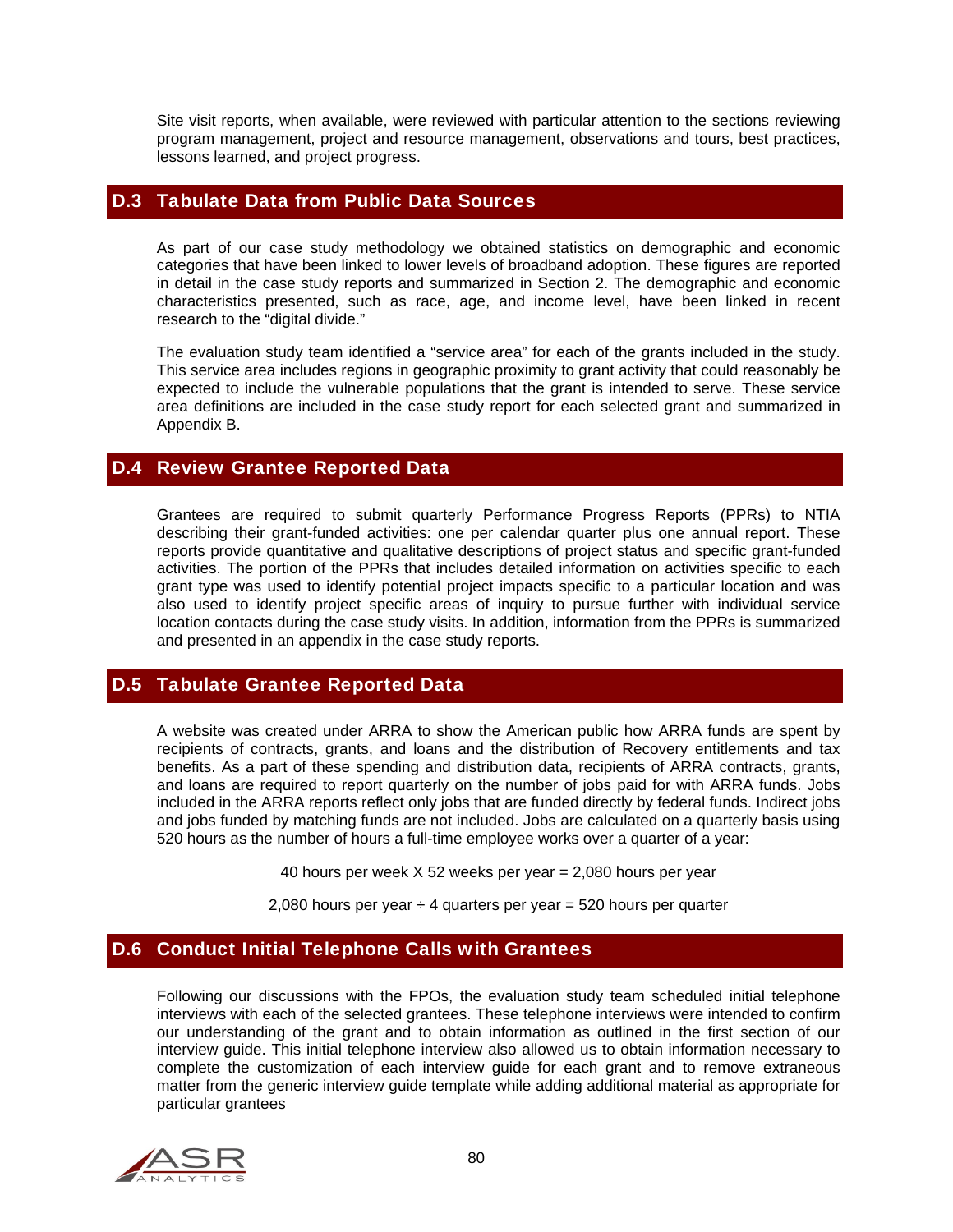## D.7 Perform Case Study Site Visits

Each PCC and SBA case study included a face-to-face visit with the grantee and visits to targeted service locations, communities, and project partners. These visits took place over a two- to fourday period, depending on participant availability. Case study visit logistics were arranged based on communications between the evaluation study team and the grantees after their participation had been confirmed by NTIA. The evaluation study team relied on the grantee to provide any background materials on the grant that might not have been available from NTIA and to help identify the specific service locations to visit and project partners with whom to meet. $460$  This communication was used to plan and conduct service location case study visits and to collect any available data specific to those service locations.

Semi-structured interviews were conducted with grantee-level representatives, service location representatives, and, when appropriate, project partners and individual users.461,462 An interview guide and data collection checklist were developed to provide the structure for each interview conducted during the case study visit. The documents were customized based on the knowledge gained through each of the previously described data collection efforts for the particular goals, intended outputs/outcomes, types of services provided, community conditions, and service location types of each grant. Separate guides were developed for PCC and SBA grants.

The questions in the interview guides were developed in close coordination with NTIA and considered information collected from the initial contact with the grantees; review of all available grant award and post-award documents; and the economic, demographic, and broadband-specific statistics compiled for each grant location and discussions with NTIA's FPOs. The guides were broken out into sections to identify appropriate areas of inquiry specific to grantees, service location contacts, project partner contacts, local economic development professionals (if applicable), and individual users.

The case study visit interview guides and data collection checklist were designed to gather the following types of information:

- Validation of background information on grant purpose, scope, goals, services, and partners
- Description of grantee type, business model, and staffing issues
- Description of service locations, services provided, and service providers
- Validation and clarification of reported project activity outputs and outcomes, including a description of the data being collected and its intended use
- Observed changes resulting from BTOP-funded activities to date (if any) at targeted service locations
- Observed economic and social outcomes at the service location, community, or individual level (if any)
- An assessment of the sustainability of project activities beyond the term of the BTOP grant and discussion of other issues around the topic of sustainability
- Discussion of grantee-identified lessons learned with respect to project activities that influence the ability of a grant to achieve intended outcomes
- Any data available on impacts or outcomes related to the grant, e.g., user surveys or other quantitative or qualitative data that might have been collected by the grantee or project partners separately or as a part of any formal evaluation efforts being undertaken of the grant

Interviews were typically conducted with each grant participant separately, although some grantees chose to travel with the evaluation study team to the service locations visited and to be present at the interviews with service location representatives or project partners. Interviews with individual users were site-specific and depended largely on the nature of the BTOP services being provided at the time of the visit (e.g., formal class versus open lab time), the type of users present (e.g., interaction was limited to adult users), and the availability of willing participants. The site visits were restricted to a short interval of time at a particular place, which might be one of many associated

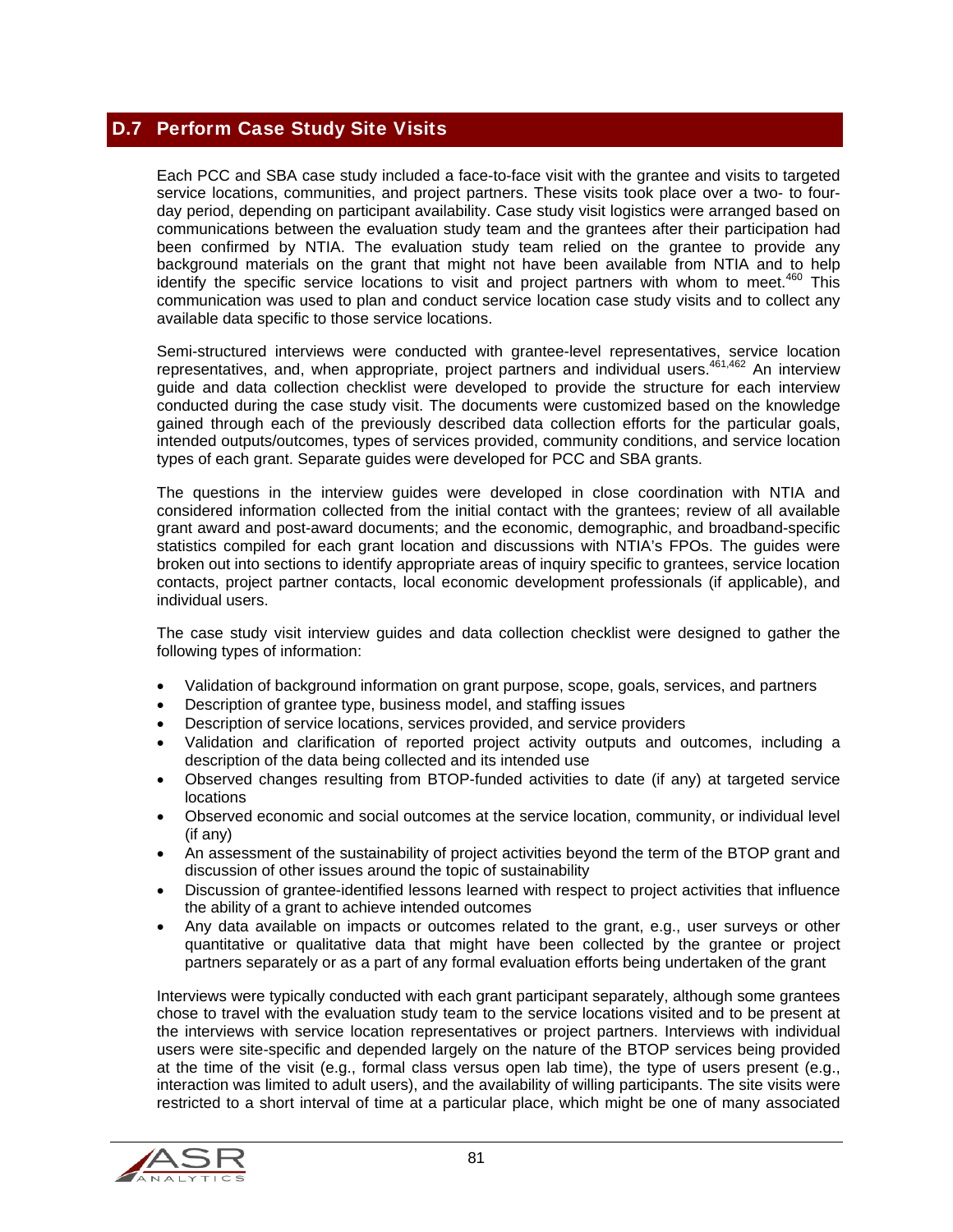with the grant. This limits the population that can be observed. In contrast, grantee-collected data on individuals is a richer data source because it captures the activities over a longer duration for a larger population engaged in more diverse activities.

Case study visits were conducted between July and November of 2011. Table 28, below, presents the timeline in which the visits were completed.

|                           | <b>Case Study Visits (All Dates 2011)</b>          |                                        |                                                                  |                 |                                                  |                          |                                    |                                                         |                                                                        |                                          |                  |                       |                                                         |                           |                   |                |                           |                                                |                                                         |
|---------------------------|----------------------------------------------------|----------------------------------------|------------------------------------------------------------------|-----------------|--------------------------------------------------|--------------------------|------------------------------------|---------------------------------------------------------|------------------------------------------------------------------------|------------------------------------------|------------------|-----------------------|---------------------------------------------------------|---------------------------|-------------------|----------------|---------------------------|------------------------------------------------|---------------------------------------------------------|
| <b>Grantee</b>            | 30 <sub>o</sub><br>$\overline{5}$<br><b>Jul 24</b> | Aug 6<br>$\mathbf{I}$<br><b>Jul 31</b> | 13<br><b>Aug</b><br>$\mathbf{u}$<br>$\blacktriangleright$<br>Aug | Aug 14 - Aug 20 | $\overline{27}$<br>Aug<br>$\mathbf{u}$<br>Aug 21 | S<br><b>Aug 28 - Sep</b> | <b>Sep 10</b><br>$\ddot{4}$<br>Sep | $\overline{17}$<br>Sep<br>$\mathbf{r}$<br><b>Sep 11</b> | $\overline{24}$<br><b>Sep</b><br>$\mathbf{r}$<br>$\frac{8}{18}$<br>Sep | $\overline{\phantom{0}}$<br>Sep 25 - Oct | Oct 8<br>Oct 2 - | <b>Oct 9 - Oct 15</b> | 22<br>Oct<br>$\mathbf{r}$<br>$\frac{6}{5}$<br><b>öd</b> | 29<br><b>Dct 23 - Oct</b> | S<br>Oct 30 - Nov | Nov 6 - Nov 12 | - Nov 19<br><b>Nov 13</b> | <b>Nov 26</b><br>$\mathbf{r}$<br><b>Nov 20</b> | $\infty$<br>Dec<br>$\mathbf{r}$<br>27<br>$\mathsf{Nov}$ |
| <b>CHA</b>                | ✓                                                  |                                        |                                                                  |                 |                                                  |                          |                                    |                                                         |                                                                        |                                          |                  |                       |                                                         |                           |                   |                |                           |                                                |                                                         |
| City of Chicago           |                                                    |                                        |                                                                  | ✓               |                                                  |                          |                                    |                                                         |                                                                        |                                          |                  |                       |                                                         |                           |                   |                |                           |                                                |                                                         |
| LVUL                      |                                                    |                                        |                                                                  |                 | ✓                                                |                          |                                    |                                                         |                                                                        |                                          |                  |                       |                                                         |                           |                   |                |                           |                                                |                                                         |
| <b>TFA</b>                |                                                    |                                        |                                                                  |                 |                                                  | $\checkmark$             |                                    |                                                         |                                                                        |                                          |                  |                       |                                                         |                           |                   |                |                           |                                                |                                                         |
| <b>UAC</b>                |                                                    |                                        |                                                                  |                 |                                                  |                          |                                    | $\checkmark$                                            |                                                                        |                                          |                  |                       |                                                         |                           |                   |                |                           |                                                |                                                         |
| <b>MSU</b>                |                                                    |                                        |                                                                  |                 |                                                  |                          |                                    |                                                         | $\checkmark$                                                           |                                          |                  |                       |                                                         |                           |                   |                |                           |                                                |                                                         |
| <b>Future Generations</b> |                                                    |                                        |                                                                  |                 |                                                  |                          |                                    |                                                         | ✓                                                                      |                                          |                  |                       |                                                         |                           |                   |                |                           |                                                |                                                         |
| C.K. Blandin              |                                                    |                                        |                                                                  |                 |                                                  |                          |                                    |                                                         |                                                                        | $\checkmark$                             |                  |                       |                                                         |                           |                   |                |                           |                                                |                                                         |
| <b>Connect Arkansas</b>   |                                                    |                                        |                                                                  |                 |                                                  |                          |                                    |                                                         |                                                                        | ✓                                        |                  |                       |                                                         |                           |                   |                |                           |                                                |                                                         |
| <b>SCTCS</b>              |                                                    |                                        |                                                                  |                 |                                                  |                          |                                    |                                                         |                                                                        |                                          |                  |                       | ✓                                                       |                           |                   |                |                           |                                                |                                                         |
| <b>WFWV</b>               |                                                    |                                        |                                                                  |                 |                                                  |                          |                                    |                                                         |                                                                        |                                          |                  |                       | ✓                                                       |                           |                   |                |                           |                                                |                                                         |
| <b>CETF</b>               |                                                    |                                        |                                                                  |                 |                                                  |                          |                                    |                                                         |                                                                        |                                          |                  |                       | ✔                                                       |                           |                   |                |                           |                                                |                                                         |
| <b>FCCC</b>               |                                                    |                                        |                                                                  |                 |                                                  |                          |                                    |                                                         |                                                                        |                                          |                  |                       |                                                         | ✓                         |                   |                |                           |                                                |                                                         |
| <b>FAMU</b>               |                                                    |                                        |                                                                  |                 |                                                  |                          |                                    |                                                         |                                                                        |                                          |                  |                       |                                                         |                           | ✓                 |                |                           |                                                |                                                         |
| <b>DDL</b>                |                                                    |                                        |                                                                  |                 |                                                  |                          |                                    |                                                         |                                                                        |                                          |                  |                       |                                                         |                           |                   |                |                           |                                                | $\checkmark$                                            |

## **Table 28. PCC and SBA Site Visit Schedule**

# D.8 Follow Up with Grantees for Additional Information

The material obtained from the case study interviews with grantees, together with the other information obtained prior to those interviews, was combined into a draft case study report. As we assembled this information, there were occasionally areas in which additional clarification of aspects of the report required either email exchanges or telephone conversations with the grantee. This information was incorporated in the case study report.

# D.9 Incorporate Comments from Grantees and NTIA in Case Study Report **Drafts**

Drafts of the case study reports were provided to NTIA in a phased schedule intended to facilitate review of the case studies, while drafts of other case study reports were being written. This allowed NTIA to review each of the documents and make comments and suggestions to correct errors or contextualize programs. NTIA also provided the case study reports to each of the grantees.

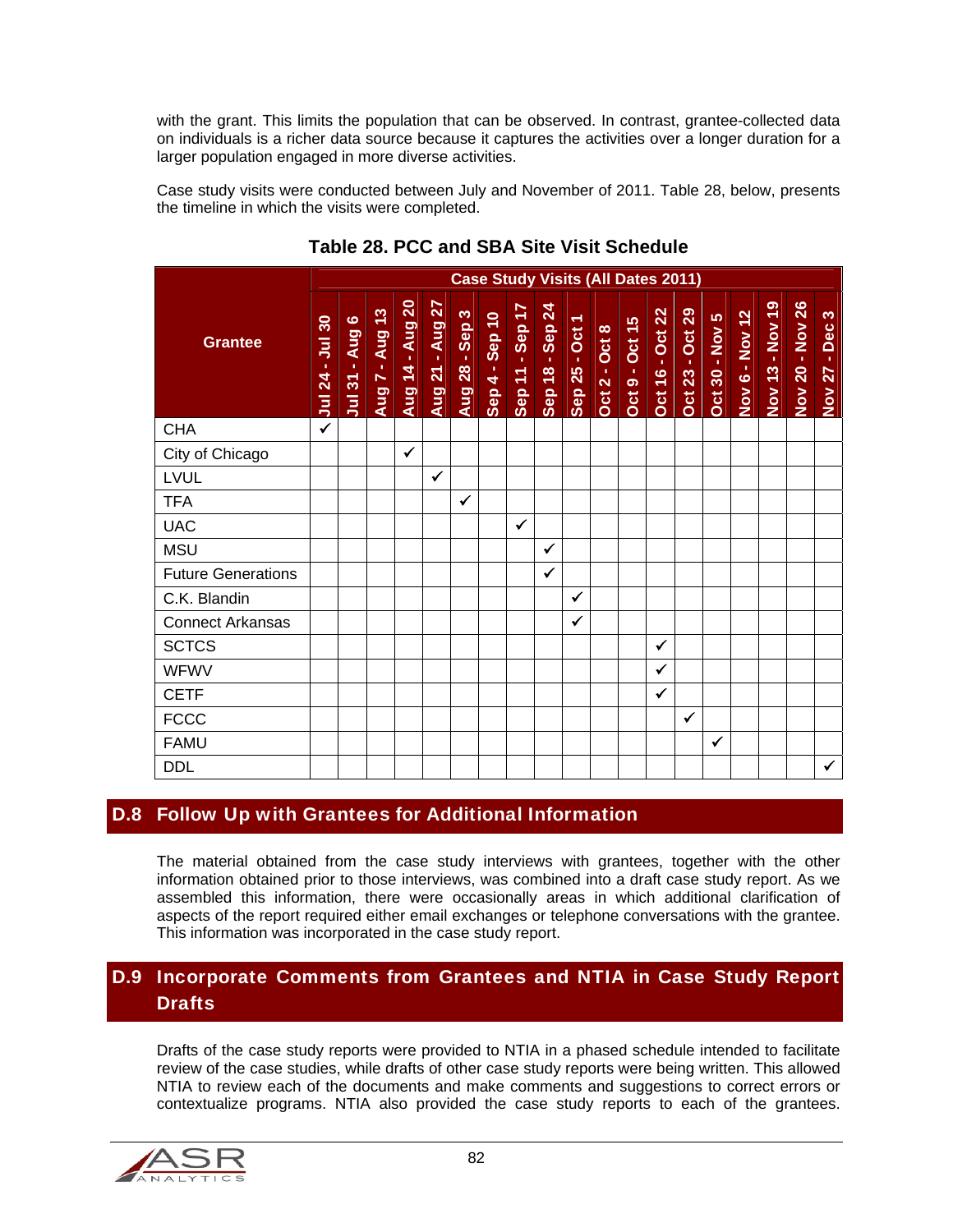Grantees were advised to provide corrections to any factual errors. Comments were received from all grantees on the drafts of the case study reports. These comments led in some cases to minor revisions, and, in other cases, to continued conversation about the grants and the social and economic impacts of BTOP. We incorporated the outcome of these conversations in a revised set of case study reports delivered to NTIA as part of this deliverable.

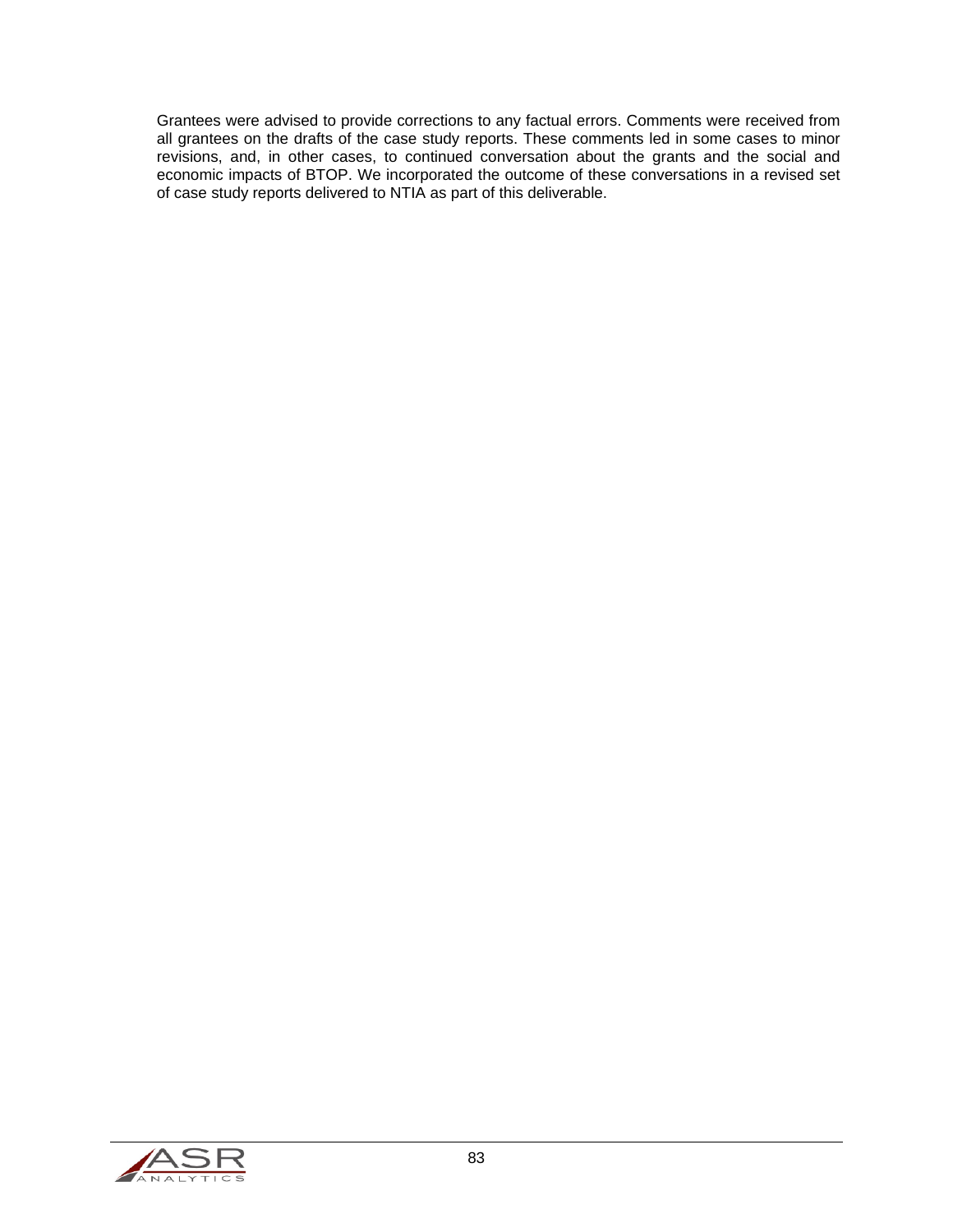# **Notes**

- 1 National Telecommunications and Information Administration and Economics and Statistics Administration, *Falling Through The Net: Toward Digital Inclusion* (Washington, DC: United States Department of Commerce, October 2000), http://www.ntia.doc.gov/files/ntia/publications/fttn00.pdf.
- 2 Economics and Statistics Administration and National Telecommunications and Information Administration, *Exploring the Digital Nation: Computer and Internet Use at Home* (United States Department of Commerce, November 9, 2011), http://www.ntia.doc.gov/report/2011/exploringdigital-nation-computer-and-internet-use-home.
- 3 United States Census Bureau, "2005-2009 ACS 5-year Summary File," *American Community Survey*, December 13, 2011, http://www.census.gov/acs/www/data\_documentation/summary\_file/.
- 4 Section 2 provides additional detail on the vulnerable populations in the service areas.
- 5 National Telecommunications and Information Administration, "Post-Award Monitoring (PAM) database 2012-06-11" (Washington, DC: Distributed by National Telecommunications and Information Administration, 2012).
- 6 Section 2 provides additional detail on grantee training hours.
- 7 National Telecommunications and Information Administration, "BroadbandUSA: Connecting America's Communities" (Washington, DC, 2012), http://www2.ntia.doc.gov/BTOPmap/.
- 8 Section 2 provides additional detail on grantee activities.
- 9 The Recovery Accountability and Transparency Board, "Advanced Recipient Data Search", December 5, 2011, http://www.recovery.gov/espsearch/Pages/advanced.aspx.
- 10 Section 2 provides additional detail on jobs created.
- 11 National Telecommunications and Information Administration, "About," *BroadbandUSA: Connecting America's Communities* (Washington, DC, June 11, 2012), http://www2.ntia.doc.gov/about.
- 12 Ibid.
- 13 National Telecommunications and Information Administration, *Broadband Technology Opportunities Program (BTOP) Quarterly Program Status Report* (Washington, DC, March 2012), http://www.ntia.doc.gov/files/ntia/publications/12th-btop-quarterly-congressional-report-march-2012.pdf.
- 14 Complete award information for each BTOP grant is available at http://www2.ntia.doc.gov.
- 15 National Telecommunications and Information Administration, *Broadband Technology Opportunities Program (BTOP) Quarterly Program Status Report*.
- 16 Sharon E. Gillett et al., *Measuring Broadband's Economic Impact*, *National Technical Assistance, Training, Research, and Evaluation Project #99-07-13829* (Washington, DC: United States Department of Commerce, February 28, 2006), http://cfp.mit.edu/publications/CFP\_Papers/Measuring\_bb\_econ\_impact-final.pdf.
- 17 Raul L. Katz and Stephan Suter, "Estimating the Economic Impact of the Broadband Stimulus Plan," *working paper*, February 2009, http://www.elinoam.com/raulkatz/Dr\_Raul\_Katz\_- BB\_Stimulus\_Working\_Paper.pdf.
- 18 Robert D. Atkinson, Daniel D. Castro, and Stephen J. Ezell, *The Digital Road to Recovery: A Stimulus Plan to Create Jobs, Boost Productivity and Revitalize America* (Washington, DC: Information Technology and Innovation Foundation, January 7, 2009), http://www.itif.org/publications/digital-road-recovery-stimulus-plan-create-jobs-boost-productivityand-revitalize-ameri.

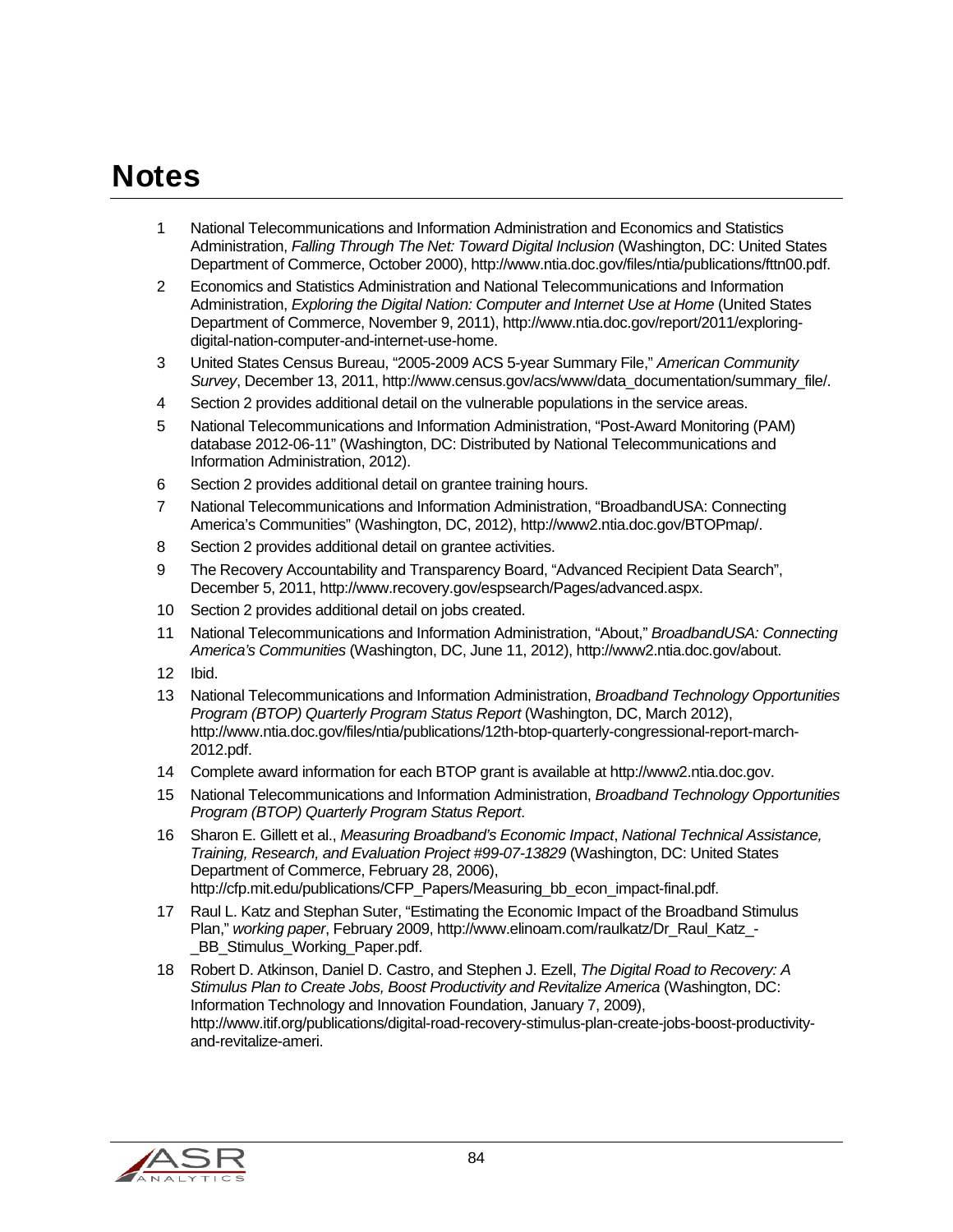- 19 Mark L. Burton and Michael J. Hicks, *The Residential and Commercial Benefits of Rural Broadband: Evidence from Central Appalachia* (Huntington, WV: Center for Business and Economic Research Marshall University, July 2005), http://www.marshall.edu/cber/research/broadband/Final Rural Broadband July 2005.pdf.
- 20 LECG Ltd., *Economic Impact of Broadband: An Empirical Study* (London, UK, February 22, 2009), http://www.connectivityscorecard.org/images/uploads/media/Report\_BroadbandStudy\_LECG\_Marc h6.pdf.
- 21 National Telecommunications and Information Administration and Economics and Statistics Administration, *Falling Through The Net: Toward Digital Inclusion* (Washington, DC: United States Department of Commerce, October 2000), http://www.ntia.doc.gov/files/ntia/publications/fttn00.pdf.
- 22 Economics and Statistics Administration and National Telecommunications and Information Administration, *Exploring the Digital Nation: Computer and Internet Use at Home* (United States Department of Commerce, November 9, 2011), http://www.ntia.doc.gov/report/2011/exploringdigital-nation-computer-and-internet-use-home.
- 23 John B. Horrigan, "Broadband Adoption and Use in America," *OBI Working Paper Series* (Washington, DC: Federal Communications Commission, February 2010), http://hraunfoss.fcc.gov/edocs\_public/attachmatch/DOC-296442A1.pdf.
- 24 National Telecommunications and Information Administration, "Broadband Technology Opportunities Program," *Federal Register* 75, no. 14 (January 22, 2010): 3792–3820, http://www.ntia.doc.gov//files/ntia/publications/fr\_btopnofa\_100115\_0.pdf.
- 25 Rural Utilities Service and National Telecommunications and Information Administration, "Broadband Initiatives Program & Broadband Technology Opportunities Program," *Federal Register* 74, no. 130 (July 9, 2009): 33106, 33131, http://www.gpo.gov/fdsys/pkg/FR-2009-07-09/pdf/FR-2009-07-09.pdf.
- 26 Ibid.
- 27 Ibid.
- 28 Economics and Statistics Administration and National Telecommunications and Information Administration, *Exploring the Digital Nation: Computer and Internet Use at Home*.
- 29 Horrigan, "Broadband Adoption and Use in America."
- 30 Economics and Statistics Administration and National Telecommunications and Information Administration, *Exploring the Digital Nation: Computer and Internet Use at Home*.
- 31 Ibid.
- 32 Ibid.
- 33 Horrigan, "Broadband Adoption and Use in America."
- 34 United States Census Bureau, "2005-2009 ACS 5-year Summary File."
- 35 Ibid.
- 36 Ibid.
- 37 Ibid.
- 38 Ibid.
- 39 Ibid.
- 40 Data on disability status are not available at a sufficiently granular level to provide insight for most projects. This characteristic is therefore not included.
- 41 One PCC project withdrew from participation in BTOP.
- 42 One SBA project withdrew from participation in BTOP.
- 43 National Telecommunications and Information Administration, "Post-Award Monitoring (PAM) database 2012-06-11."
- 44 Ibid.
- 45 The training category of "Certification Training" is included in the Education and Training focus area, not Workforce and Economic Development. These categories are fully defined in Section 3.

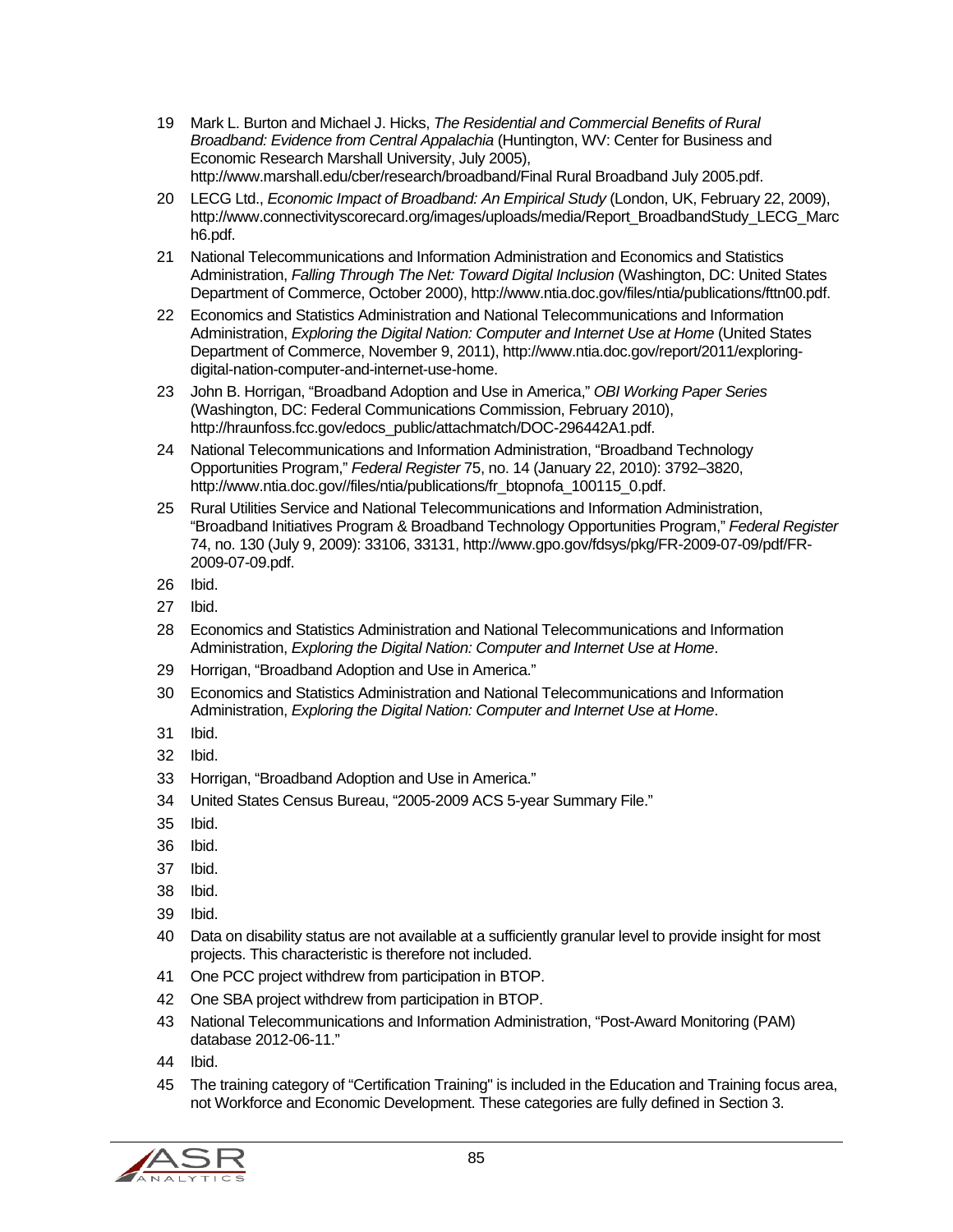- 46 The icons and dots plotted on the Map are based on data in the progress reports submitted by BTOP-funded projects to NTIA. The data reflect project progress as of the end of the 2011 calendar year. The data are updated annually and may not reflect mid-year modifications or most recent recipient progress. NTIA's quarterly reports to Congress, located in the Briefing Room section of the BTOP website, make available aggregate data and quarterly Program progress. Please note that the BTOP Map does not include data related to the U.S. Department of Agriculture (USDA) Rural Utilities Service's (RUS) Broadband Initiatives Program (BIP), although NTIA offers a link to those investments under the State Dashboard feature.
- 47 This figure includes all PCC sites reported by CAC, including those labeled as "N/A" and "To be Improved."
- 48 National Telecommunications and Information Administration, "BroadbandUSA: Connecting America's Communities."
- 49 Ibid.
- 50 Ibid.
- 51 Ibid.
- 52 Ibid.
- 53 Ibid.
- 54 Ibid.
- 55 Ibid.
- 56 Ibid.
- 57 Ibid.
- 58 Ibid.
- 59 Ibid.
- 60 Ibid.
- 61 Rural Utilities Service and National Telecommunications and Information Administration, "Broadband Initiatives Program & Broadband Technology Opportunities Program," 33105.
- 62 The Recovery Accountability and Transparency Board, "Advanced Recipient Data Search."
- 63 Ibid.
- 64 Rural Utilities Service and National Telecommunications and Information Administration, "Broadband Initiatives Program & Broadband Technology Opportunities Program," 33106, 33131.
- 65 Ibid.
- 66 Ibid.
- 67 Ibid., 33131.
- 68 J.A. Brizius and M.D. Campbell, *Getting results: A guide for government accountability* (Washington, DC: Council of Governors' Policy Advisors, 1991).
- 69 Ellen Taylor-Powell, Larry Jones, and Ellen Henert, *Enhancing Program Performance with Logic Models* (Madison, WI: University of Wisconsin-Extension, 2003), http://www.uwex.edu/ces/lmcourse/.
- 70 Ibid.
- 71 Ibid.
- 72 Ibid.
- 73 Ibid.
- 74 Ibid.
- 75 Mary Madden and Sydney Jones, *Networked Workers*, *Internet and American Life Project* (Washington, DC: Pew Research Center, September 24, 2008), http://pewinternet.org/Reports/2008/Networked-Workers.aspx.
- 76 Ibid.
- 77 Ibid.

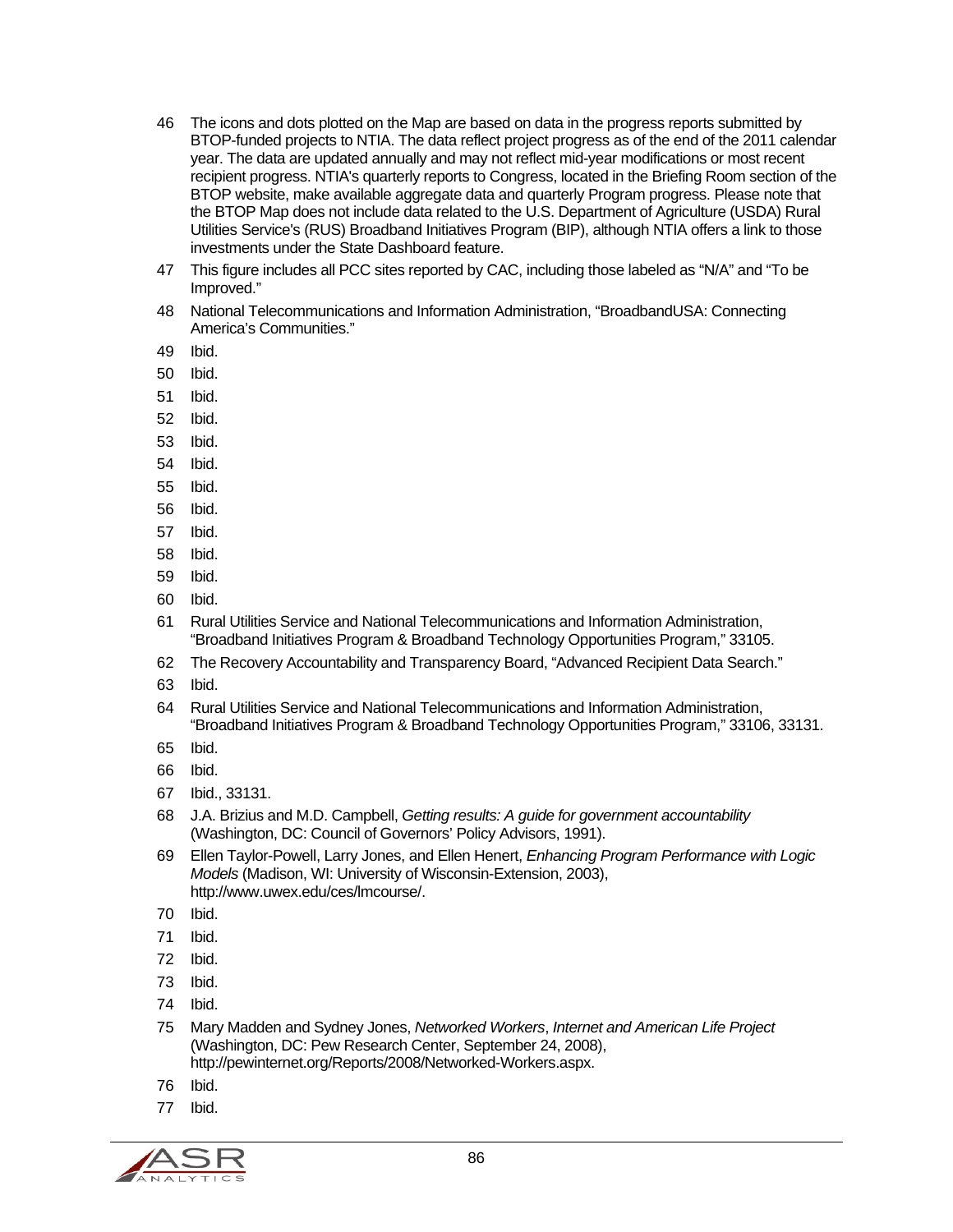- 78 City of Chicago Department of Innovation and Technology, "Smart Chicago: Transforming Neighborhoods and Lives Through Technology," *presentation* (Chicago, IL, August 15, 2011).
- 79 National Telecommunications and Information Administration, "City of Chicago," *BroadbandUSA: Connecting America's Communities* (Washington, DC, September 13, 2012), http://www2.ntia.doc.gov/grantees/CityOfChicago.
- 80 Smart Communities, "Digital Youth Summer Jobs," *Our Programs*, February 24, 2012, http://www.smartcommunitieschicago.org/Our-Programs/Digital-Youth-Summer-Jobs.html.
- 81 Madden and Jones, *Networked Workers*.
- 82 Joseph P. Fuhr Jr. and Stephen B. Pociask, *Broadband Services: Economic and Environmental Benefits* (Washington, DC: The American Consumer Institute, October 31, 2007), http://www.theamericanconsumer.org/2007/10/31/broadband-services-economic-andenvironmental-benefits/.
- 83 Robert D. Atkinson and Daniel D. Castro, *Digital Quality of Life: Understanding the Personal and Social Benefits of the Information Technology Revolution* (Washington, DC: Information Technology and Information Foundation, October 1, 2008), http://www.itif.org/files/DQOL.pdf.
- 84 Robert W. Crandall and Charles L. Jackson, "The \$500 Billion Opportunity: The Potential Economic Benefit of Widespread Diffusion of Broadband Internet Access," in *Down to the Wire: Studies in the Diffusion and Regulation of Telecommunications Technologies*, ed. Allan L. Shampine (Hauppauge, NY: Nova Science Press, 2003),

https://www.novapublishers.com/catalog/product\_info.php?products\_id=1330.

- 85 Fuhr and Pociask, *Broadband Services: Economic and Environmental Benefits*.
- 86 Katz and Suter, "Estimating the Economic Impact of the Broadband Stimulus Plan."
- 87 Robert D. Atkinson et al., *The Internet Economy 25 Years After .com: Transforming Commerce & Life* (Washington, DC: Information Technology and Innovation Foundation, March 15, 2010), http://www.itif.org/publications/internet-economy-25-years-after-com.
- 88 Aaron Smith, *Home Broadband 2010*, *Internet and American Life Project* (Washington, DC: Pew Research Center, August 11, 2010), http://pewinternet.org/Reports/2010/Home-Broadband-2010.aspx.
- 89 Atkinson et al., *The Internet Economy 25 Years After .com: Transforming Commerce & Life*.
- 90 Ibid.
- 91 Samantha Becker et al., *Opportunity for All: How the American Public Benefits from Internet Access at U.S. Libraries* (Washington, DC: Institute of Museum and Library Services, March 2010), http://www.gatesfoundation.org/learning/Pages/us-libraries-report-opportunity-for-all.aspx.
- 92 Robert W. Crandall, William H. Lehr, and Robert E. Litan, *The Effects of Broadband Deployment on Output and Employment: A Cross-sectional Analysis of U.S. Data*, *Issues in Economic Policy* (Washington, DC: The Brookings Institution, July 2007), http://www.brookings.edu/research/papers/2007/06/labor-crandall.
- 93 Roger Perez, "The Advantages of Internet Job Searching," *Livestrong*, August 9, 2010, http://www.livestrong.com/article/199545-the-advantages-of-internet-job-searching/.
- 94 Atkinson et al., *The Internet Economy 25 Years After .com: Transforming Commerce & Life*.
- 95 Ibid.
- 96 Michael Ann Dean, "Using the Internet in the Job Search," in *Employment Options for Foreign Service Family Members* (Washington, DC: Family Liaison Office, United States Department of State, 2001), 31–48, http://www.state.gov/m/dghr/flo/c21652.htm.
- 97 Ibid.
- 98 USDA Economic Research Service, "Rural Digital Economy: Online Activities," *Briefing Rooms*, August 13, 2009, http://ers.usda.gov/Briefing/Telecom/demandservice.htm.
- 99 Ibid.
- 100 Ibid.

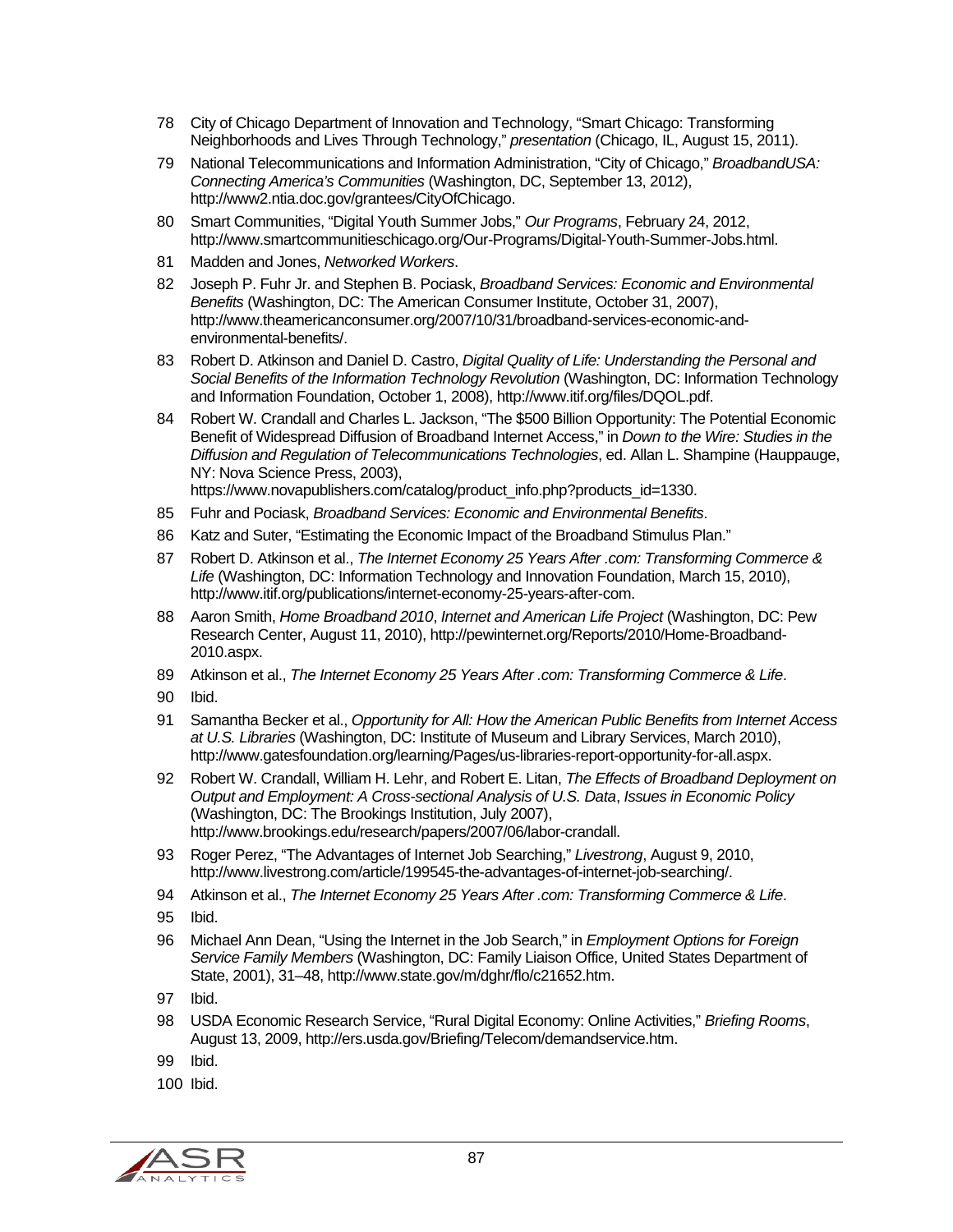- 101 Business Link, "Benefits of Selling Online," *Create an Online Shop*, August 28, 2012, http://www.businesslink.gov.uk/bdotg/action/detail?itemId=1073792461&type=RESOURCES.
- 102 Peter Stenberg et al., *Broadband Internet's Value for Rural America*, *ERR-78* (United States Department of Agriculture Economic Research Service, August 2009), http://www.ers.usda.gov/publications/err-economic-research-report/err78.aspx.
- 103 Stenberg et al., *Broadband Internet's Value for Rural America*.
- 104 Larry F. Darby, Joseph P. Fuhr Jr., and Stephen B. Pociask, *The Internet Ecosystem: Employment Impacts of National Broadband Policy* (Washington, DC: The American Consumer Institute, January 28, 2010), http://www.theamericanconsumer.org/wp-content/uploads/2010/01/aci-jobsstudy-final1.pdf.
- 105 Business Link, "Advantages and Disadvantages of Using Social Media," *Online Business Networking and Social Networking*, August 28, 2012, http://www.businesslink.gov.uk/bdotg/action/detail?itemId=1081912566&type=RESOURCES.
- 106 Burton and Hicks, *The Residential and Commercial Benefits of Rural Broadband: Evidence from Central Appalachia*.
- 107 LECG Ltd., *Economic Impact of Broadband: An Empirical Study*.
- 108 Akshaya Sreenivasan et al., "Theory of Planned Behavior and Internet Use in Public Libraries," in *AEJMC 2011* (Association for Education in Journalism and Mass Communication, 2011).
- 109 Kurt DeMaagd, Grant Administrator, Michigan State University, in discussion with the evaluation study team, September 19, 2011.
- 110 Karen Mossberger and Caroline J. Tolbert, *Digital Excellence in Chicago: A Citywide View of Technology Use*, July 2009,
	- http://www.cityofchicago.org/dam/city/depts/doit/supp\_info/DEI/Digital\_Excellence\_Study\_2009.pdf.
- 111 Karen Mossberger, *Smart Communities Evaluation Activities and Timeline December 2010*, *email attachment*, 2010.
- 112 Karen Mossberger, Ph.D., grant evaluator, in discussion with the evaluation study team, August 15, 2011.
- 113 Mossberger, *Smart Communities Evaluation Activities and Timeline December 2010*.
- 114 Karen Mossberger, Ph.D., grant evaluator, in discussion with the evaluation study team, August 15, 2011.
- 115 Grantee (C.K. Blandin Foundation), in discussion with the evaluation study team, September 26, 2011.
- 116 Jack M. Geller, *How Rural Minnesota Communities Access and Use Broadband: Minnesota Rural Intelligent Communities Baseline Report* (Grand Rapids, MN: Blandin Foundation, October 13, 2010), http://www.edacenter.org/downloads/EDA\_Center-Blandin-Report-2010.pdf.
- 117 Tara R. Daun and Hans Muessig, *Assessing the Digital Presence of Rural Minnesota Businesses: Basic Methods & Findings* (St. Paul, MN: University of Minnesota Extension, March 2012), http://www.extension.umn.edu/community/mirc/docs/Assessing-Digital-Presence-Rural-MN-Businesses.pdf.
- 118 Jack M. Geller, *Rural Businesses and the Internet: The Integration Continues* (Crookston, MN: The EDA Center at the University of Minnesota, Crookston, July 2009), http://www.edacenter.org/publications\_completedProjects.php?id=35.
- 119 The Work Force, "Program Outcomes", August 12, 2012, http://chaworkforce.org/aboutus/program-outcomes.
- 120 Anthony G. Picciano and Jeff Seaman, *K-12 Online Learning: A Survey of U.S. School District Administrators* (Needham, MA: The Sloan Consortium, 2007), http://sloanconsortium.org/publications/survey/K-12\_06.
- 121 National Center for Education Statistics, *Internet Access in U.S. Public Schools and Classrooms: 1994-2005 Highlights*, November 2006, http://nces.ed.gov/pubs2007/2007020.pdf.

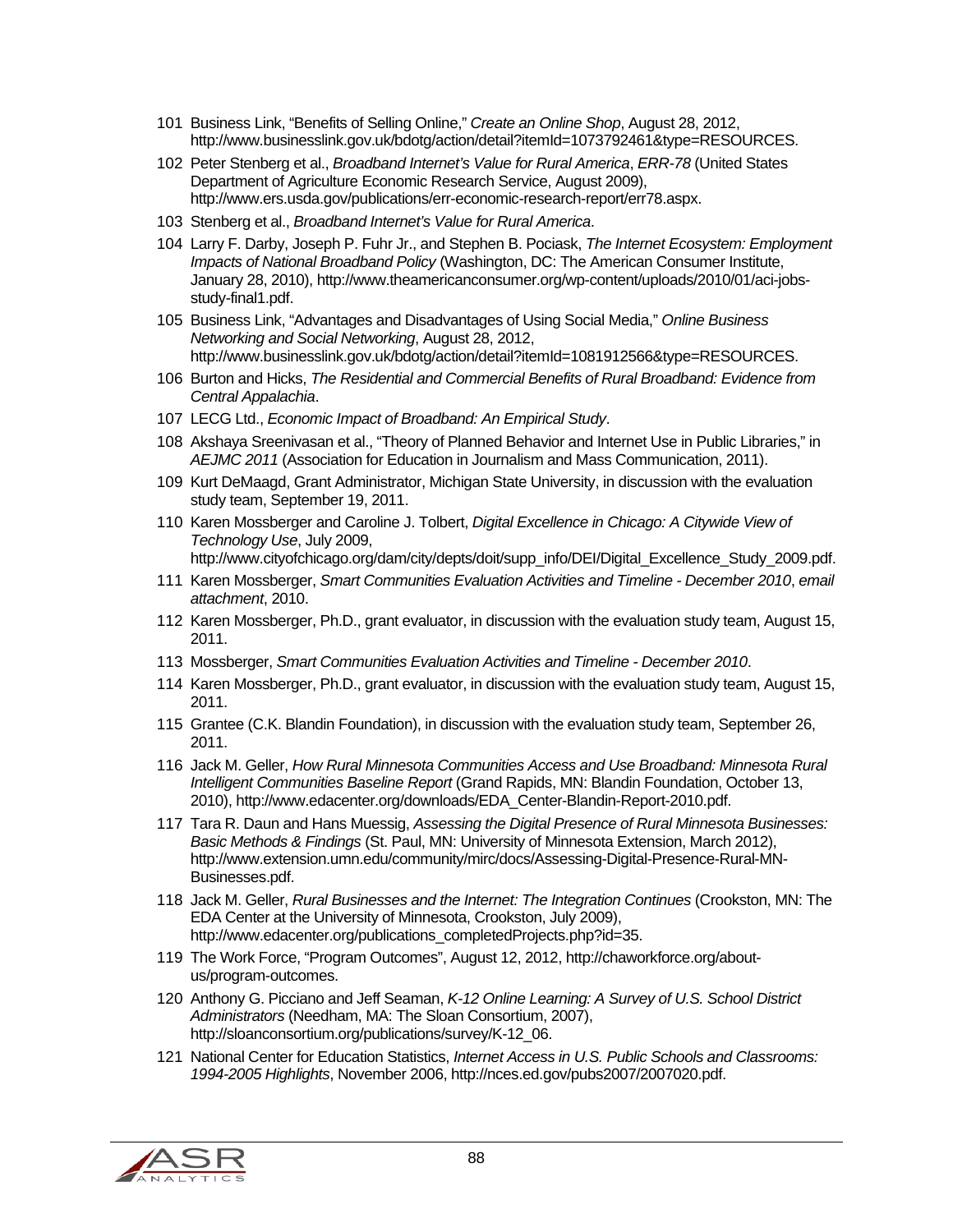- 122 Anthony G. Picciano and Jeff Seaman, *K-12 Online Learning: A 2008 Follow-up of the Survey of U.S. School District Administrators* (Needham, MA: The Sloan Consortium, January 2009), http://sloanconsortium.org/publications/survey/k-12online2008.
- 123 Barbara Means et al., *Evaluation of Evidence-Based Practices in Online Learning: A Meta-Analysis and Review of Online Learning Studies* (Washington, DC: United States Department of Education, September 2010), http://www2.ed.gov/rschstat/eval/tech/evidence-based-practices/finalreport.pdf.
- 124 Lucinda Gray, Nina Thomas, and Laurie Lewis, *Educational Technology in U.S. Public Schools: Fall 2008*, *NCES 2010-034* (Washington, DC: United States Department of Education, National Center for Education Statistics, April 2010), http://nces.ed.gov/pubsearch/pubsinfo.asp?pubid=2010034.
- 125 Shapley Research Associates and Texas Center for Educational Research, *Final Outcomes for a Four–Year Study (2004–05 to 2007–08)*, *Evaluation of the Texas Technology Immersion Pilot (eTxTIP)*, January 2009, http://www.tcer.org/research/etxtip/.
- 126 Gil Valentine et al., *Children and young people's home use of ICT for educational purposes: The impact on attainment at Key Stages 1-4*, *RB672*, August 2005, https://www.education.gov.uk/publications/RSG/Parentscarersandfamilies/Page12/RB672.
- 127 Don Passey et al., *The Motivational Effect of ICT on Pupils*, *RR523* (Lancaster, UK: University of Lancaster, April 2004), https://www.education.gov.uk/publications/RSG/ICTSCH/Page1/RR523.
- 128 John Schmitt and Jonathan Wadsworth, "Is There an Impact of Household Computer Ownership on Children's Educational Attainment in Britain?," *CEP Discussion Paper No. 625* (London, UK: Centre for Economic Performance, London School of Economics and Political Science, March 2004), http://eprints.lse.ac.uk/19978/.
- 129 Nancy Protheroe, "Technology and Student Achievement," *Principal*, November 2005, http://www.naesp.org/resources/2/Principal/2005/N-Dp46.pdf.
- 130 Linda A. Jackson et al., "Does home internet use influence the academic performance of lowincome children?," *Developmental Psychology* 42, no. 3 (May 2006): 429–435, http://psycnet.apa.org/journals/dev/42/3/429/.
- 131 Kallen Tsikalas, Jihyun Lee, and Christine Newkirk, *Home Computing, School Engagement and Academic Achievement of Low-income Adolescents: Findings from Year One of a Three Year Study of the CFY Intervention* (New York, NY: Computers for Youth Foundation in collaboration with the Educational Testing Service, July 2008), http://www.hfrp.org/publications-resources/browse-ourpublications/family-computing-and-the-academic-engagement-and-achievement-of-low-incomeurban-adolescents-findings-from-the-computers-for-youth-intervention.
- 132 Federal Communications Commission, "National Broadband Plan: Connecting America", 2012, http://www.broadband.gov/plan/10-healthcare/.
- 133 Robert LaRose et al., *Closing the Rural Broadband Gap, Final Technical Report*, November 30, 2008, https://www.msu.edu/~larose/ruralbb/.
- 134 Julius Genachowski, "Broadband: Our Enduring Engine for Prosperity and Opportunity," in *NARUC Conference* (Washington, DC, 2010), http://hraunfoss.fcc.gov/edocs\_public/attachmatch/DOC-296262A1.pdf.
- 135 Sydney Jones and Susannah Fox, "Generations Online in 2009," *Pew Internet Project Data Memo* (Washington, DC: Pew Research Center, January 28, 2009), http://www.pewinternet.org/Reports/2009/Generations-Online-in-2009.aspx.
- 136 Amanda Lenhart et al., *Social Media & Mobile Internet Use among Teens and Young Adults*, *Internet and American Life Project* (Washington, DC: Pew Research Center, February 3, 2010), http://pewinternet.org/Reports/2010/Social-Media-and-Young-Adults.aspx.
- 137 Cindy Jobbins and Amanda Lenhart, "Teens Do Not Consider a Lot of Their Electronic Texts as Writing", April 24, 2008, http://www.pewtrusts.org/news\_room\_detail.aspx?id=38268.
- 138 Shannon D. Smith, Gail Salaway, and Judith Borreson Caruso, *The ECAR Study of Undergraduate Students and Information Technology, 2009—Key Findings* (EDUCAUSE Center for Applied Research, October 22, 2009), http://www.educause.edu/library/resources/ecar-studyundergraduate-students-and-information-technology-2009%E2%80%94key-findings.

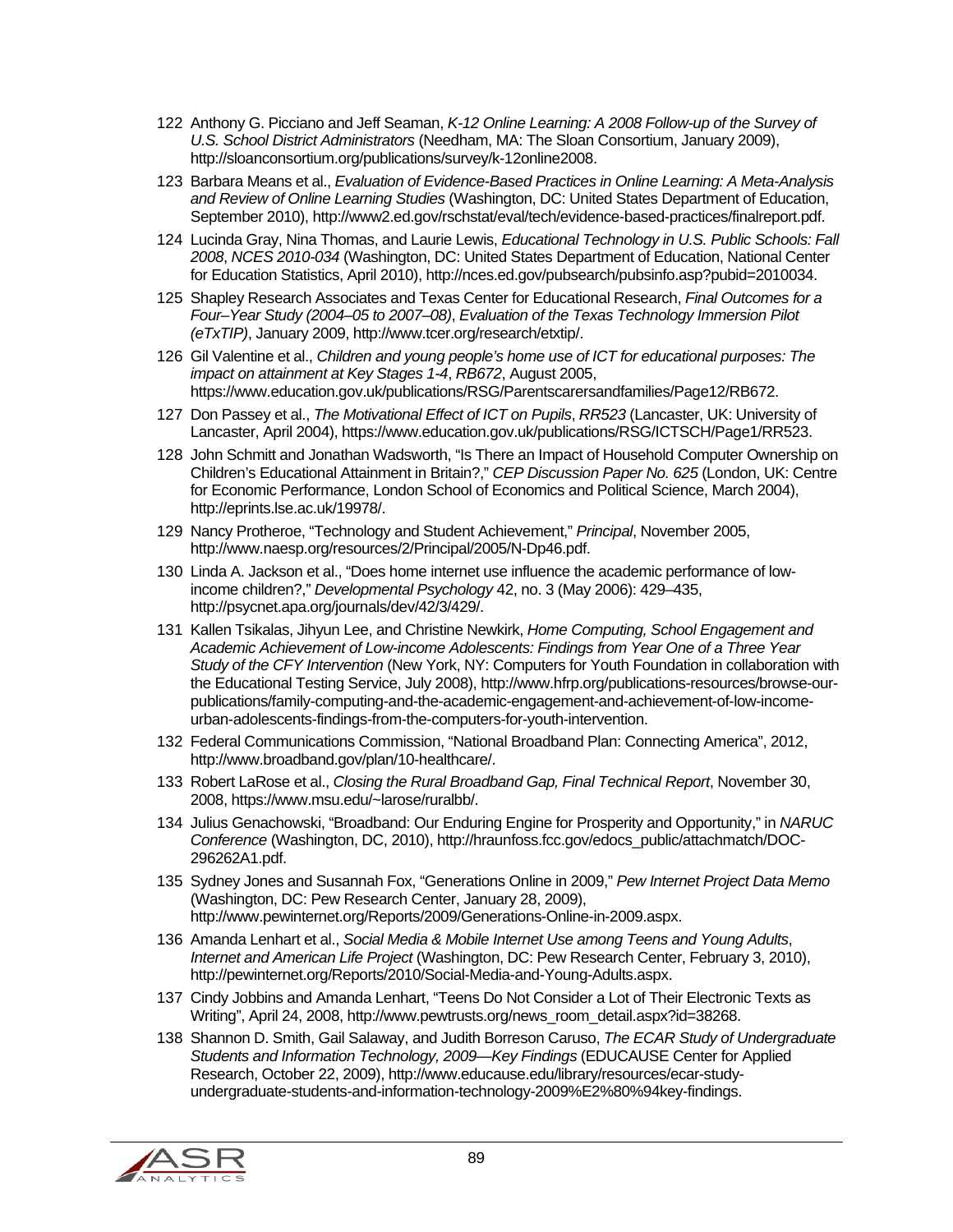- 139 Basmat Parsad and Laurie Lewis, *Distance Education at Degree-Granting Postsecondary Institutions: 2006–07*, *NCES 2009-044* (Washington, DC: National Center for Education Statistics, United States Department of Education, December 2008), http://nces.ed.gov/pubsearch/pubsinfo.asp?pubid=2009044.
- 140 Paul Taylor et al., *The Digital Revolution and Higher Education College Presidents , Public Differ on Value of Online Learning*, *Internet and American Life Project* (Washington, DC: Pew Research Center, August 28, 2011), http://www.pewsocialtrends.org/2011/08/28/the-digital-revolution-andhigher-education/.
- 141 Ibid.
- 142 Ibid.
- 143 Ibid.
- 144 LaRose et al., *Closing the Rural Broadband Gap, Final Technical Report*.
- 145 Taylor et al., *The Digital Revolution and Higher Education College Presidents , Public Differ on Value of Online Learning*.
- 146 Ibid.
- 147 Jörg Wittwer and Martin Senkbeil, "Is students' computer use at home related to their mathematical performance at school?," *Computers & Education* 50, no. 4 (May 2008): 1558–1571, http://linkinghub.elsevier.com/retrieve/pii/S036013150700022X.
- 148 Means et al., *Evaluation of Evidence-Based Practices in Online Learning: A Meta-Analysis and Review of Online Learning Studies*.
- 149 Ibid.
- 150 Juan Moran et al., "Technology and Reading Performance in the Middle-School Grades: A Meta-Analysis with Recommendations for Policy and Practice," *Journal of Literacy Research* 40, no. 1 (January 2008): 6–58, http://jlr.sagepub.com/content/40/1/6.
- 151 Shapley Research Associates and Texas Center for Educational Research, *Final Outcomes for a Four–Year Study (2004–05 to 2007–08)*.
- 152 Valentine et al., *Children and young people's home use of ICT for educational purposes: The impact on attainment at Key Stages 1-4*.
- 153 Mizuko Ito et al., *Living and Learning with New Media Summary of Findings from the Digital Youth Project*, *The John D. and Catherine T. MacArthur Foundation Reports on Digital Media and Learning*, November 2008, http://digitalyouth.ischool.berkeley.edu/files/report/digitalyouth-WhitePaper.pdf.
- 154 Passey et al., *The Motivational Effect of ICT on Pupils*.
- 155 British Educational Communications and Technology Agency, *Extending Opportunity: Final Report of the Minister's Taskforce on Home Access to Technology* (Coventry, UK, July 2008), http://dera.ioe.ac.uk/8285/.
- 156 Protheroe, "Technology and Student Achievement."
- 157 Carly Shuler, *Pockets of Potential: Using Mobile Technologies to Promote Children's Learning* (New York, NY: The Joan Gans Cooney Center, January 2009), http://joanganzcooneycenter.org/Reports-23.html.
- 158 Communications Workers of America, *Speed Matters: Benefits of Broadband* (Washington, DC, 2009), http://files.cwa-union.org/speedmatters/CWA\_Benefits\_of\_Broadbandr\_2010.pdf.
- 159 Scott M. Andes and Daniel D. Castro, *Opportunities and Innovations in the Mobile Broadband Economy*, *The Information Technology and Innovation Foundation*, 2010, http://www.itif.org/files/2010-mobile-innovations.pdf.
- 160 Linda Ann Hulbert and Regina C. McBride, "Utilizing Videoconferencing in Library Education: A Team Teaching Approach," *Journal of Education for Library and Information Science* 45, no. 1 (2004): 25–35, http://www.jstor.org/stable/40323919.
- 161 Communications Workers of America, *Speed Matters: Benefits of Broadband*.
- 162 LaRose et al., *Closing the Rural Broadband Gap, Final Technical Report*.

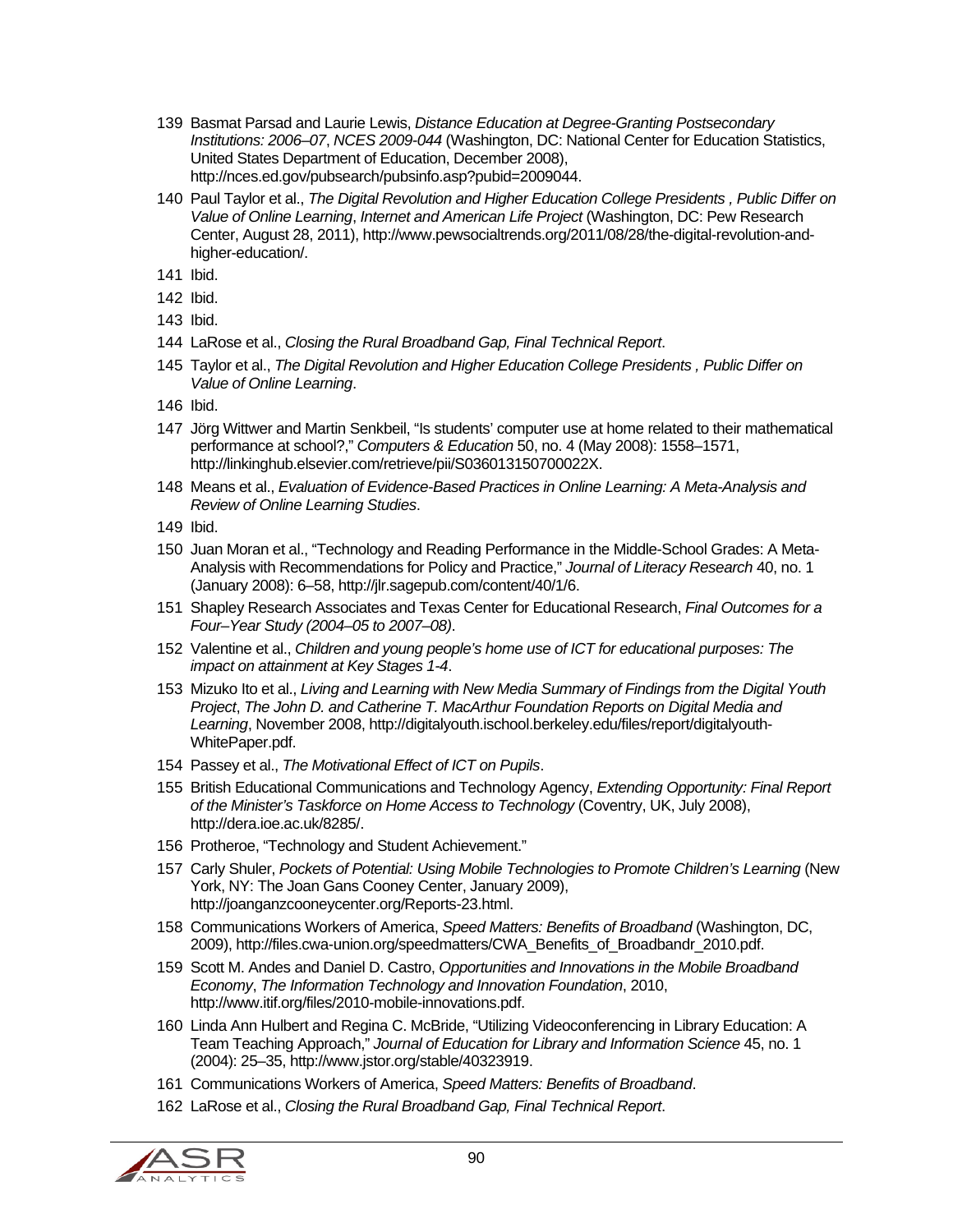- 163 Genachowski, "Broadband: Our Enduring Engine for Prosperity and Opportunity."
- 164 Ruth H. Moody and Michael P. Bobic, "Teaching the Net Generation without Leaving the Rest of Us Behind: How Technology in the Classroom Influences Student Composition," *Politics & Policy* 39, no. 2 (April 29, 2011): 169–194, http://doi.wiley.com/10.1111/j.1747-1346.2011.00287.x.
- 165 Susan Stansberry and Stephoni Case, "26B-e: Teaching with Facebook as a Learning Management System (TED)," in *Annual meeting of the AECT Convention* (Hyatt Regency Orange County, Anaheim, CA: Association for Educational Communications and Technology, 2010), http://convention2.allacademic.com/one/aect/aect10/index.php?click\_key=1&cmd=Multi+Search+S earch+Load+Publication&publication\_id=430535&PHPSESSID=jgkifdqag6qgtckajo0k657jc7.
- 166 Jessica Briskin et al., "26B-k: Smart apps: An analysis of educational applications available on smartphones and the implications for mobile learning (D&D)," in *Annual meeting of the AECT Convention* (Hyatt Regency Orange County, Anaheim, CA: Association for Educational Communications and Technology, 2010), http://convention2.allacademic.com/one/aect/aect10/index.php?click\_key=1&cmd=Multi+Search+S earch+Load+Publication&publication\_id=430393&PHPSESSID=jgkifdgag6ggtckajo0k657jc7.
- 167 Robert W. Fairlie, "The Effects of Home Computers on School Enrollment," *working paper*, September 2003, http://cjtc.ucsc.edu/docs/r\_schoolcomp6.pdf.
- 168 The South Dakota Bureau of Information and Telecommunications, "Broadband Benefits for Rural Areas", February 1, 2011, http://broadband.sd.gov/Benefits-Rural.aspx.
- 169 Atkinson and Castro, *Digital Quality of Life: Understanding the Personal and Social Benefits of the Information Technology Revolution*.
- 170 IBM Learning Solutions, *IBM's Learning Transformation Story* (Somers, NY: IBM Global Services, June 2004), http://www-304.ibm.com/easyaccess/fileserve?contentid=183268.
- 171 Steven Swanger, Director of Resident Services, Cambridge Housing Authority, in discussion with the evaluation study team, July 28, 2011.
- 172 Edgemere Consulting Corporation, "Work Force Program Evaluation Executive Summary," *email attachment*, 2008.
- 173 Foundation for California Community Colleges, *California Connects Application Part 1*, *BroadbandUSA: Connecting America's Communities*, March 15, 2010, http://www2.ntia.doc.gov/files/grantees/foundationcacommunitycolleges\_sba\_application\_part1\_red acted.pdf.
- 174 International Computer Science Institute, "California Connects", October 2, 2012, http://www.icsi.berkeley.edu/icsi/projects/other/california-connects.
- 175 Elisa Orosco Anders, Director California Connects, in discussion with the evaluation study team, October 24, 2011.
- 176 Susannah Fox, *Health Topics*, *Internet and American Life Project* (Washington, DC: Pew Research Center, February 1, 2011), http://pewinternet.org/Reports/2011/HealthTopics.aspx.
- 177 Susannah Fox and Joanna Brenner, *Family Caregivers Online*, *Internet and American Life Project* (Washington, DC: Pew Research Center, July 12, 2012), http://pewinternet.org/Reports/2012/Caregivers-online.aspx.
- 178 Fox, *Health Topics*.
- 179 Ibid.
- 180 Atkinson and Castro, *Digital Quality of Life: Understanding the Personal and Social Benefits of the Information Technology Revolution*.
- 181 Mark A. Schuster, Elizabeth A. McGlynn, and Robert H. Brook, "How good is the quality of health care in the United States?," *The Milbank Quarterly* 83, no. 4 (January 2005): 843–95, http://onlinelibrary.wiley.com/doi/10.1111/j.1468-0009.2005.00403.x/abstract.
- 182 Daniel D. Castro, *Improving Health Care: Why a Dose of IT May Be Just What the Doctor Ordered* (Washington, DC: Information Technology and Innovation Foundation, October 2007), http://www.itif.org/publications/improving-health-care-why-dose-it-may-be-just-what-doctor-ordered.

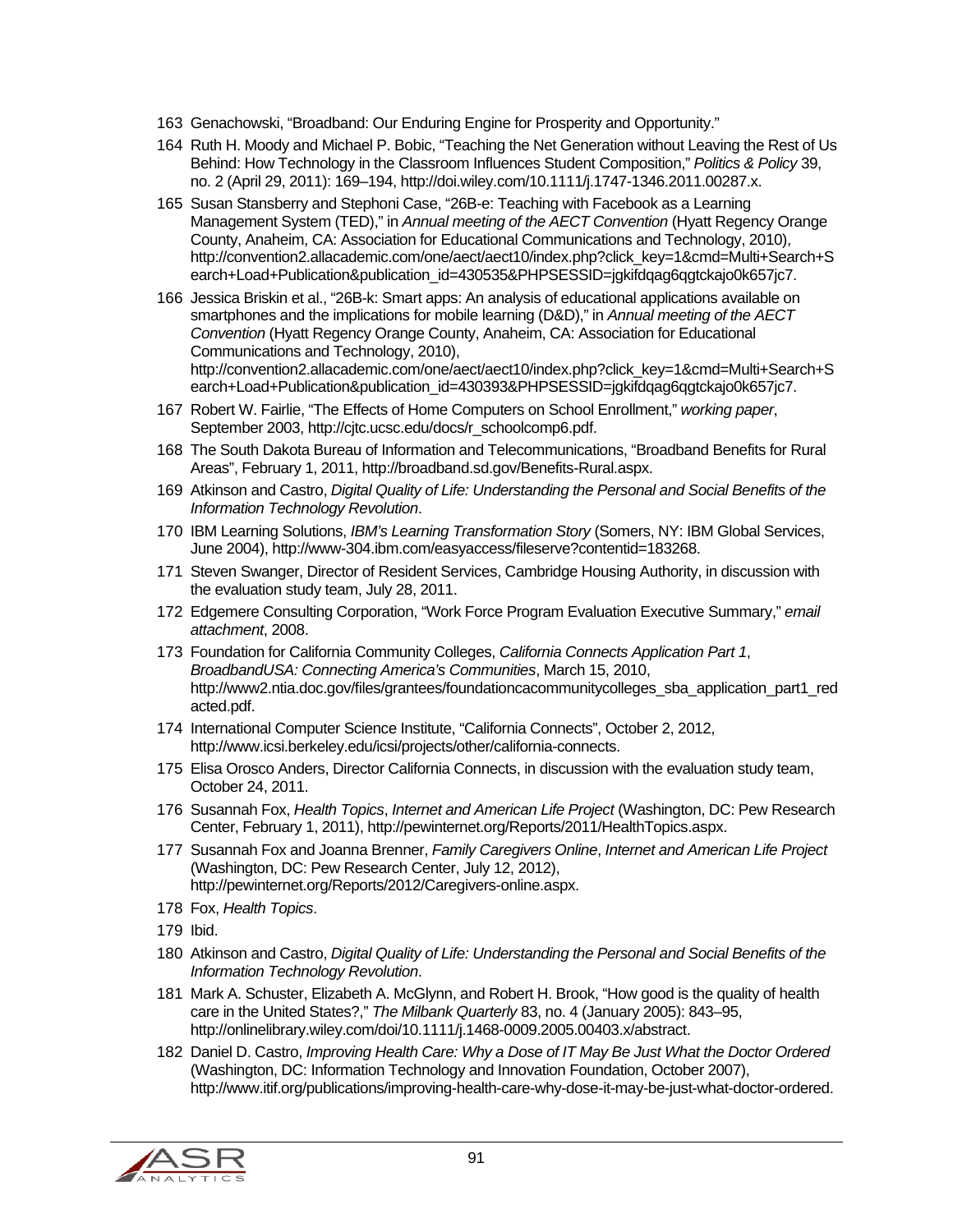- 183 Charles M. Davidson and Michael J. Santorelli, *The Impact of Broadband on Telemedicine* (Washington, DC: United States Chamber of Commerce, April 2009), http://www.uschamber.com/sites/default/files/about/0904Broadband\_and\_Telemedicine.pdf.
- 184 Federal Communications Commission, "In the Matter of Inquiry Concerning the Deployment of Advanced Telecommunications Capability to All Americans in a Reasonable and Timely Fashion, and Possible Steps to Accelerate Such Deployment Pursuant to Section 706 of the Telecommunications Act of 199," *CC Docket No. 98-146*, February 2, 1999, http://transition.fcc.gov/Bureaus/Common\_Carrier/Orders/1999/fcc99005.txt.
- 185 Davidson and Santorelli, *The Impact of Broadband on Telemedicine*.
- 186 Sarah Low and Peter Stenberg, *Rural Broadband at a Glance* (United States Department of Agriculture, February 2009), http://www.ers.usda.gov/publications/eib-economic-informationbulletin/eib47.aspx.
- 187 Jan Walker et al., "The value of health care information exchange and interoperability," *Health Affairs* (January 19, 2005), http://content.healthaffairs.org/content/suppl/2005/02/07/hlthaff.w5.10.DC1.
- 188 Federico Girosi, Robin Meili, and Richard Scoville, *Extrapolating Evidence of Health Information Technology Savings and Costs* (Santa Monica, CA: RAND Corporation, 2005), http://www.rand.org/pubs/monographs/MG410.html.
- 189 Atkinson and Castro, *Digital Quality of Life: Understanding the Personal and Social Benefits of the Information Technology Revolution*.
- 190 Low and Stenberg, *Rural Broadband at a Glance*.
- 191 Council on Graduate Medical Education, *Tenth Report: Physician Distribution and Health Care Challenges in Rural and Inner-City Areas* (Washington, DC: United States Department of Health and Human Services, February 1998), http://www.ask.hrsa.gov/detail\_materials.cfm?ProdID=438.
- 192 Kevin Grumbach et al., "Who is Caring for the Underserved? A Comparison of Primary Care Physicians and Nonphysician Clinicians in California and Washington," *The Annals of Family Medicine* 1, no. 2 (July 2003): 97–104, http://www.annfammed.org/cgi/doi/10.1370/afm.49.
- 193 Council on Graduate Medical Education, *Tenth Report: Physician Distribution and Health Care Challenges in Rural and Inner-City Areas*.
- 194 G.E. Fryer et al., "The United States relies on family physicians unlike any other specialty," *American Family Physician* 63, no. 9 (May 1, 2001): 1669, http://www.aafp.org/afp/2001/0501/p1669.html.
- 195 Council on Graduate Medical Education, *Tenth Report: Physician Distribution and Health Care Challenges in Rural and Inner-City Areas*.
- 196 William H. Burnett et al., "Primary care physicians in underserved areas: Family physicians dominate," *The Western Journal of Medicine* 163, no. 6 (December 1995): 532–536, http://www.ncbi.nlm.nih.gov/pmc/articles/PMC1303256/.
- 197 Myrle Croasdale, "Admissions process aims to boost rural doctors," *amednews.com*, February 7, 2005, http://www.ama-assn.org/amednews/2005/02/07/prsb0207.htm.
- 198 Low and Stenberg, *Rural Broadband at a Glance*.
- 199 Robert E. Litan, *Great Expectations: Potential Economic Benefits to the Nation from Accelerated Broadband Deployment to Older Americans and Americans with Disabilities* (New Millennium Research Council, December 2005).
- 200 Charles M. Davidson and Michael J. Santorelli, *The Impact of Broadband on Senior Citizens* (Washington, DC: United States Chamber of Commerce, December 2008), http://www.uschamber.com/sites/default/files/about/BroadbandandSeniors\_0.pdf.
- 201 Ingrida Lusis and Pam Mason, "Paradigm Shift: The New World of Hearing Health Care Delivery," *The ASHA Leader*, July 31, 2012, http://www.asha.org/Publications/leader/2012/120731/Paradigm-Shift--The-New-World-of-Hearing-Health-Care-Delivery.htm.

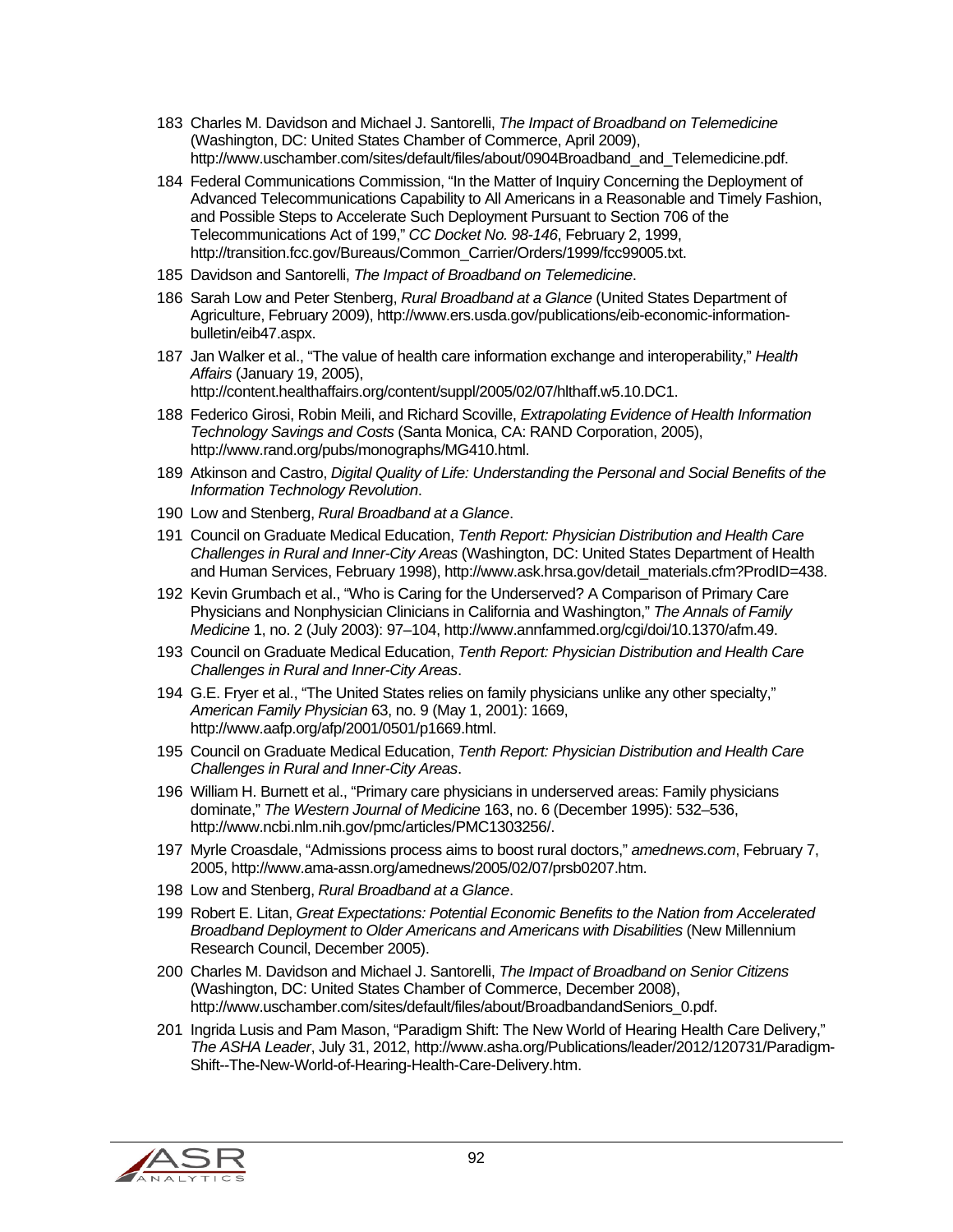- 202 David McDaid and A-La Park, *Online Health: Untangling the Web* (London, UK: The British United Provident Association, January 4, 2011), http://www.bupa.com.au/staticfiles/Bupa/HealthAndWellness/MediaFiles/PDF/LSE\_Report\_Online\_ Health.pdf.
- 203 Yi Yvonne Zhou et al., "Improved quality at Kaiser Permanente through e-mail between physicians and patients," *Health Affairs* 29, no. 7 (July 2010): 1370–1375, http://content.healthaffairs.org/content/29/7/1370.abstract.
- 204 George Lauer, "Seniors Who Use Internet Could Reap Health Benefits, Studies Show", December 1, 2009, http://www.ihealthbeat.org/features/2009/seniors-who-use-internet-could-reap-healthbenefits-studies-show.aspx.
- 205 Cheryl A. Moyer, "Online Patient-Provider Communication: How Will It Fit?," *The Electronic Journal of Communication* 17, no. 3 & 4 (2007), http://www.cios.org/EJCPUBLIC/017/3/01732.HTML.
- 206 Casey B. White et al., "A content analysis of e-mail communication between patients and their providers: patients get the message," *Journal of the American Medical Informatics Association* 11, no. 4 (2004): 260–267, http://jamia.bmj.com/content/11/4/260.long.
- 207 Moyer, "Online Patient-Provider Communication: How Will It Fit?".
- 208 HealthIT.gov, "Benefits of Health IT", August 28, 2012, http://www.healthit.gov/patientsfamilies/health-it-makes-health-care-convenient.
- 209 Ibid.
- 210 Ibid.
- 211 Ibid.
- 212 Ibid.
- 213 The South Dakota Bureau of Information and Telecommunications, "Broadband Benefits for Rural Areas."
- 214 Ibid.
- 215 Ibid.
- 216 John Henkel, "Buying Drugs Online: It's Convenient and Private, but Beware of 'Rogue Sites'", November 10, 2011,
	- http://www.fda.gov/Drugs/EmergencyPreparedness/BioterrorismandDrugPreparedness/ucm13726 9.htm.
- 217 Ibid.
- 218 Ibid.
- 219 Stephen Miller, "Online Tools Help Consumers Make Cost-Effective Decisions on Drugs, Routine Care" (Alexandria, VA: Society for Human Resource Management, November 23, 2010), http://www.shrm.org/hrdisciplines/benefits/Articles/Pages/CostTools.aspx.
- 220 Broadband for America, "Health Care" (Washington, DC, 2011), http://www.broadbandforamerica.com/benefits/healthcare.
- 221 Ibid.
- 222 Jagjit Singh Bhatia and Sagri Sharma, "Telemedicine endurance empowering care recipients in Asian Telemedicine setup," *Studies in Health Technology and Informatics* 137 (January 2008): 17– 25, http://booksonline.iospress.nl/Content/View.aspx?piid=9181.
- 223 McDaid and Park, *Online Health: Untangling the Web*.
- 224 Moyer, "Online Patient-Provider Communication: How Will It Fit?".
- 225 Ibid.
- 226 Audiey C. Kao et al., "The Relationship between Method of Physician Payment and Patient Trust," *JAMA: The Journal of the American Medical Association* 280, no. 19 (November 18, 1998): 1708– 1714, http://jama.ama-assn.org/cgi/doi/10.1001/jama.280.19.1708.

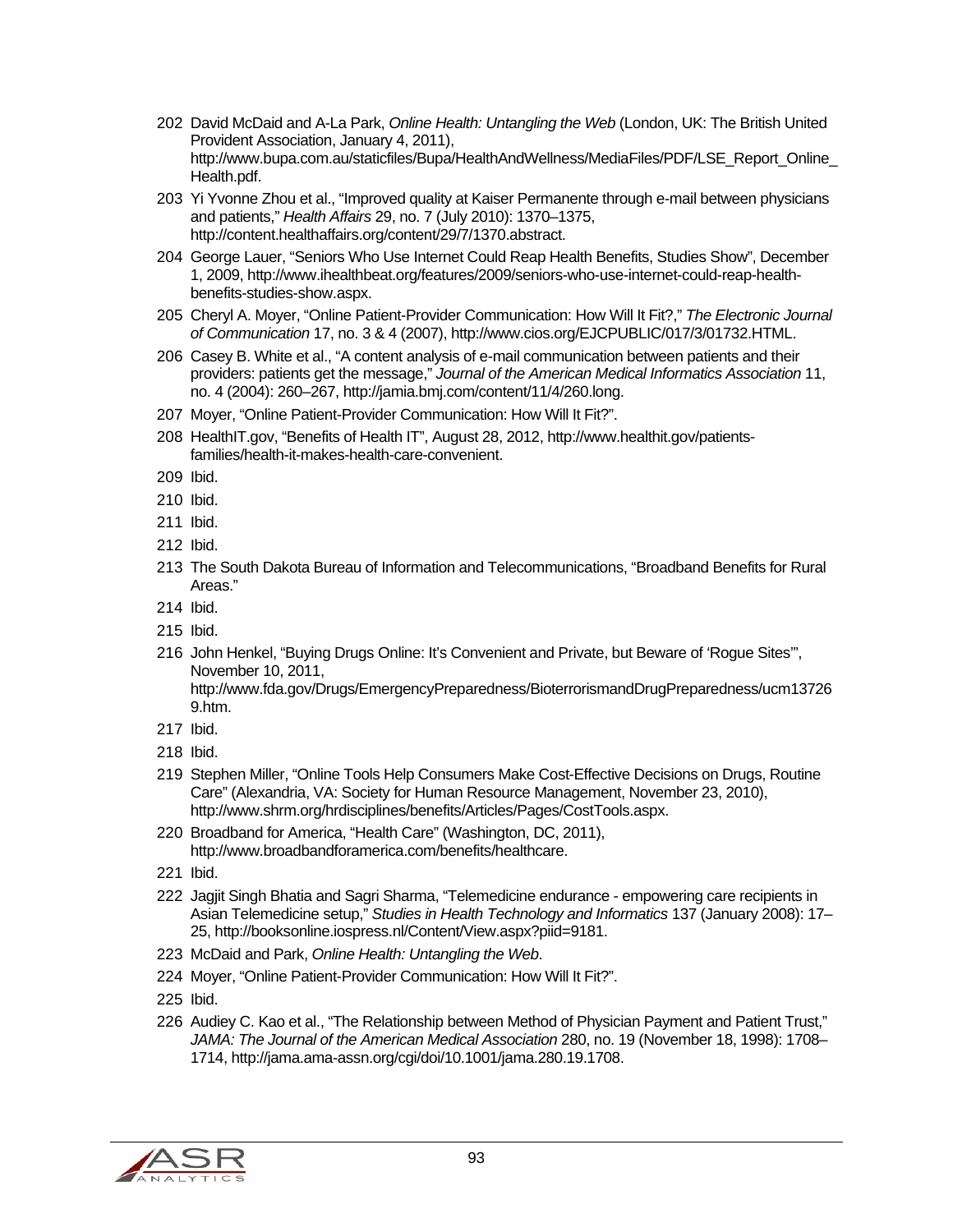- 227 Audiey C. Kao et al., "Patients' trust in their physicians: effects of choice, continuity, and payment method," *Journal of General Internal Medicine* 13, no. 10 (October 1998): 681–686, http://www.ncbi.nlm.nih.gov/pmc/articles/PMC1500897/.
- 228 HealthIT.gov, "Benefits of Health IT."
- 229 Ibid.
- 230 The South Dakota Bureau of Information and Telecommunications, "Broadband Benefits for Rural Areas."
- 231 Grantee (C.K. Blandin Foundation), in discussion with the evaluation study team, September 26, 2011.
- 232 Seeta Gangadharan et al., "OTI Releases Philadelphia BTOP Evaluation," *Dispatches from the Digital Divide*, June 22, 2012, http://oti.newamerica.net/blogposts/2012/oti\_releases\_philadelphia\_btop\_evaluation\_instruments-68922.
- 233 Rutgers School of Communication and Information, "Improving the Digital Divide in America's Inner Cities", October 2, 2012, http://comminfo.rutgers.edu/news/improving-the-digital-divide-in-americas-inner-cities.html.
- 234 LeeAnn Shreve, Director West Virginia Broadband Opportunities Program, Future Generations Graduate School, in discussion with the evaluation study team, September 21, 2011.
- 235 Susan E. Walters, Senior Vice President, CETF, in discussion with evaluation study team, October 19, 2011.
- 236 California Emerging Technology Fund, *Broadband Adoption and Awareness Annual Report, 2011*, *BroadbandUSA: Connecting America's Communities* (San Francisco, CA, January 30, 2011), http://www2.ntia.doc.gov/files/grantees/06-43-b10013\_apr2011\_q4.pdf.
- 237 Connect Arkansas, *Expanding Broadband Use in Arkansas Through Education, Fourth Quarter Report, 2011*, *BroadbandUSA: Connecting America's Communities* (Little Rock, AR, February 22, 2012), http://www2.ntia.doc.gov/files/grantees/05-43-b10591\_ppr2011\_q4.pdf.
- 238 Jamie Moody, Connect Arkansas Marketing Director, in discussion with the evaluation study team, September 29, 2011.
- 239 Lee Rainie et al., *How the Public Perceives Community Information Systems*, *Internet and American Life Project* (Washington, DC: Pew Research Center, March 1, 2011), http://pewinternet.org/Reports/2011/08-Community-Information-Systems.aspx.
- 240 Ibid.
- 241 Barry Wellman et al., "Does the Internet Increase, Decrease, or Supplement Social Capital? Social Networks, Participation, and Community Commitment," *American Behavioral Scientist* 45, no. 3 (November 1, 2001): 436–455, http://abs.sagepub.com/cgi/doi/10.1177/00027640121957286.
- 242 Karen Mossberger, Caroline J. Tolbert, and Ramona S. McNeal, *Digital Citizenship: The Internet, Society, and Participation* (Cambridge, MA: The MIT Press, 2007), http://mitpress.mit.edu/catalog/item/default.asp?ttype=2&tid=11334.
- 243 Michael J. Stern and Don A. Dillman, "Community Participation, Social Ties, and Use of the Internet," *City & Community* 5, no. 4 (November 16, 2006): 409–424, http://doi.wiley.com/10.1111/j.1540-6040.2006.00191.x.
- 244 Lee Rainie, Kristen Purcell, and Aaron Smith, *The Social Side of the Internet*, *Internet and American Life Project* (Washington, DC: Pew Research Center, January 18, 2011), http://pewinternet.org/Reports/2011/The-Social-Side-of-the-Internet.aspx.
- 245 Shelley Boulianne, "Does Internet Use Affect Engagement? A Meta-Analysis of Research," *Political Communication* 26, no. 2 (May 11, 2009): 193–211, http://dx.doi.org/10.1080/10584600902854363.
- 246 Jessica Lavariega Manforti and Jose Marichal, "The Role of Digital Skills in the Formation Trust and Efficacy among Latinos," in *Western Political Science Association Annual Conference* (San Antonio, TX, 2011), http://papers.ssrn.com/sol3/papers.cfm?abstract\_id=1767233.

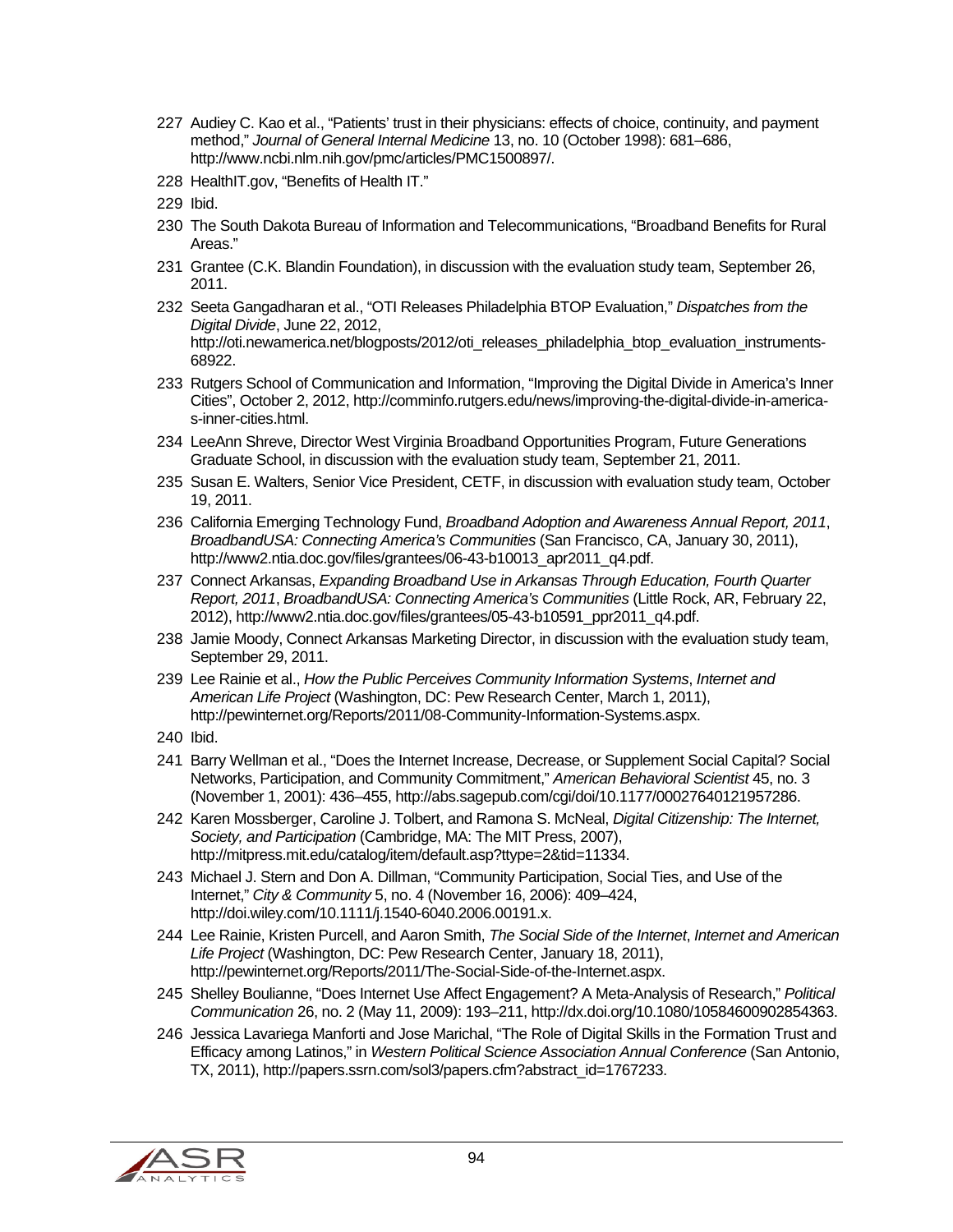- 247 Namsu Park, Kerk F. Kee, and Sebastián Valenzuela, "Being immersed in social networking environment: Facebook groups, uses and gratifications, and social outcomes," *CyberPsychology & Behavior* 12, no. 6 (December 2009): 729–33, http://online.liebertpub.com/doi/abs/10.1089/cpb.2009.0003.
- 248 Josh Pasek, "Building Social Capital in Young People: The Role of Mass Media and Life Outlook," *working paper*, 2009, http://umich.academia.edu/JoshPasek/Papers/97408/Building\_Social\_Capital\_in\_Young\_People\_T he\_Role\_of\_Mass\_Media\_and\_Life\_Outlook.
- 249 Rainie et al., *How the Public Perceives Community Information Systems*.
- 250 Ibid.
- 251 Aaron Smith et al., *The Internet and Civic Engagement*, *Internet and American Life Project* (Washington, DC: Pew Research Center, September 1, 2009), http://www.pewinternet.org/Reports/2009/15--The-Internet-and-Civic-Engagement.aspx.
- 252 Ibid.
- 253 Aaron Smith, *Neighbors Online*, *Internet and American Life Project* (Washington, DC: Pew Research Center, June 9, 2010), http://pewinternet.org/Reports/2010/Neighbors-Online.aspx.
- 254 LaRose et al., *Closing the Rural Broadband Gap, Final Technical Report*.
- 255 Gro Sandkjaer Hanssen, "E-communication: Strengthening the Ties between Councillors and Citizens in Norwegian Local Government?," *Scandinavian Political Studies* 31, no. 3 (September 2008): 333–361, http://doi.wiley.com/10.1111/j.1467-9477.2008.00209.x.
- 256 James Prieger, "The Economic Benefits of Mobile Broadband," *School of Public Policy Working Papers* (Malibu, CA: Pepperdine University, May 15, 2012), http://digitalcommons.pepperdine.edu/sppworkingpapers/38.
- 257 Hernando Rojas and Eulalia Puig-i-Abril, "Mobilizers Mobilized: Information, Expression, Mobilization and Participation in the Digital Age," *Journal of Computer-Mediated Communication* 14, no. 4 (July 2009): 902–927, http://doi.wiley.com/10.1111/j.1083-6101.2009.01475.x.
- 258 Darrell M. West, *Ten Facts about Mobile Broadband* (Washington, DC: The Brookings Institution, December 8, 2011), http://www.brookings.edu/research/papers/2011/12/08-mobile-broadbandwest.
- 259 Michael J. Stern, Alison E. Adams, and Jeffrey Boase, "Rural Community Participation, Social Networks, and Broadband Use: Examples from Localized and National Survey Data," *Agricultural and Resource Economics Review* 40, no. 2 (August 2011): 158–171, http://purl.umn.edu/117769.
- 260 Ibid.
- 261 Boulianne, "Does Internet Use Affect Engagement? A Meta-Analysis of Research."
- 262 Manforti and Marichal, "The Role of Digital Skills in the Formation Trust and Efficacy among Latinos."
- 263 Park, Kee, and Valenzuela, "Being immersed in social networking environment: Facebook groups, uses and gratifications, and social outcomes."
- 264 Pasek, "Building Social Capital in Young People: The Role of Mass Media and Life Outlook."
- 265 Marko M. Skoric and Grace Kwan, "Do Facebook and Video Games Promote Political Participation among Youth? Evidence from Singapore," *Journal of e-Democracy and Open Government* 3, no. 1 (2011): 70–79, http://www.jedem.org/article/view/49.
- 266 Rainie, Purcell, and Smith, *The Social Side of the Internet*.
- 267 LaRose et al., *Closing the Rural Broadband Gap, Final Technical Report*.
- 268 Jeff Drothler, BTOP Program Manager, Las Vegas-Clark County Urban League, in discussion with the evaluation study team, August 23, 2011.
- 269 Las Vegas-Clark County Urban League, *Access to Computer Technology Instruction in Online Networking (ACTION), First Quarter Report, 2012*, *BroadbandUSA: Connecting America's Communities* (Las Vegas, NV, May 18, 2012), http://www2.ntia.doc.gov/files/grantees/32-42 b10014\_las\_vegas-clark\_county\_urban\_league\_ppr2012\_q1.pdf.

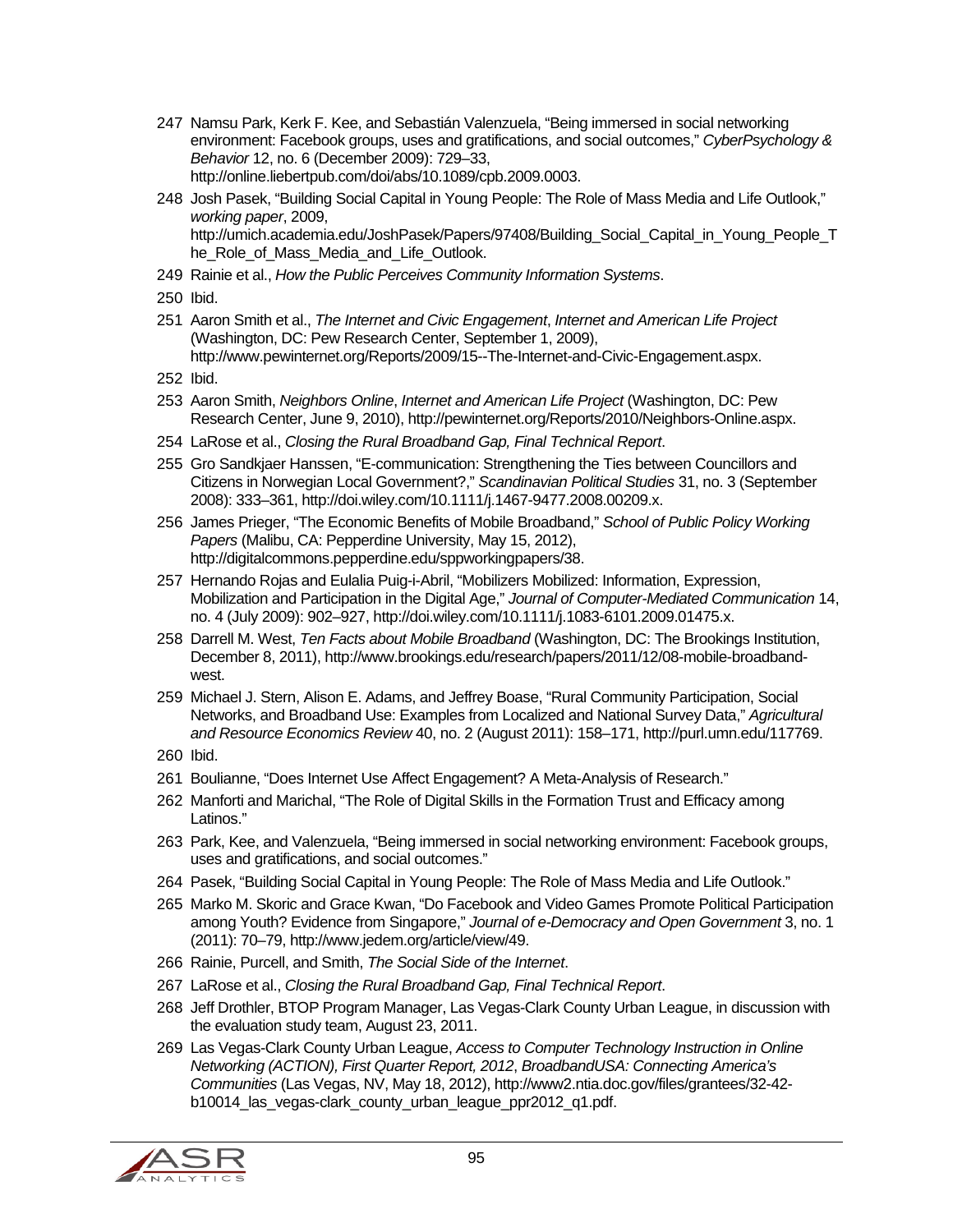- 270 Mossberger, *Smart Communities Evaluation Activities and Timeline December 2010*.
- 271 Federal Communications Commission, "National Broadband Plan: Connecting America."
- 272 Julius Genachowski, "Remarks on Broadband Adoption", 2011, http://www.fcc.gov/document/chairman-genachowski-broadband-adoption.
- 273 Judy Hoffman et al., *Libraries Connect Communities: Public Library Funding & Technology Access Study 2010-2011* (Digital supplement of American Libraries magazine, June 2011), http://www.ala.org/research/initiatives/plftas/2010\_2011.suf
- 274 Carlos A. Manjarrez and Kyle Schoembs, *Who's in the Queue? A Demographic Analysis of Public Access Computer Users and Uses in U.S. Public Libraries*, *Research Brief series, no. 4 (IMLS-2011-RB-04)* (Washington, DC: Institute of Museum and Library Services, June 2011), http://www.imls.gov/assets/1/AssetManager/Brief2011\_04.pdf.
- 275 George S. Ford, *Internet Use and Labor Market Participation: Additional Insights from New and Old Data*, *Phoenix Center Perspectives 11-04* (Phoenix Center for Advanced Legal and Economic Policy Studies, August 18, 2011), http://www.phoenix-center.org/perspectives/Perspective11- 04Final.pdf.
- 276 Common Sense Media, *Digital Literacy and Citizenship in the 21st Century: Educating, Empowering, and Protecting America's Kids* (San Francisco, CA, March 2011).
- 277 Jim Jansen, *Online Product Research*, *Internet and American Life Project* (Washington, DC: Pew Research Center, September 29, 2010), http://pewinternet.org/Reports/2010/Online-Product-Research.aspx.
- 278 Ibid.
- 279 United States Census Bureau, *2010 E-Stats Report*, May 10, 2012, http://www.census.gov/econ/estats/.
- 280 Hamilton Consultants Inc., John Deighton, and John Quelch, *Economic Value of the Advertising-Supported Internet Ecosystem* (Cambridge, MA, June 10, 2009), http://www.iab.net/insights\_research/industry\_data\_and\_landscape/economicvalue.
- 281 Mary Madden, *Most Working Americans Now Use the Internet or Email at Their Jobs* (Washington, DC: The Pew Charitable Trusts, September 24, 2009), http://www.pewtrusts.org/news\_room\_detail.aspx?id=44496.
- 282 Kathryn Zickuhr and Aaron Smith, *Digital differences*, *Internet and American Life Project* (Washington, DC: Pew Research Center, April 13, 2012), http://pewinternet.org/Reports/2012/Digital-differences.aspx.
- 283 Ibid.
- 284 Ibid.
- 285 Ibid.
- 286 Ibid.
- 287 Mark Cooper, "The Socio-Economics of Digital Exclusion in America," in *TPRC 2010: Telecommunications Policy Research Conference* (Arlington, VA, 2010), http://ssrn.com/abstract=1988370.
- 288 Ibid.
- 289 Zickuhr and Smith, *Digital differences*.
- 290 Ibid.
- 291 Amanda Lenhart, *Adults and Social Network Websites*, *Internet and American Life Project* (Pew Research Center, January 14, 2009), http://www.pewinternet.org/Reports/2009/Adults-and-Social-Network-Websites.aspx.
- 292 Zickuhr and Smith, *Digital differences*.

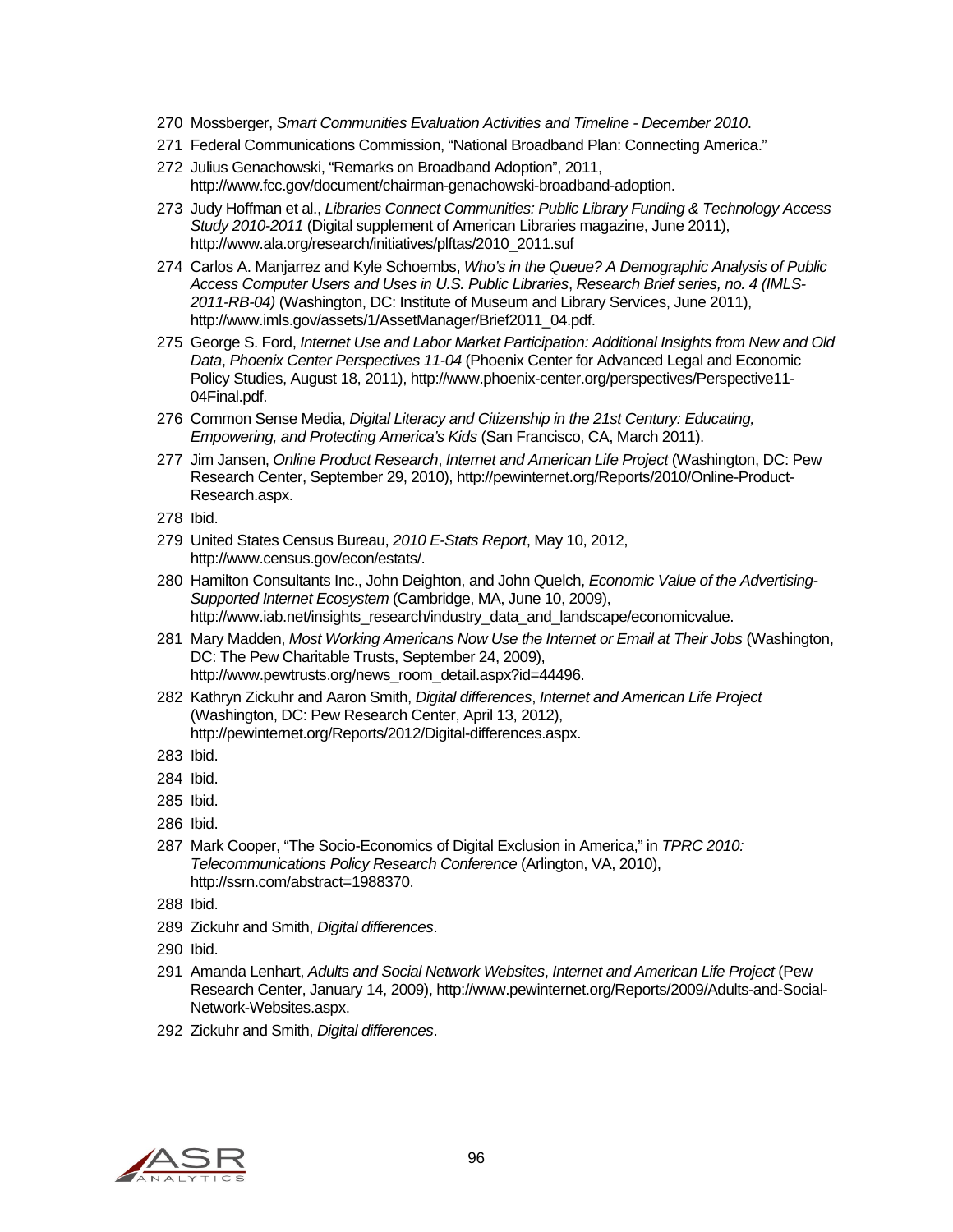293 Foundation for California Community Colleges, "California Connects equips 1,400 MESA students with laptops, software and Internet access to train others in their communities," *Foundation News*, November 15, 2011, http://www.foundationccc.org/NewsRoom/NewsRoomHome/FoundationNews/CaliforniaConnectse

quipsstudentswithlaptops/tabid/834/Default.aspx.

- 294 Cooper, "The Socio-Economics of Digital Exclusion in America."
- 295 Stern, Adams, and Boase, "Rural Community Participation, Social Networks, and Broadband Use: Examples from Localized and National Survey Data."
- 296 Mossberger, Tolbert, and McNeal, *Digital Citizenship: The Internet, Society, and Participation*.
- 297 Michael J. Stern, Alison E. Adams, and Shaun Elsasser, "Digital Inequality and Place: The Effects of Technological Diffusion on Internet Proficiency and Usage across Rural, Suburban, and Urban Counties," *Sociological Inquiry* 79, no. 4 (November 2009): 391–417, http://doi.wiley.com/10.1111/j.1475-682X.2009.00302.x.
- 298 Mossberger, Tolbert, and McNeal, *Digital Citizenship: The Internet, Society, and Participation*.
- 299 Cooper, "The Socio-Economics of Digital Exclusion in America."
- 300 Maria E. Wynne and Lane F. Cooper, *Power Up: The Campaign for Digital Inclusion* (Office of Economic Development and Innovation, Microsoft Corporation, June 2007), http://www.digitalaccess.org/pdf/White\_Paper.pdf.
- 301 Atkinson and Castro, *Digital Quality of Life: Understanding the Personal and Social Benefits of the Information Technology Revolution*.
- 302 A.J.A.M. van Deursen, "Internet skills: vital assets in an information society" (Enschede, The Netherlands: University of Twente, November 1, 2010), http://purl.utwente.nl/publications/75133.
- 303 Wynne and Cooper, *Power Up: The Campaign for Digital Inclusion*.
- 304 The State of Michigan, "The Benefits of Broadband", August 27, 2012, http://michigan.gov/broadband/0,1607,7-250-48184\_48185---,00.html.
- 305 Ibid.
- 306 Ibid.
- 307 Andrew Scarvell, "Digital Literacy and Awareness in Australia's New Global Frontier," in *First Media and Information Literacy Forum* (Fez, Morocco: UNESCO, 2011), http://scarvell.net/andrew/blog/?page\_id=15.
- 308 Kirsti Ala-Mutka, *Learning in Informal Online Networks and Communities* (Seville, Spain: Institute for Prospective Technological Studies, 2010), http://ipts.jrc.ec.europa.eu/publications/pub.cfm?id=3059.
- 309 Christine Redecker, Alexandra Haché, and Clara Centeno, *Using Information and Communication Technologies to promote Education and Employment Opportunities for Immigrants and Ethnic Minorities* (Seville, Spain: Institute for Prospective Technological Studies, May 2010), http://ipts.jrc.ec.europa.eu/publications/pub.cfm?id=3219.
- 310 Michael J. Cody et al., "Silver surfers: Training and evaluating internet use among older adult learners," *Communication Education* 48, no. 4 (October 1999): 269–286, http://www.tandfonline.com/doi/abs/10.1080/03634529909379178.
- 311 Sven Lindmark, *Web 2.0: Where does Europe Stand?* (Seville, Spain: The Institute for Prospective Technological Studies, 2009), http://ipts.jrc.ec.europa.eu/publications/pub.cfm?id=2539.
- 312 Atkinson and Castro, *Digital Quality of Life: Understanding the Personal and Social Benefits of the Information Technology Revolution*.
- 313 Ibid.
- 314 Communications Workers of America, *Speed Matters: Benefits of Broadband*.
- 315 Kirsti Ala-Mutka et al., "The Socio-economic Impact of Social Computing," in *Proceedings of a validation and policy options workshop*, ed. Yves Punie (Seville, Spain: Institute for Prospective Technological Studies, 2008), http://ipts.jrc.ec.europa.eu/publications/pub.cfm?id=1887.

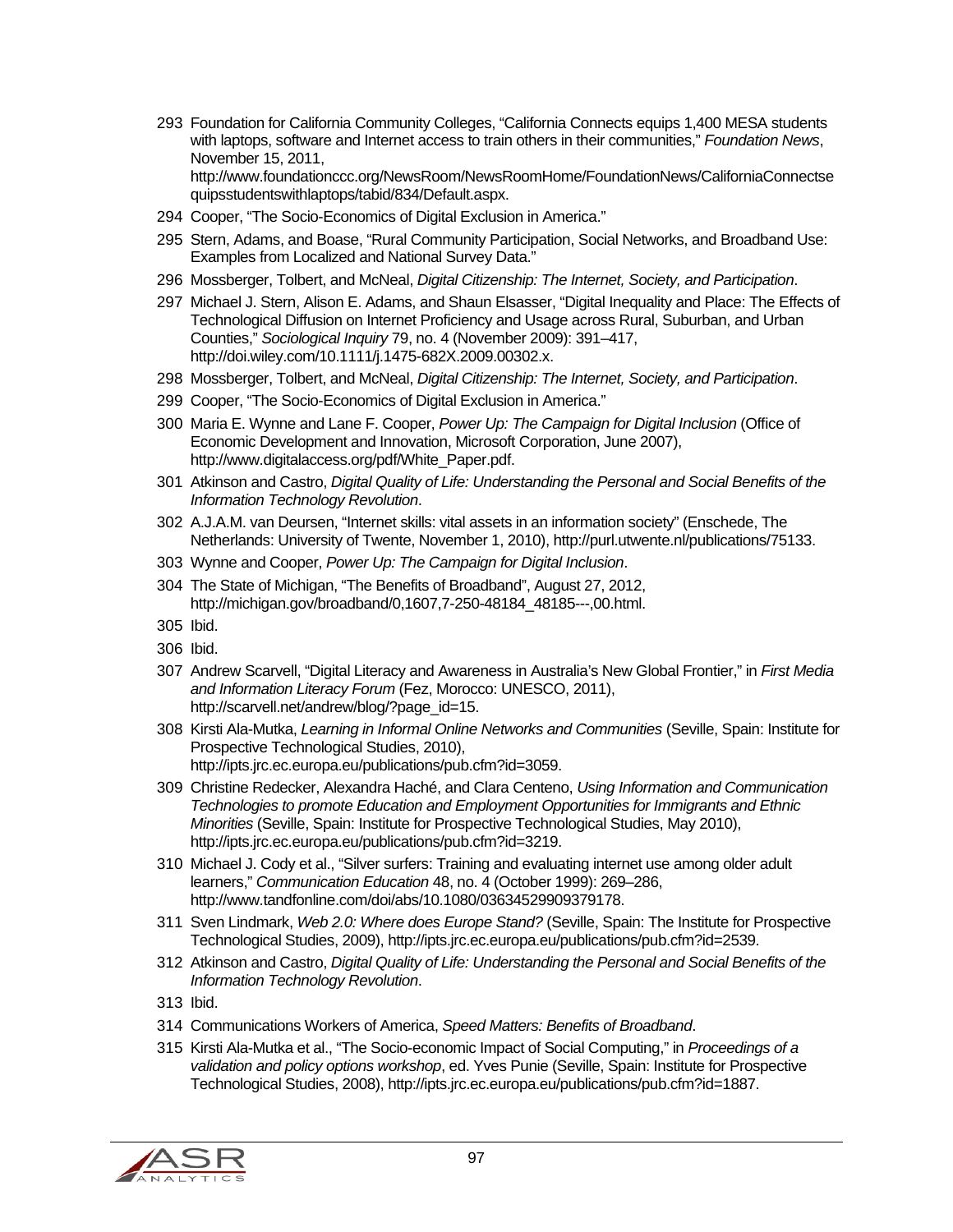- 316 David Osimo, *Web 2 .0 in Government: Why and How?* (Seville, Spain: Institute for Prospective Technological Studies, 2008), http://ipts.jrc.ec.europa.eu/publications/pub.cfm?id=1565.
- 317 A.J.A.M. van Deursen and J.A.G.M. van Dijk, "Improving digital skills for the use of online public information and services," *Government Information Quarterly* 26, no. 2 (April 2009): 333–340, http://linkinghub.elsevier.com/retrieve/pii/S0740624X08001524.
- 318 Osimo, *Web 2 .0 in Government: Why and How?*.
- 319 Ibid.
- 320 Communications Workers of America, *Speed Matters: Benefits of Broadband*.
- 321 The State of Michigan, "The Benefits of Broadband."
- 322 Ibid.
- 323 Ibid.
- 324 Atkinson and Castro, *Digital Quality of Life: Understanding the Personal and Social Benefits of the Information Technology Revolution*.
- 325 Geller, *How Rural Minnesota Communities Access and Use Broadband: Minnesota Rural Intelligent Communities Baseline Report*.
- 326 Ibid.
- 327 C.K. Blandin Foundation, *MIRC Quarterly Report Data Quarter 4 2011*, 2011.
- 328 C.K. Blandin Foundation, *MIRC Quarterly Report Data Quarter 1 2012*, 2012.
- 329 California Emerging Technology Fund, *Broadband Adoption and Awareness Annual Report, 2011*.
- 330 California Emerging Technology Fund, *Broadband Adoption and Readiness, Third Quarter Report, 2011*, *BroadbandUSA: Connecting America's Communities* (San Francisco, CA, October 28, 2011), http://www2.ntia.doc.gov/files/grantees/06-43-b10013\_ppr2011\_q3.pdf.
- 331 California Emerging Technology Fund, *Broadband Adoption and Awareness Annual Report, 2011*.
- 332 Steven Swanger, Director of Resident Services, Cambridge Housing Authority, in discussion with the evaluation study team, July 28, 2011.
- 333 Foundation for California Community Colleges, *California Connects Application Part 1*.
- 334 International Computer Science Institute, "California Connects."
- 335 Connect Arkansas, *Expanding Broadband Use in Arkansas Through Education, Fourth Quarter Report, 2011*.
- 336 Jamie Moody, Connect Arkansas Marketing Director, in discussion with the evaluation study team, September 29, 2011.
- 337 Peter Kiliani, Program Director, Freedom Rings: SBA, Urban Affairs Coalition, in discussion with the evaluation study team, September 13, 2011.
- 338 City of Chicago, *SmartChicago Sustainable Broadband Adoption First Quarter Report, 2012*, *BroadbandUSA: Connecting America's Communities* (Chicago, IL, May 21, 2012), http://www2.ntia.doc.gov/files/grantees/17-43-b10507 city of chicago ppr2012 q1.pdf.
- 339 Mossberger, *Smart Communities Evaluation Activities and Timeline December 2010*.
- 340 Jeff Drothler, BTOP Program Manager, Las Vegas-Clark County Urban League, in discussion with the evaluation study team, August 23, 2011.
- 341 Las Vegas-Clark County Urban League, *Access to Computer Technology Instruction in Online Networking (ACTION), First Quarter Report, 2012*.
- 342 National Telecommunications and Information Administration, "Program Rules," *BroadbandUSA: Connecting America's Communities*, 2012, http://www2.ntia.doc.gov/rules.
- 343 National Telecommunications and Information Administration, "Post-Award Monitoring (PAM) database 2012-06-11."
- 344 Ibid.
- 345 Ibid.
- 346 Ibid.

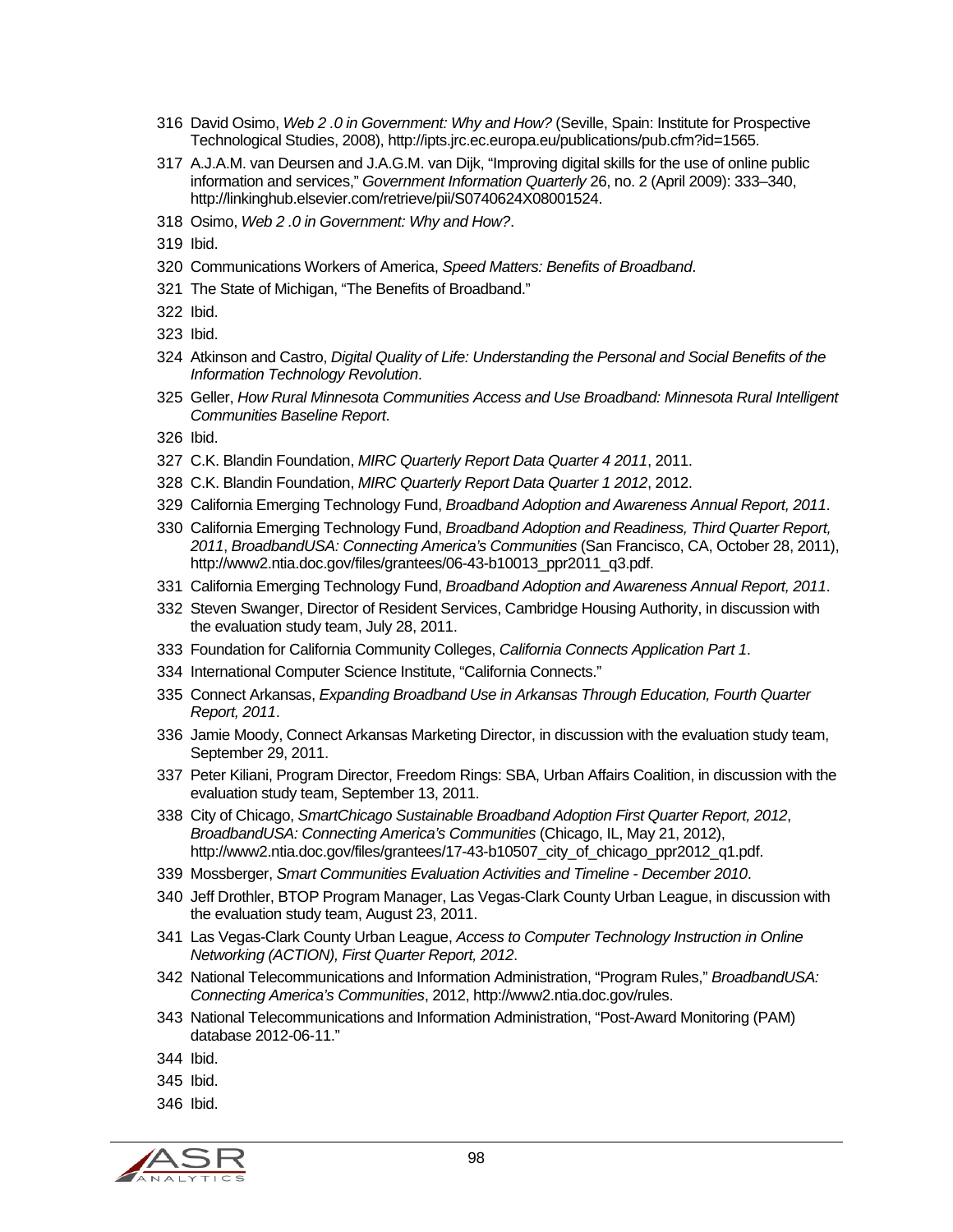347 Ibid.

- 348 Becker et al., *Opportunity for All: How the American Public Benefits from Internet Access at U.S. Libraries*.
- 349 Ibid.
- 350 Ibid.
- 351 Crandall, Lehr, and Litan, *The Effects of Broadband Deployment on Output and Employment: A Cross-sectional Analysis of U.S. Data*.
- 352 Perez, "The Advantages of Internet Job Searching."
- 353 Atkinson et al., *The Internet Economy 25 Years After .com: Transforming Commerce & Life*.
- 354 Ibid.
- 355 Dean, "Using the Internet in the Job Search."
- 356 Ibid.
- 357 USDA Economic Research Service, "Rural Digital Economy: Online Activities."
- 358 Ibid.
- 359 Ibid.
- 360 Business Link, "Benefits of Selling Online."
- 361 Stenberg et al., *Broadband Internet's Value for Rural America*.
- 362 Stenberg et al., *Broadband Internet's Value for Rural America*.
- 363 Darby, Fuhr, and Pociask, *The Internet Ecosystem: Employment Impacts of National Broadband Policy*.
- 364 Business Link, "Advantages and Disadvantages of Using Social Media."
- 365 Burton and Hicks, *The Residential and Commercial Benefits of Rural Broadband: Evidence from Central Appalachia*.
- 366 LECG Ltd., *Economic Impact of Broadband: An Empirical Study*.
- 367 Wittwer and Senkbeil, "Is students' computer use at home related to their mathematical performance at school?".
- 368 Means et al., *Evaluation of Evidence-Based Practices in Online Learning: A Meta-Analysis and Review of Online Learning Studies*.
- 369 Ibid.
- 370 Moran et al., "Technology and Reading Performance in the Middle-School Grades: A Meta-Analysis with Recommendations for Policy and Practice."
- 371 Shapley Research Associates and Texas Center for Educational Research, *Final Outcomes for a Four–Year Study (2004–05 to 2007–08)*.
- 372 Valentine et al., *Children and young people's home use of ICT for educational purposes: The impact on attainment at Key Stages 1-4*.
- 373 Ito et al., *Living and Learning with New Media Summary of Findings from the Digital Youth Project*.
- 374 Passey et al., *The Motivational Effect of ICT on Pupils*.
- 375 British Educational Communications and Technology Agency, *Extending Opportunity: Final Report of the Minister's Taskforce on Home Access to Technology*.
- 376 Protheroe, "Technology and Student Achievement."
- 377 Shuler, *Pockets of Potential: Using Mobile Technologies to Promote Children's Learning*.
- 378 Communications Workers of America, *Speed Matters: Benefits of Broadband*.
- 379 Andes and Castro, *Opportunities and Innovations in the Mobile Broadband Economy*.
- 380 Hulbert and McBride, "Utilizing Videoconferencing in Library Education: A Team Teaching Approach."
- 381 Communications Workers of America, *Speed Matters: Benefits of Broadband*.
- 382 LaRose et al., *Closing the Rural Broadband Gap, Final Technical Report*.

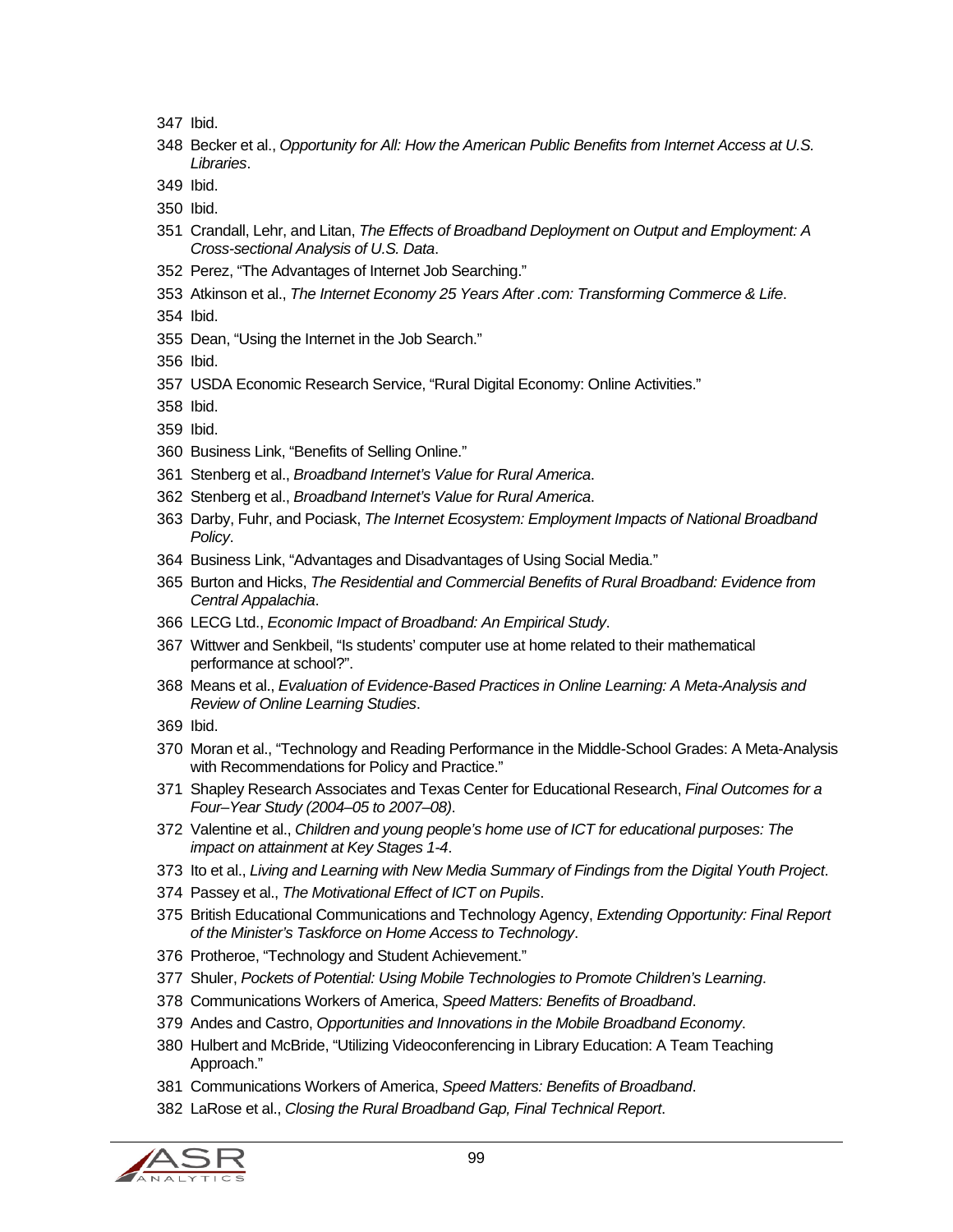- 383 Genachowski, "Broadband: Our Enduring Engine for Prosperity and Opportunity."
- 384 Moody and Bobic, "Teaching the Net Generation without Leaving the Rest of Us Behind: How Technology in the Classroom Influences Student Composition."
- 385 Stansberry and Case, "26B-e: Teaching with Facebook as a Learning Management System (TED)."
- 386 Briskin et al., "26B-k: Smart apps: An analysis of educational applications available on smartphones and the implications for mobile learning (D&D)."
- 387 Fairlie, "The Effects of Home Computers on School Enrollment."
- 388 The South Dakota Bureau of Information and Telecommunications, "Broadband Benefits for Rural Areas."
- 389 Atkinson and Castro, *Digital Quality of Life: Understanding the Personal and Social Benefits of the Information Technology Revolution*.
- 390 IBM Learning Solutions, *IBM's Learning Transformation Story*.
- 391 Lusis and Mason, "Paradigm Shift: The New World of Hearing Health Care Delivery."
- 392 McDaid and Park, *Online Health: Untangling the Web*.
- 393 Zhou et al., "Improved quality at Kaiser Permanente through e-mail between physicians and patients."
- 394 Lauer, "Seniors Who Use Internet Could Reap Health Benefits, Studies Show."
- 395 Moyer, "Online Patient-Provider Communication: How Will It Fit?".
- 396 White et al., "A content analysis of e-mail communication between patients and their providers: patients get the message."
- 397 Moyer, "Online Patient-Provider Communication: How Will It Fit?".
- 398 HealthIT.gov, "Benefits of Health IT."
- 399 Ibid.
- 400 Ibid.
- 401 Ibid.
- 402 Ibid.
- 403 The South Dakota Bureau of Information and Telecommunications, "Broadband Benefits for Rural Areas."
- 404 Ibid.
- 405 Ibid.
- 406 Henkel, "Buying Drugs Online: It's Convenient and Private, but Beware of 'Rogue Sites'."
- 407 Ibid.
- 408 Ibid.
- 409 Miller, "Online Tools Help Consumers Make Cost-Effective Decisions on Drugs, Routine Care."
- 410 Broadband for America, "Health Care."
- 411 Ibid.
- 412 Bhatia and Sharma, "Telemedicine endurance empowering care recipients in Asian Telemedicine setup."
- 413 McDaid and Park, *Online Health: Untangling the Web*.
- 414 Moyer, "Online Patient-Provider Communication: How Will It Fit?".
- 415 Ibid.
- 416 Kao et al., "The Relationship between Method of Physician Payment and Patient Trust."
- 417 Kao et al., "Patients' trust in their physicians: effects of choice, continuity, and payment method."
- 418 HealthIT.gov, "Benefits of Health IT."
- 419 Ibid.

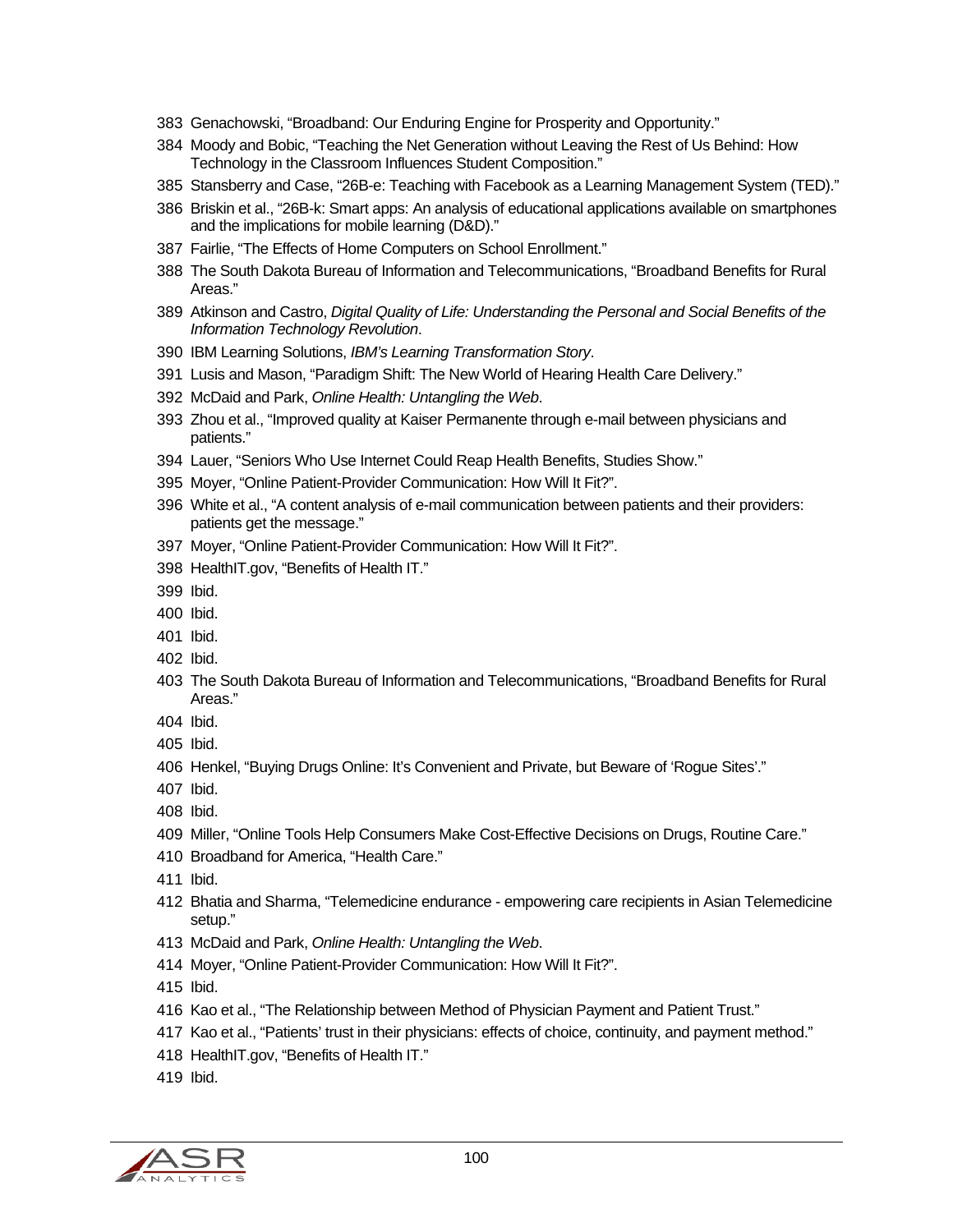- 420 The South Dakota Bureau of Information and Telecommunications, "Broadband Benefits for Rural Areas."
- 421 Horrigan, "Broadband Adoption and Use in America."
- 422 Hanssen, "E-communication: Strengthening the Ties between Councillors and Citizens in Norwegian Local Government?".
- 423 Prieger, "The Economic Benefits of Mobile Broadband."
- 424 Rojas and Puig-i-Abril, "Mobilizers Mobilized: Information, Expression, Mobilization and Participation in the Digital Age."
- 425 West, *Ten Facts about Mobile Broadband*.
- 426 Stern, Adams, and Boase, "Rural Community Participation, Social Networks, and Broadband Use: Examples from Localized and National Survey Data."
- 427 Ibid.
- 428 Boulianne, "Does Internet Use Affect Engagement? A Meta-Analysis of Research."
- 429 Manforti and Marichal, "The Role of Digital Skills in the Formation Trust and Efficacy among Latinos."
- 430 Park, Kee, and Valenzuela, "Being immersed in social networking environment: Facebook groups, uses and gratifications, and social outcomes."
- 431 Pasek, "Building Social Capital in Young People: The Role of Mass Media and Life Outlook."
- 432 Skoric and Kwan, "Do Facebook and Video Games Promote Political Participation among Youth? Evidence from Singapore."
- 433 Rainie, Purcell, and Smith, *The Social Side of the Internet*.
- 434 LaRose et al., *Closing the Rural Broadband Gap, Final Technical Report*.
- 435 Wynne and Cooper, *Power Up: The Campaign for Digital Inclusion*.
- 436 Atkinson and Castro, *Digital Quality of Life: Understanding the Personal and Social Benefits of the Information Technology Revolution*.
- 437 van Deursen, "Internet skills: vital assets in an information society."
- 438 Wynne and Cooper, *Power Up: The Campaign for Digital Inclusion*.
- 439 The State of Michigan, "The Benefits of Broadband."
- 440 Ibid.
- 441 Ibid.
- 442 Scarvell, "Digital Literacy and Awareness in Australia's New Global Frontier."
- 443 Ala-Mutka, *Learning in Informal Online Networks and Communities*.
- 444 Redecker, Haché, and Centeno, *Using Information and Communication Technologies to promote Education and Employment Opportunities for Immigrants and Ethnic Minorities*.
- 445 Cody et al., "Silver surfers: Training and evaluating internet use among older adult learners."
- 446 Lindmark, *Web 2.0: Where does Europe Stand?*.
- 447 Atkinson and Castro, *Digital Quality of Life: Understanding the Personal and Social Benefits of the Information Technology Revolution*.
- 448 Ibid.
- 449 Communications Workers of America, *Speed Matters: Benefits of Broadband*.
- 450 Ala-Mutka et al., "The Socio-economic Impact of Social Computing."
- 451 Osimo, *Web 2 .0 in Government: Why and How?*.
- 452 van Deursen and van Dijk, "Improving digital skills for the use of online public information and services."
- 453 Osimo, *Web 2 .0 in Government: Why and How?*.
- 454 Ibid.
- 455 Communications Workers of America, *Speed Matters: Benefits of Broadband*.

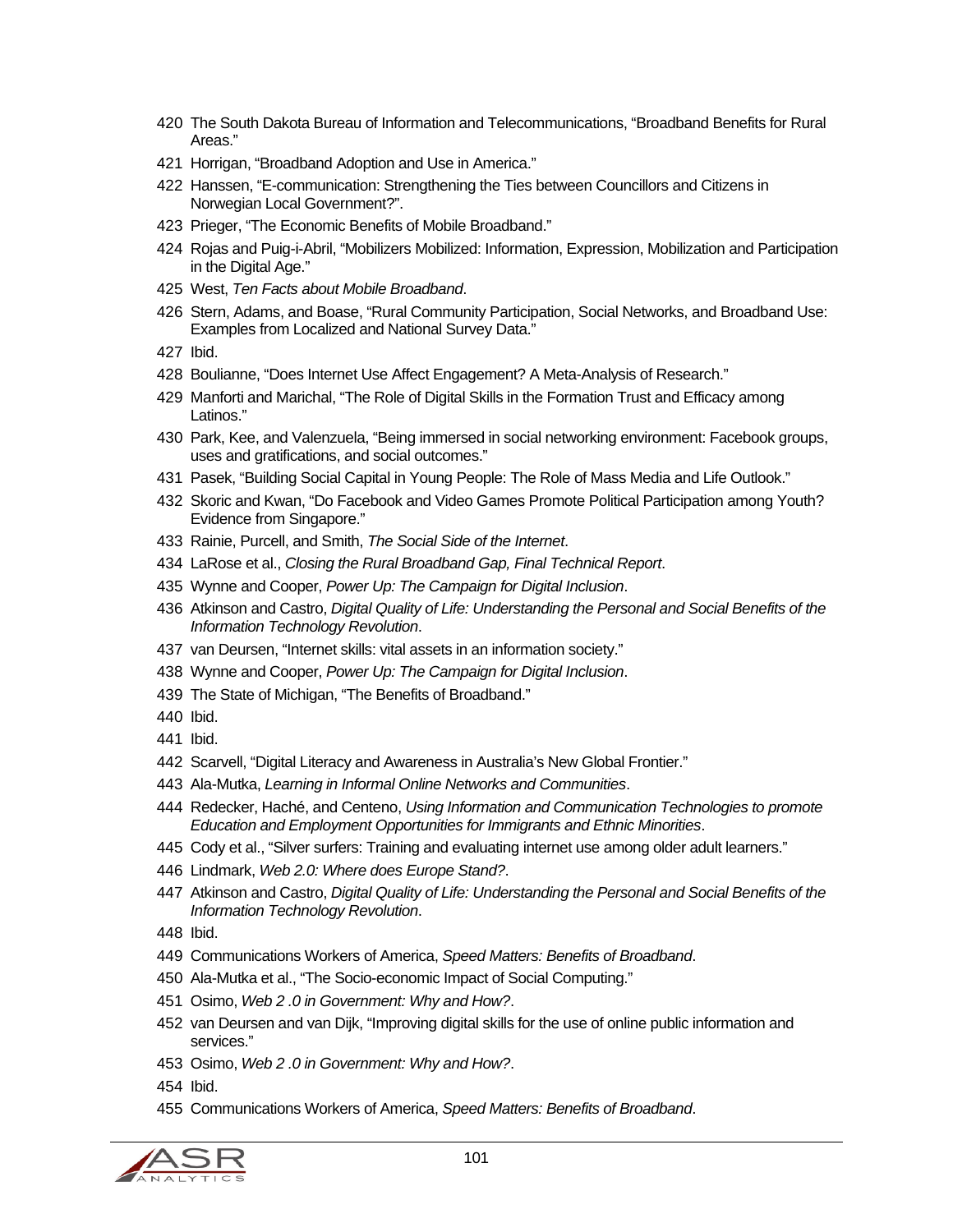- 456 The State of Michigan, "The Benefits of Broadband."
- 457 Ibid.
- 458 Ibid.
- 459 Atkinson and Castro, *Digital Quality of Life: Understanding the Personal and Social Benefits of the Information Technology Revolution*.
- 460 The grantee helped the evaluation study team determine service locations to visit. However, some grants serve a wide geographic area and many locations. In such instances the evaluation study team's visit was limited to a representative selection of service locations. For example, over a twoday period, the evaluation study team was able to visit five of the 30 fully operational Future Generations locations in West Virginia.
- 461 The case study visit effort did not include a survey of individuals or the collection or disclosure of names or any other identifying information. Interaction with participants was limited to adults and included informing individuals of the nature and purpose of the study. Participants were asked if they would like to share their impressions or opinions of the BTOP facilities and services they use, what they typically use them for, how often they typically use them, how if at all use of these facilities and/or services has impacted their lives, and how far they travel to use the facilities. Based on these interactions, NTIA determined that the involvement of human subjects in this project fits in the category described in 15 C.F.R. 27.101(b)(2), which is exempt from the policy of Part 27 of Title 15 of the Code of Federal Regulations, the Common Rule for Protection of Human Subjects.
- 462 A semi-structured interview is a commonly used qualitative research term that is used to describe an interview in which the interviewer has general themes to follow, but is allowed flexibility to alter questioning (add or remove questions) based on the responses of the interviewee. This is opposed to a structured interview, where the interviewer has a limited set of more formalized and standardized questions.

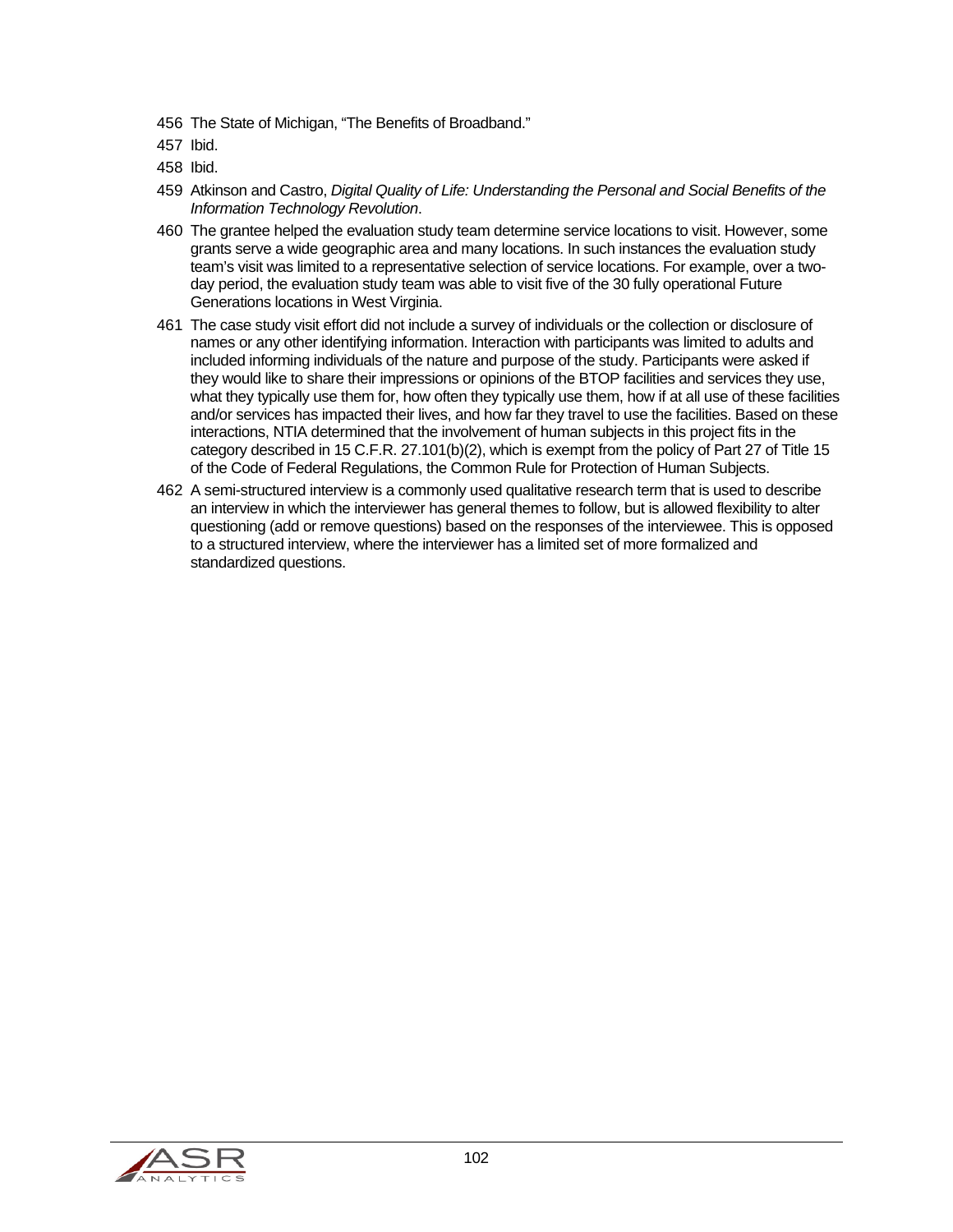## **Bibliography**

- Ala-Mutka, Kirsti, Marcelino Cabrera, Romina Cachia, Clara Centeno, Sven Lindmark, David Osimo, Rukiye Ozcivelek, et al. "The Socio-economic Impact of Social Computing." In *Proceedings of a validation and policy options workshop*, edited by Yves Punie. Seville, Spain: Institute for Prospective Technological Studies, 2008. http://ipts.jrc.ec.europa.eu/publications/pub.cfm?id=1887.
- Ala-Mutka, Kirsti. *Learning in Informal Online Networks and Communities*. Seville, Spain: Institute for Prospective Technological Studies, 2010. http://ipts.jrc.ec.europa.eu/publications/pub.cfm?id=3059.
- Andes, Scott M., and Daniel D. Castro. *Opportunities and Innovations in the Mobile Broadband Economy*. *The Information Technology and Innovation Foundation*, 2010. http://www.itif.org/files/2010-mobile-innovations.pdf.
- ASR Analytics. "California Emerging Technology Fund: Broadband Awareness and Adoption Sustainable Broadband Adoption (SBA)." *Broadband Technology Opportunities Program Evaluation Study (Order Number D10PD18645)*. Potomac, MD, June 18, 2012.
	- ———. "Cambridge Housing Authority Community Computer Centers Public Computer Centers (PCC)." *Broadband Technology Opportunities Program Evaluation Study (Order Number D10PD18645)*. Potomac, MD, June 18, 2012.

———. "City of Chicago: Smart Chicago Sustainable Broadband Adoption (SBA)." *Broadband Technology Opportunities Program Evaluation Study (Order Number D10PD18645)*. Potomac, MD, June 18, 2012.

-. "C.K. Blandin Foundation: Minnesota Intelligent Rural Communities Sustainable Broadband Adoption (SBA)." *Broadband Technology Opportunities Program Evaluation Study (Order Number D10PD18645)*. Potomac, MD, June 18, 2012.

———. "Connect Arkansas Expanding Broadband Use in Arkansas Through Education Sustainable Broadband Adoption (SBA)." *Broadband Technology Opportunities Program Evaluation Study (Order Number D10PD18645)*. Potomac, MD, June 18, 2012.

———. "Delaware Division of Libraries: Job/Learning Labs Public Computer Center (PCC)." *Broadband Technology Opportunities Program Evaluation Study (Order Number D10PD18645)*. Potomac, MD, June 18, 2012.

-. "Florida A&M University: The FAMU Center for Public Computing and Workforce Development Public Computer Center (PCC)." *Broadband Technology Opportunities Program Evaluation Study (Order Number D10PD18645)*. Potomac, MD, June 18, 2012.

-. "Foundation for California Community Colleges: California Connects Sustainable Broadband Adoption (SBA)." *Broadband Technology Opportunities Program Evaluation Study (Order Number D10PD18645)*. Potomac, MD, June 18, 2012.

-. "Future Generations Graduate School: Equipping West Virginia's Fire and Rescue Squads with Technology and Training to Serve Communities Sustainable Broadband Adoption (SBA)." *Broadband Technology Opportunities Program Evaluation Study (Order Number D10PD18645)*. Potomac, MD, June 18, 2012.

-. "Las Vegas Clark County Urban League: Access to Computer Technology and Instruction in Online Networking (ACTION) Public Computer Center (PCC)." *Broadband Technology Opportunities Program Evaluation Study (Order Number D10PD18645)*. Potomac, MD, June 18, 2012.

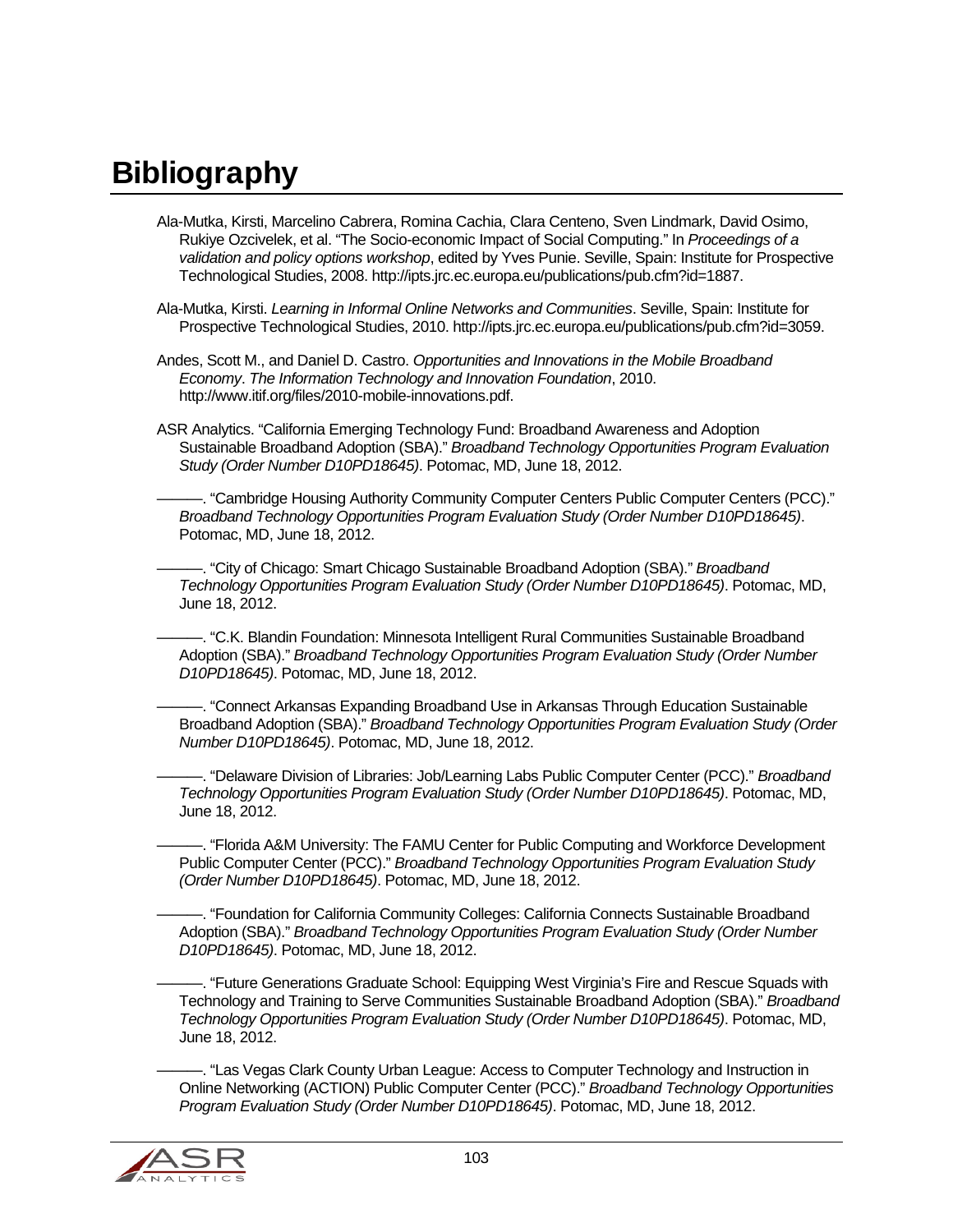-. "Michigan State University: Evidence Based Computer Centers II Public Computer Centers (PCC)." *Broadband Technology Opportunities Program Evaluation Study (Order Number D10PD18645)*. Potomac, MD, June 18, 2012.

-. "SC State Board for Technical and Comprehensive Education: Reach for Success Public Computer Centers (PCC)." *Broadband Technology Opportunities Program Evaluation Study (Order Number D10PD18645)*. Potomac, MD, June 18, 2012.

———. "Technology for All, Inc.: Texas Connects Coalition Public Computer Center (PCC)." *Broadband Technology Opportunities Program Evaluation Study (Order Number D10PD18645)*. Potomac, MD, June 18, 2012.

———. "Urban Affairs Coalition: Freedom Rings Sustainable Broadband Adoption (SBA)." *Broadband Technology Opportunities Program Evaluation Study (Order Number D10PD18645)*. Potomac, MD, June 18, 2012.

-. "WorkForce West Virginia: One-Stop Public Computer Center Modernization Public Computer Center (PCC)." *Broadband Technology Opportunities Program Evaluation Study (Order Number D10PD18645)*. Potomac, MD, June 18, 2012.

Atkinson, Robert D., Daniel D. Castro, and Stephen J. Ezell. *The Digital Road to Recovery: A Stimulus Plan to Create Jobs, Boost Productivity and Revitalize America*. Washington, DC: Information Technology and Innovation Foundation, January 7, 2009. http://www.itif.org/publications/digital-roadrecovery-stimulus-plan-create-jobs-boost-productivity-and-revitalize-ameri.

Atkinson, Robert D., and Daniel D. Castro. *Digital Quality of Life: Understanding the Personal and Social Benefits of the Information Technology Revolution*. Washington, DC: Information Technology and Information Foundation, October 1, 2008. http://www.itif.org/files/DQOL.pdf.

Atkinson, Robert D., Stephen J. Ezell, Scott M. Andes, Daniel D. Castro, and Richard Bennett. *The Internet Economy 25 Years After .com: Transforming Commerce & Life*. Washington, DC: Information Technology and Innovation Foundation, March 15, 2010. http://www.itif.org/publications/interneteconomy-25-years-after-com.

Becker, Samantha, Michael D. Crandall, Karen E. Fisher, Bo Kinney, Carol Landry, and Anita Rocha. *Opportunity for All: How the American Public Benefits from Internet Access at U.S. Libraries*. Washington, DC: Institute of Museum and Library Services, March 2010. http://www.gatesfoundation.org/learning/Pages/us-libraries-report-opportunity-for-all.aspx.

Bhatia, Jagjit Singh, and Sagri Sharma. "Telemedicine endurance - empowering care recipients in Asian Telemedicine setup." *Studies in Health Technology and Informatics* 137 (January 2008): 17–25. http://booksonline.iospress.nl/Content/View.aspx?piid=9181.

Boulianne, Shelley. "Does Internet Use Affect Engagement? A Meta-Analysis of Research." *Political Communication* 26, no. 2 (May 11, 2009): 193–211. http://dx.doi.org/10.1080/10584600902854363.

Briskin, Jessica, Michael Montalto-Rook, Tutaleni I. Asino, and Yaozu Dong. "26B-k: Smart apps: An analysis of educational applications available on smartphones and the implications for mobile learning (D&D)." In *Annual meeting of the AECT Convention*. Hyatt Regency Orange County, Anaheim, CA: Association for Educational Communications and Technology, 2010. http://convention2.allacademic.com/one/aect/aect10/index.php?click\_key=1&cmd=Multi+Search+Sea rch+Load+Publication&publication\_id=430393&PHPSESSID=jgkifdqag6qgtckajo0k657jc7.

British Educational Communications and Technology Agency. *Extending Opportunity: Final Report of the Minister's Taskforce on Home Access to Technology*. Coventry, UK, July 2008. http://dera.ioe.ac.uk/8285/.

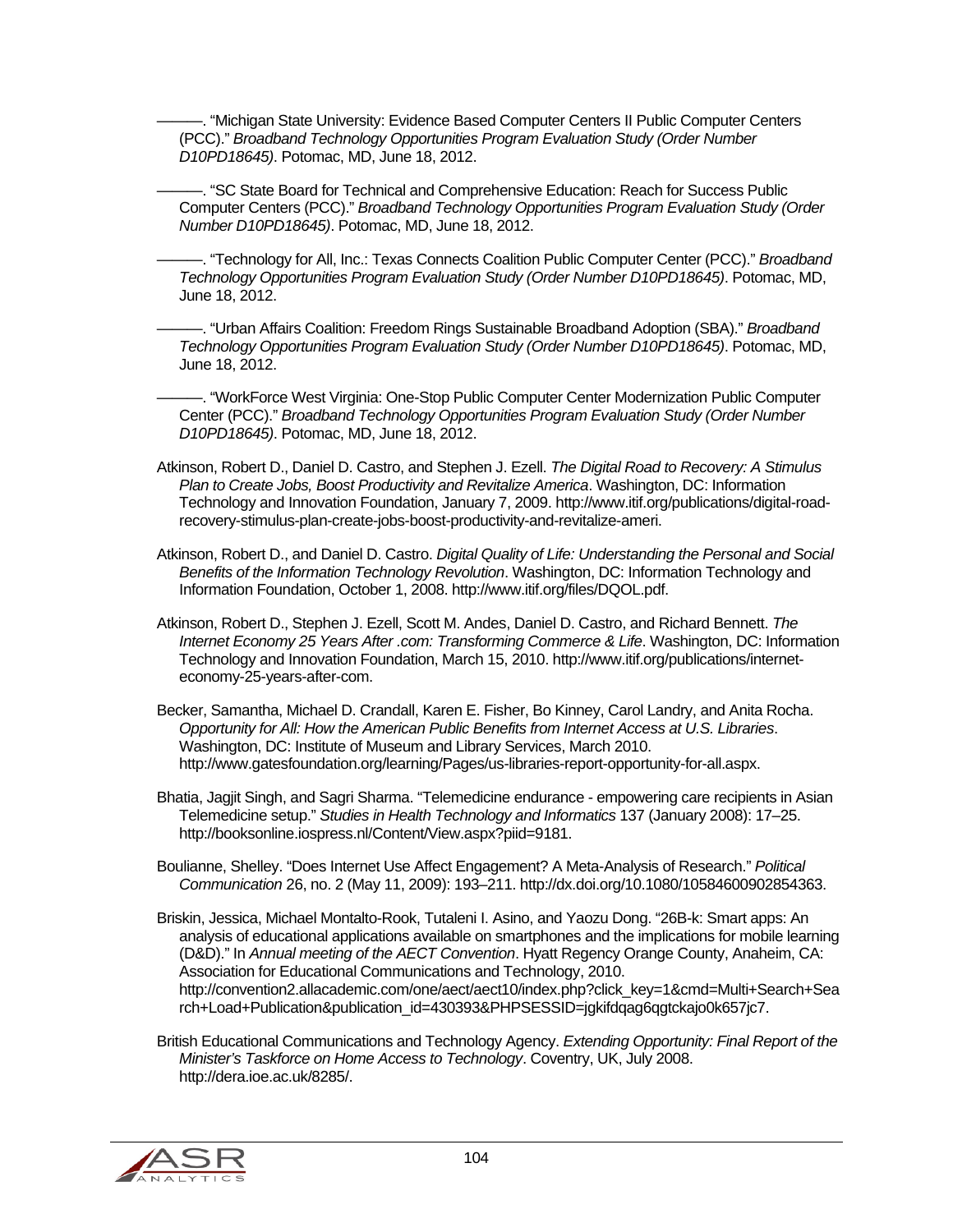Brizius, J.A., and M.D. Campbell. *Getting results: A guide for government accountability*. Washington, DC: Council of Governors' Policy Advisors, 1991.

Broadband for America. "Health Care". Washington, DC, 2011. http://www.broadbandforamerica.com/benefits/healthcare.

Burnett, William H., David H. Mark, John E. Midtling, and B. Bruce Zellner. "Primary care physicians in underserved areas: Family physicians dominate." *The Western Journal of Medicine* 163, no. 6 (December 1995): 532–536. http://www.ncbi.nlm.nih.gov/pmc/articles/PMC1303256/.

- Burton, Mark L., and Michael J. Hicks. *The Residential and Commercial Benefits of Rural Broadband: Evidence from Central Appalachia*. Huntington, WV: Center for Business and Economic Research Marshall University, July 2005. http://www.marshall.edu/cber/research/broadband/Final Rural Broadband July 2005.pdf.
- Business Link. "Advantages and Disadvantages of Using Social Media." *Online Business Networking and Social Networking*, August 28, 2012. http://www.businesslink.gov.uk/bdotg/action/detail?itemId=1081912566&type=RESOURCES.

-. "Benefits of Selling Online." *Create an Online Shop*, August 28, 2012. http://www.businesslink.gov.uk/bdotg/action/detail?itemId=1073792461&type=RESOURCES.

California Emerging Technology Fund. *Broadband Adoption and Awareness Annual Report, 2011*. *BroadbandUSA: Connecting America's Communities*. San Francisco, CA, January 30, 2011. http://www2.ntia.doc.gov/files/grantees/06-43-b10013\_apr2011\_q4.pdf.

———. *Broadband Adoption and Readiness, Third Quarter Report, 2011*. *BroadbandUSA: Connecting America's Communities*. San Francisco, CA, October 28, 2011. http://www2.ntia.doc.gov/files/grantees/06-43-b10013\_ppr2011\_q3.pdf.

- Castro, Daniel D. *Improving Health Care: Why a Dose of IT May Be Just What the Doctor Ordered*. Washington, DC: Information Technology and Innovation Foundation, October 2007. http://www.itif.org/publications/improving-health-care-why-dose-it-may-be-just-what-doctor-ordered.
- City of Chicago Department of Innovation and Technology. "Smart Chicago: Transforming Neighborhoods and Lives Through Technology." *presentation*. Chicago, IL, August 15, 2011.
- City of Chicago. *SmartChicago Sustainable Broadband Adoption First Quarter Report, 2012*. *BroadbandUSA: Connecting America's Communities*. Chicago, IL, May 21, 2012. http://www2.ntia.doc.gov/files/grantees/17-43-b10507\_city\_of\_chicago\_ppr2012\_q1.pdf.

C.K. Blandin Foundation. *MIRC Quarterly Report Data Quarter 1 2012*, 2012.

———. *MIRC Quarterly Report Data Quarter 4 2011*, 2011.

Cody, Michael J., Deborah Dunn, Shari Hoppin, and Pamela Wendt. "Silver surfers: Training and evaluating internet use among older adult learners." *Communication Education* 48, no. 4 (October 1999): 269–286. http://www.tandfonline.com/doi/abs/10.1080/03634529909379178.

Common Sense Media. *Digital Literacy and Citizenship in the 21st Century: Educating, Empowering, and Protecting America's Kids*. San Francisco, CA, March 2011.

Communications Workers of America. *Speed Matters: Benefits of Broadband*. Washington, DC, 2009. http://files.cwa-union.org/speedmatters/CWA\_Benefits\_of\_Broadbandr\_2010.pdf.

Connect Arkansas. *Expanding Broadband Use in Arkansas Through Education, Fourth Quarter Report, 2011*. *BroadbandUSA: Connecting America's Communities*. Little Rock, AR, February 22, 2012. http://www2.ntia.doc.gov/files/grantees/05-43-b10591\_ppr2011\_q4.pdf.

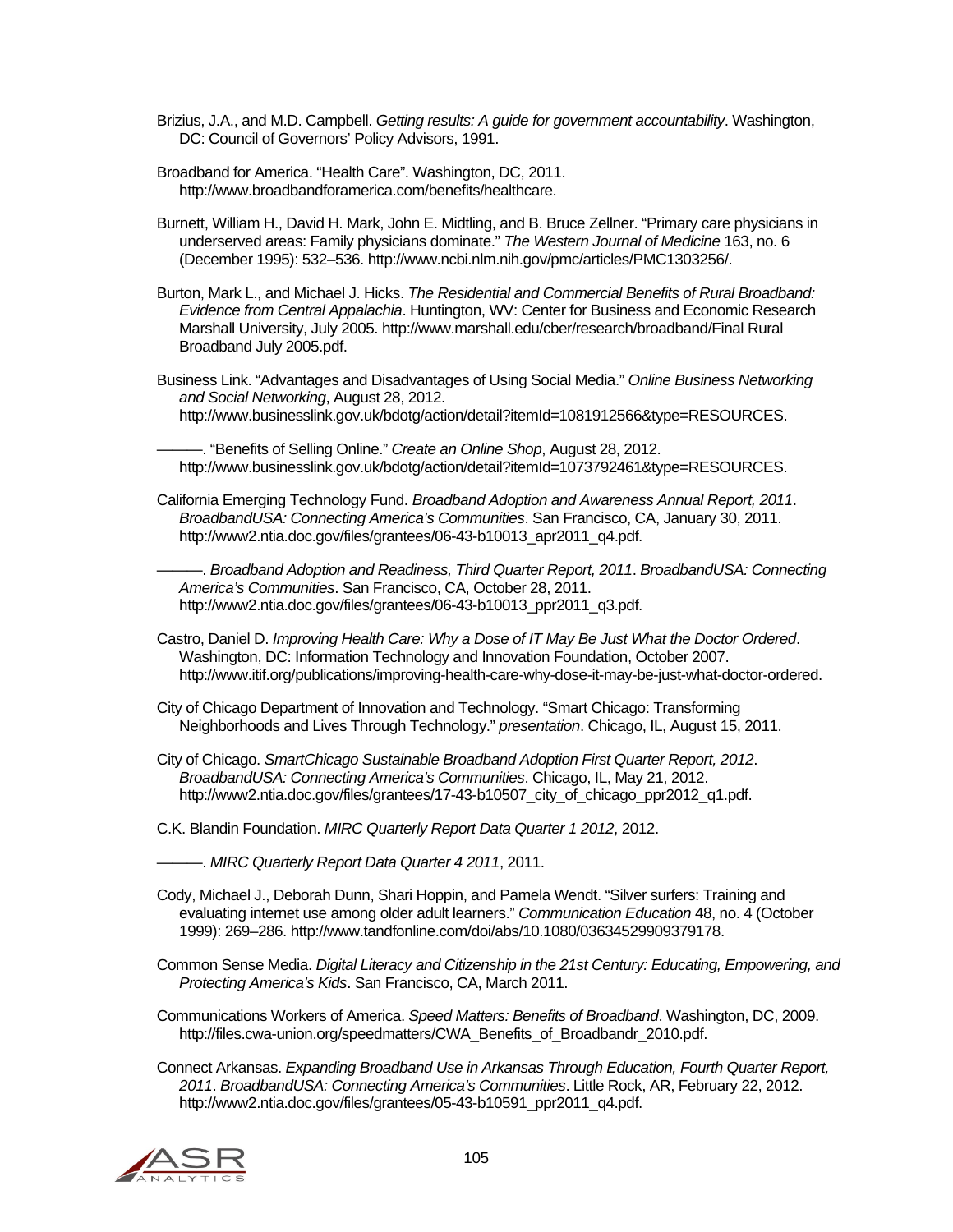Cooper, Mark. "The Socio-Economics of Digital Exclusion in America." In *TPRC 2010: Telecommunications Policy Research Conference*. Arlington, VA, 2010. http://ssrn.com/abstract=1988370.

Council on Graduate Medical Education. *Tenth Report: Physician Distribution and Health Care Challenges in Rural and Inner-City Areas*. Washington, DC: United States Department of Health and Human Services, February 1998. http://www.ask.hrsa.gov/detail\_materials.cfm?ProdID=438.

Crandall, Robert W., and Charles L. Jackson. "The \$500 Billion Opportunity: The Potential Economic Benefit of Widespread Diffusion of Broadband Internet Access." In *Down to the Wire: Studies in the Diffusion and Regulation of Telecommunications Technologies*, edited by Allan L. Shampine. Hauppauge, NY: Nova Science Press, 2003. https://www.novapublishers.com/catalog/product\_info.php?products\_id=1330.

Crandall, Robert W., William H. Lehr, and Robert E. Litan. *The Effects of Broadband Deployment on Output and Employment: A Cross-sectional Analysis of U.S. Data*. *Issues in Economic Policy*. Washington, DC: The Brookings Institution, July 2007. http://www.brookings.edu/research/papers/2007/06/labor-crandall.

Croasdale, Myrle. "Admissions process aims to boost rural doctors." *amednews.com*, February 7, 2005. http://www.ama-assn.org/amednews/2005/02/07/prsb0207.htm.

Darby, Larry F., Joseph P. Fuhr Jr., and Stephen B. Pociask. *The Internet Ecosystem: Employment Impacts of National Broadband Policy*. Washington, DC: The American Consumer Institute, January 28, 2010. http://www.theamericanconsumer.org/wp-content/uploads/2010/01/aci-jobs-studyfinal1.pdf.

Daun, Tara R., and Hans Muessig. *Assessing the Digital Presence of Rural Minnesota Businesses: Basic Methods & Findings*. St. Paul, MN: University of Minnesota Extension, March 2012. http://www.extension.umn.edu/community/mirc/docs/Assessing-Digital-Presence-Rural-MN-Businesses.pdf.

Davidson, Charles M., and Michael J. Santorelli. *The Impact of Broadband on Senior Citizens*. Washington, DC: United States Chamber of Commerce, December 2008. http://www.uschamber.com/sites/default/files/about/BroadbandandSeniors\_0.pdf.

———. *The Impact of Broadband on Telemedicine*. Washington, DC: United States Chamber of Commerce, April 2009.

http://www.uschamber.com/sites/default/files/about/0904Broadband\_and\_Telemedicine.pdf.

- Dean, Michael Ann. "Using the Internet in the Job Search." In *Employment Options for Foreign Service Family Members*, 31–48. Washington, DC: Family Liaison Office, United States Department of State, 2001. http://www.state.gov/m/dghr/flo/c21652.htm.
- van Deursen, A.J.A.M., and J.A.G.M. van Dijk. "Improving digital skills for the use of online public information and services." *Government Information Quarterly* 26, no. 2 (April 2009): 333–340. http://linkinghub.elsevier.com/retrieve/pii/S0740624X08001524.

van Deursen, A.J.A.M. "Internet skills: vital assets in an information society". Enschede, The Netherlands: University of Twente, November 1, 2010. http://purl.utwente.nl/publications/75133.

Economics and Statistics Administration, and National Telecommunications and Information Administration. *Exploring the Digital Nation: Computer and Internet Use at Home*. United States Department of Commerce, November 9, 2011. http://www.ntia.doc.gov/report/2011/exploring-digitalnation-computer-and-internet-use-home.

Edgemere Consulting Corporation. "Work Force Program Evaluation Executive Summary." *email attachment*, 2008.

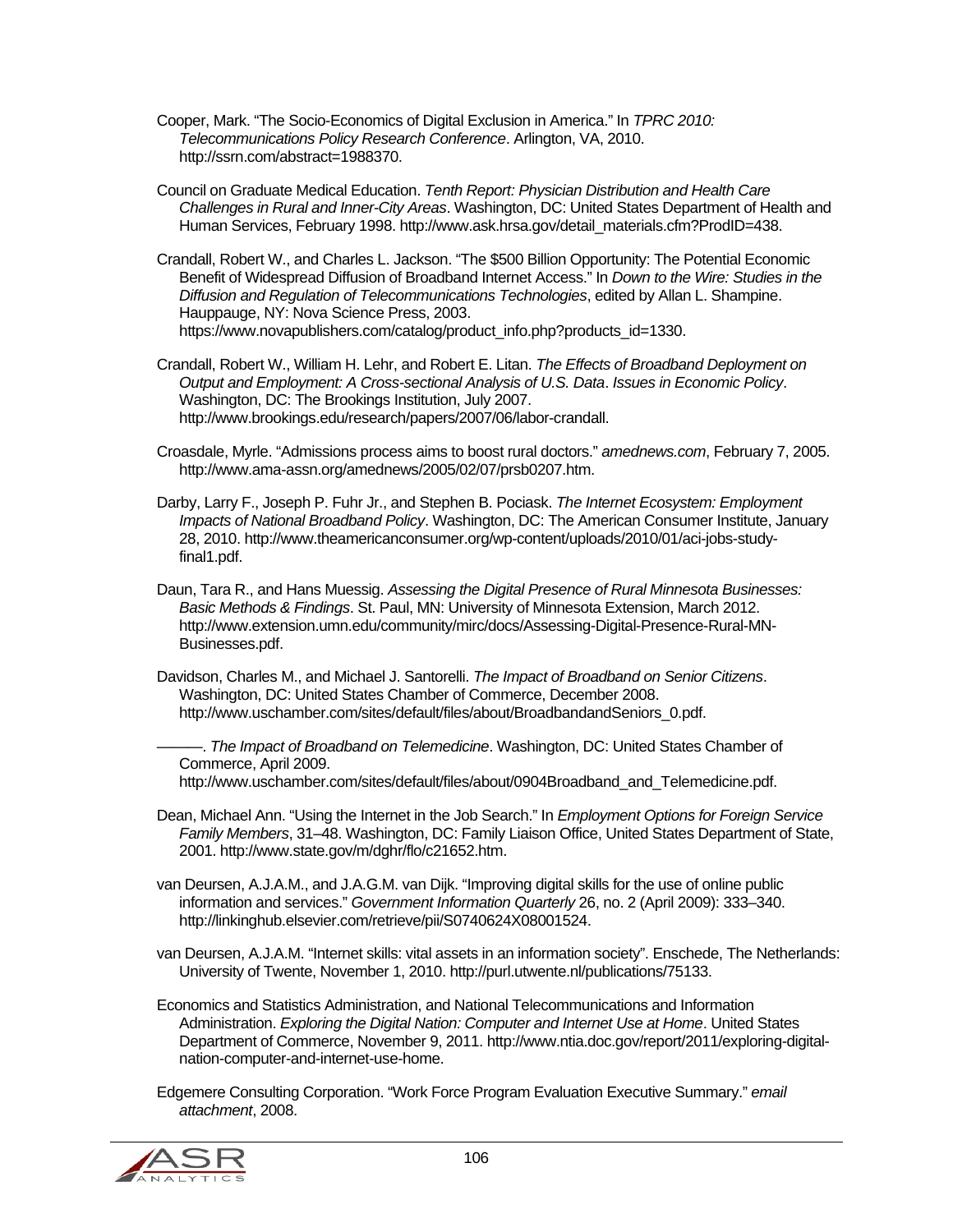Fairlie, Robert W. "The Effects of Home Computers on School Enrollment." *working paper*, September 2003. http://cjtc.ucsc.edu/docs/r\_schoolcomp6.pdf.

Federal Communications Commission. "In the Matter of Inquiry Concerning the Deployment of Advanced Telecommunications Capability to All Americans in a Reasonable and Timely Fashion, and Possible Steps to Accelerate Such Deployment Pursuant to Section 706 of the Telecommunications Act of 199." *CC Docket No. 98-146*, February 2, 1999.

http://transition.fcc.gov/Bureaus/Common\_Carrier/Orders/1999/fcc99005.txt.

———. "National Broadband Plan: Connecting America", 2012. http://www.broadband.gov/plan/10 healthcare/.

Ford, George S. *Internet Use and Labor Market Participation: Additional Insights from New and Old Data*. *Phoenix Center Perspectives 11-04*. Phoenix Center for Advanced Legal and Economic Policy Studies, August 18, 2011. http://www.phoenix-center.org/perspectives/Perspective11-04Final.pdf.

Foundation for California Community Colleges. *California Connects Application Part 1*. *BroadbandUSA: Connecting America's Communities*, March 15, 2010. http://www2.ntia.doc.gov/files/grantees/foundationcacommunitycolleges\_sba\_application\_part1\_reda cted.pdf.

———. "California Connects equips 1,400 MESA students with laptops, software and Internet access to train others in their communities." *Foundation News*, November 15, 2011. http://www.foundationccc.org/NewsRoom/NewsRoomHome/FoundationNews/CaliforniaConnectsequ ipsstudentswithlaptops/tabid/834/Default.aspx.

Fox, Susannah, and Joanna Brenner. *Family Caregivers Online*. *Internet and American Life Project*. Washington, DC: Pew Research Center, July 12, 2012. http://pewinternet.org/Reports/2012/Caregivers-online.aspx.

Fox, Susannah. *Health Topics*. *Internet and American Life Project*. Washington, DC: Pew Research Center, February 1, 2011. http://pewinternet.org/Reports/2011/HealthTopics.aspx.

Fryer, G.E., L.A. Green, S.M. Dovey, and R.I. Phillips Jr. "The United States relies on family physicians unlike any other specialty." *American Family Physician* 63, no. 9 (May 1, 2001): 1669. http://www.aafp.org/afp/2001/0501/p1669.html.

Fuhr, Joseph P. Jr., and Stephen B. Pociask. *Broadband Services: Economic and Environmental Benefits*. Washington, DC: The American Consumer Institute, October 31, 2007. http://www.theamericanconsumer.org/2007/10/31/broadband-services-economic-and-environmentalbenefits/.

Gangadharan, Seeta, Greta Byrum, Kistine Carolan, Kayshin Chan, and Joshua Breitbart. "OTI Releases Philadelphia BTOP Evaluation." *Dispatches from the Digital Divide*, June 22, 2012. http://oti.newamerica.net/blogposts/2012/oti\_releases\_philadelphia\_btop\_evaluation\_instruments-68922.

Geller, Jack M. *How Rural Minnesota Communities Access and Use Broadband: Minnesota Rural Intelligent Communities Baseline Report*. Grand Rapids, MN: Blandin Foundation, October 13, 2010. http://www.edacenter.org/downloads/EDA\_Center-Blandin-Report-2010.pdf.

———. *Rural Businesses and the Internet: The Integration Continues*. Crookston, MN: The EDA Center at the University of Minnesota, Crookston, July 2009. http://www.edacenter.org/publications\_completedProjects.php?id=35.

Genachowski, Julius. "Broadband: Our Enduring Engine for Prosperity and Opportunity." In *NARUC Conference*. Washington, DC, 2010. http://hraunfoss.fcc.gov/edocs\_public/attachmatch/DOC-296262A1.pdf.

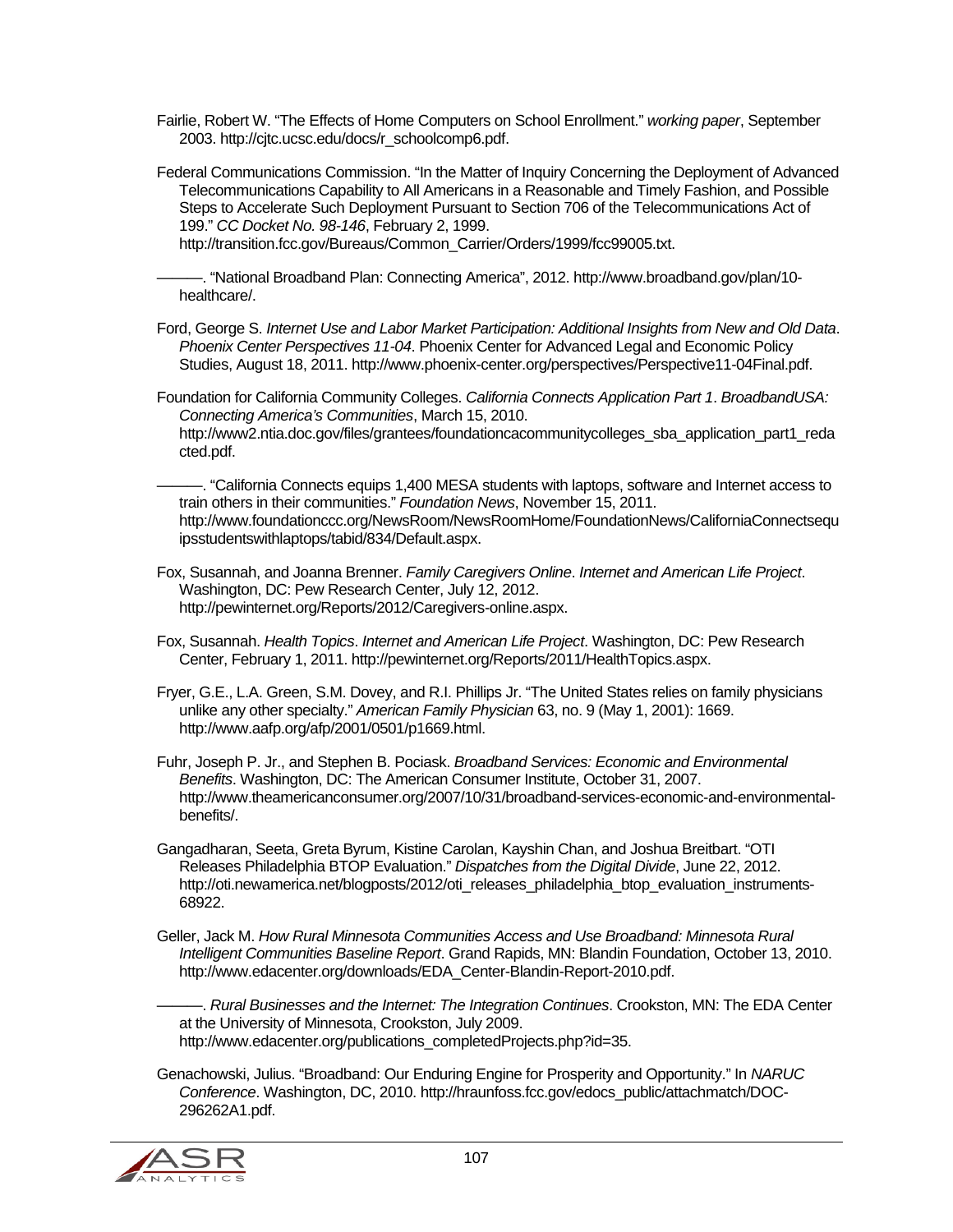———. "Remarks on Broadband Adoption", 2011. http://www.fcc.gov/document/chairman-genachowskibroadband-adoption.

- Gillett, Sharon E., William H. Lehr, Carlos A. Osorio, and Marvin A. Sirbu. *Measuring Broadband's Economic Impact*. *National Technical Assistance, Training, Research, and Evaluation Project #99-07- 13829*. Washington, DC: United States Department of Commerce, February 28, 2006. http://cfp.mit.edu/publications/CFP\_Papers/Measuring\_bb\_econ\_impact-final.pdf.
- Girosi, Federico, Robin Meili, and Richard Scoville. *Extrapolating Evidence of Health Information Technology Savings and Costs*. Santa Monica, CA: RAND Corporation, 2005. http://www.rand.org/pubs/monographs/MG410.html.
- Gray, Lucinda, Nina Thomas, and Laurie Lewis. *Educational Technology in U.S. Public Schools: Fall 2008*. *NCES 2010-034*. Washington, DC: United States Department of Education, National Center for Education Statistics, April 2010. http://nces.ed.gov/pubsearch/pubsinfo.asp?pubid=2010034.
- Grumbach, Kevin, L. Gary Hart, Elizabeth Mertz, Janet Coffman, and Lorella Palazzo. "Who is Caring for the Underserved? A Comparison of Primary Care Physicians and Nonphysician Clinicians in California and Washington." *The Annals of Family Medicine* 1, no. 2 (July 2003): 97–104. http://www.annfammed.org/cgi/doi/10.1370/afm.49.
- Hamilton Consultants Inc., John Deighton, and John Quelch. *Economic Value of the Advertising-Supported Internet Ecosystem*. Cambridge, MA, June 10, 2009. http://www.iab.net/insights\_research/industry\_data\_and\_landscape/economicvalue.
- Hanssen, Gro Sandkjaer. "E-communication: Strengthening the Ties between Councillors and Citizens in Norwegian Local Government?" *Scandinavian Political Studies* 31, no. 3 (September 2008): 333– 361. http://doi.wiley.com/10.1111/j.1467-9477.2008.00209.x.
- HealthIT.gov. "Benefits of Health IT", August 28, 2012. http://www.healthit.gov/patients-families/health-itmakes-health-care-convenient.
- Henkel, John. "Buying Drugs Online: It's Convenient and Private, but Beware of 'Rogue Sites'", November 10, 2011. http://www.fda.gov/Drugs/EmergencyPreparedness/BioterrorismandDrugPreparedness/ucm137269. htm.
- Hoffman, Judy, John Carlo Bertot, Denise M. Davis, and Larra Clark. *Libraries Connect Communities: Public Library Funding & Technology Access Study 2010-2011*. Digital supplement of American Libraries magazine, June 2011. http://www.ala.org/research/initiatives/plftas/2010\_2011.
- Horrigan, John B. "Broadband Adoption and Use in America." *OBI Working Paper Series*. Washington, DC: Federal Communications Commission, February 2010. http://hraunfoss.fcc.gov/edocs\_public/attachmatch/DOC-296442A1.pdf.
- Hulbert, Linda Ann, and Regina C. McBride. "Utilizing Videoconferencing in Library Education: A Team Teaching Approach." *Journal of Education for Library and Information Science* 45, no. 1 (2004): 25– 35. http://www.jstor.org/stable/40323919.
- IBM Learning Solutions. *IBM's Learning Transformation Story*. Somers, NY: IBM Global Services, June 2004. http://www-304.ibm.com/easyaccess/fileserve?contentid=183268.

International Computer Science Institute. "California Connects", October 2, 2012. http://www.icsi.berkeley.edu/icsi/projects/other/california-connects.

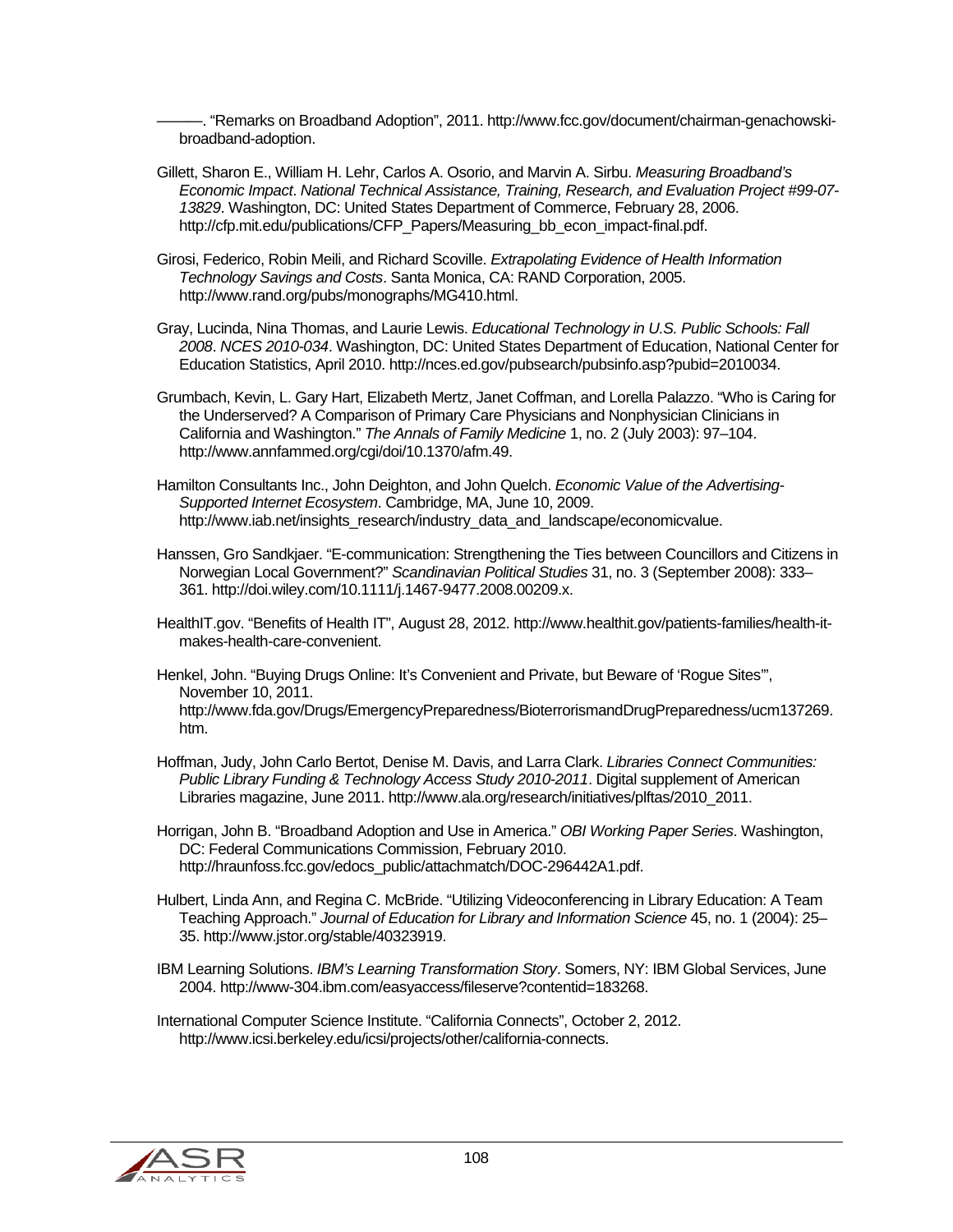- Ito, Mizuko, Heather Horst, Matteo Brittanit, Danah Boyd, Becky Herr-Stephenson, Patricia G. Lange, C.J. Pascoe, and Laura Robinson. *Living and Learning with New Media Summary of Findings from the Digital Youth Project*. *The John D. and Catherine T. MacArthur Foundation Reports on Digital Media and Learning*, November 2008. http://digitalyouth.ischool.berkeley.edu/files/report/digitalyouth-WhitePaper.pdf.
- Jackson, Linda A., Alexander von Eye, Frank A. Biocca, Gretchen Barbatsis, Yong Zhao, and Hiram E. Fitzgerald. "Does home internet use influence the academic performance of low-income children?" *Developmental Psychology* 42, no. 3 (May 2006): 429–435. http://psycnet.apa.org/journals/dev/42/3/429/.
- Jansen, Jim. *Online Product Research*. *Internet and American Life Project*. Washington, DC: Pew Research Center, September 29, 2010. http://pewinternet.org/Reports/2010/Online-Product-Research.aspx.
- Jobbins, Cindy, and Amanda Lenhart. "Teens Do Not Consider a Lot of Their Electronic Texts as Writing", April 24, 2008. http://www.pewtrusts.org/news\_room\_detail.aspx?id=38268.
- Jones, Sydney, and Susannah Fox. "Generations Online in 2009." *Pew Internet Project Data Memo*. Washington, DC: Pew Research Center, January 28, 2009. http://www.pewinternet.org/Reports/2009/Generations-Online-in-2009.aspx.
- Kao, Audiey C., Diane C. Green, Nancy A. Davis, Jeffrey P. Koplan, and Paul D. Cleary. "Patients' trust in their physicians: effects of choice, continuity, and payment method." *Journal of General Internal Medicine* 13, no. 10 (October 1998): 681–686. http://www.ncbi.nlm.nih.gov/pmc/articles/PMC1500897/.
- Kao, Audiey C., Diane C. Green, Alan M. Zaslavsky, Jeffrey P. Koplan, and Paul D. Cleary. "The Relationship between Method of Physician Payment and Patient Trust." *JAMA: The Journal of the American Medical Association* 280, no. 19 (November 18, 1998): 1708–1714. http://jama.amaassn.org/cgi/doi/10.1001/jama.280.19.1708.
- Katz, Raul L., and Stephan Suter. "Estimating the Economic Impact of the Broadband Stimulus Plan." *working paper*, February 2009. http://www.elinoam.com/raulkatz/Dr\_Raul\_Katz\_- \_BB\_Stimulus\_Working\_Paper.pdf.
- Las Vegas-Clark County Urban League. *Access to Computer Technology Instruction in Online Networking (ACTION), First Quarter Report, 2012*. *BroadbandUSA: Connecting America's Communities*. Las Vegas, NV, May 18, 2012. http://www2.ntia.doc.gov/files/grantees/32-42 b10014 las vegas-clark county urban league ppr2012 q1.pdf.
- LECG Ltd. *Economic Impact of Broadband: An Empirical Study*. London, UK, February 22, 2009. http://www.connectivityscorecard.org/images/uploads/media/Report\_BroadbandStudy\_LECG\_March 6.pdf.
- LaRose, Robert, Jennifer L. Gregg, Sharon Stover, Joseph Straubhaar, and Nobuya Inagaki. *Closing the Rural Broadband Gap, Final Technical Report*, November 30, 2008. https://www.msu.edu/~larose/ruralbb/.
- Lauer, George. "Seniors Who Use Internet Could Reap Health Benefits, Studies Show", December 1, 2009. http://www.ihealthbeat.org/features/2009/seniors-who-use-internet-could-reap-health-benefitsstudies-show.aspx.
- Lenhart, Amanda, Kristen Purcell, Aaron Smith, and Kathryn Zickuhr. *Social Media & Mobile Internet Use among Teens and Young Adults*. *Internet and American Life Project*. Washington, DC: Pew Research Center, February 3, 2010. http://pewinternet.org/Reports/2010/Social-Media-and-Young-Adults.aspx.

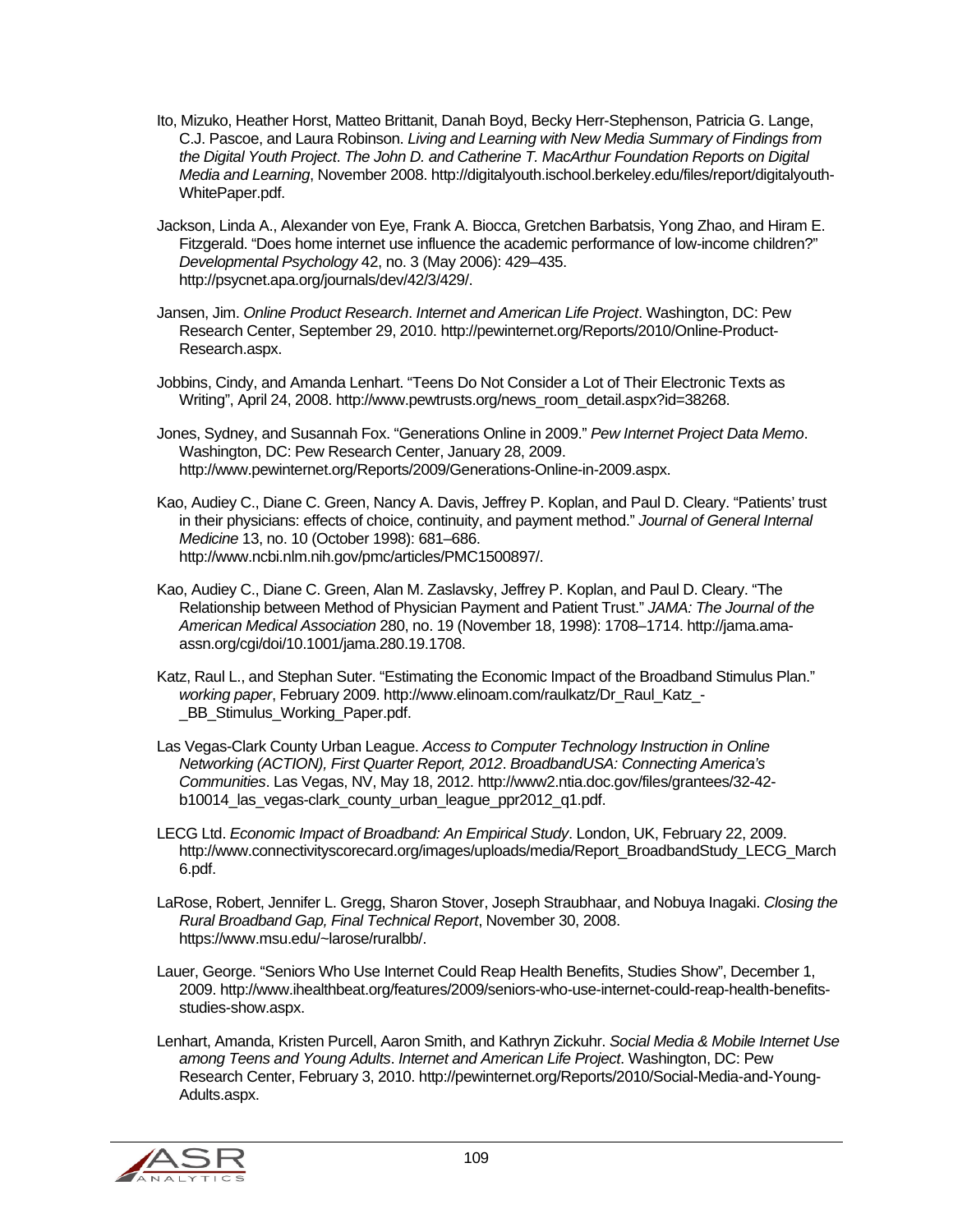- Lenhart, Amanda. *Adults and Social Network Websites*. *Internet and American Life Project*. Pew Research Center, January 14, 2009. http://www.pewinternet.org/Reports/2009/Adults-and-Social-Network-Websites.aspx.
- Lindmark, Sven. *Web 2.0: Where does Europe Stand?* Seville, Spain: The Institute for Prospective Technological Studies, 2009. http://ipts.jrc.ec.europa.eu/publications/pub.cfm?id=2539.
- Litan, Robert E. *Great Expectations: Potential Economic Benefits to the Nation from Accelerated Broadband Deployment to Older Americans and Americans with Disabilities*. New Millennium Research Council, December 2005.
- Low, Sarah, and Peter Stenberg. *Rural Broadband at a Glance*. United States Department of Agriculture, February 2009. http://www.ers.usda.gov/publications/eib-economic-information-bulletin/eib47.aspx.
- Lusis, Ingrida, and Pam Mason. "Paradigm Shift: The New World of Hearing Health Care Delivery." *The ASHA Leader*, July 31, 2012. http://www.asha.org/Publications/leader/2012/120731/Paradigm-Shift-- The-New-World-of-Hearing-Health-Care-Delivery.htm.
- Madden, Mary, and Sydney Jones. *Networked Workers*. *Internet and American Life Project*. Washington, DC: Pew Research Center, September 24, 2008. http://pewinternet.org/Reports/2008/Networked-Workers.aspx.
- Madden, Mary. *Most Working Americans Now Use the Internet or Email at Their Jobs*. Washington, DC: The Pew Charitable Trusts, September 24, 2009. http://www.pewtrusts.org/news\_room\_detail.aspx?id=44496.
- Manforti, Jessica Lavariega, and Jose Marichal. "The Role of Digital Skills in the Formation Trust and Efficacy among Latinos." In *Western Political Science Association Annual Conference*. San Antonio, TX, 2011. http://papers.ssrn.com/sol3/papers.cfm?abstract\_id=1767233.
- Manjarrez, Carlos A. and Kyle Schoembs. *Who's in the Queue? A Demographic Analysis of Public Access Computer Users and Uses in U.S. Public Libraries*. *Research Brief series, no. 4 (IMLS-2011- RB-04)*. Washington, DC: Institute of Museum and Library Services, June 2011. http://www.imls.gov/assets/1/AssetManager/Brief2011\_04.pdf.

McDaid, David, and A-La Park. *Online Health: Untangling the Web*. London, UK: The British United Provident Association, January 4, 2011. http://www.bupa.com.au/staticfiles/Bupa/HealthAndWellness/MediaFiles/PDF/LSE\_Report\_Online\_H ealth.pdf.

- Means, Barbara, Yukie Toyama, Robert Murphy, Marianne Bakia, and Karla Jones. *Evaluation of Evidence-Based Practices in Online Learning: A Meta-Analysis and Review of Online Learning Studies*. Washington, DC: United States Department of Education, September 2010. http://www2.ed.gov/rschstat/eval/tech/evidence-based-practices/finalreport.pdf.
- Miller, Stephen. "Online Tools Help Consumers Make Cost-Effective Decisions on Drugs, Routine Care". Alexandria, VA: Society for Human Resource Management, November 23, 2010. http://www.shrm.org/hrdisciplines/benefits/Articles/Pages/CostTools.aspx.
- Moody, Ruth H., and Michael P. Bobic. "Teaching the Net Generation without Leaving the Rest of Us Behind: How Technology in the Classroom Influences Student Composition." *Politics & Policy* 39, no. 2 (April 29, 2011): 169–194. http://doi.wiley.com/10.1111/j.1747-1346.2011.00287.x.
- Moran, Juan, Richard Ferdig, P. David Pearson, James Wardrop, and Robert Blomeyer. "Technology and Reading Performance in the Middle-School Grades: A Meta-Analysis with Recommendations for Policy and Practice." *Journal of Literacy Research* 40, no. 1 (January 2008): 6–58. http://jlr.sagepub.com/content/40/1/6.

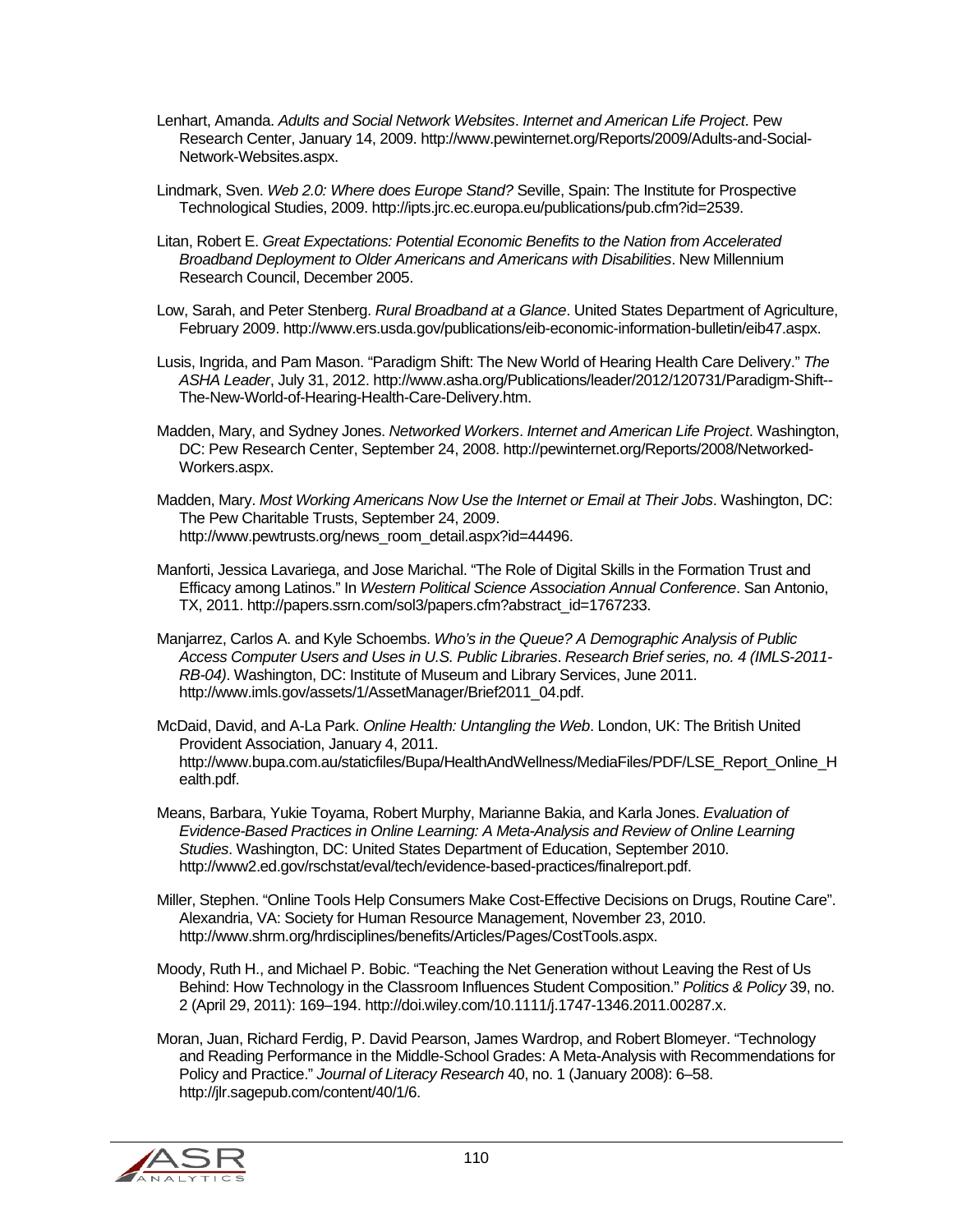- Mossberger, Karen, Caroline J. Tolbert, and Ramona S. McNeal. *Digital Citizenship: The Internet, Society, and Participation*. Cambridge, MA: The MIT Press, 2007. http://mitpress.mit.edu/catalog/item/default.asp?ttype=2&tid=11334.
- Mossberger, Karen, and Caroline J. Tolbert. *Digital Excellence in Chicago: A Citywide View of Technology Use*, July 2009. http://www.cityofchicago.org/dam/city/depts/doit/supp\_info/DEI/Digital\_Excellence\_Study\_2009.pdf.
- Mossberger, Karen. *Smart Communities Evaluation Activities and Timeline December 2010*. *email attachment*, 2010.
- Moyer, Cheryl A. "Online Patient-Provider Communication: How Will It Fit?" *The Electronic Journal of Communication* 17, no. 3 & 4 (2007). http://www.cios.org/EJCPUBLIC/017/3/01732.HTML.
- National Center for Education Statistics. *Internet Access in U.S. Public Schools and Classrooms: 1994- 2005 Highlights*, November 2006. http://nces.ed.gov/pubs2007/2007020.pdf.
- National Telecommunications and Information Administration, and Economics and Statistics Administration. *Falling Through The Net: Toward Digital Inclusion*. Washington, DC: United States Department of Commerce, October 2000. http://www.ntia.doc.gov/files/ntia/publications/fttn00.pdf.
- National Telecommunications and Information Administration. "About." *BroadbandUSA: Connecting America's Communities*. Washington, DC, June 11, 2012. http://www2.ntia.doc.gov/about.

———. "BroadbandUSA: Connecting America's Communities". Washington, DC, 2012. http://www2.ntia.doc.gov/BTOPmap/.

———. *Broadband Technology Opportunities Program (BTOP) Quarterly Program Status Report*. Washington, DC, March 2012. http://www.ntia.doc.gov/files/ntia/publications/12th-btop-quarterlycongressional-report-march-2012.pdf.

———. "Broadband Technology Opportunities Program." *Federal Register* 75, no. 14 (January 22, 2010): 3792–3820. http://www.ntia.doc.gov//files/ntia/publications/fr\_btopnofa\_100115\_0.pdf.

———. "City of Chicago." *BroadbandUSA: Connecting America's Communities*. Washington, DC, September 13, 2012. http://www2.ntia.doc.gov/grantees/CityOfChicago.

———. "Post-Award Monitoring (PAM) database 2012-06-11". Washington, DC: Distributed by National Telecommunications and Information Administration, 2012.

———. "Program Rules." *BroadbandUSA: Connecting America's Communities*, 2012. http://www2.ntia.doc.gov/rules.

- Osimo, David. *Web 2 .0 in Government: Why and How?* Seville, Spain: Institute for Prospective Technological Studies, 2008. http://ipts.jrc.ec.europa.eu/publications/pub.cfm?id=1565.
- Park, Namsu, Kerk F. Kee, and Sebastián Valenzuela. "Being immersed in social networking environment: Facebook groups, uses and gratifications, and social outcomes." *CyberPsychology & Behavior* 12, no. 6 (December 2009): 729–33. http://online.liebertpub.com/doi/abs/10.1089/cpb.2009.0003.

Parsad, Basmat, and Laurie Lewis. *Distance Education at Degree-Granting Postsecondary Institutions: 2006–07*. *NCES 2009-044*. Washington, DC: National Center for Education Statistics, United States Department of Education, December 2008. http://nces.ed.gov/pubsearch/pubsinfo.asp?pubid=2009044.

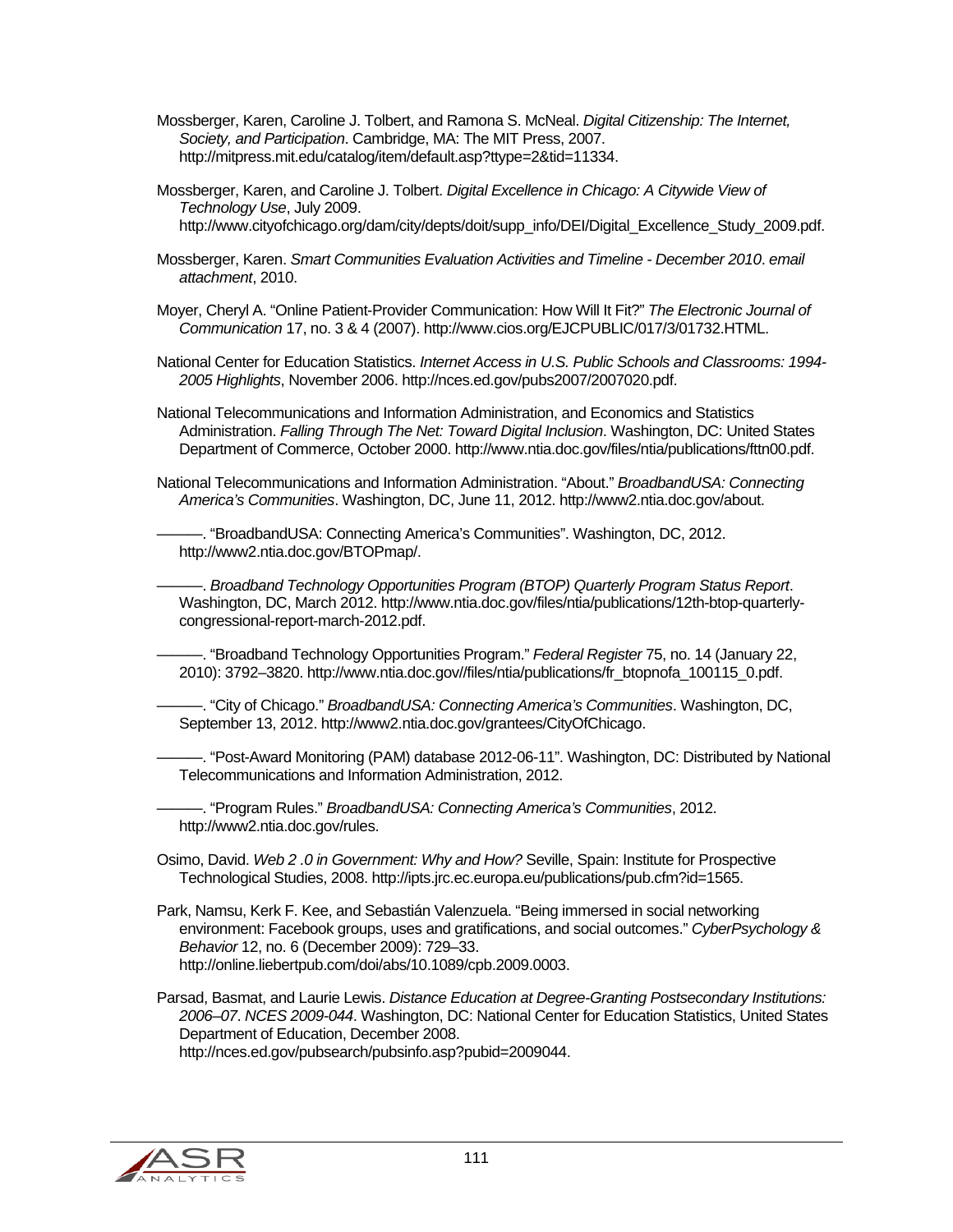- Pasek, Josh. "Building Social Capital in Young People: The Role of Mass Media and Life Outlook." *working paper*, 2009. http://umich.academia.edu/JoshPasek/Papers/97408/Building\_Social\_Capital\_in\_Young\_People\_Th e\_Role\_of\_Mass\_Media\_and\_Life\_Outlook.
- Passey, Don, Colin Rogers, Joan Machell, and Gilly McHugh. *The Motivational Effect of ICT on Pupils*. *RR523*. Lancaster, UK: University of Lancaster, April 2004. https://www.education.gov.uk/publications/RSG/ICTSCH/Page1/RR523.
- Perez, Roger. "The Advantages of Internet Job Searching." *Livestrong*, August 9, 2010. http://www.livestrong.com/article/199545-the-advantages-of-internet-job-searching/.
- Picciano, Anthony G., and Jeff Seaman. *K-12 Online Learning: A 2008 Follow-up of the Survey of U.S. School District Administrators*. Needham, MA: The Sloan Consortium, January 2009. http://sloanconsortium.org/publications/survey/k-12online2008.
	- ———. *K-12 Online Learning: A Survey of U.S. School District Administrators*. Needham, MA: The Sloan Consortium, 2007. http://sloanconsortium.org/publications/survey/K-12\_06.
- Prieger, James. "The Economic Benefits of Mobile Broadband." *School of Public Policy Working Papers*. Malibu, CA: Pepperdine University, May 15, 2012. http://digitalcommons.pepperdine.edu/sppworkingpapers/38.
- Protheroe, Nancy. "Technology and Student Achievement." *Principal*, November 2005. http://www.naesp.org/resources/2/Principal/2005/N-Dp46.pdf.
- Rainie, Lee, Kristen Purcell, Tony Siesfeld, and Mayur Patel. *How the Public Perceives Community Information Systems*. *Internet and American Life Project*. Washington, DC: Pew Research Center, March 1, 2011. http://pewinternet.org/Reports/2011/08-Community-Information-Systems.aspx.
- Rainie, Lee, Kristen Purcell, and Aaron Smith. *The Social Side of the Internet*. *Internet and American Life Project*. Washington, DC: Pew Research Center, January 18, 2011. http://pewinternet.org/Reports/2011/The-Social-Side-of-the-Internet.aspx.
- Redecker, Christine, Alexandra Haché, and Clara Centeno. *Using Information and Communication Technologies to promote Education and Employment Opportunities for Immigrants and Ethnic Minorities*. Seville, Spain: Institute for Prospective Technological Studies, May 2010. http://ipts.jrc.ec.europa.eu/publications/pub.cfm?id=3219.
- Rojas, Hernando, and Eulalia Puig-i-Abril. "Mobilizers Mobilized: Information, Expression, Mobilization and Participation in the Digital Age." *Journal of Computer-Mediated Communication* 14, no. 4 (July 2009): 902–927. http://doi.wiley.com/10.1111/j.1083-6101.2009.01475.x.
- Rural Utilities Service, and National Telecommunications and Information Administration. "Broadband Initiatives Program & Broadband Technology Opportunities Program." *Federal Register* 74, no. 130 (July 9, 2009): 33104–34. http://www.gpo.gov/fdsys/pkg/FR-2009-07-09/pdf/FR-2009-07-09.pdf.
- Rutgers School of Communication and Information. "Improving the Digital Divide in America's Inner Cities", October 2, 2012. http://comminfo.rutgers.edu/news/improving-the-digital-divide-in-america-sinner-cities.html.
- Scarvell, Andrew. "Digital Literacy and Awareness in Australia's New Global Frontier." In *First Media and Information Literacy Forum*. Fez, Morocco: UNESCO, 2011. http://scarvell.net/andrew/blog/?page\_id=15.

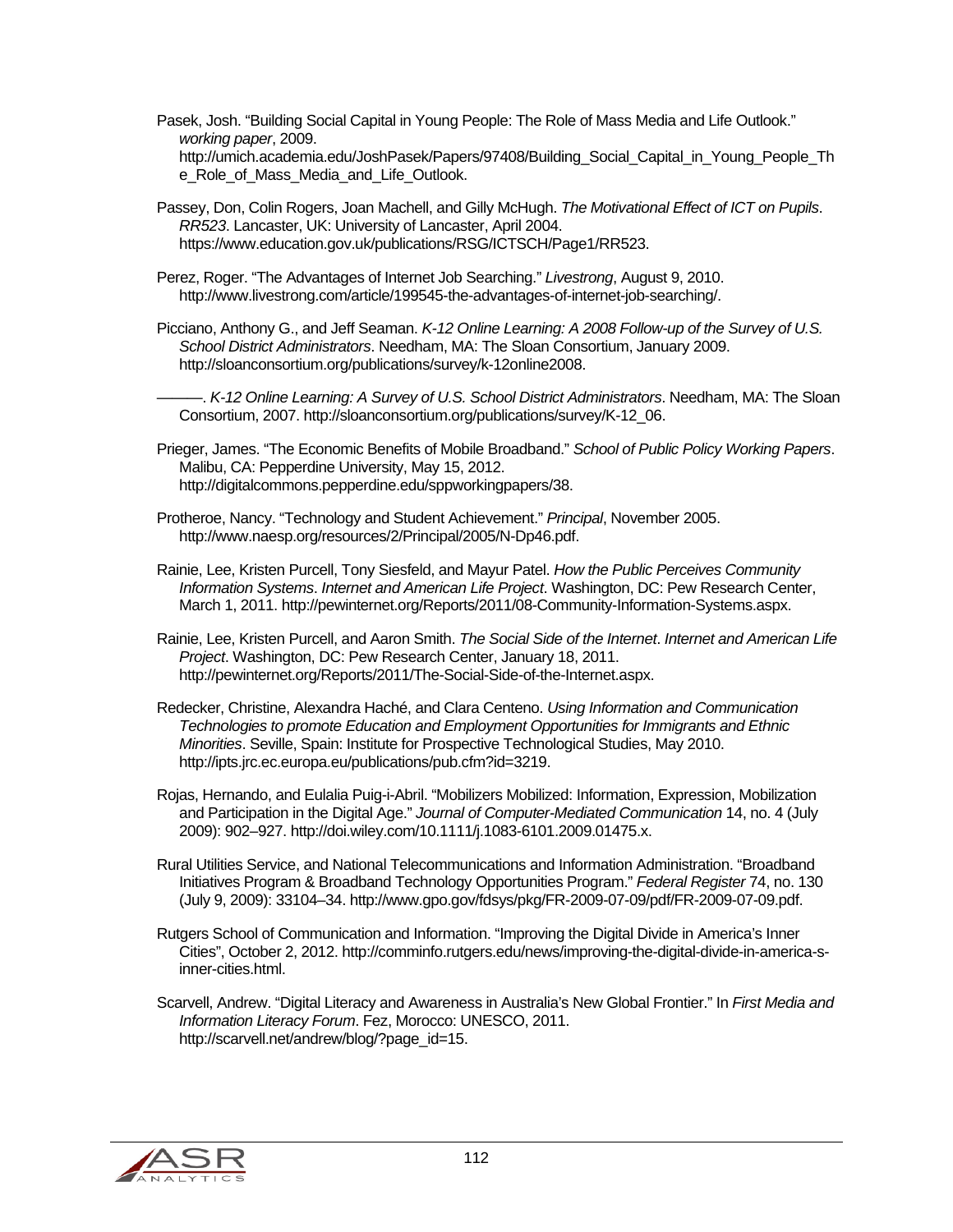- Schmitt, John, and Jonathan Wadsworth. "Is There an Impact of Household Computer Ownership on Children's Educational Attainment in Britain?" *CEP Discussion Paper No. 625*. London, UK: Centre for Economic Performance, London School of Economics and Political Science, March 2004. http://eprints.lse.ac.uk/19978/.
- Schuster, Mark A., Elizabeth A. McGlynn, and Robert H. Brook. "How good is the quality of health care in the United States?" *The Milbank Quarterly* 83, no. 4 (January 2005): 843–95. http://onlinelibrary.wiley.com/doi/10.1111/j.1468-0009.2005.00403.x/abstract.
- Shapley Research Associates, and Texas Center for Educational Research. *Final Outcomes for a Four– Year Study (2004–05 to 2007–08)*. *Evaluation of the Texas Technology Immersion Pilot (eTxTIP)*, January 2009. http://www.tcer.org/research/etxtip/.
- Shuler, Carly. *Pockets of Potential: Using Mobile Technologies to Promote Children's Learning*. New York, NY: The Joan Gans Cooney Center, January 2009. http://joanganzcooneycenter.org/Reports-23.html.
- Skoric, Marko M., and Grace Kwan. "Do Facebook and Video Games Promote Political Participation among Youth? Evidence from Singapore." *Journal of e-Democracy and Open Government* 3, no. 1 (2011): 70–79. http://www.jedem.org/article/view/49.
- Smart Communities. "Digital Youth Summer Jobs." *Our Programs*, February 24, 2012. http://www.smartcommunitieschicago.org/Our-Programs/Digital-Youth-Summer-Jobs.html.
- Smith, Aaron, Kay Lehman Schlozman, Sidney Verba, and Henry Brady. *The Internet and Civic Engagement*. *Internet and American Life Project*. Washington, DC: Pew Research Center, September 1, 2009. http://www.pewinternet.org/Reports/2009/15--The-Internet-and-Civic-Engagement.aspx.
- Smith, Aaron. *Home Broadband 2010*. *Internet and American Life Project*. Washington, DC: Pew Research Center, August 11, 2010. http://pewinternet.org/Reports/2010/Home-Broadband-2010.aspx.
- ———. *Neighbors Online*. *Internet and American Life Project*. Washington, DC: Pew Research Center, June 9, 2010. http://pewinternet.org/Reports/2010/Neighbors-Online.aspx.
- Smith, Shannon D., Gail Salaway, and Judith Borreson Caruso. *The ECAR Study of Undergraduate Students and Information Technology, 2009—Key Findings*. EDUCAUSE Center for Applied Research, October 22, 2009. http://www.educause.edu/library/resources/ecar-study-undergraduatestudents-and-information-technology-2009%E2%80%94key-findings.
- Sreenivasan, Akshaya, M. Khan Laeeq, Huang Guanxiong, Han-Ei Chew, Kurt DeMaagd, and Robert LaRose. "Theory of Planned Behavior and Internet Use in Public Libraries." In *AEJMC 2011*. Association for Education in Journalism and Mass Communication, 2011.
- Stansberry, Susan, and Stephoni Case. "26B-e: Teaching with Facebook as a Learning Management System (TED)." In *Annual meeting of the AECT Convention*. Hyatt Regency Orange County, Anaheim, CA: Association for Educational Communications and Technology, 2010. http://convention2.allacademic.com/one/aect/aect10/index.php?click\_key=1&cmd=Multi+Search+Sea rch+Load+Publication&publication\_id=430535&PHPSESSID=jgkifdqag6qgtckajo0k657jc7.
- Stenberg, Peter, Mitchell Morehart, Stephen Vogel, John Cromartie, Vince Breneman, and Dennis Brown. *Broadband Internet's Value for Rural America*. *ERR-78*. United States Department of Agriculture Economic Research Service, August 2009. http://www.ers.usda.gov/publications/erreconomic-research-report/err78.aspx.

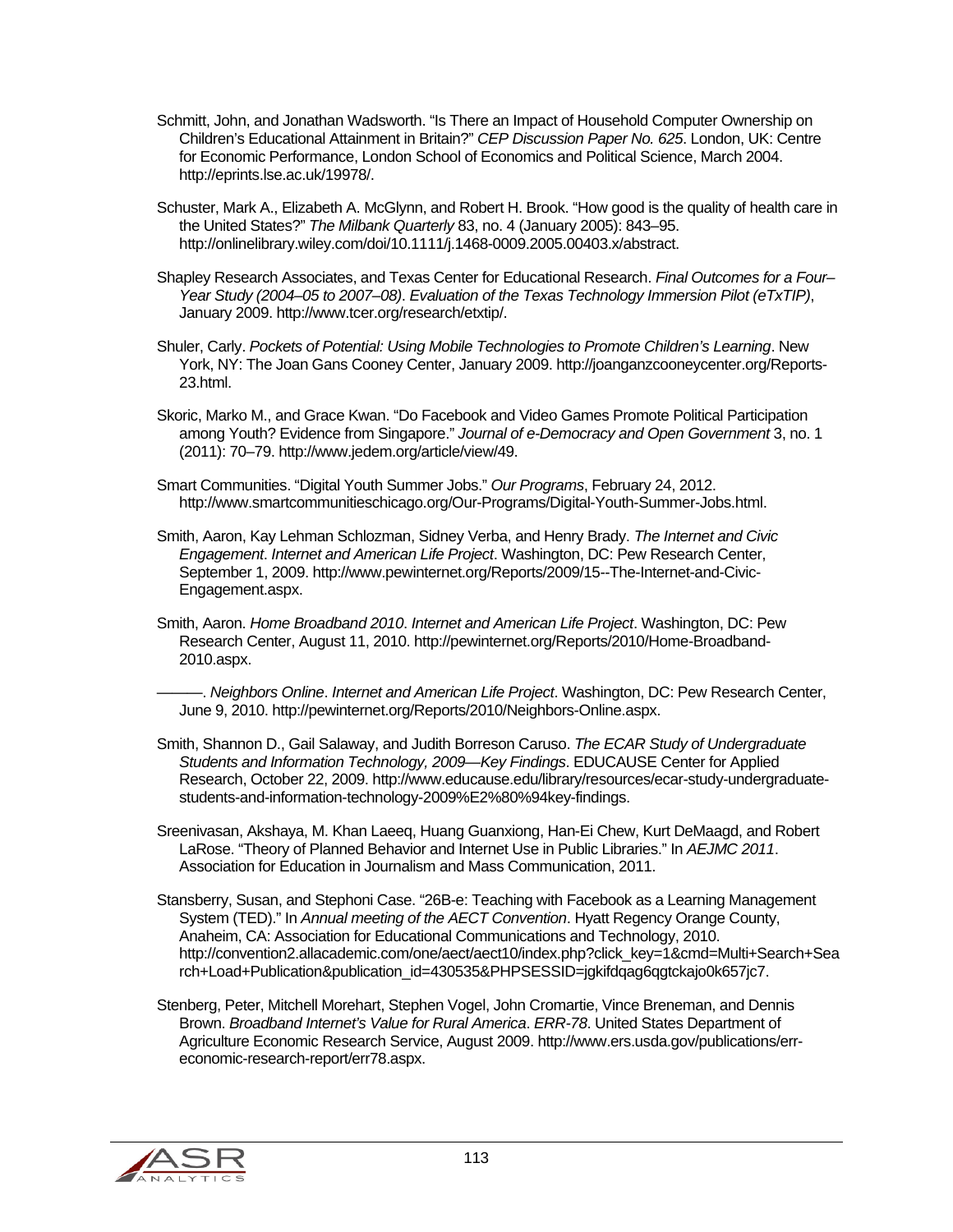- Stern, Michael J., Alison E. Adams, and Jeffrey Boase. "Rural Community Participation, Social Networks, and Broadband Use: Examples from Localized and National Survey Data." *Agricultural and Resource Economics Review* 40, no. 2 (August 2011): 158–171. http://purl.umn.edu/117769.
- Stern, Michael J., Alison E. Adams, and Shaun Elsasser. "Digital Inequality and Place: The Effects of Technological Diffusion on Internet Proficiency and Usage across Rural, Suburban, and Urban Counties." *Sociological Inquiry* 79, no. 4 (November 2009): 391–417. http://doi.wiley.com/10.1111/j.1475-682X.2009.00302.x.
- Stern, Michael J., and Don A. Dillman. "Community Participation, Social Ties, and Use of the Internet." *City & Community* 5, no. 4 (November 16, 2006): 409–424. http://doi.wiley.com/10.1111/j.1540- 6040.2006.00191.x.
- Taylor-Powell, Ellen, Larry Jones, and Ellen Henert. *Enhancing Program Performance with Logic Models*. Madison, WI: University of Wisconsin-Extension, 2003. http://www.uwex.edu/ces/lmcourse/.
- Taylor, Paul, Kim Parker, Amanda Lenhart, and Eileen Patten. *The Digital Revolution and Higher Education College Presidents , Public Differ on Value of Online Learning*. *Internet and American Life Project*. Washington, DC: Pew Research Center, August 28, 2011. http://www.pewsocialtrends.org/2011/08/28/the-digital-revolution-and-higher-education/.
- The Recovery Accountability and Transparency Board. "Advanced Recipient Data Search", December 5, 2011. http://www.recovery.gov/espsearch/Pages/advanced.aspx.
- The South Dakota Bureau of Information and Telecommunications. "Broadband Benefits for Rural Areas", February 1, 2011. http://broadband.sd.gov/Benefits-Rural.aspx.
- The State of Michigan. "The Benefits of Broadband", August 27, 2012. http://michigan.gov/broadband/0,1607,7-250-48184\_48185---,00.html.
- The Work Force. "Program Outcomes", August 12, 2012. http://chaworkforce.org/about-us/programoutcomes.
- Tsikalas, Kallen, Jihyun Lee, and Christine Newkirk. *Home Computing, School Engagement and Academic Achievement of Low-income Adolescents: Findings from Year One of a Three Year Study of the CFY Intervention*. New York, NY: Computers for Youth Foundation in collaboration with the Educational Testing Service, July 2008. http://www.hfrp.org/publications-resources/browse-ourpublications/family-computing-and-the-academic-engagement-and-achievement-of-low-incomeurban-adolescents-findings-from-the-computers-for-youth-intervention.
- USDA Economic Research Service. "Rural Digital Economy: Online Activities." *Briefing Rooms*, August 13, 2009. http://ers.usda.gov/Briefing/Telecom/demandservice.htm.
- United States Census Bureau. "2005-2009 ACS 5-year Summary File." *American Community Survey*, December 13, 2011. http://www.census.gov/acs/www/data\_documentation/summary\_file/.

———. *2010 E-Stats Report*, May 10, 2012. http://www.census.gov/econ/estats/.

- Valentine, Gil, Jackie Marsh, Charles Pattie, and BMRB. *Children and young people's home use of ICT for educational purposes: The impact on attainment at Key Stages 1-4*. *RB672*, August 2005. https://www.education.gov.uk/publications/RSG/Parentscarersandfamilies/Page12/RB672.
- Walker, Jan, Eric Pan, Douglas Johnston, Julia Adler-Milstein, David W. Bates, and Blackford Middleton. "The value of health care information exchange and interoperability." *Health Affairs* (January 19, 2005). http://content.healthaffairs.org/content/suppl/2005/02/07/hlthaff.w5.10.DC1.